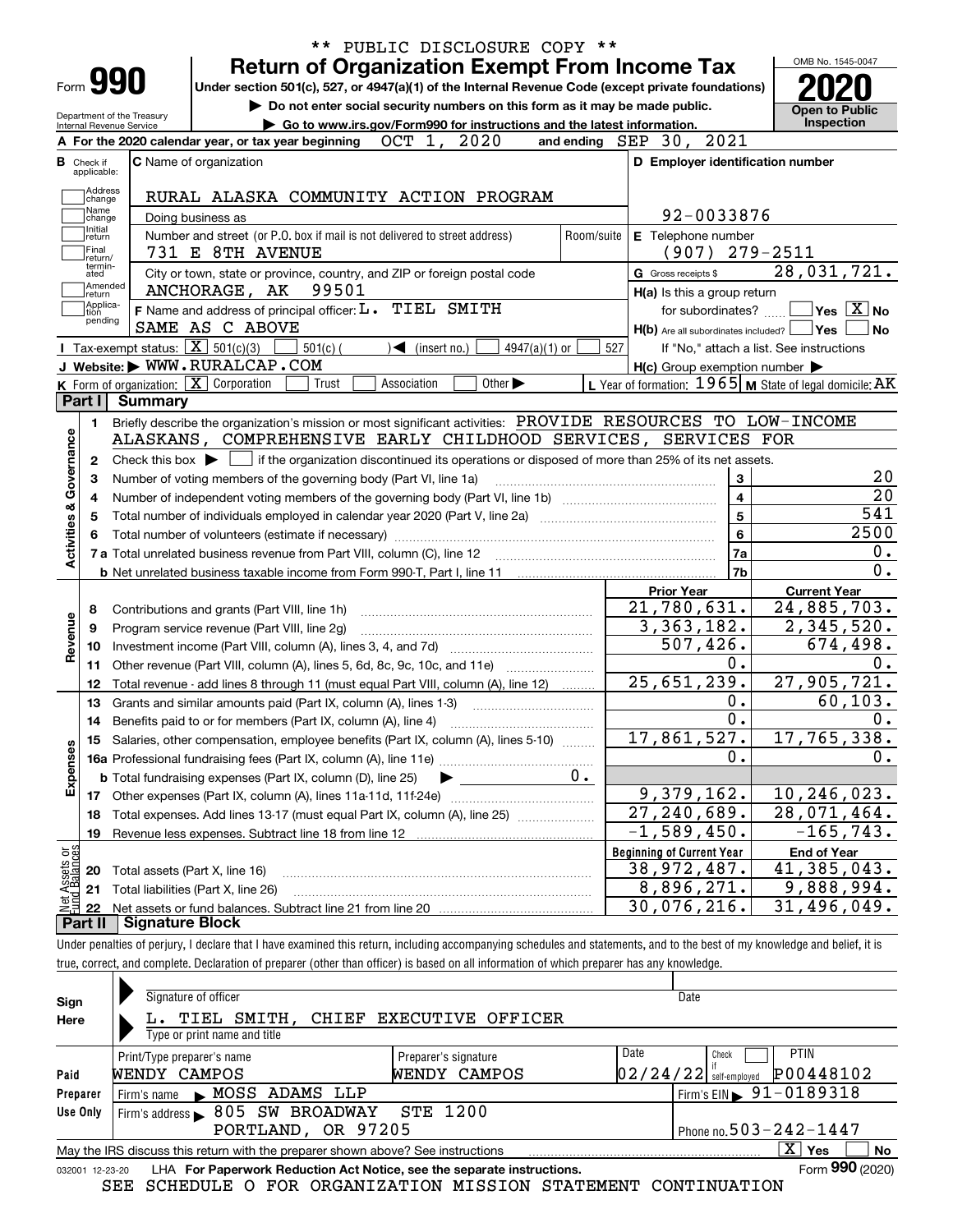|              | 92-0033876<br>RURAL ALASKA COMMUNITY ACTION PROGRAM<br>Page $2$<br>Form 990 (2020)                                                                                                                                                                                                   |
|--------------|--------------------------------------------------------------------------------------------------------------------------------------------------------------------------------------------------------------------------------------------------------------------------------------|
|              | <b>Statement of Program Service Accomplishments</b><br>Part III                                                                                                                                                                                                                      |
|              | $\overline{\mathtt{x}}$ )<br>Check if Schedule O contains a response or note to any line in this Part III                                                                                                                                                                            |
| 1            | Briefly describe the organization's mission:<br>TO EMPOWER LOW-INCOME ALASKANS THROUGH ADVOCACY, EDUCATION, AFFORDABLE                                                                                                                                                               |
|              | HOUSING AND DIRECT SERVICES THAT RESPECT OUR UNIQUE VALUES AND                                                                                                                                                                                                                       |
|              | CULTURES.                                                                                                                                                                                                                                                                            |
|              |                                                                                                                                                                                                                                                                                      |
| $\mathbf{2}$ | Did the organization undertake any significant program services during the year which were not listed on the                                                                                                                                                                         |
|              | $\overline{\mathsf{Yes} \ \mathbb{X}}$ No<br>prior Form 990 or 990-EZ?                                                                                                                                                                                                               |
|              | If "Yes," describe these new services on Schedule O.                                                                                                                                                                                                                                 |
| 3            | $\sqrt{}$ Yes $\sqrt{}$ X $\sqrt{}$ No<br>Did the organization cease conducting, or make significant changes in how it conducts, any program services?                                                                                                                               |
|              | If "Yes," describe these changes on Schedule O.                                                                                                                                                                                                                                      |
| 4            | Describe the organization's program service accomplishments for each of its three largest program services, as measured by expenses.<br>Section 501(c)(3) and 501(c)(4) organizations are required to report the amount of grants and allocations to others, the total expenses, and |
|              | revenue, if any, for each program service reported.                                                                                                                                                                                                                                  |
| 4a           | 269,922.<br>10, 610, 765. including grants of \$<br>(Expenses \$<br>) (Revenue \$<br>(Code:                                                                                                                                                                                          |
|              | THE CHILD DEVELOPMENT DIVISION PROVIDES EARLY CHILDHOOD AND FAMILY                                                                                                                                                                                                                   |
|              | SUPPORT SERVICES TO PRENATAL WOMEN, CHILDREN AND FAMILIES<br>ΙN                                                                                                                                                                                                                      |
|              | COMMUNITIES ACROSS ALASKA, SERVING 618 CHILDREN AND THEIR FAMILIES.                                                                                                                                                                                                                  |
|              | THE PROGRAMS OFFERED INCLUDE HEAD START, EARLY HEAD START,<br>PARENTS AS                                                                                                                                                                                                             |
|              | TEACHERS, AND THE CHILD DEVELOPMENT CENTER IN ANCHORAGE.<br>CHILD                                                                                                                                                                                                                    |
|              | DEVELOPMENT PROGRAMS OPERATE UNDER STRICT FEDERAL AND STATE                                                                                                                                                                                                                          |
|              | REGULATIONS, WHICH REQUIRE A WELL-TRAINED STAFF AND CONTINUOUS                                                                                                                                                                                                                       |
|              | MONITORING AND PROGRAM IMPROVEMENT.<br>PROGRAMS ARE DESIGNED TO                                                                                                                                                                                                                      |
|              | FACILITATE PARENT INVOLVEMENT AND COMMUNITY COLLABORATION SURROUNDING                                                                                                                                                                                                                |
|              | THE BASIC BELIEF THAT PARENTS ARE THE CHILD'S FIRST AND BEST TEACHER.                                                                                                                                                                                                                |
|              | CHILDREN RECEIVE SERVICES THAT PROMOTE POSITIVE SOCIO-EMOTIONAL                                                                                                                                                                                                                      |
|              | DEVELOPMENT, HEALTHY PRACTICES, CULTURAL RICHNESS AND SCHOOL READINESS.                                                                                                                                                                                                              |
| 4b           | 6,032,317.<br>1,974,143.<br>(Expenses \$<br>including grants of \$<br>) (Revenue \$<br>(Code:<br>RURAL CAP IS AN ACCREDITED BEHAVIORAL HEALTH PROVIDER WITH A SUPPORTIVE                                                                                                             |
|              | HOUSING DIVISION OPERATING AFFORDABLE HOUSING UNITS FOR LOW-INCOME                                                                                                                                                                                                                   |
|              | INDIVIDUALS IN ANCHORAGE AND PROVIDES FIVE CLINICAL PROGRAMS ACROSS                                                                                                                                                                                                                  |
|              | EIGHT LOCATIONS, OFFERING BEHAVIORAL HEALTH SERVICES, FOLLOWING THE                                                                                                                                                                                                                  |
|              | INTENSIVE CASE MANAGEMENT MODEL, TO INDIVIDUALS IN HOUSING WHO HAVE                                                                                                                                                                                                                  |
|              | SUDBSTANCE USE OR CO-OCCURRING DISORDERS AND WHO HAVE EXPERIENCED                                                                                                                                                                                                                    |
|              | CHRONIC HOMELESSNESS.<br>THESE BEHAVIORAL HEALTH SERVICES ARE VOLUNTARY,                                                                                                                                                                                                             |
|              | BUT RURAL CAP MAINTAINS A HIGH ENROLLMENT RATE. RURAL CAP TAKES A                                                                                                                                                                                                                    |
|              | HOLISTIC APPROACH TO THE INDIVIDUAL, RECOGNIZING THE OVERALL SPECTRUM                                                                                                                                                                                                                |
|              | OF NEEDS AND TREATING THEM CONCURRENTLY.<br>ALL PROGRAMS PROVIDE AN                                                                                                                                                                                                                  |
|              | INTEGRATED, COMPREHENSIVE APPROACH TO TREATMENT, RECOVERY SUPPORT                                                                                                                                                                                                                    |
|              | SERVICES, AND PERMANENT HOUSING PLACEMENT.                                                                                                                                                                                                                                           |
|              | 32,661.<br>4,850,807. including grants of \$<br>$\overline{4c}$ (Code: $\overline{\phantom{a}}$ ) (Expenses \$<br>$\left($ Revenue \$ $\right)$                                                                                                                                      |
|              | NINE SELF-HELP HOMEBUYERS ARE IN THE PROCESS OF CONSTRUCTING THEIR<br>HOMES IN SOLDOTNA. CONSTRUCTION IS ESTIMATED TO BE COMPLETED ON THE                                                                                                                                            |
|              | HOMES IN JUNE, 2022. RURAL CAP ASSISTED FORTY-THREE VERY-LOW AND LOW                                                                                                                                                                                                                 |
|              | INCOME FAMILIES IN OBTAINING CERTIFICATES OF ELIGIBILITY TO PURCHASE A                                                                                                                                                                                                               |
|              | HOME THROUGH USDA RURAL DEVELOPMENT'S 502 PACKAGED LOAN PROGRAM.                                                                                                                                                                                                                     |
|              | TWENTY-SEVEN VERY-LOW AND LOW INCOME FAMILIES HAVE SUCCESSFULLY CLOSED                                                                                                                                                                                                               |
|              | ON THEIR LOANS AND MOVED INTO THEIR HOMES SINCE JANUARY, 2021. RURAL                                                                                                                                                                                                                 |
|              | CAP'S CONSTRUCTION TEAM PROVIDE WEATHERIZATION SERVICES TO INCLUDE                                                                                                                                                                                                                   |
|              | ENERGY EFFICIENCY UPGRADES, INDOOR AIR QUALITY UPGRADES AND HEALTH AND                                                                                                                                                                                                               |
|              | SAFETY MEASURES FOR 140 HOMES IN THE NORTHWEST ARCTIC, BERING STRAITS,                                                                                                                                                                                                               |
|              | CALISTA, KUSILVAK, ANCHORAGE AND SOUTHEAST ALASKA REGIONS. OF THE 116                                                                                                                                                                                                                |
|              | HOMES TO RECEIVE WEATHERIZATION SERVICES, 86 HOMES WERE OCCUPIED BY                                                                                                                                                                                                                  |
|              | 4d Other program services (Describe on Schedule O.)                                                                                                                                                                                                                                  |
|              | 4,013,578. including grants of \$ 60,103.) (Revenue \$<br>68,794.<br>(Expenses \$                                                                                                                                                                                                    |
|              | 25,507,467.<br>4e Total program service expenses                                                                                                                                                                                                                                     |
|              | Form 990 (2020)<br>SEE SCHEDULE O FOR CONTINUATION(S)                                                                                                                                                                                                                                |
|              | 032002 12-23-20<br>4                                                                                                                                                                                                                                                                 |
|              |                                                                                                                                                                                                                                                                                      |

 <sup>17100224 146892 793542 2020.05080</sup> RURAL ALASKA COMMUNITY AC 793542\_1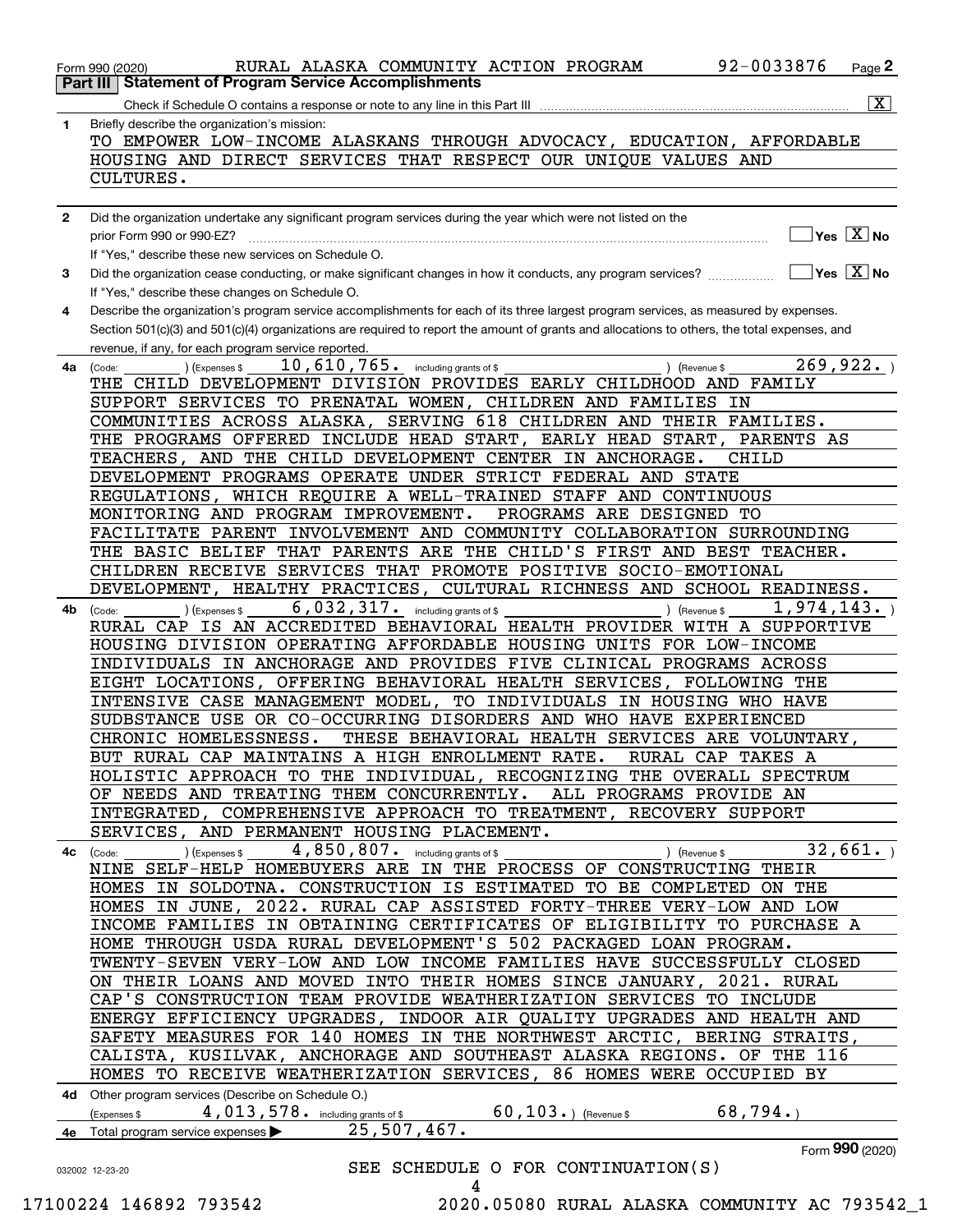|  | Form 990 (2020) |
|--|-----------------|

|     |                                                                                                                                       |                 | Yes $ $                 | No              |
|-----|---------------------------------------------------------------------------------------------------------------------------------------|-----------------|-------------------------|-----------------|
| 1.  | Is the organization described in section $501(c)(3)$ or $4947(a)(1)$ (other than a private foundation)?                               |                 |                         |                 |
|     |                                                                                                                                       | 1.              | х                       |                 |
| 2   |                                                                                                                                       | $\mathbf{2}$    | $\overline{\mathbf{x}}$ |                 |
| 3   | Did the organization engage in direct or indirect political campaign activities on behalf of or in opposition to candidates for       |                 |                         |                 |
|     |                                                                                                                                       | 3               |                         | x               |
| 4   | Section 501(c)(3) organizations. Did the organization engage in lobbying activities, or have a section 501(h) election in effect      |                 |                         |                 |
|     |                                                                                                                                       | 4               |                         | x               |
| 5   | Is the organization a section 501(c)(4), 501(c)(5), or 501(c)(6) organization that receives membership dues, assessments, or          |                 |                         |                 |
|     |                                                                                                                                       | 5               |                         | x               |
| 6   | Did the organization maintain any donor advised funds or any similar funds or accounts for which donors have the right to             |                 |                         |                 |
|     | provide advice on the distribution or investment of amounts in such funds or accounts? If "Yes," complete Schedule D, Part I          | 6               |                         | x               |
| 7   | Did the organization receive or hold a conservation easement, including easements to preserve open space,                             | $\overline{7}$  |                         | x               |
|     |                                                                                                                                       |                 |                         |                 |
| 8   | Did the organization maintain collections of works of art, historical treasures, or other similar assets? If "Yes," complete          |                 |                         | x               |
|     |                                                                                                                                       | 8               |                         |                 |
| 9   | Did the organization report an amount in Part X, line 21, for escrow or custodial account liability, serve as a custodian for         |                 |                         |                 |
|     | amounts not listed in Part X; or provide credit counseling, debt management, credit repair, or debt negotiation services?             | 9               |                         | x               |
| 10  |                                                                                                                                       |                 |                         |                 |
|     | Did the organization, directly or through a related organization, hold assets in donor-restricted endowments                          | 10              |                         | x               |
| 11  | If the organization's answer to any of the following questions is "Yes," then complete Schedule D, Parts VI, VII, VIII, IX, or X      |                 |                         |                 |
|     | as applicable.                                                                                                                        |                 |                         |                 |
|     | a Did the organization report an amount for land, buildings, and equipment in Part X, line 10? If "Yes," complete Schedule D,         |                 |                         |                 |
|     |                                                                                                                                       | 11a             | х                       |                 |
|     | <b>b</b> Did the organization report an amount for investments - other securities in Part X, line 12, that is 5% or more of its total |                 |                         |                 |
|     |                                                                                                                                       | 11b             | X                       |                 |
|     | c Did the organization report an amount for investments - program related in Part X, line 13, that is 5% or more of its total         |                 |                         |                 |
|     |                                                                                                                                       | 11c             |                         | x               |
|     | d Did the organization report an amount for other assets in Part X, line 15, that is 5% or more of its total assets reported in       |                 |                         |                 |
|     |                                                                                                                                       | 11d             | X                       |                 |
|     |                                                                                                                                       | 11e             | X                       |                 |
| f   | Did the organization's separate or consolidated financial statements for the tax year include a footnote that addresses               |                 |                         |                 |
|     | the organization's liability for uncertain tax positions under FIN 48 (ASC 740)? If "Yes," complete Schedule D, Part X                | 11f             | х                       |                 |
|     | 12a Did the organization obtain separate, independent audited financial statements for the tax year? If "Yes," complete               |                 |                         |                 |
|     |                                                                                                                                       | 12a             |                         | x               |
|     | <b>b</b> Was the organization included in consolidated, independent audited financial statements for the tax year?                    |                 |                         |                 |
|     | If "Yes," and if the organization answered "No" to line 12a, then completing Schedule D, Parts XI and XII is optional                 | 12 <sub>b</sub> | X                       |                 |
| 13  | Is the organization a school described in section 170(b)(1)(A)(ii)? If "Yes," complete Schedule E                                     | 13              |                         | X               |
| 14a | Did the organization maintain an office, employees, or agents outside of the United States?                                           | 14a             |                         | $\mathbf X$     |
| b   | Did the organization have aggregate revenues or expenses of more than \$10,000 from grantmaking, fundraising, business,               |                 |                         |                 |
|     | investment, and program service activities outside the United States, or aggregate foreign investments valued at \$100,000            |                 |                         |                 |
|     |                                                                                                                                       | 14b             |                         | X               |
| 15  | Did the organization report on Part IX, column (A), line 3, more than \$5,000 of grants or other assistance to or for any             |                 |                         |                 |
|     |                                                                                                                                       | 15              |                         | X               |
| 16  | Did the organization report on Part IX, column (A), line 3, more than \$5,000 of aggregate grants or other assistance to              |                 |                         |                 |
|     |                                                                                                                                       | 16              |                         | X               |
| 17  | Did the organization report a total of more than \$15,000 of expenses for professional fundraising services on Part IX,               |                 |                         |                 |
|     |                                                                                                                                       | 17              |                         | X               |
| 18  | Did the organization report more than \$15,000 total of fundraising event gross income and contributions on Part VIII, lines          |                 |                         |                 |
|     |                                                                                                                                       | 18              |                         | x               |
| 19  | Did the organization report more than \$15,000 of gross income from gaming activities on Part VIII, line 9a? If "Yes."                |                 |                         |                 |
|     |                                                                                                                                       | 19              |                         | X,              |
|     |                                                                                                                                       | 20a             |                         | $\mathbf{X}$    |
|     | b If "Yes" to line 20a, did the organization attach a copy of its audited financial statements to this return?                        | 20 <sub>b</sub> |                         |                 |
| 21  | Did the organization report more than \$5,000 of grants or other assistance to any domestic organization or                           |                 |                         |                 |
|     |                                                                                                                                       | 21              | х                       |                 |
|     | 032003 12-23-20                                                                                                                       |                 |                         | Form 990 (2020) |

032003 12-23-20

5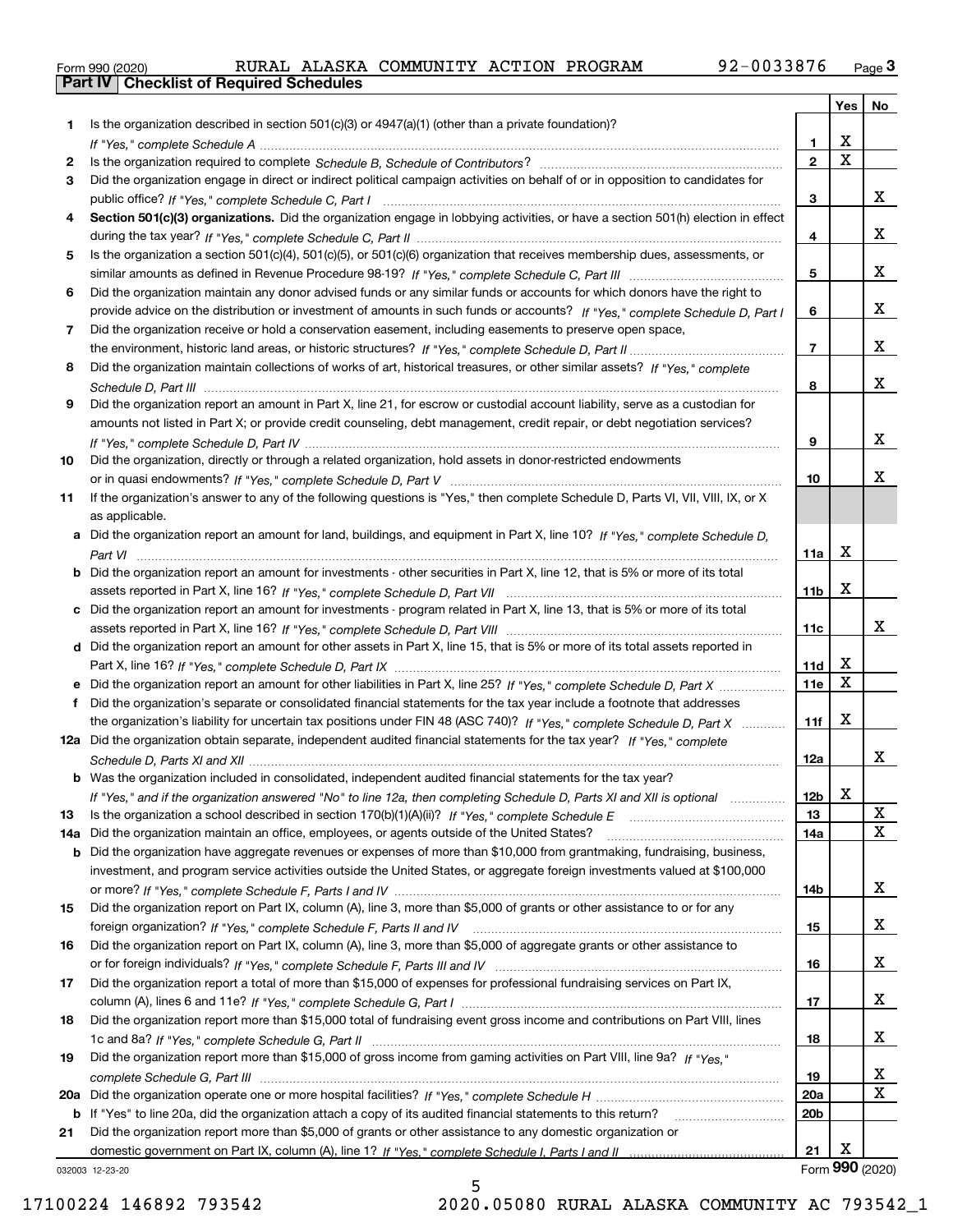|  | Form 990 (2020) |
|--|-----------------|
|  |                 |

*(continued)*

|               |                                                                                                                              |                 | Yes | No.             |
|---------------|------------------------------------------------------------------------------------------------------------------------------|-----------------|-----|-----------------|
| 22            | Did the organization report more than \$5,000 of grants or other assistance to or for domestic individuals on                |                 |     |                 |
|               |                                                                                                                              | 22              |     | x               |
| 23            | Did the organization answer "Yes" to Part VII, Section A, line 3, 4, or 5 about compensation of the organization's current   |                 |     |                 |
|               | and former officers, directors, trustees, key employees, and highest compensated employees? If "Yes," complete               |                 |     |                 |
|               |                                                                                                                              | 23              | X   |                 |
|               | 24a Did the organization have a tax-exempt bond issue with an outstanding principal amount of more than \$100,000 as of the  |                 |     |                 |
|               | last day of the year, that was issued after December 31, 2002? If "Yes," answer lines 24b through 24d and complete           |                 |     |                 |
|               |                                                                                                                              | 24a             |     | X.              |
|               |                                                                                                                              | 24 <sub>b</sub> |     |                 |
|               | c Did the organization maintain an escrow account other than a refunding escrow at any time during the year to defease       |                 |     |                 |
|               |                                                                                                                              | 24c             |     |                 |
|               |                                                                                                                              | 24d             |     |                 |
|               | 25a Section 501(c)(3), 501(c)(4), and 501(c)(29) organizations. Did the organization engage in an excess benefit             |                 |     |                 |
|               |                                                                                                                              | 25a             |     | x               |
|               | b Is the organization aware that it engaged in an excess benefit transaction with a disqualified person in a prior year, and |                 |     |                 |
|               | that the transaction has not been reported on any of the organization's prior Forms 990 or 990-EZ? If "Yes," complete        |                 |     |                 |
|               |                                                                                                                              |                 |     | x               |
|               | Schedule L, Part I                                                                                                           | 25b             |     |                 |
| 26            | Did the organization report any amount on Part X, line 5 or 22, for receivables from or payables to any current              |                 |     |                 |
|               | or former officer, director, trustee, key employee, creator or founder, substantial contributor, or 35%                      |                 |     |                 |
|               |                                                                                                                              | 26              |     | x               |
| 27            | Did the organization provide a grant or other assistance to any current or former officer, director, trustee, key employee,  |                 |     |                 |
|               | creator or founder, substantial contributor or employee thereof, a grant selection committee member, or to a 35% controlled  |                 |     |                 |
|               | entity (including an employee thereof) or family member of any of these persons? If "Yes," complete Schedule L, Part III     | 27              |     | х               |
| 28            | Was the organization a party to a business transaction with one of the following parties (see Schedule L, Part IV            |                 |     |                 |
|               | instructions, for applicable filing thresholds, conditions, and exceptions):                                                 |                 |     |                 |
|               | a A current or former officer, director, trustee, key employee, creator or founder, or substantial contributor? If           |                 |     |                 |
|               |                                                                                                                              | 28a             |     | x               |
|               |                                                                                                                              | 28 <sub>b</sub> |     | $\mathbf X$     |
|               | c A 35% controlled entity of one or more individuals and/or organizations described in lines 28a or 28b? If                  |                 |     |                 |
|               |                                                                                                                              | 28c             |     | x               |
| 29            |                                                                                                                              | 29              |     | $\mathbf X$     |
| 30            | Did the organization receive contributions of art, historical treasures, or other similar assets, or qualified conservation  |                 |     |                 |
|               |                                                                                                                              | 30              |     | х               |
| 31            | Did the organization liquidate, terminate, or dissolve and cease operations? If "Yes," complete Schedule N, Part I           | 31              |     | $\mathbf X$     |
| 32            | Did the organization sell, exchange, dispose of, or transfer more than 25% of its net assets? If "Yes." complete             |                 |     |                 |
|               |                                                                                                                              | 32              |     | х               |
| 33            | Did the organization own 100% of an entity disregarded as separate from the organization under Regulations                   |                 |     |                 |
|               |                                                                                                                              | 33              | х   |                 |
| 34            | Was the organization related to any tax-exempt or taxable entity? If "Yes," complete Schedule R, Part II, III, or IV, and    |                 |     |                 |
|               | Part V, line 1                                                                                                               | 34              | Χ   |                 |
|               | 35a Did the organization have a controlled entity within the meaning of section 512(b)(13)?                                  | <b>35a</b>      | X   |                 |
|               | b If "Yes" to line 35a, did the organization receive any payment from or engage in any transaction with a controlled entity  |                 |     |                 |
|               |                                                                                                                              | 35b             | х   |                 |
| 36            | Section 501(c)(3) organizations. Did the organization make any transfers to an exempt non-charitable related organization?   |                 |     |                 |
|               |                                                                                                                              | 36              |     | x               |
| 37            | Did the organization conduct more than 5% of its activities through an entity that is not a related organization             |                 |     |                 |
|               | and that is treated as a partnership for federal income tax purposes? If "Yes," complete Schedule R, Part VI                 | 37              |     | x               |
| 38            | Did the organization complete Schedule O and provide explanations in Schedule O for Part VI, lines 11b and 19?               |                 |     |                 |
|               | Note: All Form 990 filers are required to complete Schedule O                                                                | 38              | х   |                 |
| <b>Part V</b> | <b>Statements Regarding Other IRS Filings and Tax Compliance</b>                                                             |                 |     |                 |
|               | Check if Schedule O contains a response or note to any line in this Part V                                                   |                 |     |                 |
|               |                                                                                                                              |                 | Yes | No.             |
|               | 83<br><b>1a</b> Enter the number reported in Box 3 of Form 1096. Enter -0- if not applicable <i>mummumumum</i><br>1a         |                 |     |                 |
|               | $\Omega$<br><b>b</b> Enter the number of Forms W-2G included in line 1a. Enter -0- if not applicable<br>1b                   |                 |     |                 |
|               | c Did the organization comply with backup withholding rules for reportable payments to vendors and reportable gaming         |                 |     |                 |
|               | (gambling) winnings to prize winners?                                                                                        | 1c              | х   |                 |
|               | 032004 12-23-20                                                                                                              |                 |     | Form 990 (2020) |
|               | 6                                                                                                                            |                 |     |                 |

17100224 146892 793542 2020.05080 RURAL ALASKA COMMUNITY AC 793542\_1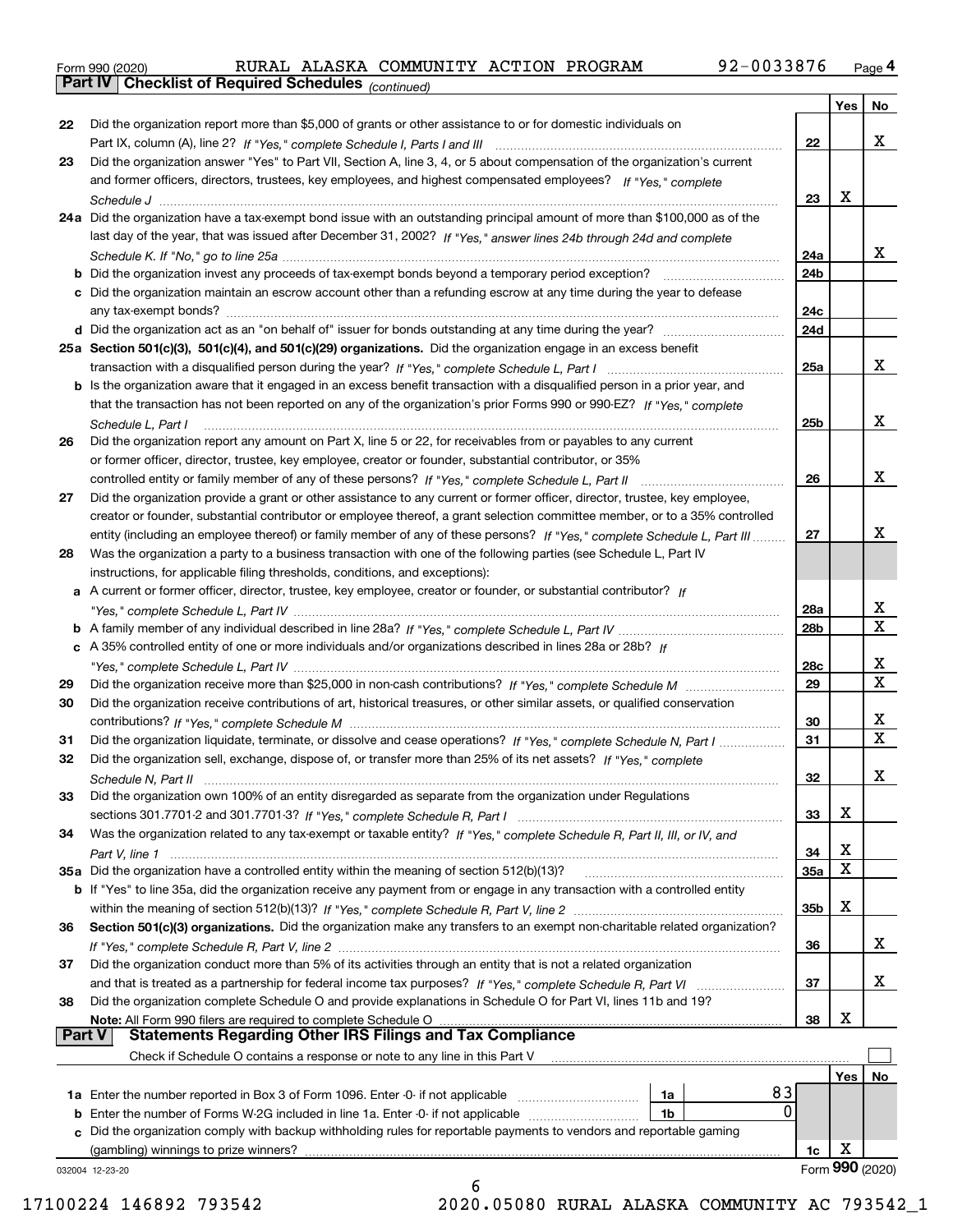| Form 990 (2020) |  | RURAL ALASKA COMMUNITY ACTION PROGRAM                                                          |  | 92-0033876 | Page 5 |
|-----------------|--|------------------------------------------------------------------------------------------------|--|------------|--------|
|                 |  | <b>Part V</b> Statements Regarding Other IRS Filings and Tax Compliance <sub>(continued)</sub> |  |            |        |

|     |                                                                                                                                                                                                     |                 |     |                | Yes | No |
|-----|-----------------------------------------------------------------------------------------------------------------------------------------------------------------------------------------------------|-----------------|-----|----------------|-----|----|
|     | 2a Enter the number of employees reported on Form W-3, Transmittal of Wage and Tax Statements,                                                                                                      |                 |     |                |     |    |
|     | filed for the calendar year ending with or within the year covered by this return                                                                                                                   | 2a              | 541 |                |     |    |
| b   |                                                                                                                                                                                                     |                 |     | 2 <sub>b</sub> | X   |    |
|     | <b>Note:</b> If the sum of lines 1a and 2a is greater than 250, you may be required to $e$ -file (see instructions)                                                                                 |                 |     |                |     |    |
| За  | Did the organization have unrelated business gross income of \$1,000 or more during the year?                                                                                                       |                 |     | За             |     | x  |
| b   |                                                                                                                                                                                                     |                 |     | 3b             |     |    |
|     | 4a At any time during the calendar year, did the organization have an interest in, or a signature or other authority over, a                                                                        |                 |     |                |     |    |
|     | financial account in a foreign country (such as a bank account, securities account, or other financial account)?                                                                                    |                 |     | 4a             |     | х  |
|     | <b>b</b> If "Yes," enter the name of the foreign country $\blacktriangleright$                                                                                                                      |                 |     |                |     |    |
|     | See instructions for filing requirements for FinCEN Form 114, Report of Foreign Bank and Financial Accounts (FBAR).                                                                                 |                 |     |                |     |    |
| 5a  |                                                                                                                                                                                                     |                 |     | 5a             |     | х  |
| b   |                                                                                                                                                                                                     |                 |     | 5 <sub>b</sub> |     | х  |
| с   |                                                                                                                                                                                                     |                 |     | 5c             |     |    |
| 6a  | Does the organization have annual gross receipts that are normally greater than \$100,000, and did the organization solicit                                                                         |                 |     |                |     | x  |
|     | any contributions that were not tax deductible as charitable contributions?<br>If "Yes," did the organization include with every solicitation an express statement that such contributions or gifts |                 |     | 6a             |     |    |
| b   | were not tax deductible?                                                                                                                                                                            |                 |     | 6b             |     |    |
| 7   | Organizations that may receive deductible contributions under section 170(c).                                                                                                                       |                 |     |                |     |    |
| а   | Did the organization receive a payment in excess of \$75 made partly as a contribution and partly for goods and services provided to the payor?                                                     |                 |     | 7a             |     | х  |
| b   | If "Yes," did the organization notify the donor of the value of the goods or services provided?                                                                                                     |                 |     | 7b             |     |    |
| с   | Did the organization sell, exchange, or otherwise dispose of tangible personal property for which it was required                                                                                   |                 |     |                |     |    |
|     |                                                                                                                                                                                                     |                 |     | 7c             |     | х  |
| d   |                                                                                                                                                                                                     | 7d              |     |                |     |    |
| е   | Did the organization receive any funds, directly or indirectly, to pay premiums on a personal benefit contract?                                                                                     |                 |     | 7е             |     | х  |
|     | Did the organization, during the year, pay premiums, directly or indirectly, on a personal benefit contract?                                                                                        |                 |     | 7f             |     | Χ  |
| g   | If the organization received a contribution of qualified intellectual property, did the organization file Form 8899 as required?                                                                    |                 |     | 7g             |     |    |
| h   | If the organization received a contribution of cars, boats, airplanes, or other vehicles, did the organization file a Form 1098-C?                                                                  |                 |     | 7h             |     |    |
| 8   | Sponsoring organizations maintaining donor advised funds. Did a donor advised fund maintained by the                                                                                                |                 |     |                |     |    |
|     | sponsoring organization have excess business holdings at any time during the year?                                                                                                                  |                 |     | 8              |     |    |
| 9   | Sponsoring organizations maintaining donor advised funds.                                                                                                                                           |                 |     |                |     |    |
| а   | Did the sponsoring organization make any taxable distributions under section 4966?                                                                                                                  |                 |     | 9а             |     |    |
| b   | Did the sponsoring organization make a distribution to a donor, donor advisor, or related person?                                                                                                   |                 |     | 9b             |     |    |
| 10  | Section 501(c)(7) organizations. Enter:                                                                                                                                                             |                 |     |                |     |    |
| а   |                                                                                                                                                                                                     | 10a             |     |                |     |    |
| b   | Gross receipts, included on Form 990, Part VIII, line 12, for public use of club facilities                                                                                                         | 10 <sub>b</sub> |     |                |     |    |
| 11  | Section 501(c)(12) organizations. Enter:                                                                                                                                                            |                 |     |                |     |    |
| а   |                                                                                                                                                                                                     | 11a             |     |                |     |    |
| b   | Gross income from other sources (Do not net amounts due or paid to other sources against                                                                                                            |                 |     |                |     |    |
|     | amounts due or received from them.)<br>12a Section 4947(a)(1) non-exempt charitable trusts. Is the organization filing Form 990 in lieu of Form 1041?                                               | 11b             |     | 12a            |     |    |
| b   | If "Yes," enter the amount of tax-exempt interest received or accrued during the year                                                                                                               | 12 <sub>b</sub> |     |                |     |    |
| 13  | Section 501(c)(29) qualified nonprofit health insurance issuers.                                                                                                                                    |                 |     |                |     |    |
| а   | Is the organization licensed to issue qualified health plans in more than one state?                                                                                                                |                 |     | 13a            |     |    |
|     | Note: See the instructions for additional information the organization must report on Schedule O.                                                                                                   |                 |     |                |     |    |
| b   | Enter the amount of reserves the organization is required to maintain by the states in which the                                                                                                    |                 |     |                |     |    |
|     |                                                                                                                                                                                                     | 13 <sub>b</sub> |     |                |     |    |
| с   |                                                                                                                                                                                                     | 13 <sub>c</sub> |     |                |     |    |
| 14a | Did the organization receive any payments for indoor tanning services during the tax year?                                                                                                          |                 |     | 14a            |     | x  |
|     | <b>b</b> If "Yes," has it filed a Form 720 to report these payments? If "No," provide an explanation on Schedule O                                                                                  |                 |     | 14b            |     |    |
| 15  | Is the organization subject to the section 4960 tax on payment(s) of more than \$1,000,000 in remuneration or                                                                                       |                 |     |                |     |    |
|     |                                                                                                                                                                                                     |                 |     | 15             |     | х  |
|     | If "Yes," see instructions and file Form 4720, Schedule N.                                                                                                                                          |                 |     |                |     |    |
| 16  | Is the organization an educational institution subject to the section 4968 excise tax on net investment income?                                                                                     |                 |     | 16             |     | x  |
|     | If "Yes," complete Form 4720, Schedule O.                                                                                                                                                           |                 |     |                |     |    |

Form (2020) **990**

032005 12-23-20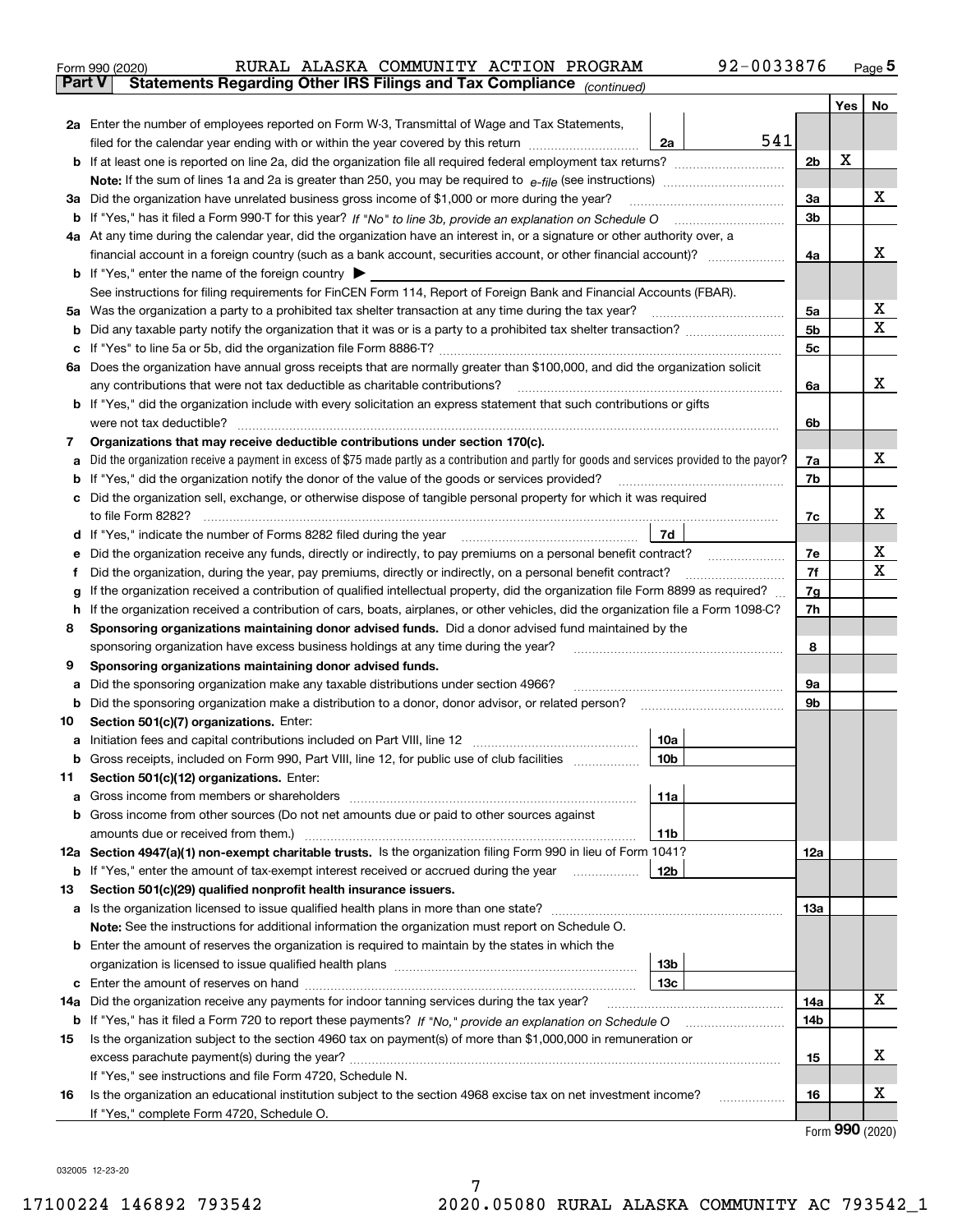|  | Form 990 (2020) |
|--|-----------------|
|  |                 |

| Form 990 (2020) |                                                                                                                               | RURAL ALASKA COMMUNITY ACTION PROGRAM |  | 92-0033876 | $P$ age $6$             |
|-----------------|-------------------------------------------------------------------------------------------------------------------------------|---------------------------------------|--|------------|-------------------------|
|                 | Part VI   Governance, Management, and Disclosure For each "Yes" response to lines 2 through 7b below, and for a "No" response |                                       |  |            |                         |
|                 | to line 8a, 8b, or 10b below, describe the circumstances, processes, or changes on Schedule O. See instructions.              |                                       |  |            |                         |
|                 | Check if Schedule O contains a response or note to any line in this Part VI                                                   |                                       |  |            | $\overline{\mathbf{X}}$ |

|    |                                                                                                                                                                                                                                |    |    |                         | Yes <sub>1</sub> | No                      |
|----|--------------------------------------------------------------------------------------------------------------------------------------------------------------------------------------------------------------------------------|----|----|-------------------------|------------------|-------------------------|
|    | <b>1a</b> Enter the number of voting members of the governing body at the end of the tax year                                                                                                                                  | 1a | 20 |                         |                  |                         |
|    | If there are material differences in voting rights among members of the governing body, or if the governing                                                                                                                    |    |    |                         |                  |                         |
|    | body delegated broad authority to an executive committee or similar committee, explain on Schedule O.                                                                                                                          |    |    |                         |                  |                         |
| b  | Enter the number of voting members included on line 1a, above, who are independent                                                                                                                                             | 1b | 20 |                         |                  |                         |
| 2  | Did any officer, director, trustee, or key employee have a family relationship or a business relationship with any other                                                                                                       |    |    |                         |                  |                         |
|    | officer, director, trustee, or key employee?                                                                                                                                                                                   |    |    | $\mathbf{2}$            |                  | X                       |
| З  | Did the organization delegate control over management duties customarily performed by or under the direct supervision                                                                                                          |    |    |                         |                  |                         |
|    | of officers, directors, trustees, or key employees to a management company or other person?                                                                                                                                    |    |    | 3                       |                  | X                       |
| 4  | Did the organization make any significant changes to its governing documents since the prior Form 990 was filed?                                                                                                               |    |    | $\overline{\mathbf{4}}$ |                  | $\overline{\mathbf{x}}$ |
| 5  |                                                                                                                                                                                                                                |    |    | 5                       |                  | $\overline{\mathbf{x}}$ |
| 6  | Did the organization have members or stockholders?                                                                                                                                                                             |    |    | 6                       |                  | $\mathbf X$             |
| 7a | Did the organization have members, stockholders, or other persons who had the power to elect or appoint one or                                                                                                                 |    |    |                         |                  |                         |
|    |                                                                                                                                                                                                                                |    |    | 7a                      |                  | X                       |
|    | <b>b</b> Are any governance decisions of the organization reserved to (or subject to approval by) members, stockholders, or                                                                                                    |    |    |                         |                  |                         |
|    | persons other than the governing body?                                                                                                                                                                                         |    |    | 7b                      |                  | х                       |
| 8  | Did the organization contemporaneously document the meetings held or written actions undertaken during the year by the following:                                                                                              |    |    |                         |                  |                         |
| a  |                                                                                                                                                                                                                                |    |    | 8а                      | X                |                         |
|    |                                                                                                                                                                                                                                |    |    | 8b                      | X                |                         |
| b  | Is there any officer, director, trustee, or key employee listed in Part VII, Section A, who cannot be reached at the                                                                                                           |    |    |                         |                  |                         |
| 9  |                                                                                                                                                                                                                                |    |    | 9                       |                  | X                       |
|    |                                                                                                                                                                                                                                |    |    |                         |                  |                         |
|    | Section B. Policies (This Section B requests information about policies not required by the Internal Revenue Code.)                                                                                                            |    |    |                         |                  |                         |
|    |                                                                                                                                                                                                                                |    |    |                         | Yes              | No<br>X                 |
|    |                                                                                                                                                                                                                                |    |    | 10a                     |                  |                         |
|    | <b>b</b> If "Yes," did the organization have written policies and procedures governing the activities of such chapters, affiliates,                                                                                            |    |    |                         |                  |                         |
|    |                                                                                                                                                                                                                                |    |    | 10 <sub>b</sub>         |                  |                         |
|    | 11a Has the organization provided a complete copy of this Form 990 to all members of its governing body before filing the form?                                                                                                |    |    | 11a                     | X                |                         |
|    | <b>b</b> Describe in Schedule O the process, if any, used by the organization to review this Form 990.                                                                                                                         |    |    |                         |                  |                         |
|    |                                                                                                                                                                                                                                |    |    | 12a                     | X                |                         |
|    | <b>b</b> Were officers, directors, or trustees, and key employees required to disclose annually interests that could give rise to conflicts?                                                                                   |    |    | 12 <sub>b</sub>         | х                |                         |
|    | c Did the organization regularly and consistently monitor and enforce compliance with the policy? If "Yes," describe                                                                                                           |    |    |                         |                  |                         |
|    | in Schedule O how this was done manufactured and continuum control of the Schedule O how this was done manufactured and continuum control of the Schedule O how this was done                                                  |    |    | 12c                     | X                |                         |
| 13 |                                                                                                                                                                                                                                |    |    | 13                      | X                |                         |
| 14 |                                                                                                                                                                                                                                |    |    | 14                      | X                |                         |
| 15 | Did the process for determining compensation of the following persons include a review and approval by independent                                                                                                             |    |    |                         |                  |                         |
|    | persons, comparability data, and contemporaneous substantiation of the deliberation and decision?                                                                                                                              |    |    |                         |                  |                         |
|    | a The organization's CEO, Executive Director, or top management official manufactured content content of the organization's CEO, Executive Director, or top management official manufactured content of the state of the state |    |    | 15a                     | х                |                         |
|    |                                                                                                                                                                                                                                |    |    | 15b                     |                  | X                       |
|    | If "Yes" to line 15a or 15b, describe the process in Schedule O (see instructions).                                                                                                                                            |    |    |                         |                  |                         |
|    | 16a Did the organization invest in, contribute assets to, or participate in a joint venture or similar arrangement with a                                                                                                      |    |    |                         |                  |                         |
|    | taxable entity during the year?                                                                                                                                                                                                |    |    | 16a                     | x                |                         |
|    | b If "Yes," did the organization follow a written policy or procedure requiring the organization to evaluate its participation                                                                                                 |    |    |                         |                  |                         |
|    | in joint venture arrangements under applicable federal tax law, and take steps to safeguard the organization's                                                                                                                 |    |    |                         |                  |                         |
|    | exempt status with respect to such arrangements?                                                                                                                                                                               |    |    | 16b                     | x                |                         |
|    | <b>Section C. Disclosure</b>                                                                                                                                                                                                   |    |    |                         |                  |                         |
| 17 | <b>NONE</b><br>List the states with which a copy of this Form 990 is required to be filed $\blacktriangleright$                                                                                                                |    |    |                         |                  |                         |
| 18 | Section 6104 requires an organization to make its Forms 1023 (1024 or 1024-A, if applicable), 990, and 990-T (Section 501(c)(3)s only) available                                                                               |    |    |                         |                  |                         |
|    | for public inspection. Indicate how you made these available. Check all that apply.                                                                                                                                            |    |    |                         |                  |                         |
|    | $X$ Upon request<br>Own website<br>Another's website<br>Other (explain on Schedule O)                                                                                                                                          |    |    |                         |                  |                         |
| 19 | Describe on Schedule O whether (and if so, how) the organization made its governing documents, conflict of interest policy, and financial                                                                                      |    |    |                         |                  |                         |
|    | statements available to the public during the tax year.                                                                                                                                                                        |    |    |                         |                  |                         |
| 20 | State the name, address, and telephone number of the person who possesses the organization's books and records                                                                                                                 |    |    |                         |                  |                         |
|    | SARAH SANDBAK - 907-865-7369                                                                                                                                                                                                   |    |    |                         |                  |                         |
|    | 99501<br>731 E 8TH AVENUE, ANCHORAGE,<br>AK                                                                                                                                                                                    |    |    |                         |                  |                         |
|    |                                                                                                                                                                                                                                |    |    |                         | Form 990 (2020)  |                         |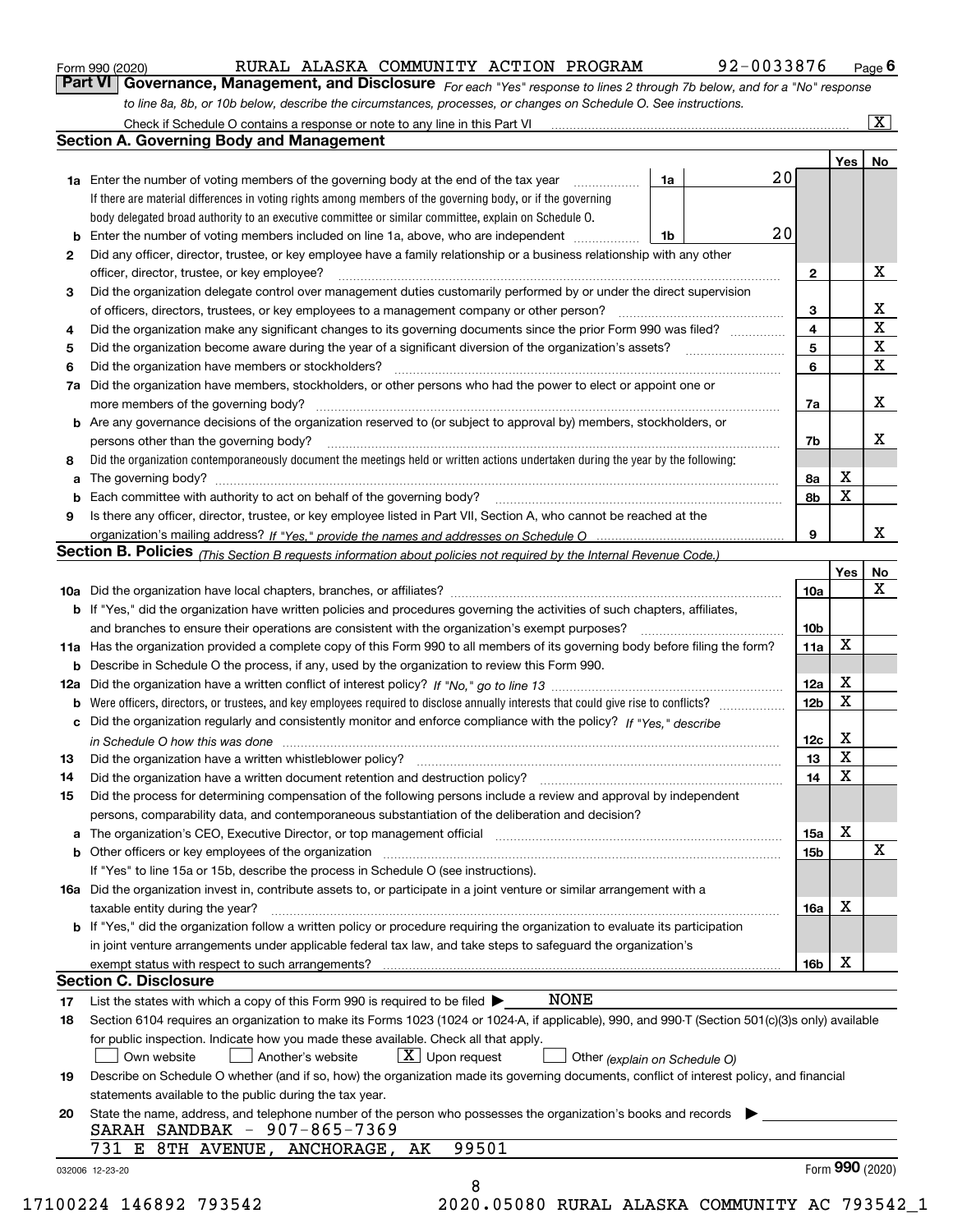$\mathcal{L}^{\text{max}}$ 

| Form 990 (2020)                                                                            |                                               | RURAL ALASKA COMMUNITY ACTION PROGRAM |  | 92-0033876 | Page 7 |
|--------------------------------------------------------------------------------------------|-----------------------------------------------|---------------------------------------|--|------------|--------|
| Part VII Compensation of Officers, Directors, Trustees, Key Employees, Highest Compensated |                                               |                                       |  |            |        |
|                                                                                            | <b>Employees, and Independent Contractors</b> |                                       |  |            |        |

Check if Schedule O contains a response or note to any line in this Part VII

**Section A. Officers, Directors, Trustees, Key Employees, and Highest Compensated Employees**

**1a**  Complete this table for all persons required to be listed. Report compensation for the calendar year ending with or within the organization's tax year. **•** List all of the organization's current officers, directors, trustees (whether individuals or organizations), regardless of amount of compensation.

Enter -0- in columns (D), (E), and (F) if no compensation was paid.

 $\bullet$  List all of the organization's  $\,$ current key employees, if any. See instructions for definition of "key employee."

**•** List the organization's five current highest compensated employees (other than an officer, director, trustee, or key employee) who received reportable compensation (Box 5 of Form W-2 and/or Box 7 of Form 1099-MISC) of more than \$100,000 from the organization and any related organizations.

**•** List all of the organization's former officers, key employees, and highest compensated employees who received more than \$100,000 of reportable compensation from the organization and any related organizations.

**former directors or trustees**  ¥ List all of the organization's that received, in the capacity as a former director or trustee of the organization, more than \$10,000 of reportable compensation from the organization and any related organizations.

See instructions for the order in which to list the persons above.

Check this box if neither the organization nor any related organization compensated any current officer, director, or trustee.  $\mathcal{L}^{\text{max}}$ 

| (A)                                    | (C)<br>(B)             |                                |                       |                         |              |                                                                  |        | (D)                 | (E)                              | (F)                      |
|----------------------------------------|------------------------|--------------------------------|-----------------------|-------------------------|--------------|------------------------------------------------------------------|--------|---------------------|----------------------------------|--------------------------|
| Name and title                         | Average                |                                |                       | Position                |              | (do not check more than one                                      |        | Reportable          | Reportable                       | Estimated                |
|                                        | hours per              |                                |                       |                         |              | box, unless person is both an<br>officer and a director/trustee) |        | compensation        | compensation                     | amount of                |
|                                        | week                   |                                |                       |                         |              |                                                                  |        | from                | from related                     | other                    |
|                                        | (list any<br>hours for |                                |                       |                         |              |                                                                  |        | the<br>organization | organizations<br>(W-2/1099-MISC) | compensation<br>from the |
|                                        | related                |                                |                       |                         |              |                                                                  |        | (W-2/1099-MISC)     |                                  | organization             |
|                                        | organizations          |                                |                       |                         |              |                                                                  |        |                     |                                  | and related              |
|                                        | below                  | Individual trustee or director | Institutional trustee |                         | Key employee |                                                                  |        |                     |                                  | organizations            |
|                                        | line)                  |                                |                       | Officer                 |              | Highest compensated<br>  employee                                | Former |                     |                                  |                          |
| <b>JOE WILLIAMS</b><br>(1)             | 1.00                   |                                |                       |                         |              |                                                                  |        |                     |                                  |                          |
| PRESIDENT                              |                        | $\mathbf X$                    |                       | $\overline{\textbf{X}}$ |              |                                                                  |        | 0.                  | $\mathbf 0$ .                    | 0.                       |
| (2)<br>WALTER SAMPSON                  | 1.00                   |                                |                       |                         |              |                                                                  |        |                     |                                  |                          |
| VICE PRESIDENT                         |                        | X                              |                       | X                       |              |                                                                  |        | 0.                  | 0.                               | 0.                       |
| (3)<br>MARVIN ADAMS                    | 1.00                   |                                |                       |                         |              |                                                                  |        |                     |                                  |                          |
| <b>TREASURER</b>                       |                        | $\mathbf X$                    |                       | $\overline{\textbf{X}}$ |              |                                                                  |        | $\mathbf 0$ .       | $\mathbf 0$ .                    | $\mathbf 0$ .            |
| RENE NICKLIE<br>(4)                    | 1.00                   |                                |                       |                         |              |                                                                  |        |                     |                                  |                          |
| <b>SECRETARY</b>                       |                        | X                              |                       | $\overline{\mathbf{X}}$ |              |                                                                  |        | 0.                  | $\mathbf 0$ .                    | 0.                       |
| NANCY BURKE (THRU 2/1/21)<br>(5)       | 1.00                   |                                |                       |                         |              |                                                                  |        |                     |                                  |                          |
| FORMER PRESIDENT                       |                        | $\rm X$                        |                       | X                       |              |                                                                  |        | 0.                  | $\mathbf 0$ .                    | $\mathbf 0$ .            |
| (6)<br>MATTHEW ANDERSON (THRU 5/13/21) | 1.00                   |                                |                       |                         |              |                                                                  |        |                     |                                  |                          |
| FORMER VICE PRESIDENT                  |                        | X                              |                       | X                       |              |                                                                  |        | $\mathbf 0$ .       | $\mathbf 0$ .                    | $\mathbf 0$ .            |
| LEIF ALBERTSON<br>(7)                  | 1.00                   |                                |                       |                         |              |                                                                  |        |                     |                                  |                          |
| <b>BOARD MEMBER</b>                    |                        | X                              |                       |                         |              |                                                                  |        | $\mathbf 0$ .       | $\mathbf 0$ .                    | $\mathbf 0$ .            |
| TED ANGASAN<br>(8)                     | 1.00                   |                                |                       |                         |              |                                                                  |        |                     |                                  |                          |
| <b>BOARD MEMBER</b>                    |                        | X                              |                       |                         |              |                                                                  |        | 0.                  | $\mathbf 0$ .                    | $0_{.}$                  |
| PERCY BALLOT<br>(9)                    | 1.00                   |                                |                       |                         |              |                                                                  |        |                     |                                  |                          |
| <b>BOARD MEMBER</b>                    |                        | $\overline{\mathbf{X}}$        |                       |                         |              |                                                                  |        | 0.                  | 0.                               | $\mathbf 0$ .            |
| (10) BARB GRAY                         | 1.00                   |                                |                       |                         |              |                                                                  |        |                     |                                  |                          |
| <b>BOARD MEMBER</b>                    |                        | X                              |                       |                         |              |                                                                  |        | 0.                  | $\mathbf 0$ .                    | 0.                       |
| (11) ASHLEY HICKS                      | 1.00                   |                                |                       |                         |              |                                                                  |        |                     |                                  |                          |
| <b>BOARD MEMBER</b>                    |                        | X                              |                       |                         |              |                                                                  |        | 0.                  | $\mathbf 0$ .                    | $\mathbf 0$ .            |
| (12) ROBERT HOFFMAN                    | 1.00                   |                                |                       |                         |              |                                                                  |        |                     |                                  |                          |
| <b>BOARD MEMBER</b>                    |                        | $\overline{\text{X}}$          |                       |                         |              |                                                                  |        | 0.                  | $\mathbf 0$ .                    | $\mathbf 0$ .            |
| (13) MARK HOOVER                       | 1.00                   |                                |                       |                         |              |                                                                  |        |                     |                                  |                          |
| BOARD MEMBER                           |                        | X                              |                       |                         |              |                                                                  |        | 0.                  | 0.                               | $\mathbf 0$ .            |
| (14) NANCY JAMES                       | 1.00                   |                                |                       |                         |              |                                                                  |        |                     |                                  |                          |
| <b>BOARD MEMBER</b>                    |                        | $\mathbf x$                    |                       |                         |              |                                                                  |        | $\mathbf{0}$ .      | $\mathbf 0$ .                    | $\mathbf 0$ .            |
| (15) DELBERT KADAKE                    | 1.00                   |                                |                       |                         |              |                                                                  |        |                     |                                  |                          |
| <b>BOARD MEMBER</b>                    |                        | X                              |                       |                         |              |                                                                  |        | 0.                  | 0.                               | $\mathbf 0$ .            |
| (16) ETTA KUZAKIN                      | 1.00                   |                                |                       |                         |              |                                                                  |        |                     |                                  |                          |
| <b>BOARD MEMBER</b>                    |                        | X                              |                       |                         |              |                                                                  |        | 0.                  | $\mathbf 0$ .                    | 0.                       |
| (17) AMANDA MCFARLAND                  | 1.00                   |                                |                       |                         |              |                                                                  |        |                     |                                  |                          |
| BOARD MEMBER                           |                        | X                              |                       |                         |              |                                                                  |        | 0.                  | $\mathbf 0$ .                    | 0.                       |
|                                        |                        |                                |                       |                         |              |                                                                  |        |                     |                                  | $\overline{2}$           |

9

032007 12-23-20

Form (2020) **990**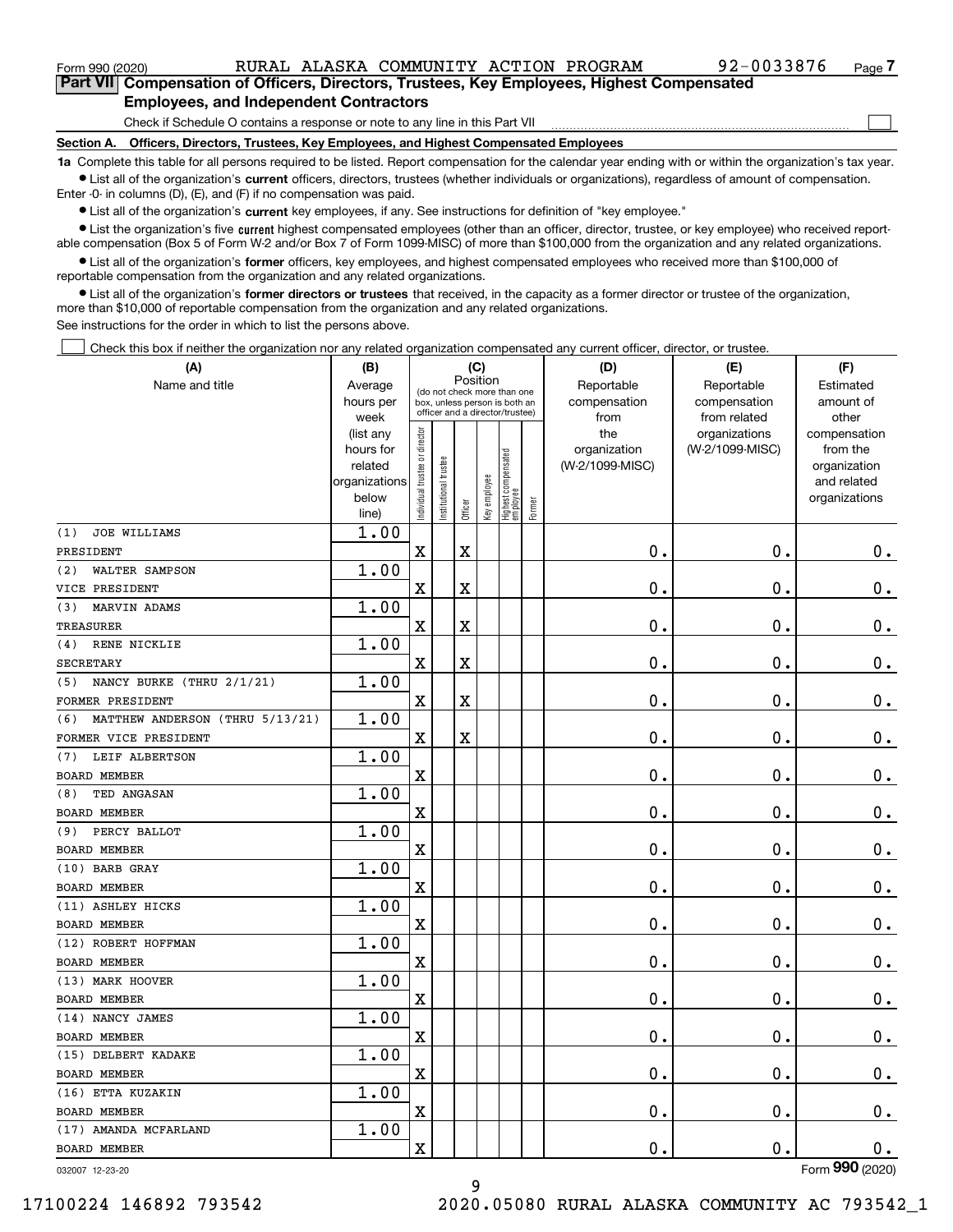| Form 990 (2020)                                                                                                                                      |                                      |                                |                        |                         |              |                                                              |        | RURAL ALASKA COMMUNITY ACTION PROGRAM | 92-0033876      |                  |              | Page 8        |               |
|------------------------------------------------------------------------------------------------------------------------------------------------------|--------------------------------------|--------------------------------|------------------------|-------------------------|--------------|--------------------------------------------------------------|--------|---------------------------------------|-----------------|------------------|--------------|---------------|---------------|
| <b>Part VII</b><br>Section A. Officers, Directors, Trustees, Key Employees, and Highest Compensated Employees (continued)                            |                                      |                                |                        |                         |              |                                                              |        |                                       |                 |                  |              |               |               |
| (A)                                                                                                                                                  | (B)                                  |                                |                        | (C)                     |              |                                                              |        | (D)                                   | (E)             |                  |              | (F)           |               |
| Name and title                                                                                                                                       | Average                              |                                |                        | Position                |              |                                                              |        | Reportable                            | Reportable      |                  |              | Estimated     |               |
|                                                                                                                                                      | hours per                            |                                |                        |                         |              | (do not check more than one<br>box, unless person is both an |        | compensation                          | compensation    |                  |              | amount of     |               |
|                                                                                                                                                      | week                                 |                                |                        |                         |              | officer and a director/trustee)                              |        | from                                  | from related    |                  |              | other         |               |
|                                                                                                                                                      | (list any                            |                                |                        |                         |              |                                                              |        | the                                   | organizations   |                  |              | compensation  |               |
|                                                                                                                                                      | hours for                            |                                |                        |                         |              |                                                              |        | organization                          | (W-2/1099-MISC) |                  |              | from the      |               |
|                                                                                                                                                      | related                              |                                |                        |                         |              |                                                              |        | (W-2/1099-MISC)                       |                 |                  |              | organization  |               |
|                                                                                                                                                      | organizations                        |                                |                        |                         |              |                                                              |        |                                       |                 |                  |              | and related   |               |
|                                                                                                                                                      | below                                | Individual trustee or director | In stitutional trustee | Officer                 | Key employee | Highest compensated<br>employee                              | Former |                                       |                 |                  |              | organizations |               |
|                                                                                                                                                      | line)                                |                                |                        |                         |              |                                                              |        |                                       |                 |                  |              |               |               |
| (18) NIKOLE NELSON                                                                                                                                   | 1.00                                 |                                |                        |                         |              |                                                              |        |                                       |                 |                  |              |               |               |
| BOARD MEMBER                                                                                                                                         |                                      | $\mathbf X$                    |                        |                         |              |                                                              |        | 0.                                    |                 | 0.               |              |               | $0_{.}$       |
| (19) ERIC OLSON                                                                                                                                      | 1.00                                 |                                |                        |                         |              |                                                              |        |                                       |                 |                  |              |               |               |
| BOARD MEMBER                                                                                                                                         |                                      | X                              |                        |                         |              |                                                              |        | 0.                                    |                 | 0.               |              |               | $0_{.}$       |
| (20) CLAIRE PLYWELL                                                                                                                                  | 1.00                                 |                                |                        |                         |              |                                                              |        |                                       |                 |                  |              |               |               |
| BOARD MEMBER                                                                                                                                         |                                      | X                              |                        |                         |              |                                                              |        | 0.                                    |                 | 0.               |              |               | $\mathbf 0$ . |
| (21) MARGARET ROBERTS                                                                                                                                | 1.00                                 |                                |                        |                         |              |                                                              |        |                                       |                 |                  |              |               |               |
| BOARD MEMBER                                                                                                                                         |                                      | X                              |                        |                         |              |                                                              |        | 0.                                    |                 | 0.               |              |               | $\mathbf 0$ . |
| (22) MYRNA TORGRAMSEN                                                                                                                                | 1.00                                 |                                |                        |                         |              |                                                              |        | 0.                                    |                 |                  |              |               |               |
| BOARD MEMBER<br>(23) MARY DAVID (THRU 2/1/21)                                                                                                        | 1.00                                 | X                              |                        |                         |              |                                                              |        |                                       |                 | 0.               |              |               | $\mathbf 0$ . |
| FORMER BOARD MEMBER                                                                                                                                  |                                      | X                              |                        |                         |              |                                                              |        | 0.                                    |                 | 0.               |              |               | $0_{.}$       |
| (24) NIKI TSHIBAKA (THRU 7/15/21)                                                                                                                    | 1.00                                 |                                |                        |                         |              |                                                              |        |                                       |                 |                  |              |               |               |
| FORMER BOARD MEMBER                                                                                                                                  |                                      | $\mathbf X$                    |                        |                         |              |                                                              |        | 0.                                    |                 | $\mathbf 0$ .    |              |               | $\mathbf 0$ . |
| (25) PATRICK ANDERSON (THRU 9/14/21)                                                                                                                 | 40.00                                |                                |                        |                         |              |                                                              |        |                                       |                 |                  |              |               |               |
| FORMER CHIEF EXECUIVE OFFICER                                                                                                                        |                                      |                                |                        | X                       |              |                                                              |        | 270,510.                              |                 | 0.               |              | 10,437.       |               |
| (26) L. TIEL SMITH                                                                                                                                   | 40.00                                |                                |                        |                         |              |                                                              |        |                                       |                 |                  |              |               |               |
| CHIEF EXECUIVE OFFICER                                                                                                                               |                                      |                                |                        | $\overline{\mathbf{X}}$ |              |                                                              |        |                                       |                 | 0.               |              |               | 0.            |
| 1b Subtotal                                                                                                                                          |                                      |                                |                        |                         |              |                                                              |        | <u>154,736.</u><br>425,246.           |                 | $\overline{0}$ . |              | 10,437.       |               |
| c Total from continuation sheets to Part VII, Section A [11, 11] [11] Continuum Continuum Continuum Continuum                                        |                                      |                                |                        |                         |              |                                                              |        | 838,334.                              |                 | 0.               |              | $89,896$ .    |               |
|                                                                                                                                                      |                                      |                                |                        |                         |              |                                                              |        | 1,263,580.                            |                 | $\overline{0}$ . |              | 100, 333.     |               |
| Total number of individuals (including but not limited to those listed above) who received more than \$100,000 of reportable<br>$\mathbf{2}$         |                                      |                                |                        |                         |              |                                                              |        |                                       |                 |                  |              |               |               |
| compensation from the organization                                                                                                                   |                                      |                                |                        |                         |              |                                                              |        |                                       |                 |                  |              |               | 11            |
|                                                                                                                                                      |                                      |                                |                        |                         |              |                                                              |        |                                       |                 |                  |              | <b>Yes</b>    | No            |
| 3<br>Did the organization list any former officer, director, trustee, key employee, or highest compensated employee on                               |                                      |                                |                        |                         |              |                                                              |        |                                       |                 |                  |              |               |               |
| line 1a? If "Yes," complete Schedule J for such individual matches contained and the 1a? If "Yes," complete Schedule J for such individual           |                                      |                                |                        |                         |              |                                                              |        |                                       |                 |                  | 3            |               | x             |
| 4<br>For any individual listed on line 1a, is the sum of reportable compensation and other compensation from the organization                        |                                      |                                |                        |                         |              |                                                              |        |                                       |                 |                  |              |               |               |
|                                                                                                                                                      |                                      |                                |                        |                         |              |                                                              |        |                                       |                 |                  | 4            | х             |               |
| Did any person listed on line 1a receive or accrue compensation from any unrelated organization or individual for services<br>5                      |                                      |                                |                        |                         |              |                                                              |        |                                       |                 |                  |              |               |               |
|                                                                                                                                                      |                                      |                                |                        |                         |              |                                                              |        |                                       |                 |                  | 5            |               | X             |
| <b>Section B. Independent Contractors</b>                                                                                                            |                                      |                                |                        |                         |              |                                                              |        |                                       |                 |                  |              |               |               |
| Complete this table for your five highest compensated independent contractors that received more than \$100,000 of compensation from<br>$\mathbf{1}$ |                                      |                                |                        |                         |              |                                                              |        |                                       |                 |                  |              |               |               |
| the organization. Report compensation for the calendar year ending with or within the organization's tax year.                                       |                                      |                                |                        |                         |              |                                                              |        |                                       |                 |                  |              |               |               |
| (A)                                                                                                                                                  |                                      |                                |                        |                         |              |                                                              |        | (B)                                   |                 |                  | (C)          |               |               |
| Name and business address                                                                                                                            |                                      |                                |                        |                         |              |                                                              |        | Description of services               |                 |                  | Compensation |               |               |
| BALES CONTRACTING INC.                                                                                                                               |                                      |                                |                        |                         |              |                                                              |        | <b>BUILDING REPAIRS AND</b>           |                 |                  |              |               |               |
| 1200 E 76TH AVE. #1223, ANCHORAGE, AK 99518                                                                                                          |                                      |                                |                        |                         |              |                                                              |        | <b>UPGRADES</b>                       |                 |                  |              | 385, 811.     |               |
| DISCOUNT MECHANICAL HEATING                                                                                                                          |                                      |                                |                        |                         |              |                                                              |        | WEATHERIZATION                        |                 |                  |              |               |               |
|                                                                                                                                                      | P.O. BOX 233694, ANCHORAGE, AK 99518 |                                |                        |                         |              |                                                              |        |                                       |                 |                  |              | 268,763.      |               |
| DBS ENTERPRISES LLC                                                                                                                                  | SERVICES                             |                                |                        |                         |              |                                                              |        |                                       |                 |                  |              |               |               |
| 23324 GREATLAND DRIVE, CHUGIAK, AK 99567                                                                                                             |                                      |                                |                        |                         |              |                                                              |        | <b>MOBILE HOME REPAIR</b>             |                 |                  |              | 264,748.      |               |
| TRIPLE V CONTRACTING, LLC, 560 E 34THPO                                                                                                              |                                      |                                |                        |                         |              |                                                              |        | WEATHERIZATION                        |                 |                  |              |               |               |
| BOX 521307 AVENUE, SUITE 101, BIG LAKE, AK                                                                                                           |                                      |                                |                        |                         |              |                                                              |        | SERVICES                              |                 |                  |              | 249,618.      |               |
|                                                                                                                                                      |                                      |                                |                        |                         |              |                                                              |        |                                       |                 |                  |              |               |               |
| DENALITEK INC, 560 E 34TH AVENUE, SUITE<br>101, ANCHORAGE, AK 99503<br>164,824.<br>IT SUPPORT SERVICES                                               |                                      |                                |                        |                         |              |                                                              |        |                                       |                 |                  |              |               |               |

**2**Total number of independent contractors (including but not limited to those listed above) who received more than \$100,000 of compensation from the organization 12

SEE PART VII, SECTION A CONTINUATION SHEETS

Form (2020) **990**

032008 12-23-20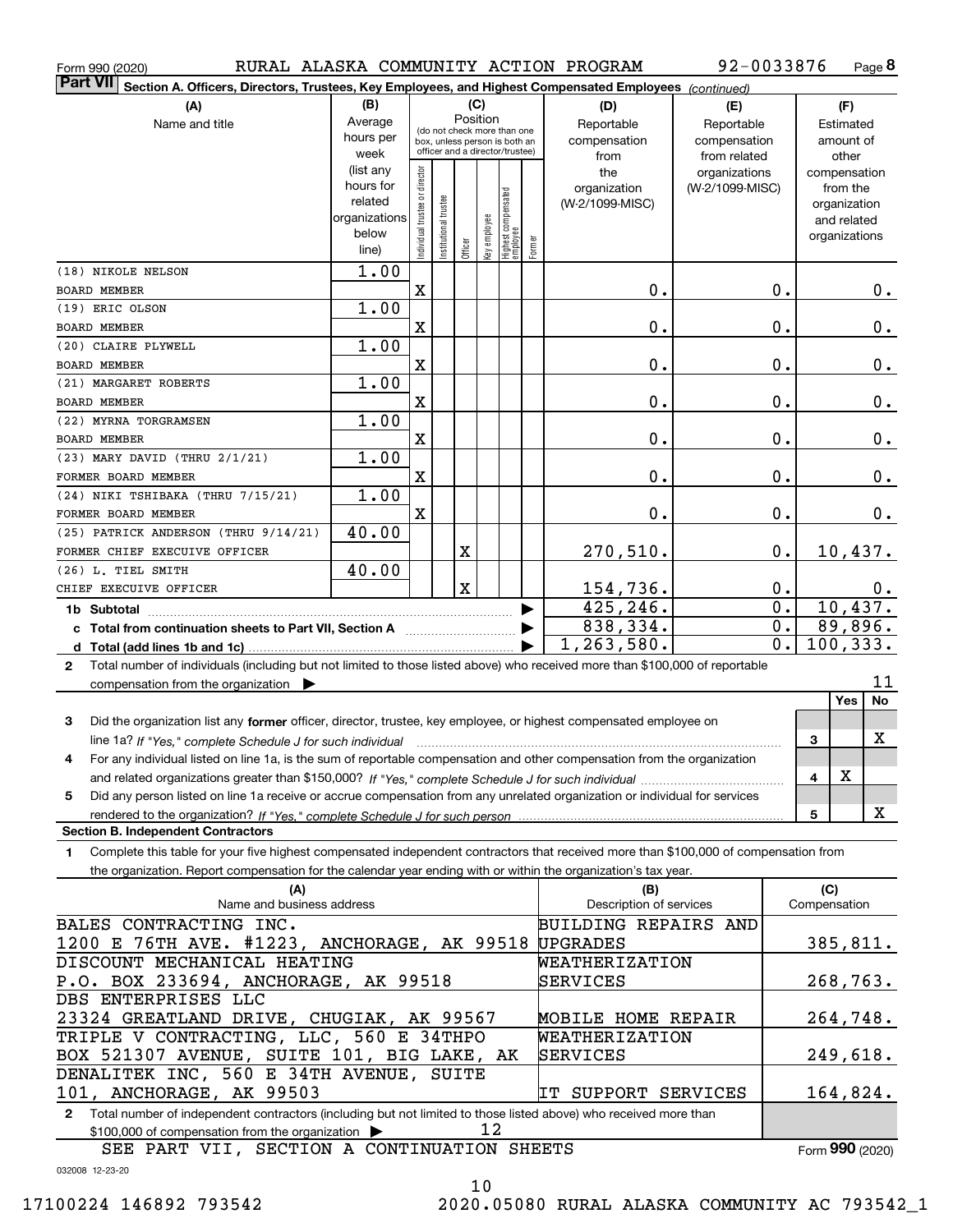| Form 990                                                                                                           |                          |                                |                        |             |              |                              |        | RURAL ALASKA COMMUNITY ACTION PROGRAM | 92-0033876                   |                              |
|--------------------------------------------------------------------------------------------------------------------|--------------------------|--------------------------------|------------------------|-------------|--------------|------------------------------|--------|---------------------------------------|------------------------------|------------------------------|
| Part VII Section A.<br>Officers, Directors, Trustees, Key Employees, and Highest Compensated Employees (continued) |                          |                                |                        |             |              |                              |        |                                       |                              |                              |
| (A)                                                                                                                | (B)                      | (C)                            |                        |             |              |                              |        | (D)                                   | (E)                          | (F)                          |
| Name and title                                                                                                     | Average                  |                                |                        |             | Position     |                              |        | Reportable                            | Reportable                   | Estimated                    |
|                                                                                                                    | hours<br>per             |                                | (check all that apply) |             |              |                              |        | compensation<br>from                  | compensation<br>from related | amount of<br>other           |
|                                                                                                                    | week                     |                                |                        |             |              |                              |        | the                                   | organizations                | compensation                 |
|                                                                                                                    | (list any                |                                |                        |             |              |                              |        | organization                          | (W-2/1099-MISC)              | from the                     |
|                                                                                                                    | hours for                |                                |                        |             |              |                              |        | (W-2/1099-MISC)                       |                              | organization                 |
|                                                                                                                    | related<br>organizations | Individual trustee or director | Institutional trustee  |             |              | Highest compensated employee |        |                                       |                              | and related<br>organizations |
|                                                                                                                    | below                    |                                |                        |             | Key employee |                              |        |                                       |                              |                              |
|                                                                                                                    | line)                    |                                |                        | Officer     |              |                              | Former |                                       |                              |                              |
| (27) SARAH SANDBAK                                                                                                 | 40.00                    |                                |                        |             |              |                              |        |                                       |                              |                              |
| CHIEF FINANCIAL OFFICER                                                                                            |                          |                                |                        | $\mathbf X$ |              |                              |        | <u>137,518.</u>                       | 0.                           | 10,437.                      |
| (28) BARBARA BELL                                                                                                  | 40.00                    |                                |                        |             |              |                              |        |                                       |                              |                              |
| CHIEF PEOPLE AND CULTURE OFFICER                                                                                   |                          |                                |                        | $\mathbf X$ |              |                              |        | 146,681.                              | 0.                           | 0.                           |
| (29) KRISTIN RAMSTAD (THRU 12/31/21)                                                                               | 40.00                    |                                |                        |             |              |                              |        |                                       |                              |                              |
| DIVISION DIRECTOR                                                                                                  |                          |                                |                        |             |              | $\mathbf X$                  |        | <u> 117,949.</u>                      | $\mathbf 0$ .                | 27,990.                      |
| (30) KENTON BANKS                                                                                                  | 40.00                    |                                |                        |             |              |                              |        |                                       |                              |                              |
| DIVISION DIRECTOR                                                                                                  |                          |                                |                        |             |              | $\mathbf X$                  |        | 115,101.                              | $\mathbf 0$ .                | 10,784.                      |
| (31) ROB MARX                                                                                                      | 40.00                    |                                |                        |             |              |                              |        |                                       | 0.                           |                              |
| DIVISION DIRECTOR<br>(32) CATHERINE CLEMENTS                                                                       | 40.00                    |                                |                        |             |              | $\mathbf X$                  |        | 106,660.                              |                              | 18,740.                      |
| DIVISION DIRECTOR                                                                                                  |                          |                                |                        |             |              | $\mathbf X$                  |        | 108,588.                              | 0.                           | <u>12,599.</u>               |
| (33) JOIE MILLETT                                                                                                  | 40.00                    |                                |                        |             |              |                              |        |                                       |                              |                              |
| DIVISION DIRECTOR                                                                                                  |                          |                                |                        |             |              | $\mathbf X$                  |        | 105,837.                              | 0.                           | 9,346.                       |
|                                                                                                                    |                          |                                |                        |             |              |                              |        |                                       |                              |                              |
|                                                                                                                    |                          |                                |                        |             |              |                              |        |                                       |                              |                              |
|                                                                                                                    |                          |                                |                        |             |              |                              |        |                                       |                              |                              |
|                                                                                                                    |                          |                                |                        |             |              |                              |        |                                       |                              |                              |
|                                                                                                                    |                          |                                |                        |             |              |                              |        |                                       |                              |                              |
|                                                                                                                    |                          |                                |                        |             |              |                              |        |                                       |                              |                              |
|                                                                                                                    |                          |                                |                        |             |              |                              |        |                                       |                              |                              |
|                                                                                                                    |                          |                                |                        |             |              |                              |        |                                       |                              |                              |
|                                                                                                                    |                          |                                |                        |             |              |                              |        |                                       |                              |                              |
|                                                                                                                    |                          |                                |                        |             |              |                              |        |                                       |                              |                              |
|                                                                                                                    |                          |                                |                        |             |              |                              |        |                                       |                              |                              |
|                                                                                                                    |                          |                                |                        |             |              |                              |        |                                       |                              |                              |
|                                                                                                                    |                          |                                |                        |             |              |                              |        |                                       |                              |                              |
|                                                                                                                    |                          |                                |                        |             |              |                              |        |                                       |                              |                              |
|                                                                                                                    |                          |                                |                        |             |              |                              |        |                                       |                              |                              |
|                                                                                                                    |                          |                                |                        |             |              |                              |        |                                       |                              |                              |
|                                                                                                                    |                          |                                |                        |             |              |                              |        |                                       |                              |                              |
|                                                                                                                    |                          |                                |                        |             |              |                              |        |                                       |                              |                              |
|                                                                                                                    |                          |                                |                        |             |              |                              |        |                                       |                              |                              |
|                                                                                                                    |                          |                                |                        |             |              |                              |        |                                       |                              |                              |
|                                                                                                                    |                          |                                |                        |             |              |                              |        |                                       |                              |                              |
|                                                                                                                    |                          |                                |                        |             |              |                              |        |                                       |                              |                              |
|                                                                                                                    |                          |                                |                        |             |              |                              |        |                                       |                              |                              |
|                                                                                                                    |                          |                                |                        |             |              |                              |        |                                       |                              |                              |
|                                                                                                                    |                          |                                |                        |             |              |                              |        |                                       |                              |                              |
| Total to Part VII, Section A, line 1c                                                                              |                          |                                |                        |             |              |                              |        | 838,334.                              |                              | 89,896.                      |

032201 04-01-20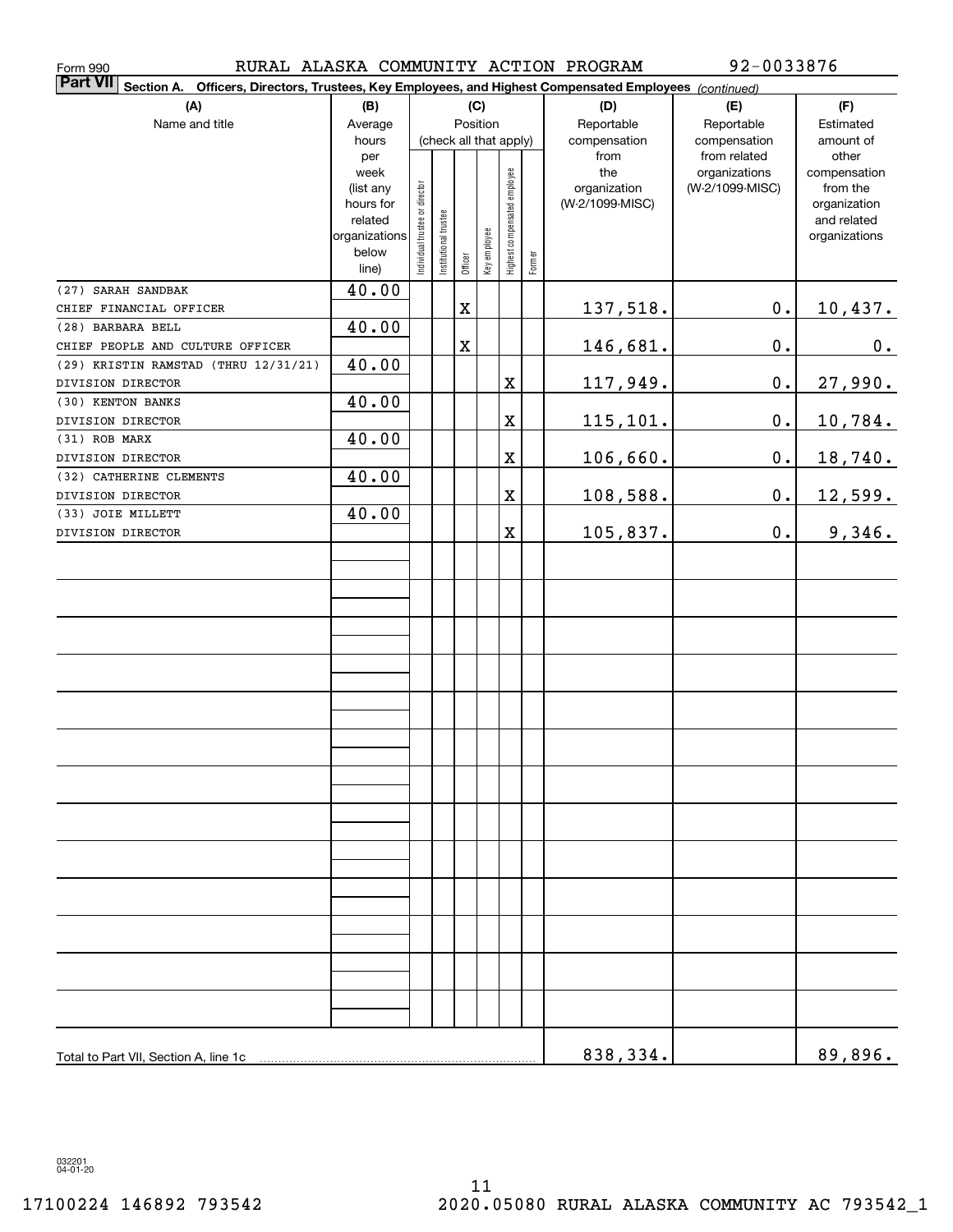| <b>Part VIII</b><br>Check if Schedule O contains a response or note to any line in this Part VIII<br>(B)<br>$\overline{C}$<br>(A)<br>(D)<br>Related or exempt<br>Unrelated<br>Total revenue<br>function revenue<br>lbusiness revenue<br>1a<br><b>Contributions, Gifts, Grants</b><br>and Other Similar Amounts<br><b>1 a</b> Federated campaigns<br>1 <sub>b</sub><br><b>b</b> Membership dues<br>1 <sub>c</sub><br>Fundraising events<br>c<br>1 <sub>d</sub><br>d Related organizations<br>24,726,176.<br>1e<br>Government grants (contributions)<br>е<br>f All other contributions, gifts, grants, and<br>159,527.<br>similar amounts not included above<br>1f<br>$1g$ \$<br>Noncash contributions included in lines 1a-1f<br>a<br>24,885,703.<br><b>Business Code</b><br>624200<br>SUPPORTIVE HOUSING<br>1,974,143.<br>1,974,143.<br>Program Service<br>Revenue<br>2 a<br>CHILD DEVELOPMENT<br>611710<br>269,922.<br>269,922.<br>b<br>624100<br>COMMUNITY DEVELOPMENT<br>68,794.<br>68,794.<br>230000<br>PLANNING & CONSTRUCTION<br>32,661.<br>32,661.<br>d<br>е<br>All other program service revenue<br>f<br>2, 345, 520.<br>q<br>Investment income (including dividends, interest, and<br>3<br>676,739.<br>Income from investment of tax-exempt bond proceeds<br>4<br>5<br>(ii) Personal<br>(i) Real<br>Gross rents<br>6а<br>6а<br>.<br>6 <sub>b</sub><br>Less: rental expenses<br>b<br>Rental income or (loss)<br>6c<br>c<br>d Net rental income or (loss)<br>(i) Securities<br>(ii) Other<br>7 a Gross amount from sales of<br>123,759.<br>assets other than inventory<br>7a<br><b>b</b> Less: cost or other basis<br>126,000.<br>evenue<br>7b<br>and sales expenses<br>7c<br>$-2, 241.$<br>c Gain or (loss)<br>$-2, 241.$<br>Œ<br>Other<br>8 a Gross income from fundraising events (not<br>contributions reported on line 1c). See<br>  8a<br>8 <sub>b</sub><br><b>b</b> Less: direct expenses <i>manually contained</i><br><b>c</b> Net income or (loss) from fundraising events<br><b>9 a</b> Gross income from gaming activities. See<br>9а<br>9 <sub>b</sub><br><b>b</b> Less: direct expenses <b>manually</b><br>c Net income or (loss) from gaming activities _______________<br>10 a Gross sales of inventory, less returns<br> 10a<br>10 <sub>b</sub><br>c Net income or (loss) from sales of inventory<br><b>Business Code</b><br>Miscellaneous<br>11a<br><u> 1989 - Johann Stein, marwolaethau a bhann an t-Amhair Aonaichte ann an t-Amhair Aonaichte ann an t-Amhair Aon</u><br>evenue<br>b<br>с<br>the control of the control of the control of the control of the control of the control of<br>$\blacktriangleright$<br>27,905,721.<br>2,345,520.<br>0.<br>12 | Form 990 (2020) |                             | RURAL ALASKA COMMUNITY ACTION PROGRAM |  | 92-0033876 | Page 9                                                   |
|--------------------------------------------------------------------------------------------------------------------------------------------------------------------------------------------------------------------------------------------------------------------------------------------------------------------------------------------------------------------------------------------------------------------------------------------------------------------------------------------------------------------------------------------------------------------------------------------------------------------------------------------------------------------------------------------------------------------------------------------------------------------------------------------------------------------------------------------------------------------------------------------------------------------------------------------------------------------------------------------------------------------------------------------------------------------------------------------------------------------------------------------------------------------------------------------------------------------------------------------------------------------------------------------------------------------------------------------------------------------------------------------------------------------------------------------------------------------------------------------------------------------------------------------------------------------------------------------------------------------------------------------------------------------------------------------------------------------------------------------------------------------------------------------------------------------------------------------------------------------------------------------------------------------------------------------------------------------------------------------------------------------------------------------------------------------------------------------------------------------------------------------------------------------------------------------------------------------------------------------------------------------------------------------------------------------------------------------------------------------------------------------------------------------------------------------------------------------------------------------------------------------------------------------------------------------------------------------------------------------------------------------------------------------------------------|-----------------|-----------------------------|---------------------------------------|--|------------|----------------------------------------------------------|
|                                                                                                                                                                                                                                                                                                                                                                                                                                                                                                                                                                                                                                                                                                                                                                                                                                                                                                                                                                                                                                                                                                                                                                                                                                                                                                                                                                                                                                                                                                                                                                                                                                                                                                                                                                                                                                                                                                                                                                                                                                                                                                                                                                                                                                                                                                                                                                                                                                                                                                                                                                                                                                                                                      |                 | <b>Statement of Revenue</b> |                                       |  |            |                                                          |
|                                                                                                                                                                                                                                                                                                                                                                                                                                                                                                                                                                                                                                                                                                                                                                                                                                                                                                                                                                                                                                                                                                                                                                                                                                                                                                                                                                                                                                                                                                                                                                                                                                                                                                                                                                                                                                                                                                                                                                                                                                                                                                                                                                                                                                                                                                                                                                                                                                                                                                                                                                                                                                                                                      |                 |                             |                                       |  |            |                                                          |
|                                                                                                                                                                                                                                                                                                                                                                                                                                                                                                                                                                                                                                                                                                                                                                                                                                                                                                                                                                                                                                                                                                                                                                                                                                                                                                                                                                                                                                                                                                                                                                                                                                                                                                                                                                                                                                                                                                                                                                                                                                                                                                                                                                                                                                                                                                                                                                                                                                                                                                                                                                                                                                                                                      |                 |                             |                                       |  |            | Revenue excluded<br>from tax under<br>sections 512 - 514 |
|                                                                                                                                                                                                                                                                                                                                                                                                                                                                                                                                                                                                                                                                                                                                                                                                                                                                                                                                                                                                                                                                                                                                                                                                                                                                                                                                                                                                                                                                                                                                                                                                                                                                                                                                                                                                                                                                                                                                                                                                                                                                                                                                                                                                                                                                                                                                                                                                                                                                                                                                                                                                                                                                                      |                 |                             |                                       |  |            |                                                          |
|                                                                                                                                                                                                                                                                                                                                                                                                                                                                                                                                                                                                                                                                                                                                                                                                                                                                                                                                                                                                                                                                                                                                                                                                                                                                                                                                                                                                                                                                                                                                                                                                                                                                                                                                                                                                                                                                                                                                                                                                                                                                                                                                                                                                                                                                                                                                                                                                                                                                                                                                                                                                                                                                                      |                 |                             |                                       |  |            |                                                          |
|                                                                                                                                                                                                                                                                                                                                                                                                                                                                                                                                                                                                                                                                                                                                                                                                                                                                                                                                                                                                                                                                                                                                                                                                                                                                                                                                                                                                                                                                                                                                                                                                                                                                                                                                                                                                                                                                                                                                                                                                                                                                                                                                                                                                                                                                                                                                                                                                                                                                                                                                                                                                                                                                                      |                 |                             |                                       |  |            |                                                          |
|                                                                                                                                                                                                                                                                                                                                                                                                                                                                                                                                                                                                                                                                                                                                                                                                                                                                                                                                                                                                                                                                                                                                                                                                                                                                                                                                                                                                                                                                                                                                                                                                                                                                                                                                                                                                                                                                                                                                                                                                                                                                                                                                                                                                                                                                                                                                                                                                                                                                                                                                                                                                                                                                                      |                 |                             |                                       |  |            |                                                          |
|                                                                                                                                                                                                                                                                                                                                                                                                                                                                                                                                                                                                                                                                                                                                                                                                                                                                                                                                                                                                                                                                                                                                                                                                                                                                                                                                                                                                                                                                                                                                                                                                                                                                                                                                                                                                                                                                                                                                                                                                                                                                                                                                                                                                                                                                                                                                                                                                                                                                                                                                                                                                                                                                                      |                 |                             |                                       |  |            |                                                          |
|                                                                                                                                                                                                                                                                                                                                                                                                                                                                                                                                                                                                                                                                                                                                                                                                                                                                                                                                                                                                                                                                                                                                                                                                                                                                                                                                                                                                                                                                                                                                                                                                                                                                                                                                                                                                                                                                                                                                                                                                                                                                                                                                                                                                                                                                                                                                                                                                                                                                                                                                                                                                                                                                                      |                 |                             |                                       |  |            |                                                          |
|                                                                                                                                                                                                                                                                                                                                                                                                                                                                                                                                                                                                                                                                                                                                                                                                                                                                                                                                                                                                                                                                                                                                                                                                                                                                                                                                                                                                                                                                                                                                                                                                                                                                                                                                                                                                                                                                                                                                                                                                                                                                                                                                                                                                                                                                                                                                                                                                                                                                                                                                                                                                                                                                                      |                 |                             |                                       |  |            |                                                          |
|                                                                                                                                                                                                                                                                                                                                                                                                                                                                                                                                                                                                                                                                                                                                                                                                                                                                                                                                                                                                                                                                                                                                                                                                                                                                                                                                                                                                                                                                                                                                                                                                                                                                                                                                                                                                                                                                                                                                                                                                                                                                                                                                                                                                                                                                                                                                                                                                                                                                                                                                                                                                                                                                                      |                 |                             |                                       |  |            |                                                          |
|                                                                                                                                                                                                                                                                                                                                                                                                                                                                                                                                                                                                                                                                                                                                                                                                                                                                                                                                                                                                                                                                                                                                                                                                                                                                                                                                                                                                                                                                                                                                                                                                                                                                                                                                                                                                                                                                                                                                                                                                                                                                                                                                                                                                                                                                                                                                                                                                                                                                                                                                                                                                                                                                                      |                 |                             |                                       |  |            |                                                          |
|                                                                                                                                                                                                                                                                                                                                                                                                                                                                                                                                                                                                                                                                                                                                                                                                                                                                                                                                                                                                                                                                                                                                                                                                                                                                                                                                                                                                                                                                                                                                                                                                                                                                                                                                                                                                                                                                                                                                                                                                                                                                                                                                                                                                                                                                                                                                                                                                                                                                                                                                                                                                                                                                                      |                 |                             |                                       |  |            |                                                          |
|                                                                                                                                                                                                                                                                                                                                                                                                                                                                                                                                                                                                                                                                                                                                                                                                                                                                                                                                                                                                                                                                                                                                                                                                                                                                                                                                                                                                                                                                                                                                                                                                                                                                                                                                                                                                                                                                                                                                                                                                                                                                                                                                                                                                                                                                                                                                                                                                                                                                                                                                                                                                                                                                                      |                 |                             |                                       |  |            |                                                          |
|                                                                                                                                                                                                                                                                                                                                                                                                                                                                                                                                                                                                                                                                                                                                                                                                                                                                                                                                                                                                                                                                                                                                                                                                                                                                                                                                                                                                                                                                                                                                                                                                                                                                                                                                                                                                                                                                                                                                                                                                                                                                                                                                                                                                                                                                                                                                                                                                                                                                                                                                                                                                                                                                                      |                 |                             |                                       |  |            |                                                          |
|                                                                                                                                                                                                                                                                                                                                                                                                                                                                                                                                                                                                                                                                                                                                                                                                                                                                                                                                                                                                                                                                                                                                                                                                                                                                                                                                                                                                                                                                                                                                                                                                                                                                                                                                                                                                                                                                                                                                                                                                                                                                                                                                                                                                                                                                                                                                                                                                                                                                                                                                                                                                                                                                                      |                 |                             |                                       |  |            |                                                          |
|                                                                                                                                                                                                                                                                                                                                                                                                                                                                                                                                                                                                                                                                                                                                                                                                                                                                                                                                                                                                                                                                                                                                                                                                                                                                                                                                                                                                                                                                                                                                                                                                                                                                                                                                                                                                                                                                                                                                                                                                                                                                                                                                                                                                                                                                                                                                                                                                                                                                                                                                                                                                                                                                                      |                 |                             |                                       |  |            |                                                          |
|                                                                                                                                                                                                                                                                                                                                                                                                                                                                                                                                                                                                                                                                                                                                                                                                                                                                                                                                                                                                                                                                                                                                                                                                                                                                                                                                                                                                                                                                                                                                                                                                                                                                                                                                                                                                                                                                                                                                                                                                                                                                                                                                                                                                                                                                                                                                                                                                                                                                                                                                                                                                                                                                                      |                 |                             |                                       |  |            |                                                          |
|                                                                                                                                                                                                                                                                                                                                                                                                                                                                                                                                                                                                                                                                                                                                                                                                                                                                                                                                                                                                                                                                                                                                                                                                                                                                                                                                                                                                                                                                                                                                                                                                                                                                                                                                                                                                                                                                                                                                                                                                                                                                                                                                                                                                                                                                                                                                                                                                                                                                                                                                                                                                                                                                                      |                 |                             |                                       |  |            |                                                          |
|                                                                                                                                                                                                                                                                                                                                                                                                                                                                                                                                                                                                                                                                                                                                                                                                                                                                                                                                                                                                                                                                                                                                                                                                                                                                                                                                                                                                                                                                                                                                                                                                                                                                                                                                                                                                                                                                                                                                                                                                                                                                                                                                                                                                                                                                                                                                                                                                                                                                                                                                                                                                                                                                                      |                 |                             |                                       |  |            |                                                          |
|                                                                                                                                                                                                                                                                                                                                                                                                                                                                                                                                                                                                                                                                                                                                                                                                                                                                                                                                                                                                                                                                                                                                                                                                                                                                                                                                                                                                                                                                                                                                                                                                                                                                                                                                                                                                                                                                                                                                                                                                                                                                                                                                                                                                                                                                                                                                                                                                                                                                                                                                                                                                                                                                                      |                 |                             |                                       |  |            |                                                          |
|                                                                                                                                                                                                                                                                                                                                                                                                                                                                                                                                                                                                                                                                                                                                                                                                                                                                                                                                                                                                                                                                                                                                                                                                                                                                                                                                                                                                                                                                                                                                                                                                                                                                                                                                                                                                                                                                                                                                                                                                                                                                                                                                                                                                                                                                                                                                                                                                                                                                                                                                                                                                                                                                                      |                 |                             |                                       |  |            | 676,739.                                                 |
|                                                                                                                                                                                                                                                                                                                                                                                                                                                                                                                                                                                                                                                                                                                                                                                                                                                                                                                                                                                                                                                                                                                                                                                                                                                                                                                                                                                                                                                                                                                                                                                                                                                                                                                                                                                                                                                                                                                                                                                                                                                                                                                                                                                                                                                                                                                                                                                                                                                                                                                                                                                                                                                                                      |                 |                             |                                       |  |            |                                                          |
|                                                                                                                                                                                                                                                                                                                                                                                                                                                                                                                                                                                                                                                                                                                                                                                                                                                                                                                                                                                                                                                                                                                                                                                                                                                                                                                                                                                                                                                                                                                                                                                                                                                                                                                                                                                                                                                                                                                                                                                                                                                                                                                                                                                                                                                                                                                                                                                                                                                                                                                                                                                                                                                                                      |                 |                             |                                       |  |            |                                                          |
|                                                                                                                                                                                                                                                                                                                                                                                                                                                                                                                                                                                                                                                                                                                                                                                                                                                                                                                                                                                                                                                                                                                                                                                                                                                                                                                                                                                                                                                                                                                                                                                                                                                                                                                                                                                                                                                                                                                                                                                                                                                                                                                                                                                                                                                                                                                                                                                                                                                                                                                                                                                                                                                                                      |                 |                             |                                       |  |            |                                                          |
|                                                                                                                                                                                                                                                                                                                                                                                                                                                                                                                                                                                                                                                                                                                                                                                                                                                                                                                                                                                                                                                                                                                                                                                                                                                                                                                                                                                                                                                                                                                                                                                                                                                                                                                                                                                                                                                                                                                                                                                                                                                                                                                                                                                                                                                                                                                                                                                                                                                                                                                                                                                                                                                                                      |                 |                             |                                       |  |            |                                                          |
|                                                                                                                                                                                                                                                                                                                                                                                                                                                                                                                                                                                                                                                                                                                                                                                                                                                                                                                                                                                                                                                                                                                                                                                                                                                                                                                                                                                                                                                                                                                                                                                                                                                                                                                                                                                                                                                                                                                                                                                                                                                                                                                                                                                                                                                                                                                                                                                                                                                                                                                                                                                                                                                                                      |                 |                             |                                       |  |            |                                                          |
|                                                                                                                                                                                                                                                                                                                                                                                                                                                                                                                                                                                                                                                                                                                                                                                                                                                                                                                                                                                                                                                                                                                                                                                                                                                                                                                                                                                                                                                                                                                                                                                                                                                                                                                                                                                                                                                                                                                                                                                                                                                                                                                                                                                                                                                                                                                                                                                                                                                                                                                                                                                                                                                                                      |                 |                             |                                       |  |            |                                                          |
|                                                                                                                                                                                                                                                                                                                                                                                                                                                                                                                                                                                                                                                                                                                                                                                                                                                                                                                                                                                                                                                                                                                                                                                                                                                                                                                                                                                                                                                                                                                                                                                                                                                                                                                                                                                                                                                                                                                                                                                                                                                                                                                                                                                                                                                                                                                                                                                                                                                                                                                                                                                                                                                                                      |                 |                             |                                       |  |            |                                                          |
|                                                                                                                                                                                                                                                                                                                                                                                                                                                                                                                                                                                                                                                                                                                                                                                                                                                                                                                                                                                                                                                                                                                                                                                                                                                                                                                                                                                                                                                                                                                                                                                                                                                                                                                                                                                                                                                                                                                                                                                                                                                                                                                                                                                                                                                                                                                                                                                                                                                                                                                                                                                                                                                                                      |                 |                             |                                       |  |            |                                                          |
|                                                                                                                                                                                                                                                                                                                                                                                                                                                                                                                                                                                                                                                                                                                                                                                                                                                                                                                                                                                                                                                                                                                                                                                                                                                                                                                                                                                                                                                                                                                                                                                                                                                                                                                                                                                                                                                                                                                                                                                                                                                                                                                                                                                                                                                                                                                                                                                                                                                                                                                                                                                                                                                                                      |                 |                             |                                       |  |            |                                                          |
|                                                                                                                                                                                                                                                                                                                                                                                                                                                                                                                                                                                                                                                                                                                                                                                                                                                                                                                                                                                                                                                                                                                                                                                                                                                                                                                                                                                                                                                                                                                                                                                                                                                                                                                                                                                                                                                                                                                                                                                                                                                                                                                                                                                                                                                                                                                                                                                                                                                                                                                                                                                                                                                                                      |                 |                             |                                       |  |            |                                                          |
|                                                                                                                                                                                                                                                                                                                                                                                                                                                                                                                                                                                                                                                                                                                                                                                                                                                                                                                                                                                                                                                                                                                                                                                                                                                                                                                                                                                                                                                                                                                                                                                                                                                                                                                                                                                                                                                                                                                                                                                                                                                                                                                                                                                                                                                                                                                                                                                                                                                                                                                                                                                                                                                                                      |                 |                             |                                       |  |            |                                                          |
|                                                                                                                                                                                                                                                                                                                                                                                                                                                                                                                                                                                                                                                                                                                                                                                                                                                                                                                                                                                                                                                                                                                                                                                                                                                                                                                                                                                                                                                                                                                                                                                                                                                                                                                                                                                                                                                                                                                                                                                                                                                                                                                                                                                                                                                                                                                                                                                                                                                                                                                                                                                                                                                                                      |                 |                             |                                       |  |            | $-2, 241.$                                               |
|                                                                                                                                                                                                                                                                                                                                                                                                                                                                                                                                                                                                                                                                                                                                                                                                                                                                                                                                                                                                                                                                                                                                                                                                                                                                                                                                                                                                                                                                                                                                                                                                                                                                                                                                                                                                                                                                                                                                                                                                                                                                                                                                                                                                                                                                                                                                                                                                                                                                                                                                                                                                                                                                                      |                 |                             |                                       |  |            |                                                          |
|                                                                                                                                                                                                                                                                                                                                                                                                                                                                                                                                                                                                                                                                                                                                                                                                                                                                                                                                                                                                                                                                                                                                                                                                                                                                                                                                                                                                                                                                                                                                                                                                                                                                                                                                                                                                                                                                                                                                                                                                                                                                                                                                                                                                                                                                                                                                                                                                                                                                                                                                                                                                                                                                                      |                 |                             |                                       |  |            |                                                          |
|                                                                                                                                                                                                                                                                                                                                                                                                                                                                                                                                                                                                                                                                                                                                                                                                                                                                                                                                                                                                                                                                                                                                                                                                                                                                                                                                                                                                                                                                                                                                                                                                                                                                                                                                                                                                                                                                                                                                                                                                                                                                                                                                                                                                                                                                                                                                                                                                                                                                                                                                                                                                                                                                                      |                 |                             |                                       |  |            |                                                          |
|                                                                                                                                                                                                                                                                                                                                                                                                                                                                                                                                                                                                                                                                                                                                                                                                                                                                                                                                                                                                                                                                                                                                                                                                                                                                                                                                                                                                                                                                                                                                                                                                                                                                                                                                                                                                                                                                                                                                                                                                                                                                                                                                                                                                                                                                                                                                                                                                                                                                                                                                                                                                                                                                                      |                 |                             |                                       |  |            |                                                          |
|                                                                                                                                                                                                                                                                                                                                                                                                                                                                                                                                                                                                                                                                                                                                                                                                                                                                                                                                                                                                                                                                                                                                                                                                                                                                                                                                                                                                                                                                                                                                                                                                                                                                                                                                                                                                                                                                                                                                                                                                                                                                                                                                                                                                                                                                                                                                                                                                                                                                                                                                                                                                                                                                                      |                 |                             |                                       |  |            |                                                          |
|                                                                                                                                                                                                                                                                                                                                                                                                                                                                                                                                                                                                                                                                                                                                                                                                                                                                                                                                                                                                                                                                                                                                                                                                                                                                                                                                                                                                                                                                                                                                                                                                                                                                                                                                                                                                                                                                                                                                                                                                                                                                                                                                                                                                                                                                                                                                                                                                                                                                                                                                                                                                                                                                                      |                 |                             |                                       |  |            |                                                          |
|                                                                                                                                                                                                                                                                                                                                                                                                                                                                                                                                                                                                                                                                                                                                                                                                                                                                                                                                                                                                                                                                                                                                                                                                                                                                                                                                                                                                                                                                                                                                                                                                                                                                                                                                                                                                                                                                                                                                                                                                                                                                                                                                                                                                                                                                                                                                                                                                                                                                                                                                                                                                                                                                                      |                 |                             |                                       |  |            |                                                          |
|                                                                                                                                                                                                                                                                                                                                                                                                                                                                                                                                                                                                                                                                                                                                                                                                                                                                                                                                                                                                                                                                                                                                                                                                                                                                                                                                                                                                                                                                                                                                                                                                                                                                                                                                                                                                                                                                                                                                                                                                                                                                                                                                                                                                                                                                                                                                                                                                                                                                                                                                                                                                                                                                                      |                 |                             |                                       |  |            |                                                          |
|                                                                                                                                                                                                                                                                                                                                                                                                                                                                                                                                                                                                                                                                                                                                                                                                                                                                                                                                                                                                                                                                                                                                                                                                                                                                                                                                                                                                                                                                                                                                                                                                                                                                                                                                                                                                                                                                                                                                                                                                                                                                                                                                                                                                                                                                                                                                                                                                                                                                                                                                                                                                                                                                                      |                 |                             |                                       |  |            |                                                          |
|                                                                                                                                                                                                                                                                                                                                                                                                                                                                                                                                                                                                                                                                                                                                                                                                                                                                                                                                                                                                                                                                                                                                                                                                                                                                                                                                                                                                                                                                                                                                                                                                                                                                                                                                                                                                                                                                                                                                                                                                                                                                                                                                                                                                                                                                                                                                                                                                                                                                                                                                                                                                                                                                                      |                 |                             |                                       |  |            |                                                          |
|                                                                                                                                                                                                                                                                                                                                                                                                                                                                                                                                                                                                                                                                                                                                                                                                                                                                                                                                                                                                                                                                                                                                                                                                                                                                                                                                                                                                                                                                                                                                                                                                                                                                                                                                                                                                                                                                                                                                                                                                                                                                                                                                                                                                                                                                                                                                                                                                                                                                                                                                                                                                                                                                                      |                 |                             |                                       |  |            |                                                          |
|                                                                                                                                                                                                                                                                                                                                                                                                                                                                                                                                                                                                                                                                                                                                                                                                                                                                                                                                                                                                                                                                                                                                                                                                                                                                                                                                                                                                                                                                                                                                                                                                                                                                                                                                                                                                                                                                                                                                                                                                                                                                                                                                                                                                                                                                                                                                                                                                                                                                                                                                                                                                                                                                                      |                 |                             |                                       |  |            |                                                          |
|                                                                                                                                                                                                                                                                                                                                                                                                                                                                                                                                                                                                                                                                                                                                                                                                                                                                                                                                                                                                                                                                                                                                                                                                                                                                                                                                                                                                                                                                                                                                                                                                                                                                                                                                                                                                                                                                                                                                                                                                                                                                                                                                                                                                                                                                                                                                                                                                                                                                                                                                                                                                                                                                                      |                 |                             |                                       |  |            |                                                          |
|                                                                                                                                                                                                                                                                                                                                                                                                                                                                                                                                                                                                                                                                                                                                                                                                                                                                                                                                                                                                                                                                                                                                                                                                                                                                                                                                                                                                                                                                                                                                                                                                                                                                                                                                                                                                                                                                                                                                                                                                                                                                                                                                                                                                                                                                                                                                                                                                                                                                                                                                                                                                                                                                                      |                 |                             |                                       |  |            |                                                          |
|                                                                                                                                                                                                                                                                                                                                                                                                                                                                                                                                                                                                                                                                                                                                                                                                                                                                                                                                                                                                                                                                                                                                                                                                                                                                                                                                                                                                                                                                                                                                                                                                                                                                                                                                                                                                                                                                                                                                                                                                                                                                                                                                                                                                                                                                                                                                                                                                                                                                                                                                                                                                                                                                                      |                 |                             |                                       |  |            |                                                          |
|                                                                                                                                                                                                                                                                                                                                                                                                                                                                                                                                                                                                                                                                                                                                                                                                                                                                                                                                                                                                                                                                                                                                                                                                                                                                                                                                                                                                                                                                                                                                                                                                                                                                                                                                                                                                                                                                                                                                                                                                                                                                                                                                                                                                                                                                                                                                                                                                                                                                                                                                                                                                                                                                                      |                 |                             |                                       |  |            |                                                          |
|                                                                                                                                                                                                                                                                                                                                                                                                                                                                                                                                                                                                                                                                                                                                                                                                                                                                                                                                                                                                                                                                                                                                                                                                                                                                                                                                                                                                                                                                                                                                                                                                                                                                                                                                                                                                                                                                                                                                                                                                                                                                                                                                                                                                                                                                                                                                                                                                                                                                                                                                                                                                                                                                                      |                 |                             |                                       |  |            |                                                          |
|                                                                                                                                                                                                                                                                                                                                                                                                                                                                                                                                                                                                                                                                                                                                                                                                                                                                                                                                                                                                                                                                                                                                                                                                                                                                                                                                                                                                                                                                                                                                                                                                                                                                                                                                                                                                                                                                                                                                                                                                                                                                                                                                                                                                                                                                                                                                                                                                                                                                                                                                                                                                                                                                                      |                 |                             |                                       |  |            |                                                          |
|                                                                                                                                                                                                                                                                                                                                                                                                                                                                                                                                                                                                                                                                                                                                                                                                                                                                                                                                                                                                                                                                                                                                                                                                                                                                                                                                                                                                                                                                                                                                                                                                                                                                                                                                                                                                                                                                                                                                                                                                                                                                                                                                                                                                                                                                                                                                                                                                                                                                                                                                                                                                                                                                                      |                 |                             |                                       |  |            |                                                          |
|                                                                                                                                                                                                                                                                                                                                                                                                                                                                                                                                                                                                                                                                                                                                                                                                                                                                                                                                                                                                                                                                                                                                                                                                                                                                                                                                                                                                                                                                                                                                                                                                                                                                                                                                                                                                                                                                                                                                                                                                                                                                                                                                                                                                                                                                                                                                                                                                                                                                                                                                                                                                                                                                                      |                 |                             |                                       |  |            |                                                          |
|                                                                                                                                                                                                                                                                                                                                                                                                                                                                                                                                                                                                                                                                                                                                                                                                                                                                                                                                                                                                                                                                                                                                                                                                                                                                                                                                                                                                                                                                                                                                                                                                                                                                                                                                                                                                                                                                                                                                                                                                                                                                                                                                                                                                                                                                                                                                                                                                                                                                                                                                                                                                                                                                                      |                 |                             |                                       |  |            | 674,498.<br>Form 990 (2020)                              |

032009 12-23-20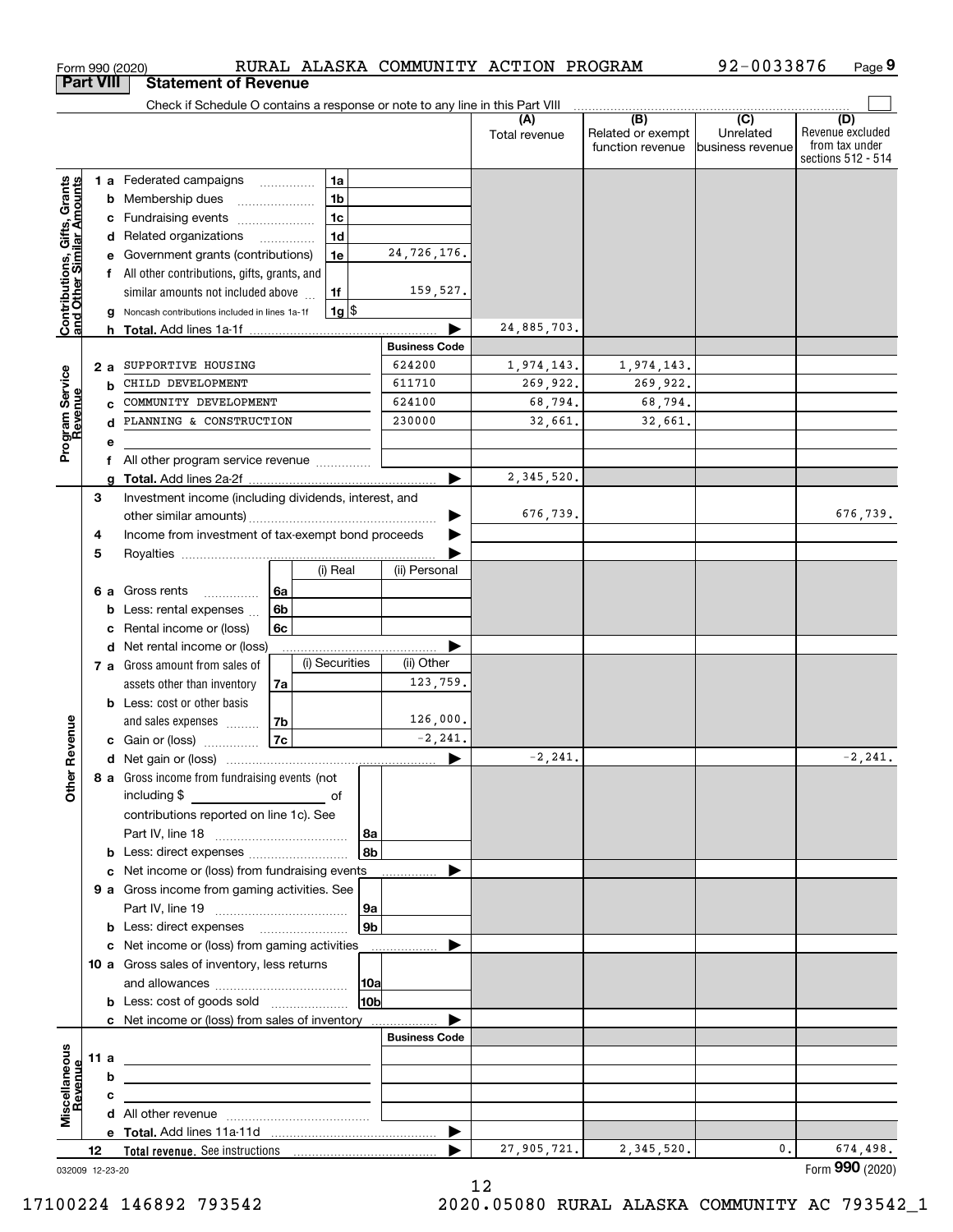**Part IX Statement of Functional Expenses**

Form 990 (2020) RURAL ALASKA COMMUNITY ACTION PROGRAM 92-0033876 <sub>Page</sub>

*Section 501(c)(3) and 501(c)(4) organizations must complete all columns. All other organizations must complete column (A).*

|              | $\overline{\mathbf{x}}$<br>Check if Schedule O contains a response or note to any line in this Part IX                                              |                         |                                    |                                           |                                |  |  |  |  |  |  |  |
|--------------|-----------------------------------------------------------------------------------------------------------------------------------------------------|-------------------------|------------------------------------|-------------------------------------------|--------------------------------|--|--|--|--|--|--|--|
|              | Do not include amounts reported on lines 6b,<br>7b, 8b, 9b, and 10b of Part VIII.                                                                   | (A)<br>Total expenses   | (B)<br>Program service<br>expenses | (C)<br>Management and<br>general expenses | (D)<br>Fundraising<br>expenses |  |  |  |  |  |  |  |
| 1.           | Grants and other assistance to domestic organizations                                                                                               |                         |                                    |                                           |                                |  |  |  |  |  |  |  |
|              | and domestic governments. See Part IV, line 21                                                                                                      | 60, 103.                | 60, 103.                           |                                           |                                |  |  |  |  |  |  |  |
| $\mathbf{2}$ | Grants and other assistance to domestic                                                                                                             |                         |                                    |                                           |                                |  |  |  |  |  |  |  |
|              | individuals. See Part IV, line 22<br>and a complete the complete state of the complete state of the complete state of the complete state of the com |                         |                                    |                                           |                                |  |  |  |  |  |  |  |
| 3            | Grants and other assistance to foreign                                                                                                              |                         |                                    |                                           |                                |  |  |  |  |  |  |  |
|              | organizations, foreign governments, and foreign                                                                                                     |                         |                                    |                                           |                                |  |  |  |  |  |  |  |
|              | individuals. See Part IV, lines 15 and 16                                                                                                           |                         |                                    |                                           |                                |  |  |  |  |  |  |  |
| 4            | Benefits paid to or for members                                                                                                                     |                         |                                    |                                           |                                |  |  |  |  |  |  |  |
| 5            | Compensation of current officers, directors,                                                                                                        |                         |                                    |                                           |                                |  |  |  |  |  |  |  |
|              |                                                                                                                                                     | 737,771.                |                                    | 737,771.                                  |                                |  |  |  |  |  |  |  |
| 6            | Compensation not included above to disqualified                                                                                                     |                         |                                    |                                           |                                |  |  |  |  |  |  |  |
|              | persons (as defined under section 4958(f)(1)) and                                                                                                   |                         |                                    |                                           |                                |  |  |  |  |  |  |  |
|              | persons described in section 4958(c)(3)(B)<br>1.1.1.1.1.1.1                                                                                         |                         |                                    |                                           |                                |  |  |  |  |  |  |  |
| 7            |                                                                                                                                                     | 13,016,629.             | 12,050,375.                        | 966, 254.                                 |                                |  |  |  |  |  |  |  |
| 8            | Pension plan accruals and contributions (include                                                                                                    |                         |                                    |                                           |                                |  |  |  |  |  |  |  |
|              | section 401(k) and 403(b) employer contributions)                                                                                                   | 1,059,821.              | 920,241.                           | 139,580.                                  |                                |  |  |  |  |  |  |  |
| 9            |                                                                                                                                                     | $\overline{2,951,117.}$ | $\overline{2,562,450}$ .           | 388,667.                                  |                                |  |  |  |  |  |  |  |
| 10           |                                                                                                                                                     |                         |                                    |                                           |                                |  |  |  |  |  |  |  |
| 11           | Fees for services (nonemployees):                                                                                                                   |                         |                                    |                                           |                                |  |  |  |  |  |  |  |
| a            |                                                                                                                                                     |                         |                                    |                                           |                                |  |  |  |  |  |  |  |
| b            |                                                                                                                                                     | 24,904.                 |                                    | 24,904.                                   |                                |  |  |  |  |  |  |  |
| c            |                                                                                                                                                     | 140,590.                |                                    | 140,590.                                  |                                |  |  |  |  |  |  |  |
| d            |                                                                                                                                                     |                         |                                    |                                           |                                |  |  |  |  |  |  |  |
|              | Professional fundraising services. See Part IV, line 17                                                                                             |                         |                                    |                                           |                                |  |  |  |  |  |  |  |
| f            | Investment management fees                                                                                                                          |                         |                                    |                                           |                                |  |  |  |  |  |  |  |
| g            | Other. (If line 11g amount exceeds 10% of line 25,                                                                                                  |                         |                                    |                                           |                                |  |  |  |  |  |  |  |
|              | column (A) amount, list line 11g expenses on Sch O.)                                                                                                | 3,476,373.              | 3,417,350.                         | 59,023.                                   |                                |  |  |  |  |  |  |  |
| 12           |                                                                                                                                                     |                         |                                    |                                           |                                |  |  |  |  |  |  |  |
| 13           |                                                                                                                                                     | 288, 222.               | 211,822.                           | $\frac{76,400}{221,321}$                  |                                |  |  |  |  |  |  |  |
| 14           |                                                                                                                                                     | $\overline{221,321}$ .  |                                    |                                           |                                |  |  |  |  |  |  |  |
| 15           |                                                                                                                                                     |                         |                                    |                                           |                                |  |  |  |  |  |  |  |
| 16           |                                                                                                                                                     | 1,923,301.              | 2, 214, 993.                       | $-291,692.$                               |                                |  |  |  |  |  |  |  |
| 17           | Travel                                                                                                                                              | 150, 737.               | 146, 331.                          | 4,406.                                    |                                |  |  |  |  |  |  |  |
| 18           | Payments of travel or entertainment expenses                                                                                                        |                         |                                    |                                           |                                |  |  |  |  |  |  |  |
|              | for any federal, state, or local public officials                                                                                                   |                         |                                    |                                           |                                |  |  |  |  |  |  |  |
| 19           | Conferences, conventions, and meetings                                                                                                              |                         |                                    |                                           |                                |  |  |  |  |  |  |  |
| 20           | Interest                                                                                                                                            | 198,288.                | 134,593.                           | 63,695.                                   |                                |  |  |  |  |  |  |  |
| 21           |                                                                                                                                                     |                         |                                    |                                           |                                |  |  |  |  |  |  |  |
| 22           | Depreciation, depletion, and amortization                                                                                                           | 521, 246.               | 372,937.                           | 148,309.                                  |                                |  |  |  |  |  |  |  |
| 23           | Insurance                                                                                                                                           | 255, 298.               | 203,741.                           | 51, 557.                                  |                                |  |  |  |  |  |  |  |
| 24           | Other expenses. Itemize expenses not covered<br>above (List miscellaneous expenses on line 24e. If                                                  |                         |                                    |                                           |                                |  |  |  |  |  |  |  |
|              | line 24e amount exceeds 10% of line 25, column (A)                                                                                                  |                         |                                    |                                           |                                |  |  |  |  |  |  |  |
|              | amount, list line 24e expenses on Schedule 0.)                                                                                                      |                         |                                    |                                           |                                |  |  |  |  |  |  |  |
| a            | PROGRAM SUPPLIES                                                                                                                                    | 1,434,116.              | 1,432,887.                         | 1,229.                                    |                                |  |  |  |  |  |  |  |
| b            | OTHER DIRECT COSTS                                                                                                                                  | 657,764.                | 615,330.                           | 42,434.                                   |                                |  |  |  |  |  |  |  |
| C            | EQUIPMENT MAINTENANCE A                                                                                                                             | 455, 141.               | 260,811.                           | 194,330.                                  |                                |  |  |  |  |  |  |  |
| d            | COMMUNICATION                                                                                                                                       | 367,506.                | 772, 287.                          | $-404, 781.$                              |                                |  |  |  |  |  |  |  |
|              | e All other expenses                                                                                                                                | 131, 216.               | 131, 216.                          |                                           |                                |  |  |  |  |  |  |  |
| 25           | Total functional expenses. Add lines 1 through 24e                                                                                                  | 28,071,464.             | 25,507,467.                        | 2,563,997.                                | $\overline{0}$ .               |  |  |  |  |  |  |  |
| 26           | Joint costs. Complete this line only if the organization                                                                                            |                         |                                    |                                           |                                |  |  |  |  |  |  |  |
|              | reported in column (B) joint costs from a combined                                                                                                  |                         |                                    |                                           |                                |  |  |  |  |  |  |  |
|              | educational campaign and fundraising solicitation.<br>Check here $\blacktriangleright$<br>if following SOP 98-2 (ASC 958-720)                       |                         |                                    |                                           |                                |  |  |  |  |  |  |  |
|              |                                                                                                                                                     |                         |                                    |                                           |                                |  |  |  |  |  |  |  |

13

032010 12-23-20

Form (2020) **990**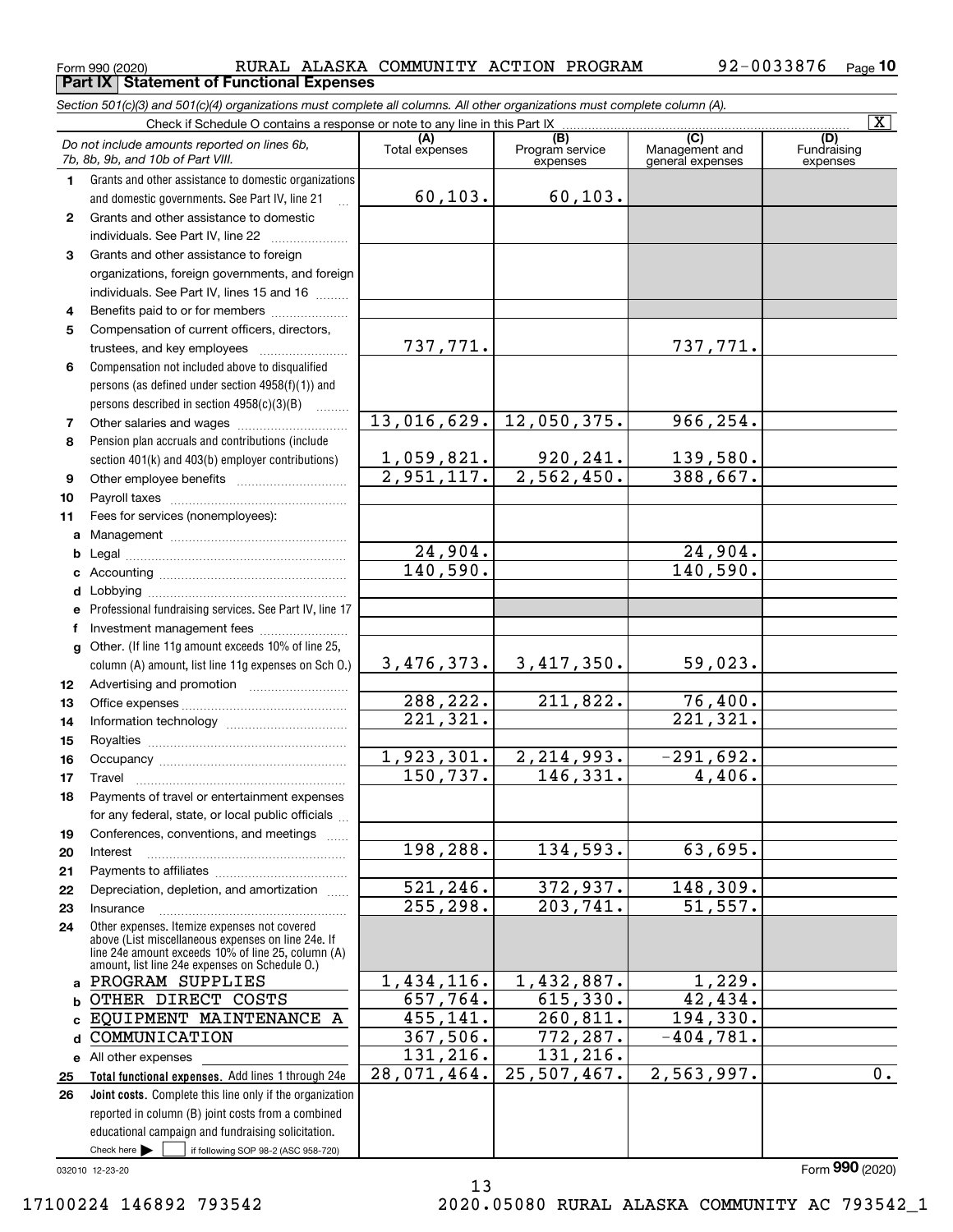Form 990 (2020) RURAL ALASKA COMMUNITY ACTION PROGRAM 92-0033876 <sub>Page</sub>

**11**

|                             |          |                                                                                                                                                                                                                                |               | (A)<br>Beginning of year |                           | (B)<br>End of year     |
|-----------------------------|----------|--------------------------------------------------------------------------------------------------------------------------------------------------------------------------------------------------------------------------------|---------------|--------------------------|---------------------------|------------------------|
|                             | 1        |                                                                                                                                                                                                                                |               | 1,904,999.               | $\mathbf{1}$              | 2,482,009.             |
|                             | 2        |                                                                                                                                                                                                                                |               |                          | $\mathbf 2$               |                        |
|                             | з        |                                                                                                                                                                                                                                |               | 3,618,781.               | $\mathbf{3}$              | 4,685,202.             |
|                             | 4        |                                                                                                                                                                                                                                |               | 758,923.                 | $\overline{4}$            | $\overline{553,699}$ . |
|                             | 5        | Loans and other receivables from any current or former officer, director,                                                                                                                                                      |               |                          |                           |                        |
|                             |          | trustee, key employee, creator or founder, substantial contributor, or 35%                                                                                                                                                     |               |                          |                           |                        |
|                             |          | controlled entity or family member of any of these persons                                                                                                                                                                     |               |                          | 5                         |                        |
|                             | 6        | Loans and other receivables from other disqualified persons (as defined                                                                                                                                                        |               |                          |                           |                        |
|                             |          | under section 4958(f)(1)), and persons described in section 4958(c)(3)(B)                                                                                                                                                      | 1.1.1.1       |                          | 6                         |                        |
|                             | 7        |                                                                                                                                                                                                                                |               |                          | $\overline{7}$            |                        |
| Assets                      | 8        |                                                                                                                                                                                                                                |               |                          | 8                         |                        |
|                             | 9        | Prepaid expenses and deferred charges                                                                                                                                                                                          |               | 304,638.                 | $\boldsymbol{9}$          | 285,296.               |
|                             |          | 10a Land, buildings, and equipment: cost or other                                                                                                                                                                              |               |                          |                           |                        |
|                             |          | basis. Complete Part VI of Schedule D $\frac{10a}{10a}$ 16, 078, 920.                                                                                                                                                          |               |                          |                           |                        |
|                             |          | 10 <sub>b</sub><br><b>b</b> Less: accumulated depreciation                                                                                                                                                                     | 6,172,598.    | 10,230,573.              | 10 <sub>c</sub>           | 9,906,322.             |
|                             | 11       |                                                                                                                                                                                                                                |               | 11                       |                           |                        |
|                             | 12       |                                                                                                                                                                                                                                | 15, 542, 626. | 12                       | 16,930,632.               |                        |
|                             | 13       |                                                                                                                                                                                                                                |               | 13                       |                           |                        |
|                             | 14       |                                                                                                                                                                                                                                | 6,611,947.    | 14                       |                           |                        |
|                             | 15       |                                                                                                                                                                                                                                | 38, 972, 487. | 15                       | 6,541,883.<br>41,385,043. |                        |
|                             | 16       |                                                                                                                                                                                                                                |               | 2,129,399.               | 16<br>17                  | 2,543,933.             |
|                             | 17       |                                                                                                                                                                                                                                |               |                          | 18                        |                        |
|                             | 18<br>19 |                                                                                                                                                                                                                                |               | 2,535,081.               | 19                        | 3, 249, 942.           |
|                             | 20       | Deferred revenue manual contracts and contracts are contracted and contract and contract are contracted and contract are contracted and contract are contracted and contract are contracted and contract are contracted and co |               |                          | 20                        |                        |
|                             | 21       | Escrow or custodial account liability. Complete Part IV of Schedule D                                                                                                                                                          |               |                          | 21                        |                        |
|                             | 22       | Loans and other payables to any current or former officer, director,                                                                                                                                                           |               |                          |                           |                        |
| Liabilities                 |          | trustee, key employee, creator or founder, substantial contributor, or 35%                                                                                                                                                     |               |                          |                           |                        |
|                             |          | controlled entity or family member of any of these persons                                                                                                                                                                     |               |                          | 22                        |                        |
|                             | 23       | Secured mortgages and notes payable to unrelated third parties                                                                                                                                                                 |               | 3, 109, 475.             | 23                        | 2,992,658.             |
|                             | 24       | Unsecured notes and loans payable to unrelated third parties                                                                                                                                                                   |               |                          | 24                        |                        |
|                             | 25       | Other liabilities (including federal income tax, payables to related third                                                                                                                                                     |               |                          |                           |                        |
|                             |          | parties, and other liabilities not included on lines 17-24). Complete Part X                                                                                                                                                   |               |                          |                           |                        |
|                             |          |                                                                                                                                                                                                                                |               | 1, 122, 316.             | 25                        | 1,102,461.             |
|                             | 26       |                                                                                                                                                                                                                                |               | 8,896,271.               | 26                        | 9,888,994.             |
|                             |          | Organizations that follow FASB ASC 958, check here $\blacktriangleright \boxed{X}$                                                                                                                                             |               |                          |                           |                        |
|                             |          | and complete lines 27, 28, 32, and 33.                                                                                                                                                                                         |               |                          |                           |                        |
|                             | 27       |                                                                                                                                                                                                                                |               | 29,678,595.              | 27                        | 31, 111, 352.          |
|                             | 28       |                                                                                                                                                                                                                                |               | 397,621.                 | 28                        | 384,697.               |
|                             |          | Organizations that do not follow FASB ASC 958, check here $\blacktriangleright$                                                                                                                                                |               |                          |                           |                        |
|                             |          | and complete lines 29 through 33.                                                                                                                                                                                              |               |                          |                           |                        |
|                             | 29       |                                                                                                                                                                                                                                |               |                          | 29                        |                        |
|                             | 30       | Paid-in or capital surplus, or land, building, or equipment fund                                                                                                                                                               |               |                          | 30                        |                        |
| Net Assets or Fund Balances | 31       | Retained earnings, endowment, accumulated income, or other funds                                                                                                                                                               |               |                          | 31                        |                        |
|                             | 32       |                                                                                                                                                                                                                                |               | 30,076,216.              | 32                        | 31,496,049.            |
|                             | 33       |                                                                                                                                                                                                                                |               | 38,972,487.              | 33                        | 41,385,043.            |
|                             |          |                                                                                                                                                                                                                                |               |                          |                           | Form 990 (2020)        |

**Part X Balance Sheet**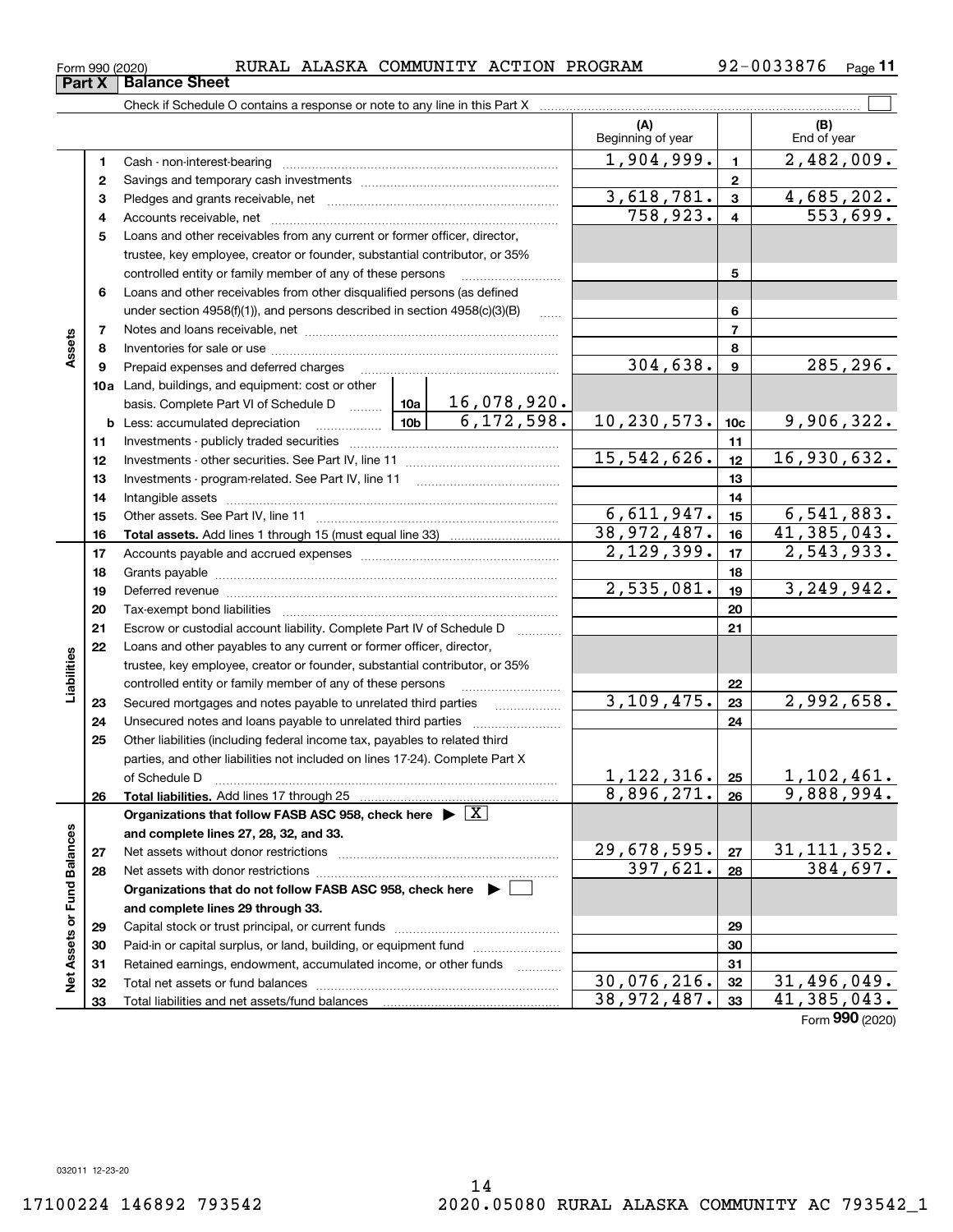| <b>Reconciliation of Net Assets</b><br>Part XI                                                                                                                                          |                |            |                         |
|-----------------------------------------------------------------------------------------------------------------------------------------------------------------------------------------|----------------|------------|-------------------------|
|                                                                                                                                                                                         |                |            |                         |
|                                                                                                                                                                                         |                |            | $\overline{\mathbf{X}}$ |
|                                                                                                                                                                                         |                |            |                         |
| $\mathbf{1}$<br>1                                                                                                                                                                       | 27,905,721.    |            |                         |
| $\overline{2}$<br>2                                                                                                                                                                     | 28,071,464.    |            |                         |
| 3<br>Revenue less expenses. Subtract line 2 from line 1<br>3                                                                                                                            | $-165, 743.$   |            |                         |
| $\overline{\mathbf{4}}$<br>4                                                                                                                                                            | 30,076,216.    |            |                         |
| 5<br>5                                                                                                                                                                                  |                |            |                         |
| 6<br>6                                                                                                                                                                                  |                |            | 197,555.                |
| $\overline{7}$<br>7<br>Investment expenses www.communication.com/www.communication.com/www.communication.com/www.communication.com                                                      |                |            |                         |
| 8<br>8                                                                                                                                                                                  |                |            |                         |
| 9<br>Other changes in net assets or fund balances (explain on Schedule O)<br>9                                                                                                          | 1,388,021.     |            |                         |
| Net assets or fund balances at end of year. Combine lines 3 through 9 (must equal Part X, line 32,<br>10                                                                                |                |            |                         |
| 10<br>column (B))                                                                                                                                                                       | 31,496,049.    |            |                         |
| Part XII Financial Statements and Reporting                                                                                                                                             |                |            |                         |
| Check if Schedule O contains a response or note to any line in this Part XII [11] [11] [11] [11] [11] [11] Check if Schedule O contains a response or note to any line in this Part XII |                |            | $\overline{\mathbf{x}}$ |
|                                                                                                                                                                                         |                | <b>Yes</b> | <b>No</b>               |
| $\boxed{\mathbf{X}}$ Accrual<br>Accounting method used to prepare the Form 990: <u>I</u> Cash<br>Other<br>1                                                                             |                |            |                         |
| If the organization changed its method of accounting from a prior year or checked "Other," explain in Schedule O.                                                                       |                |            |                         |
| 2a Were the organization's financial statements compiled or reviewed by an independent accountant?                                                                                      | 2a             |            | х                       |
| If "Yes," check a box below to indicate whether the financial statements for the year were compiled or reviewed on a                                                                    |                |            |                         |
| separate basis, consolidated basis, or both:                                                                                                                                            |                |            |                         |
| Both consolidated and separate basis<br>Separate basis<br>Consolidated basis                                                                                                            |                |            |                         |
| <b>b</b> Were the organization's financial statements audited by an independent accountant?                                                                                             | 2 <sub>b</sub> | х          |                         |
| If "Yes," check a box below to indicate whether the financial statements for the year were audited on a separate basis,                                                                 |                |            |                         |
| consolidated basis, or both:                                                                                                                                                            |                |            |                         |
| $\mathbf{X}$ Consolidated basis<br>Both consolidated and separate basis<br>Separate basis                                                                                               |                |            |                         |
| c If "Yes" to line 2a or 2b, does the organization have a committee that assumes responsibility for oversight of the audit,                                                             |                |            |                         |
| review, or compilation of its financial statements and selection of an independent accountant?                                                                                          | 2c             | x          |                         |
| If the organization changed either its oversight process or selection process during the tax year, explain on Schedule O.                                                               |                |            |                         |
| 3a As a result of a federal award, was the organization required to undergo an audit or audits as set forth in the Single Audit                                                         |                |            |                         |
|                                                                                                                                                                                         | За             | х          |                         |
| If "Yes," did the organization undergo the required audit or audits? If the organization did not undergo the required audit<br>b                                                        |                |            |                         |
|                                                                                                                                                                                         | 3b             | х<br>nnn   |                         |

Form (2020) **990**

032012 12-23-20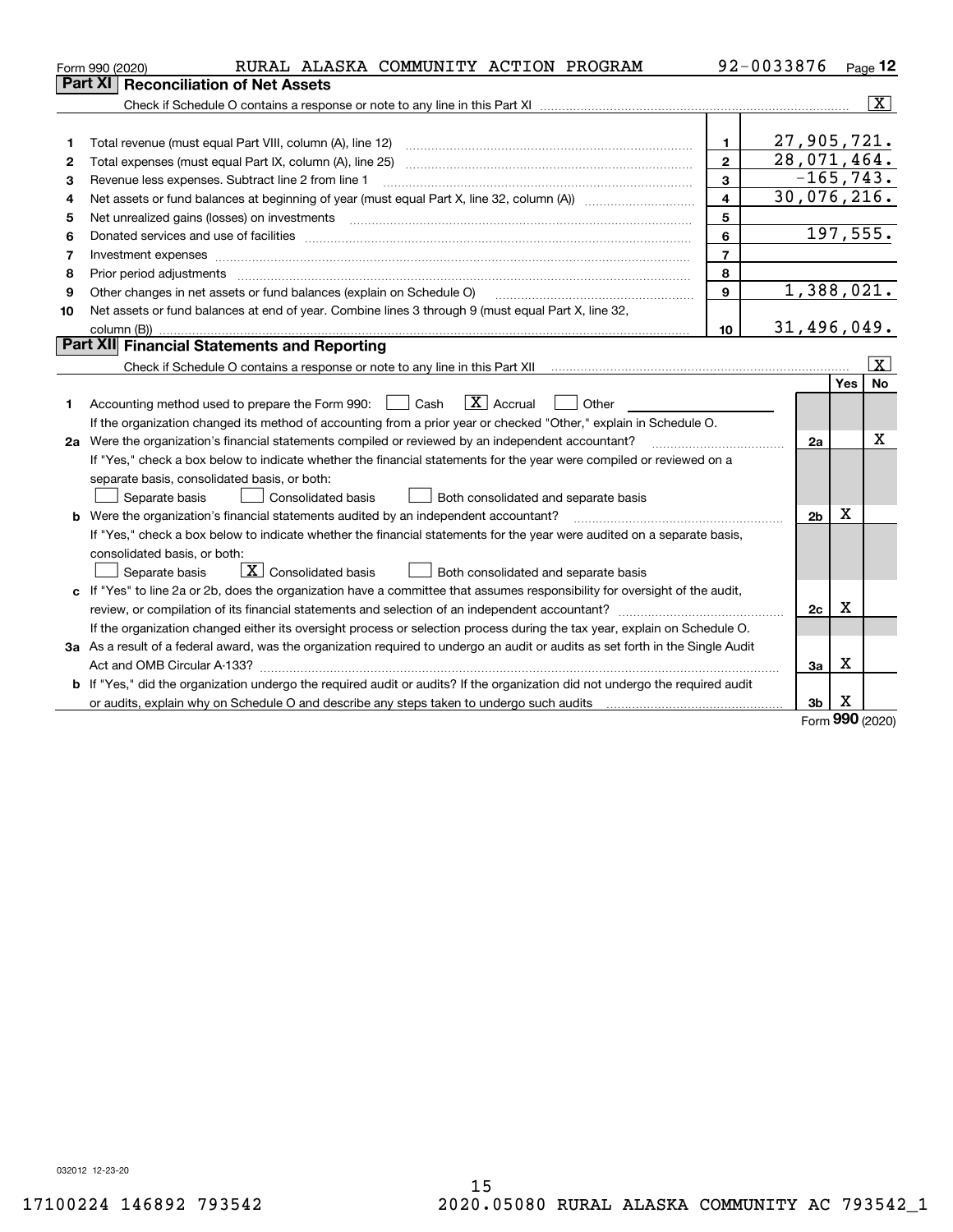| <b>SCHEDULE A</b> |
|-------------------|
|-------------------|

**(Form 990 or 990-EZ)**

# **Public Charity Status and Public Support**

**Complete if the organization is a section 501(c)(3) organization or a section 4947(a)(1) nonexempt charitable trust. | Attach to Form 990 or Form 990-EZ.** 

| OMB No. 1545-0047     |
|-----------------------|
| 2020                  |
| <b>Open to Public</b> |

|    |            | Department of the Treasury<br>Internal Revenue Service |                                                      | Attach to Form 990 or Form 990-EZ.<br>Go to www.irs.gov/Form990 for instructions and the latest information. | <b>Open to Public</b><br>Inspection                                                                                                          |     |                                                                |                            |                                       |
|----|------------|--------------------------------------------------------|------------------------------------------------------|--------------------------------------------------------------------------------------------------------------|----------------------------------------------------------------------------------------------------------------------------------------------|-----|----------------------------------------------------------------|----------------------------|---------------------------------------|
|    |            | Name of the organization                               |                                                      |                                                                                                              |                                                                                                                                              |     |                                                                |                            | <b>Employer identification number</b> |
|    |            |                                                        |                                                      |                                                                                                              | RURAL ALASKA COMMUNITY ACTION PROGRAM                                                                                                        |     |                                                                |                            | 92-0033876                            |
|    | Part I     |                                                        |                                                      |                                                                                                              | Reason for Public Charity Status. (All organizations must complete this part.) See instructions.                                             |     |                                                                |                            |                                       |
|    |            |                                                        |                                                      |                                                                                                              |                                                                                                                                              |     |                                                                |                            |                                       |
|    |            |                                                        |                                                      |                                                                                                              | The organization is not a private foundation because it is: (For lines 1 through 12, check only one box.)                                    |     |                                                                |                            |                                       |
| 1  |            |                                                        |                                                      |                                                                                                              | A church, convention of churches, or association of churches described in section 170(b)(1)(A)(i).                                           |     |                                                                |                            |                                       |
| 2  |            |                                                        |                                                      |                                                                                                              | A school described in section 170(b)(1)(A)(ii). (Attach Schedule E (Form 990 or 990-EZ).)                                                    |     |                                                                |                            |                                       |
| з  |            |                                                        |                                                      |                                                                                                              | A hospital or a cooperative hospital service organization described in section 170(b)(1)(A)(iii).                                            |     |                                                                |                            |                                       |
| 4  |            |                                                        |                                                      |                                                                                                              | A medical research organization operated in conjunction with a hospital described in section 170(b)(1)(A)(iii). Enter the hospital's name,   |     |                                                                |                            |                                       |
|    |            | city, and state:                                       |                                                      |                                                                                                              |                                                                                                                                              |     |                                                                |                            |                                       |
| 5  |            |                                                        |                                                      |                                                                                                              | An organization operated for the benefit of a college or university owned or operated by a governmental unit described in                    |     |                                                                |                            |                                       |
|    |            |                                                        |                                                      | section 170(b)(1)(A)(iv). (Complete Part II.)                                                                |                                                                                                                                              |     |                                                                |                            |                                       |
| 6  |            |                                                        |                                                      |                                                                                                              | A federal, state, or local government or governmental unit described in section 170(b)(1)(A)(v).                                             |     |                                                                |                            |                                       |
|    | $7 \times$ |                                                        |                                                      |                                                                                                              | An organization that normally receives a substantial part of its support from a governmental unit or from the general public described in    |     |                                                                |                            |                                       |
|    |            |                                                        |                                                      | section 170(b)(1)(A)(vi). (Complete Part II.)                                                                |                                                                                                                                              |     |                                                                |                            |                                       |
| 8  |            |                                                        |                                                      |                                                                                                              | A community trust described in section 170(b)(1)(A)(vi). (Complete Part II.)                                                                 |     |                                                                |                            |                                       |
| 9  |            |                                                        |                                                      |                                                                                                              | An agricultural research organization described in section 170(b)(1)(A)(ix) operated in conjunction with a land-grant college                |     |                                                                |                            |                                       |
|    |            |                                                        |                                                      |                                                                                                              | or university or a non-land-grant college of agriculture (see instructions). Enter the name, city, and state of the college or               |     |                                                                |                            |                                       |
|    |            | university:                                            |                                                      |                                                                                                              |                                                                                                                                              |     |                                                                |                            |                                       |
| 10 |            |                                                        |                                                      |                                                                                                              | An organization that normally receives (1) more than 33 1/3% of its support from contributions, membership fees, and gross receipts from     |     |                                                                |                            |                                       |
|    |            |                                                        |                                                      |                                                                                                              | activities related to its exempt functions, subject to certain exceptions; and (2) no more than 33 1/3% of its support from gross investment |     |                                                                |                            |                                       |
|    |            |                                                        |                                                      |                                                                                                              | income and unrelated business taxable income (less section 511 tax) from businesses acquired by the organization after June 30, 1975.        |     |                                                                |                            |                                       |
|    |            |                                                        |                                                      | See section 509(a)(2). (Complete Part III.)                                                                  |                                                                                                                                              |     |                                                                |                            |                                       |
| 11 |            |                                                        |                                                      |                                                                                                              | An organization organized and operated exclusively to test for public safety. See section 509(a)(4).                                         |     |                                                                |                            |                                       |
| 12 |            |                                                        |                                                      |                                                                                                              | An organization organized and operated exclusively for the benefit of, to perform the functions of, or to carry out the purposes of one or   |     |                                                                |                            |                                       |
|    |            |                                                        |                                                      |                                                                                                              | more publicly supported organizations described in section 509(a)(1) or section 509(a)(2). See section 509(a)(3). Check the box in           |     |                                                                |                            |                                       |
|    |            |                                                        |                                                      |                                                                                                              | lines 12a through 12d that describes the type of supporting organization and complete lines 12e, 12f, and 12g.                               |     |                                                                |                            |                                       |
|    |            |                                                        |                                                      |                                                                                                              |                                                                                                                                              |     |                                                                |                            |                                       |
| а  |            |                                                        |                                                      |                                                                                                              | Type I. A supporting organization operated, supervised, or controlled by its supported organization(s), typically by giving                  |     |                                                                |                            |                                       |
|    |            |                                                        |                                                      |                                                                                                              | the supported organization(s) the power to regularly appoint or elect a majority of the directors or trustees of the supporting              |     |                                                                |                            |                                       |
|    |            |                                                        |                                                      | organization. You must complete Part IV, Sections A and B.                                                   |                                                                                                                                              |     |                                                                |                            |                                       |
| b  |            |                                                        |                                                      |                                                                                                              | Type II. A supporting organization supervised or controlled in connection with its supported organization(s), by having                      |     |                                                                |                            |                                       |
|    |            |                                                        |                                                      |                                                                                                              | control or management of the supporting organization vested in the same persons that control or manage the supported                         |     |                                                                |                            |                                       |
|    |            |                                                        |                                                      | organization(s). You must complete Part IV, Sections A and C.                                                |                                                                                                                                              |     |                                                                |                            |                                       |
| с  |            |                                                        |                                                      |                                                                                                              | Type III functionally integrated. A supporting organization operated in connection with, and functionally integrated with,                   |     |                                                                |                            |                                       |
|    |            |                                                        |                                                      |                                                                                                              | its supported organization(s) (see instructions). You must complete Part IV, Sections A, D, and E.                                           |     |                                                                |                            |                                       |
| d  |            |                                                        |                                                      |                                                                                                              | Type III non-functionally integrated. A supporting organization operated in connection with its supported organization(s)                    |     |                                                                |                            |                                       |
|    |            |                                                        |                                                      |                                                                                                              | that is not functionally integrated. The organization generally must satisfy a distribution requirement and an attentiveness                 |     |                                                                |                            |                                       |
|    |            |                                                        |                                                      |                                                                                                              | requirement (see instructions). You must complete Part IV, Sections A and D, and Part V.                                                     |     |                                                                |                            |                                       |
| е  |            |                                                        |                                                      |                                                                                                              | Check this box if the organization received a written determination from the IRS that it is a Type I, Type II, Type III                      |     |                                                                |                            |                                       |
|    |            |                                                        |                                                      |                                                                                                              | functionally integrated, or Type III non-functionally integrated supporting organization.                                                    |     |                                                                |                            |                                       |
|    |            |                                                        | <b>f</b> Enter the number of supported organizations |                                                                                                              |                                                                                                                                              |     |                                                                |                            |                                       |
|    |            |                                                        |                                                      | Provide the following information about the supported organization(s).                                       |                                                                                                                                              |     |                                                                |                            |                                       |
|    |            | (i) Name of supported                                  |                                                      | (ii) EIN                                                                                                     | (iii) Type of organization<br>(described on lines 1-10                                                                                       |     | (iv) Is the organization listed<br>in your governing document? | (v) Amount of monetary     | (vi) Amount of other                  |
|    |            | organization                                           |                                                      |                                                                                                              | above (see instructions))                                                                                                                    | Yes | No                                                             | support (see instructions) | support (see instructions)            |
|    |            |                                                        |                                                      |                                                                                                              |                                                                                                                                              |     |                                                                |                            |                                       |
|    |            |                                                        |                                                      |                                                                                                              |                                                                                                                                              |     |                                                                |                            |                                       |
|    |            |                                                        |                                                      |                                                                                                              |                                                                                                                                              |     |                                                                |                            |                                       |
|    |            |                                                        |                                                      |                                                                                                              |                                                                                                                                              |     |                                                                |                            |                                       |
|    |            |                                                        |                                                      |                                                                                                              |                                                                                                                                              |     |                                                                |                            |                                       |
|    |            |                                                        |                                                      |                                                                                                              |                                                                                                                                              |     |                                                                |                            |                                       |
|    |            |                                                        |                                                      |                                                                                                              |                                                                                                                                              |     |                                                                |                            |                                       |
|    |            |                                                        |                                                      |                                                                                                              |                                                                                                                                              |     |                                                                |                            |                                       |
|    |            |                                                        |                                                      |                                                                                                              |                                                                                                                                              |     |                                                                |                            |                                       |
|    |            |                                                        |                                                      |                                                                                                              |                                                                                                                                              |     |                                                                |                            |                                       |
|    |            |                                                        |                                                      |                                                                                                              |                                                                                                                                              |     |                                                                |                            |                                       |

**Total**

LHA For Paperwork Reduction Act Notice, see the Instructions for Form 990 or 990-EZ. <sub>032021</sub> o1-25-21 Schedule A (Form 990 or 990-EZ) 2020 16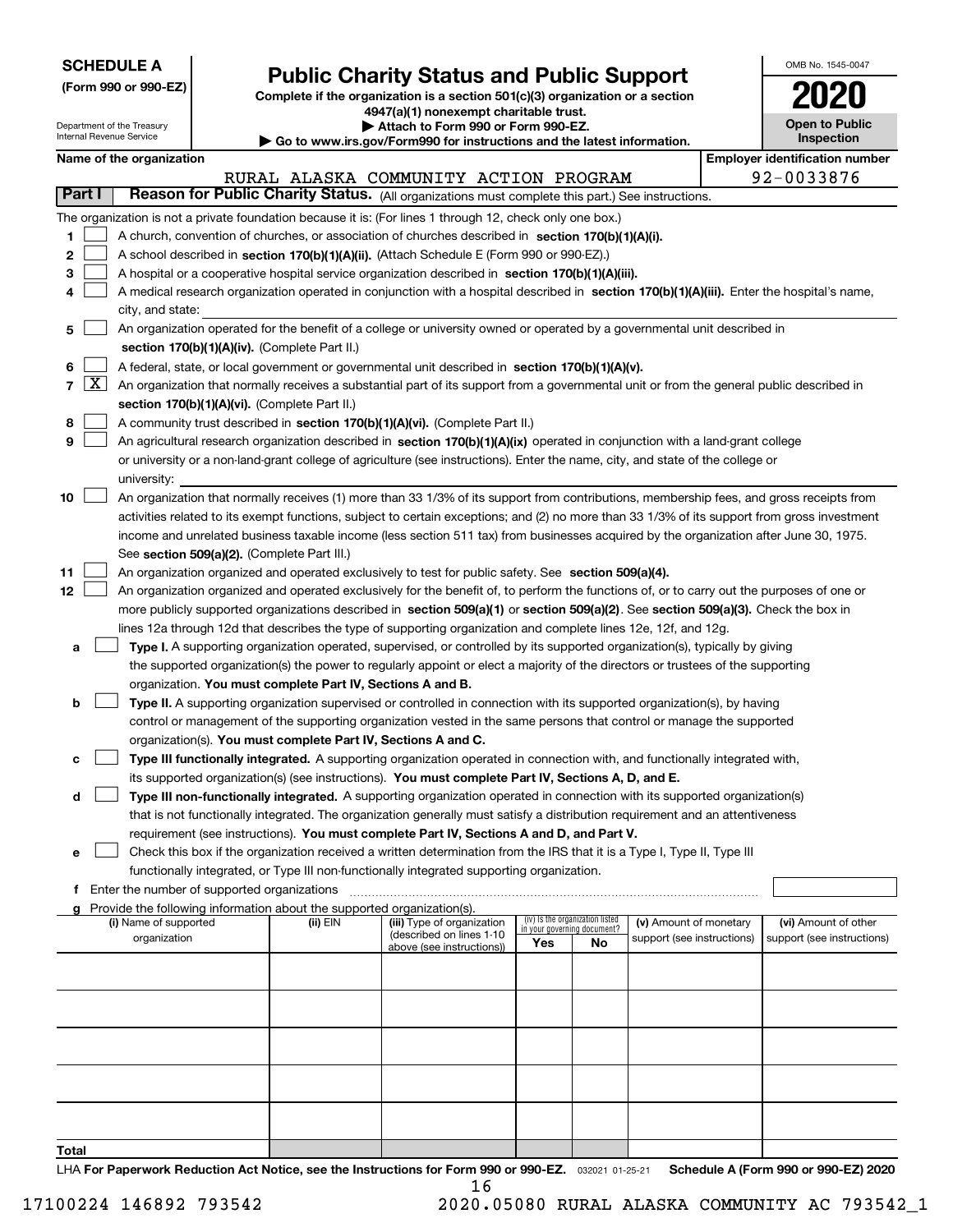#### 92-0033876 Page 2 Schedule A (Form 990 or 990-EZ) 2020  $\,$  RURAL ALASKA  $\,$  COMMUNITY  $\,$  ACTION  $\,$  PROGRAM  $\,$   $\,$  92  $-$  0033876  $\,$  Page **Part II Support Schedule for Organizations Described in Sections 170(b)(1)(A)(iv) and 170(b)(1)(A)(vi)**

(Complete only if you checked the box on line 5, 7, or 8 of Part I or if the organization failed to qualify under Part III. If the organization fails to qualify under the tests listed below, please complete Part III.)

|    | <b>Section A. Public Support</b>                                                                                                               |                                                        |          |            |            |                                      |                                          |
|----|------------------------------------------------------------------------------------------------------------------------------------------------|--------------------------------------------------------|----------|------------|------------|--------------------------------------|------------------------------------------|
|    | Calendar year (or fiscal year beginning in) $\blacktriangleright$                                                                              | (a) 2016                                               | (b) 2017 | $(c)$ 2018 | $(d)$ 2019 | (e) 2020                             | (f) Total                                |
|    | <b>1</b> Gifts, grants, contributions, and                                                                                                     |                                                        |          |            |            |                                      |                                          |
|    | membership fees received. (Do not                                                                                                              |                                                        |          |            |            |                                      |                                          |
|    | include any "unusual grants.")                                                                                                                 | 26630930.24127644.21458217.21780631.24885703.118883125 |          |            |            |                                      |                                          |
|    | 2 Tax revenues levied for the organ-                                                                                                           |                                                        |          |            |            |                                      |                                          |
|    | ization's benefit and either paid to                                                                                                           |                                                        |          |            |            |                                      |                                          |
|    | or expended on its behalf                                                                                                                      |                                                        |          |            |            |                                      |                                          |
|    | 3 The value of services or facilities                                                                                                          |                                                        |          |            |            |                                      |                                          |
|    | furnished by a governmental unit to                                                                                                            |                                                        |          |            |            |                                      |                                          |
|    | the organization without charge                                                                                                                |                                                        |          |            |            |                                      |                                          |
|    | 4 Total. Add lines 1 through 3                                                                                                                 | 26630930.24127644.21458217.21780631.24885703.118883125 |          |            |            |                                      |                                          |
| 5. | The portion of total contributions                                                                                                             |                                                        |          |            |            |                                      |                                          |
|    | by each person (other than a                                                                                                                   |                                                        |          |            |            |                                      |                                          |
|    | governmental unit or publicly                                                                                                                  |                                                        |          |            |            |                                      |                                          |
|    | supported organization) included                                                                                                               |                                                        |          |            |            |                                      |                                          |
|    | on line 1 that exceeds 2% of the                                                                                                               |                                                        |          |            |            |                                      |                                          |
|    | amount shown on line 11,                                                                                                                       |                                                        |          |            |            |                                      |                                          |
|    | column (f)                                                                                                                                     |                                                        |          |            |            |                                      |                                          |
|    | 6 Public support. Subtract line 5 from line 4.                                                                                                 |                                                        |          |            |            |                                      | 118883125                                |
|    | <b>Section B. Total Support</b>                                                                                                                |                                                        |          |            |            |                                      |                                          |
|    | Calendar year (or fiscal year beginning in)                                                                                                    | (a) 2016                                               | (b) 2017 | $(c)$ 2018 | $(d)$ 2019 | (e) 2020                             | (f) Total                                |
|    | <b>7</b> Amounts from line 4                                                                                                                   | 26630930.24127644.21458217.21780631.24885703.118883125 |          |            |            |                                      |                                          |
|    | 8 Gross income from interest,                                                                                                                  |                                                        |          |            |            |                                      |                                          |
|    | dividends, payments received on                                                                                                                |                                                        |          |            |            |                                      |                                          |
|    | securities loans, rents, royalties,                                                                                                            |                                                        |          |            |            |                                      |                                          |
|    | and income from similar sources                                                                                                                | 219, 421.                                              | 247,675. | 351,019.   | 584,393.   | 676,739.                             | 2079247.                                 |
|    | 9 Net income from unrelated business                                                                                                           |                                                        |          |            |            |                                      |                                          |
|    | activities, whether or not the                                                                                                                 |                                                        |          |            |            |                                      |                                          |
|    | business is regularly carried on                                                                                                               |                                                        |          |            |            |                                      |                                          |
|    | <b>10</b> Other income. Do not include gain                                                                                                    |                                                        |          |            |            |                                      |                                          |
|    | or loss from the sale of capital                                                                                                               |                                                        |          |            |            |                                      |                                          |
|    | assets (Explain in Part VI.)                                                                                                                   |                                                        |          |            |            |                                      |                                          |
|    | <b>11 Total support.</b> Add lines 7 through 10                                                                                                |                                                        |          |            |            |                                      | 120962372                                |
|    | <b>12</b> Gross receipts from related activities, etc. (see instructions)                                                                      |                                                        |          |            |            | 12                                   | 15,760,602.                              |
|    | 13 First 5 years. If the Form 990 is for the organization's first, second, third, fourth, or fifth tax year as a section 501(c)(3)             |                                                        |          |            |            |                                      |                                          |
|    | organization, check this box and stop here                                                                                                     |                                                        |          |            |            |                                      |                                          |
|    | <b>Section C. Computation of Public Support Percentage</b>                                                                                     |                                                        |          |            |            |                                      |                                          |
|    | 14 Public support percentage for 2020 (line 6, column (f), divided by line 11, column (f) <i>mummumumum</i>                                    |                                                        |          |            |            | 14                                   | 98.28<br>%                               |
|    |                                                                                                                                                |                                                        |          |            |            | 15                                   | 98.70<br>$\%$                            |
|    | 16a 33 1/3% support test - 2020. If the organization did not check the box on line 13, and line 14 is 33 1/3% or more, check this box and      |                                                        |          |            |            |                                      |                                          |
|    | stop here. The organization qualifies as a publicly supported organization                                                                     |                                                        |          |            |            |                                      | $\blacktriangleright$ $\boxed{\text{X}}$ |
|    | b 33 1/3% support test - 2019. If the organization did not check a box on line 13 or 16a, and line 15 is 33 1/3% or more, check this box       |                                                        |          |            |            |                                      |                                          |
|    | and stop here. The organization qualifies as a publicly supported organization                                                                 |                                                        |          |            |            |                                      |                                          |
|    | 17a 10% -facts-and-circumstances test - 2020. If the organization did not check a box on line 13, 16a, or 16b, and line 14 is 10% or more,     |                                                        |          |            |            |                                      |                                          |
|    | and if the organization meets the facts-and-circumstances test, check this box and stop here. Explain in Part VI how the organization          |                                                        |          |            |            |                                      |                                          |
|    | meets the facts-and-circumstances test. The organization qualifies as a publicly supported organization                                        |                                                        |          |            |            |                                      |                                          |
|    | <b>b 10% -facts-and-circumstances test - 2019.</b> If the organization did not check a box on line 13, 16a, 16b, or 17a, and line 15 is 10% or |                                                        |          |            |            |                                      |                                          |
|    | more, and if the organization meets the facts-and-circumstances test, check this box and stop here. Explain in Part VI how the                 |                                                        |          |            |            |                                      |                                          |
|    | organization meets the facts-and-circumstances test. The organization qualifies as a publicly supported organization                           |                                                        |          |            |            |                                      |                                          |
| 18 | Private foundation. If the organization did not check a box on line 13, 16a, 16b, 17a, or 17b, check this box and see instructions             |                                                        |          |            |            |                                      |                                          |
|    |                                                                                                                                                |                                                        |          |            |            | Schedule A (Form 990 or 990-F7) 2020 |                                          |

**Schedule A (Form 990 or 990-EZ) 2020**

032022 01-25-21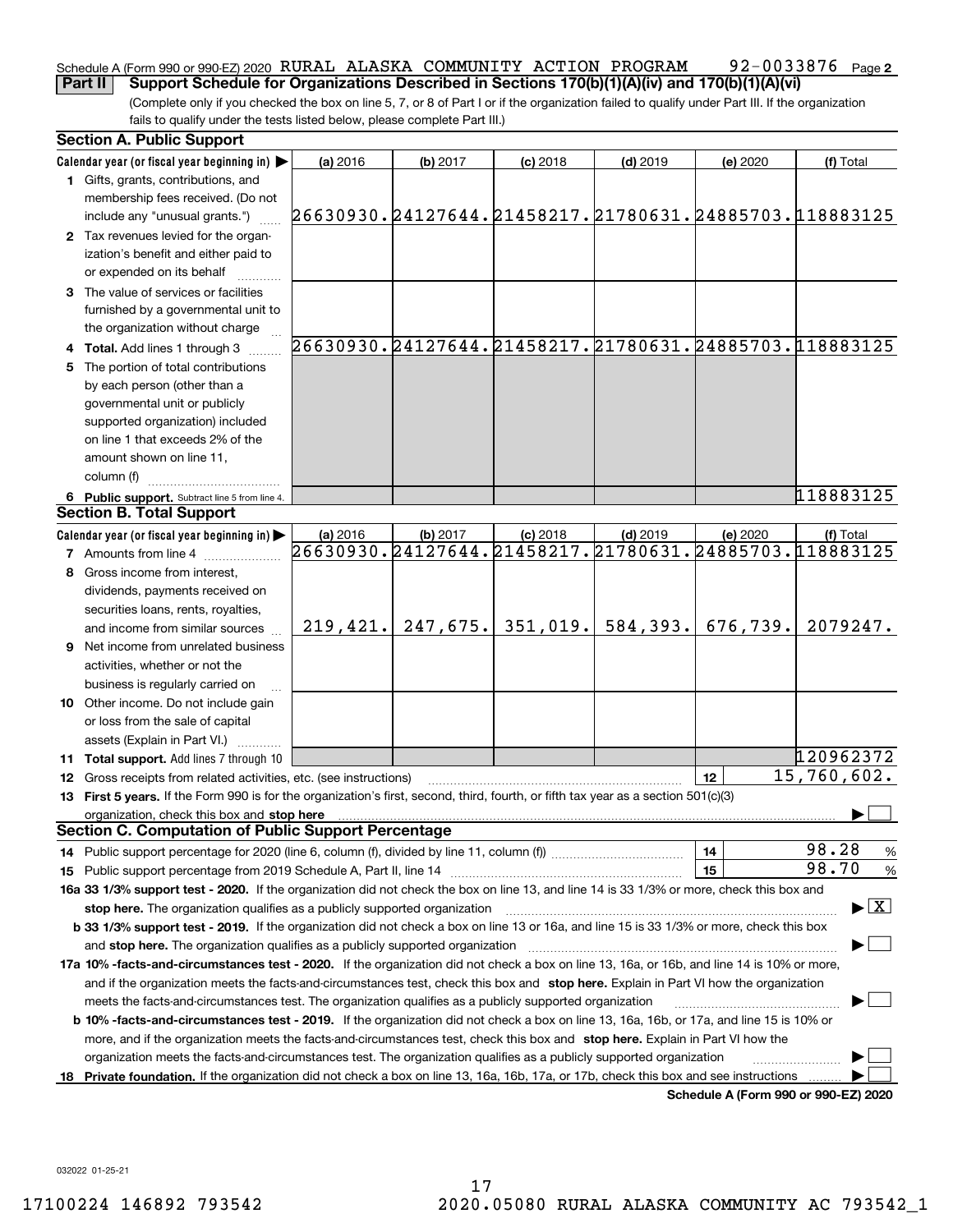#### **3** Schedule A (Form 990 or 990-EZ) 2020  $\,$  RURAL ALASKA  $\,$  COMMUNITY  $\,$  ACTION  $\,$  PROGRAM  $\,$   $\,$  92  $-$  0033876  $\,$  Page **Part III Support Schedule for Organizations Described in Section 509(a)(2)**

(Complete only if you checked the box on line 10 of Part I or if the organization failed to qualify under Part II. If the organization fails to qualify under the tests listed below, please complete Part II.)

|    | <b>Section A. Public Support</b>                                                                                                                                                         |          |          |            |            |          |                                      |
|----|------------------------------------------------------------------------------------------------------------------------------------------------------------------------------------------|----------|----------|------------|------------|----------|--------------------------------------|
|    | Calendar year (or fiscal year beginning in) $\blacktriangleright$                                                                                                                        | (a) 2016 | (b) 2017 | $(c)$ 2018 | $(d)$ 2019 | (e) 2020 | (f) Total                            |
|    | 1 Gifts, grants, contributions, and                                                                                                                                                      |          |          |            |            |          |                                      |
|    | membership fees received. (Do not                                                                                                                                                        |          |          |            |            |          |                                      |
|    | include any "unusual grants.")                                                                                                                                                           |          |          |            |            |          |                                      |
|    | 2 Gross receipts from admissions,<br>merchandise sold or services per-<br>formed, or facilities furnished in<br>any activity that is related to the<br>organization's tax-exempt purpose |          |          |            |            |          |                                      |
|    | 3 Gross receipts from activities that<br>are not an unrelated trade or bus-                                                                                                              |          |          |            |            |          |                                      |
|    | iness under section 513                                                                                                                                                                  |          |          |            |            |          |                                      |
|    | 4 Tax revenues levied for the organ-<br>ization's benefit and either paid to                                                                                                             |          |          |            |            |          |                                      |
|    | or expended on its behalf<br>.                                                                                                                                                           |          |          |            |            |          |                                      |
|    | 5 The value of services or facilities<br>furnished by a governmental unit to<br>the organization without charge                                                                          |          |          |            |            |          |                                      |
|    | <b>6 Total.</b> Add lines 1 through 5                                                                                                                                                    |          |          |            |            |          |                                      |
|    | 7a Amounts included on lines 1, 2, and<br>3 received from disqualified persons                                                                                                           |          |          |            |            |          |                                      |
|    | <b>b</b> Amounts included on lines 2 and 3 received<br>from other than disqualified persons that<br>exceed the greater of \$5,000 or 1% of the<br>amount on line 13 for the year         |          |          |            |            |          |                                      |
|    | c Add lines 7a and 7b                                                                                                                                                                    |          |          |            |            |          |                                      |
|    | 8 Public support. (Subtract line 7c from line 6.)                                                                                                                                        |          |          |            |            |          |                                      |
|    | <b>Section B. Total Support</b>                                                                                                                                                          |          |          |            |            |          |                                      |
|    | Calendar year (or fiscal year beginning in) $\blacktriangleright$                                                                                                                        | (a) 2016 | (b) 2017 | $(c)$ 2018 | $(d)$ 2019 | (e) 2020 | (f) Total                            |
|    | 9 Amounts from line 6                                                                                                                                                                    |          |          |            |            |          |                                      |
|    | 10a Gross income from interest,<br>dividends, payments received on<br>securities loans, rents, royalties,<br>and income from similar sources                                             |          |          |            |            |          |                                      |
|    | <b>b</b> Unrelated business taxable income                                                                                                                                               |          |          |            |            |          |                                      |
|    | (less section 511 taxes) from businesses                                                                                                                                                 |          |          |            |            |          |                                      |
|    | acquired after June 30, 1975                                                                                                                                                             |          |          |            |            |          |                                      |
|    | c Add lines 10a and 10b<br>11 Net income from unrelated business<br>activities not included in line 10b,<br>whether or not the business is<br>regularly carried on                       |          |          |            |            |          |                                      |
|    | <b>12</b> Other income. Do not include gain<br>or loss from the sale of capital<br>assets (Explain in Part VI.)                                                                          |          |          |            |            |          |                                      |
|    | <b>13</b> Total support. (Add lines 9, 10c, 11, and 12.)                                                                                                                                 |          |          |            |            |          |                                      |
|    | 14 First 5 years. If the Form 990 is for the organization's first, second, third, fourth, or fifth tax year as a section 501(c)(3) organization,                                         |          |          |            |            |          |                                      |
|    | check this box and stop here measurements are constructed as the state of the state of the state and stop here                                                                           |          |          |            |            |          |                                      |
|    | <b>Section C. Computation of Public Support Percentage</b>                                                                                                                               |          |          |            |            |          |                                      |
|    | 15 Public support percentage for 2020 (line 8, column (f), divided by line 13, column (f))                                                                                               |          |          |            |            | 15       | %                                    |
|    | 16 Public support percentage from 2019 Schedule A, Part III, line 15                                                                                                                     |          |          |            |            | 16       | %                                    |
|    | <b>Section D. Computation of Investment Income Percentage</b>                                                                                                                            |          |          |            |            |          |                                      |
|    | 17 Investment income percentage for 2020 (line 10c, column (f), divided by line 13, column (f))                                                                                          |          |          |            |            | 17       | %                                    |
|    | <b>18</b> Investment income percentage from <b>2019</b> Schedule A, Part III, line 17                                                                                                    |          |          |            |            | 18       | %                                    |
|    | 19a 33 1/3% support tests - 2020. If the organization did not check the box on line 14, and line 15 is more than 33 1/3%, and line 17 is not                                             |          |          |            |            |          |                                      |
|    | more than 33 1/3%, check this box and stop here. The organization qualifies as a publicly supported organization                                                                         |          |          |            |            |          | ▶                                    |
|    | b 33 1/3% support tests - 2019. If the organization did not check a box on line 14 or line 19a, and line 16 is more than 33 1/3%, and                                                    |          |          |            |            |          |                                      |
|    | line 18 is not more than 33 1/3%, check this box and stop here. The organization qualifies as a publicly supported organization                                                          |          |          |            |            |          |                                      |
| 20 | Private foundation. If the organization did not check a box on line 14, 19a, or 19b, check this box and see instructions                                                                 |          |          |            |            |          |                                      |
|    | 032023 01-25-21                                                                                                                                                                          |          |          |            |            |          | Schedule A (Form 990 or 990-EZ) 2020 |

18

17100224 146892 793542 2020.05080 RURAL ALASKA COMMUNITY AC 793542\_1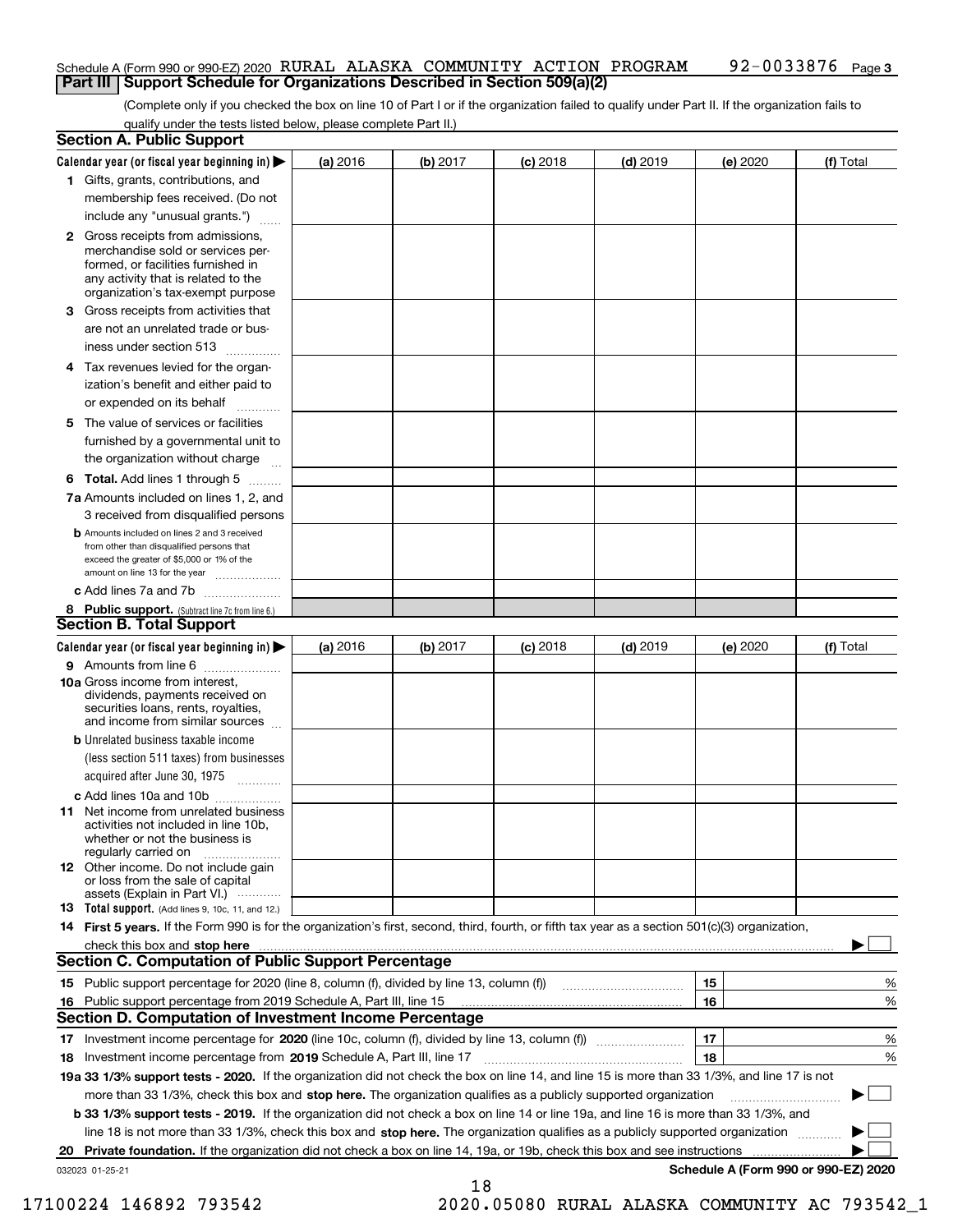#### 92-0033876 Page 4 Schedule A (Form 990 or 990-EZ) 2020  $\,$  RURAL ALASKA  $\,$  COMMUNITY  $\,$  ACTION  $\,$  PROGRAM  $\,$   $\,$  92  $-$  0033876  $\,$  Page

## **Part IV Supporting Organizations**

(Complete only if you checked a box in line 12 on Part I. If you checked box 12a, Part I, complete Sections A and B. If you checked box 12b, Part I, complete Sections A and C. If you checked box 12c, Part I, complete Sections A, D, and E. If you checked box 12d, Part I, complete Sections A and D, and complete Part V.)

#### **Section A. All Supporting Organizations**

- **1** Are all of the organization's supported organizations listed by name in the organization's governing documents? If "No," describe in **Part VI** how the supported organizations are designated. If designated by *class or purpose, describe the designation. If historic and continuing relationship, explain.*
- **2** Did the organization have any supported organization that does not have an IRS determination of status under section 509(a)(1) or (2)? If "Yes," explain in Part VI how the organization determined that the supported *organization was described in section 509(a)(1) or (2).*
- **3a** Did the organization have a supported organization described in section 501(c)(4), (5), or (6)? If "Yes," answer *lines 3b and 3c below.*
- **b** Did the organization confirm that each supported organization qualified under section 501(c)(4), (5), or (6) and satisfied the public support tests under section 509(a)(2)? If "Yes," describe in **Part VI** when and how the *organization made the determination.*
- **c**Did the organization ensure that all support to such organizations was used exclusively for section 170(c)(2)(B) purposes? If "Yes," explain in **Part VI** what controls the organization put in place to ensure such use.
- **4a***If* Was any supported organization not organized in the United States ("foreign supported organization")? *"Yes," and if you checked box 12a or 12b in Part I, answer lines 4b and 4c below.*
- **b** Did the organization have ultimate control and discretion in deciding whether to make grants to the foreign supported organization? If "Yes," describe in **Part VI** how the organization had such control and discretion *despite being controlled or supervised by or in connection with its supported organizations.*
- **c** Did the organization support any foreign supported organization that does not have an IRS determination under sections 501(c)(3) and 509(a)(1) or (2)? If "Yes," explain in **Part VI** what controls the organization used *to ensure that all support to the foreign supported organization was used exclusively for section 170(c)(2)(B) purposes.*
- **5a** Did the organization add, substitute, or remove any supported organizations during the tax year? If "Yes," answer lines 5b and 5c below (if applicable). Also, provide detail in **Part VI,** including (i) the names and EIN *numbers of the supported organizations added, substituted, or removed; (ii) the reasons for each such action; (iii) the authority under the organization's organizing document authorizing such action; and (iv) how the action was accomplished (such as by amendment to the organizing document).*
- **b** Type I or Type II only. Was any added or substituted supported organization part of a class already designated in the organization's organizing document?
- **cSubstitutions only.**  Was the substitution the result of an event beyond the organization's control?
- **6** Did the organization provide support (whether in the form of grants or the provision of services or facilities) to **Part VI.** *If "Yes," provide detail in* support or benefit one or more of the filing organization's supported organizations? anyone other than (i) its supported organizations, (ii) individuals that are part of the charitable class benefited by one or more of its supported organizations, or (iii) other supporting organizations that also
- **7**Did the organization provide a grant, loan, compensation, or other similar payment to a substantial contributor *If "Yes," complete Part I of Schedule L (Form 990 or 990-EZ).* regard to a substantial contributor? (as defined in section 4958(c)(3)(C)), a family member of a substantial contributor, or a 35% controlled entity with
- **8** Did the organization make a loan to a disqualified person (as defined in section 4958) not described in line 7? *If "Yes," complete Part I of Schedule L (Form 990 or 990-EZ).*
- **9a** Was the organization controlled directly or indirectly at any time during the tax year by one or more in section 509(a)(1) or (2))? If "Yes," *provide detail in* <code>Part VI.</code> disqualified persons, as defined in section 4946 (other than foundation managers and organizations described
- **b** Did one or more disqualified persons (as defined in line 9a) hold a controlling interest in any entity in which the supporting organization had an interest? If "Yes," provide detail in P**art VI**.
- **c**Did a disqualified person (as defined in line 9a) have an ownership interest in, or derive any personal benefit from, assets in which the supporting organization also had an interest? If "Yes," provide detail in P**art VI.**
- **10a** Was the organization subject to the excess business holdings rules of section 4943 because of section supporting organizations)? If "Yes," answer line 10b below. 4943(f) (regarding certain Type II supporting organizations, and all Type III non-functionally integrated
- **b** Did the organization have any excess business holdings in the tax year? (Use Schedule C, Form 4720, to *determine whether the organization had excess business holdings.)*

19

032024 01-25-21

**123a3b3c4a4b4c5a 5b5c6789a 9b9c10a**

**YesNo**

**Schedule A (Form 990 or 990-EZ) 2020**

**10b**

17100224 146892 793542 2020.05080 RURAL ALASKA COMMUNITY AC 793542\_1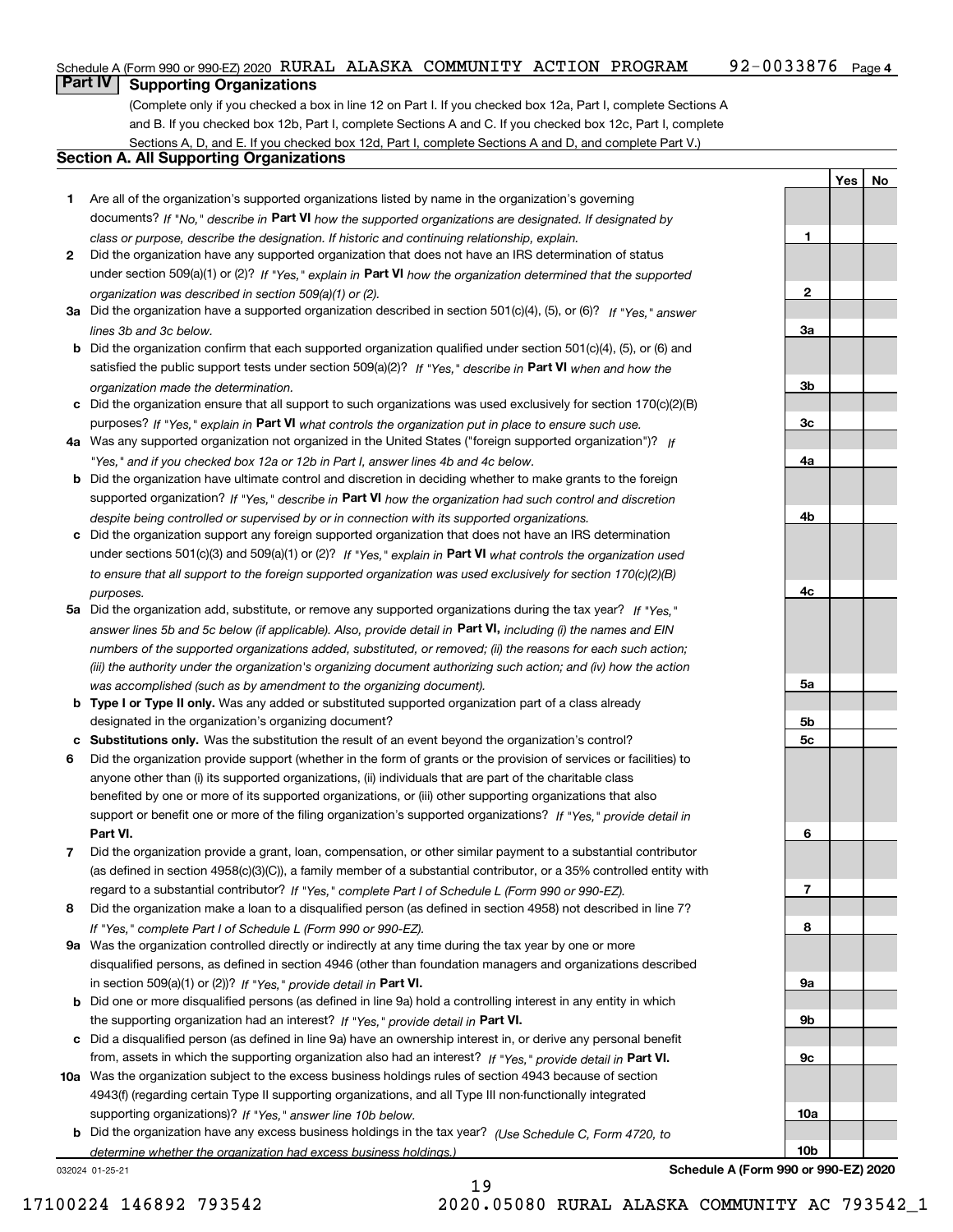#### 92-0033876 Page 5 Schedule A (Form 990 or 990-EZ) 2020  $\,$  RURAL ALASKA  $\,$  COMMUNITY  $\,$  ACTION  $\,$  PROGRAM  $\,$   $\,$  92  $-$  0033876  $\,$  Page **Part IV Supporting Organizations** *(continued)*

|              | <b>Failly</b><br><b>Supporting Organizations</b> (continued)                                                                                                                                                                                                                                                                                                                                                                                                                                                                                                                                                                                         |                 |     |     |
|--------------|------------------------------------------------------------------------------------------------------------------------------------------------------------------------------------------------------------------------------------------------------------------------------------------------------------------------------------------------------------------------------------------------------------------------------------------------------------------------------------------------------------------------------------------------------------------------------------------------------------------------------------------------------|-----------------|-----|-----|
|              |                                                                                                                                                                                                                                                                                                                                                                                                                                                                                                                                                                                                                                                      |                 | Yes | No. |
| 11           | Has the organization accepted a gift or contribution from any of the following persons?                                                                                                                                                                                                                                                                                                                                                                                                                                                                                                                                                              |                 |     |     |
|              | a A person who directly or indirectly controls, either alone or together with persons described in lines 11b and                                                                                                                                                                                                                                                                                                                                                                                                                                                                                                                                     |                 |     |     |
|              | 11c below, the governing body of a supported organization?                                                                                                                                                                                                                                                                                                                                                                                                                                                                                                                                                                                           | 11a             |     |     |
|              | <b>b</b> A family member of a person described in line 11a above?                                                                                                                                                                                                                                                                                                                                                                                                                                                                                                                                                                                    | 11 <sub>b</sub> |     |     |
|              | c A 35% controlled entity of a person described in line 11a or 11b above? If "Yes" to line 11a, 11b, or 11c, provide                                                                                                                                                                                                                                                                                                                                                                                                                                                                                                                                 |                 |     |     |
|              | detail in Part VI.                                                                                                                                                                                                                                                                                                                                                                                                                                                                                                                                                                                                                                   | 11c             |     |     |
|              | <b>Section B. Type I Supporting Organizations</b>                                                                                                                                                                                                                                                                                                                                                                                                                                                                                                                                                                                                    |                 |     |     |
|              |                                                                                                                                                                                                                                                                                                                                                                                                                                                                                                                                                                                                                                                      |                 | Yes | No  |
|              | Did the governing body, members of the governing body, officers acting in their official capacity, or membership of one or<br>more supported organizations have the power to regularly appoint or elect at least a majority of the organization's officers,<br>directors, or trustees at all times during the tax year? If "No." describe in Part VI how the supported organization(s)<br>effectively operated, supervised, or controlled the organization's activities. If the organization had more than one supported<br>organization, describe how the powers to appoint and/or remove officers, directors, or trustees were allocated among the |                 |     |     |
|              | supported organizations and what conditions or restrictions, if any, applied to such powers during the tax year.                                                                                                                                                                                                                                                                                                                                                                                                                                                                                                                                     |                 |     |     |
| $\mathbf{2}$ | Did the organization operate for the benefit of any supported organization other than the supported                                                                                                                                                                                                                                                                                                                                                                                                                                                                                                                                                  |                 |     |     |
|              | organization(s) that operated, supervised, or controlled the supporting organization? If "Yes." explain in                                                                                                                                                                                                                                                                                                                                                                                                                                                                                                                                           |                 |     |     |
|              | <b>Part VI</b> how providing such benefit carried out the purposes of the supported organization(s) that operated,                                                                                                                                                                                                                                                                                                                                                                                                                                                                                                                                   |                 |     |     |
|              | supervised, or controlled the supporting organization.                                                                                                                                                                                                                                                                                                                                                                                                                                                                                                                                                                                               | 2               |     |     |
|              | <b>Section C. Type II Supporting Organizations</b>                                                                                                                                                                                                                                                                                                                                                                                                                                                                                                                                                                                                   |                 |     |     |
|              |                                                                                                                                                                                                                                                                                                                                                                                                                                                                                                                                                                                                                                                      |                 |     |     |

**1**or trustees of each of the organization's supported organization(s)? If "No," describe in **Part VI** how control **1***or management of the supporting organization was vested in the same persons that controlled or managed the supported organization(s).* Were a majority of the organization's directors or trustees during the tax year also a majority of the directors

|   | <b>Section D. All Type III Supporting Organizations</b>                                                                                                                                                                                 |   |     |    |
|---|-----------------------------------------------------------------------------------------------------------------------------------------------------------------------------------------------------------------------------------------|---|-----|----|
|   |                                                                                                                                                                                                                                         |   | Yes | No |
|   | Did the organization provide to each of its supported organizations, by the last day of the fifth month of the<br>organization's tax year, (i) a written notice describing the type and amount of support provided during the prior tax |   |     |    |
|   | year, (ii) a copy of the Form 990 that was most recently filed as of the date of notification, and (iii) copies of the                                                                                                                  |   |     |    |
|   | organization's governing documents in effect on the date of notification, to the extent not previously provided?                                                                                                                        |   |     |    |
| 2 | Were any of the organization's officers, directors, or trustees either (i) appointed or elected by the supported                                                                                                                        |   |     |    |
|   | organization(s) or (ii) serving on the governing body of a supported organization? If "No." explain in Part VI how                                                                                                                      |   |     |    |
|   | the organization maintained a close and continuous working relationship with the supported organization(s).                                                                                                                             | 2 |     |    |
| 3 | By reason of the relationship described in line 2, above, did the organization's supported organizations have a                                                                                                                         |   |     |    |
|   | significant voice in the organization's investment policies and in directing the use of the organization's                                                                                                                              |   |     |    |
|   | income or assets at all times during the tax year? If "Yes," describe in Part VI the role the organization's                                                                                                                            |   |     |    |
|   | supported erganizations played in this regard                                                                                                                                                                                           | з |     |    |

#### *supported organizations played in this regard.* **Section E. Type III Functionally Integrated Supporting Organizations**

|  | Check the box next to the method that the organization used to satisfy the Integral Part Test during the year (see instructions). |  |  |  |
|--|-----------------------------------------------------------------------------------------------------------------------------------|--|--|--|
|--|-----------------------------------------------------------------------------------------------------------------------------------|--|--|--|

**a**The organization satisfied the Activities Test. *Complete* line 2 below.  $\mathcal{L}^{\text{max}}$ 

|  |  |  |  | <b>b</b> $\Box$ The organization is the parent of each of its supported organizations. Complete line 3 below. |  |
|--|--|--|--|---------------------------------------------------------------------------------------------------------------|--|
|--|--|--|--|---------------------------------------------------------------------------------------------------------------|--|

|  |  | $\mathbf{c}$ The organization supported a governmental entity. Describe in Part VI how you supported a governmental entity (see instructions). |  |  |  |  |
|--|--|------------------------------------------------------------------------------------------------------------------------------------------------|--|--|--|--|
|--|--|------------------------------------------------------------------------------------------------------------------------------------------------|--|--|--|--|

- **2Answer lines 2a and 2b below. Yes No** Activities Test.
- **a** Did substantially all of the organization's activities during the tax year directly further the exempt purposes of the supported organization(s) to which the organization was responsive? If "Yes," then in **Part VI identify those supported organizations and explain**  *how these activities directly furthered their exempt purposes, how the organization was responsive to those supported organizations, and how the organization determined that these activities constituted substantially all of its activities.*
- **b** Did the activities described in line 2a, above, constitute activities that, but for the organization's involvement, **Part VI**  *the reasons for the organization's position that its supported organization(s) would have engaged in* one or more of the organization's supported organization(s) would have been engaged in? If "Yes," e*xplain in these activities but for the organization's involvement.*
- **3**Parent of Supported Organizations. Answer lines 3a and 3b below.

**a** Did the organization have the power to regularly appoint or elect a majority of the officers, directors, or trustees of each of the supported organizations? If "Yes" or "No" provide details in **Part VI.** 

**b** Did the organization exercise a substantial degree of direction over the policies, programs, and activities of each of its supported organizations? If "Yes," describe in Part VI the role played by the organization in this regard.

032025 01-25-21

**Schedule A (Form 990 or 990-EZ) 2020**

**2a**

**2b**

**3a**

**3b**

**Yes No**

17100224 146892 793542 2020.05080 RURAL ALASKA COMMUNITY AC 793542\_1

20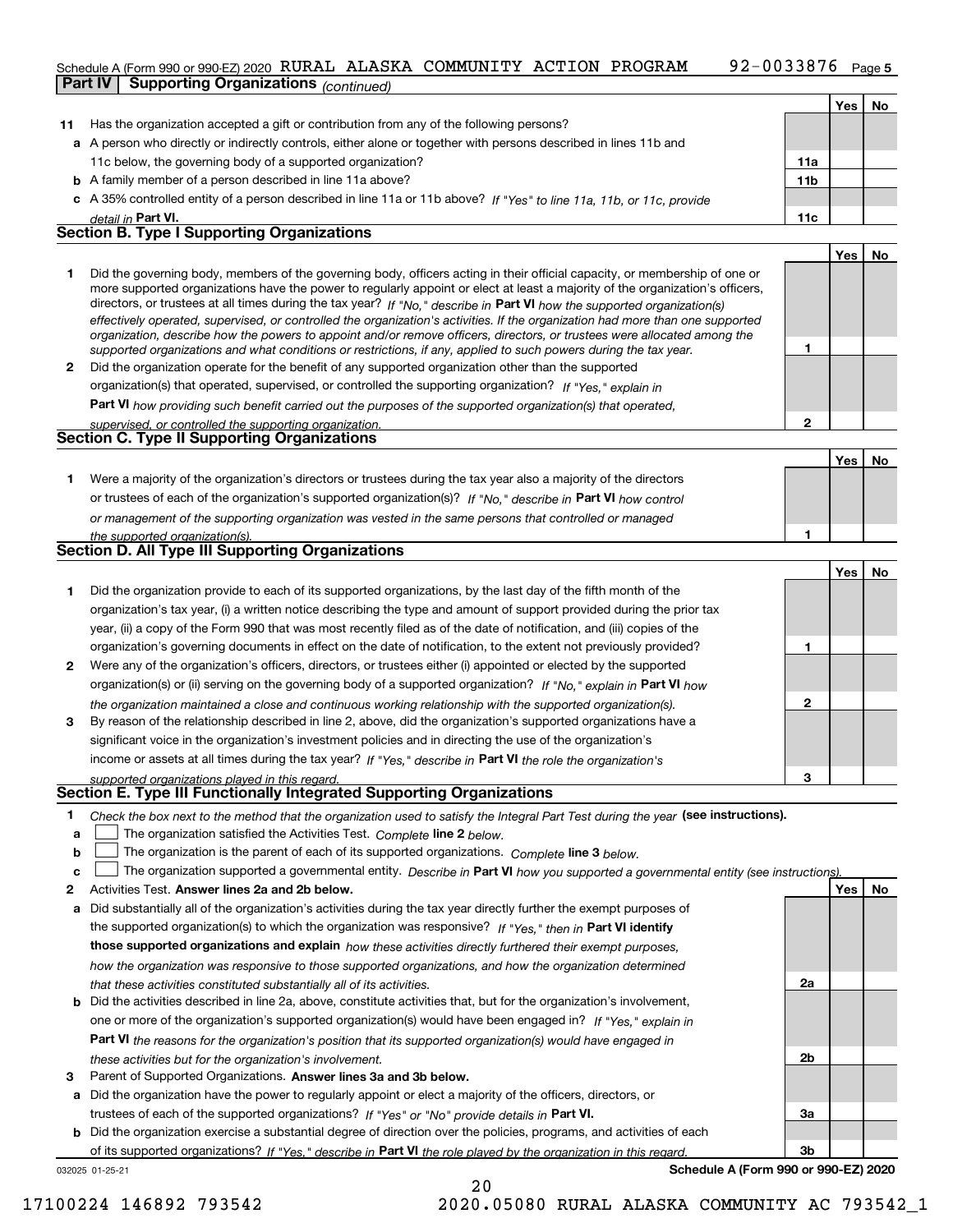| <b>Part V</b>  | Schedule A (Form 990 or 990-EZ) 2020 RURAL ALASKA COMMUNITY ACTION PROGRAM<br>Type III Non-Functionally Integrated 509(a)(3) Supporting Organizations |                |                | 92-0033876 Page 6              |
|----------------|-------------------------------------------------------------------------------------------------------------------------------------------------------|----------------|----------------|--------------------------------|
|                |                                                                                                                                                       |                |                |                                |
| 1              | Check here if the organization satisfied the Integral Part Test as a qualifying trust on Nov. 20, 1970 (explain in Part VI). See instructions.        |                |                |                                |
|                | All other Type III non-functionally integrated supporting organizations must complete Sections A through E.<br>Section A - Adjusted Net Income        |                | (A) Prior Year | (B) Current Year<br>(optional) |
| 1              | Net short-term capital gain                                                                                                                           | 1              |                |                                |
| 2              | Recoveries of prior-year distributions                                                                                                                | $\mathbf{2}$   |                |                                |
| 3              | Other gross income (see instructions)                                                                                                                 | 3              |                |                                |
| 4              | Add lines 1 through 3.                                                                                                                                | 4              |                |                                |
| 5              | Depreciation and depletion                                                                                                                            | 5              |                |                                |
| 6              | Portion of operating expenses paid or incurred for production or                                                                                      |                |                |                                |
|                | collection of gross income or for management, conservation, or                                                                                        |                |                |                                |
|                | maintenance of property held for production of income (see instructions)                                                                              | 6              |                |                                |
| 7              | Other expenses (see instructions)                                                                                                                     | $\overline{7}$ |                |                                |
| 8              | Adjusted Net Income (subtract lines 5, 6, and 7 from line 4)                                                                                          | 8              |                |                                |
|                | <b>Section B - Minimum Asset Amount</b>                                                                                                               |                | (A) Prior Year | (B) Current Year<br>(optional) |
| 1              | Aggregate fair market value of all non-exempt-use assets (see                                                                                         |                |                |                                |
|                | instructions for short tax year or assets held for part of year):                                                                                     |                |                |                                |
|                | a Average monthly value of securities                                                                                                                 | 1a             |                |                                |
|                | <b>b</b> Average monthly cash balances                                                                                                                | 1b             |                |                                |
|                | c Fair market value of other non-exempt-use assets                                                                                                    | 1c             |                |                                |
|                | d Total (add lines 1a, 1b, and 1c)                                                                                                                    | 1d             |                |                                |
|                | e Discount claimed for blockage or other factors                                                                                                      |                |                |                                |
|                | (explain in detail in Part VI):                                                                                                                       |                |                |                                |
| $\mathbf{2}$   | Acquisition indebtedness applicable to non-exempt-use assets                                                                                          | $\mathbf{2}$   |                |                                |
| 3              | Subtract line 2 from line 1d.                                                                                                                         | 3              |                |                                |
| 4              | Cash deemed held for exempt use. Enter 0.015 of line 3 (for greater amount,                                                                           |                |                |                                |
|                | see instructions).                                                                                                                                    | 4              |                |                                |
| 5              | Net value of non-exempt-use assets (subtract line 4 from line 3)                                                                                      | 5              |                |                                |
| 6              | Multiply line 5 by 0.035.                                                                                                                             | 6              |                |                                |
| 7              | Recoveries of prior-year distributions                                                                                                                | 7              |                |                                |
| 8              | <b>Minimum Asset Amount</b> (add line 7 to line 6)                                                                                                    | 8              |                |                                |
|                | <b>Section C - Distributable Amount</b>                                                                                                               |                |                | <b>Current Year</b>            |
| п.             | Adjusted net income for prior year (from Section A, line 8, column A)                                                                                 | 1              |                |                                |
| 2              | Enter 0.85 of line 1.                                                                                                                                 | 2              |                |                                |
| 3              | Minimum asset amount for prior year (from Section B, line 8, column A)                                                                                | 3              |                |                                |
| 4              | Enter greater of line 2 or line 3.                                                                                                                    | 4              |                |                                |
| 5              | Income tax imposed in prior year                                                                                                                      | 5              |                |                                |
| 6              | Distributable Amount. Subtract line 5 from line 4, unless subject to                                                                                  |                |                |                                |
|                | emergency temporary reduction (see instructions).                                                                                                     | 6              |                |                                |
| $\overline{7}$ | Check here if the current year is the organization's first as a non-functionally integrated Type III supporting organization (see                     |                |                |                                |

instructions).

**Schedule A (Form 990 or 990-EZ) 2020**

032026 01-25-21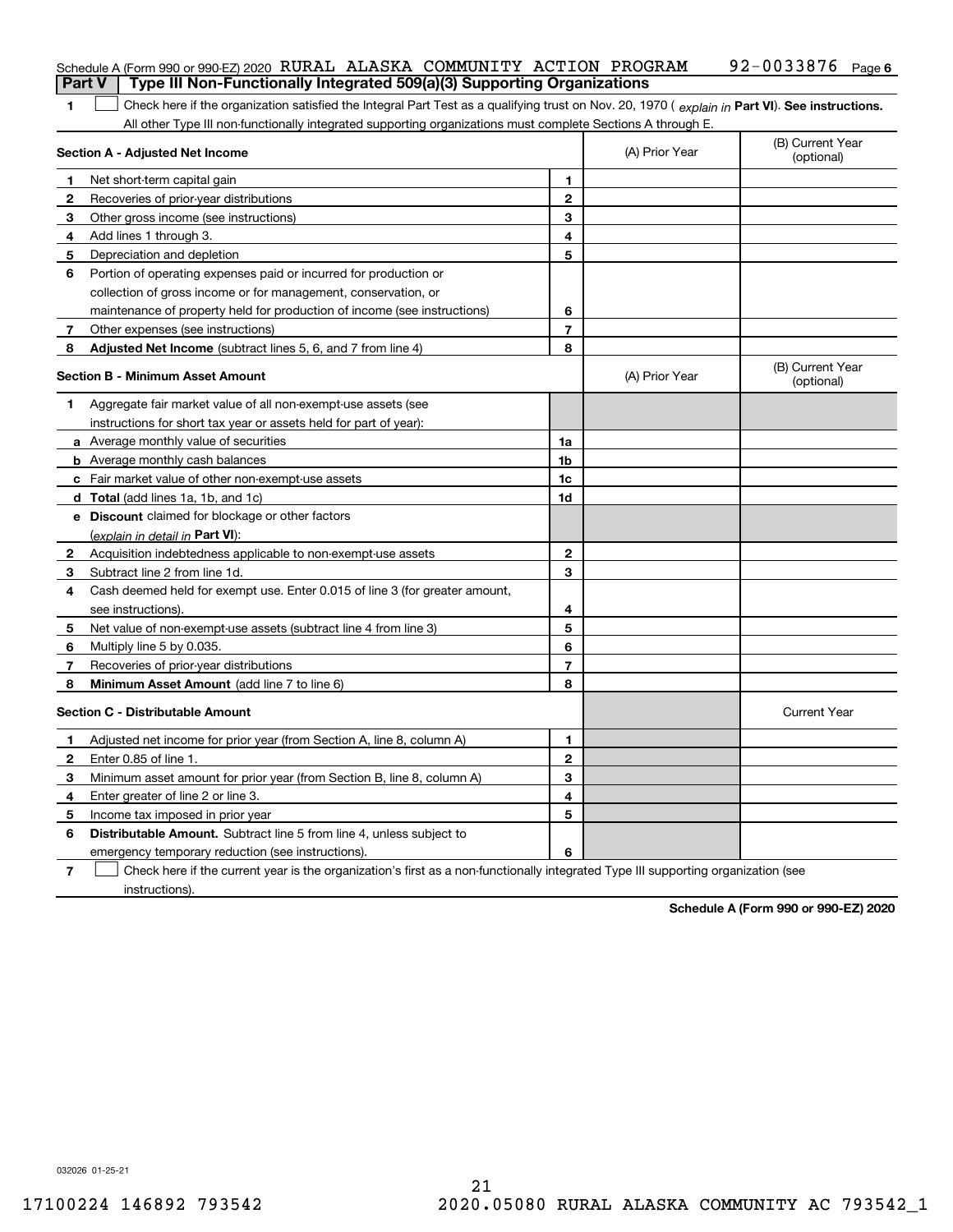#### **7** Schedule A (Form 990 or 990-EZ) 2020  $\,$  RURAL ALASKA  $\,$  COMMUNITY  $\,$  ACTION  $\,$  PROGRAM  $\,$   $\,$  92  $-$  0033876  $\,$  Page

| <b>Part V</b> | Type III Non-Functionally Integrated 509(a)(3) Supporting Organizations                    |                             | (continued)                           |                                         |
|---------------|--------------------------------------------------------------------------------------------|-----------------------------|---------------------------------------|-----------------------------------------|
|               | <b>Section D - Distributions</b>                                                           |                             |                                       | <b>Current Year</b>                     |
| 1             | Amounts paid to supported organizations to accomplish exempt purposes                      |                             | 1                                     |                                         |
| 2             | Amounts paid to perform activity that directly furthers exempt purposes of supported       |                             |                                       |                                         |
|               | organizations, in excess of income from activity                                           | $\mathbf{2}$                |                                       |                                         |
| 3             | Administrative expenses paid to accomplish exempt purposes of supported organizations      | 3                           |                                       |                                         |
| 4             | Amounts paid to acquire exempt-use assets                                                  |                             | 4                                     |                                         |
| 5             | Qualified set-aside amounts (prior IRS approval required - provide details in Part VI)     |                             | 5                                     |                                         |
| 6             | Other distributions ( <i>describe in</i> Part VI). See instructions.                       |                             | 6                                     |                                         |
| 7             | Total annual distributions. Add lines 1 through 6.                                         |                             | $\overline{7}$                        |                                         |
| 8             | Distributions to attentive supported organizations to which the organization is responsive |                             |                                       |                                         |
|               | (provide details in Part VI). See instructions.                                            | 8                           |                                       |                                         |
| 9             | Distributable amount for 2020 from Section C, line 6                                       |                             | 9                                     |                                         |
| 10            | Line 8 amount divided by line 9 amount                                                     |                             | 10                                    |                                         |
|               |                                                                                            | (i)                         | (ii)                                  | (iii)                                   |
|               | <b>Section E - Distribution Allocations</b> (see instructions)                             | <b>Excess Distributions</b> | <b>Underdistributions</b><br>Pre-2020 | <b>Distributable</b><br>Amount for 2020 |
| 1             | Distributable amount for 2020 from Section C, line 6                                       |                             |                                       |                                         |
| 2             | Underdistributions, if any, for years prior to 2020 (reason-                               |                             |                                       |                                         |
|               | able cause required - explain in Part VI). See instructions.                               |                             |                                       |                                         |
| 3             | Excess distributions carryover, if any, to 2020                                            |                             |                                       |                                         |
|               | a From 2015                                                                                |                             |                                       |                                         |
|               | <b>b</b> From 2016                                                                         |                             |                                       |                                         |
|               | $c$ From 2017                                                                              |                             |                                       |                                         |
|               | d From 2018                                                                                |                             |                                       |                                         |
|               | e From 2019                                                                                |                             |                                       |                                         |
|               | f Total of lines 3a through 3e                                                             |                             |                                       |                                         |
|               | g Applied to underdistributions of prior years                                             |                             |                                       |                                         |
|               | <b>h</b> Applied to 2020 distributable amount                                              |                             |                                       |                                         |
|               | Carryover from 2015 not applied (see instructions)                                         |                             |                                       |                                         |
|               | Remainder. Subtract lines 3g, 3h, and 3i from line 3f.                                     |                             |                                       |                                         |
| 4             | Distributions for 2020 from Section D,                                                     |                             |                                       |                                         |
|               | line $7:$                                                                                  |                             |                                       |                                         |
|               | a Applied to underdistributions of prior years                                             |                             |                                       |                                         |
|               | <b>b</b> Applied to 2020 distributable amount                                              |                             |                                       |                                         |
|               | c Remainder. Subtract lines 4a and 4b from line 4.                                         |                             |                                       |                                         |
| 5.            | Remaining underdistributions for years prior to 2020, if                                   |                             |                                       |                                         |
|               | any. Subtract lines 3g and 4a from line 2. For result greater                              |                             |                                       |                                         |
|               | than zero, explain in Part VI. See instructions.                                           |                             |                                       |                                         |
| 6             | Remaining underdistributions for 2020. Subtract lines 3h                                   |                             |                                       |                                         |
|               | and 4b from line 1. For result greater than zero, explain in                               |                             |                                       |                                         |
|               | Part VI. See instructions.                                                                 |                             |                                       |                                         |
| 7             | Excess distributions carryover to 2021. Add lines 3j                                       |                             |                                       |                                         |
|               | and 4c.                                                                                    |                             |                                       |                                         |
| 8             | Breakdown of line 7:                                                                       |                             |                                       |                                         |
|               | a Excess from 2016                                                                         |                             |                                       |                                         |
|               | <b>b</b> Excess from 2017                                                                  |                             |                                       |                                         |
|               | c Excess from 2018                                                                         |                             |                                       |                                         |
|               | d Excess from 2019                                                                         |                             |                                       |                                         |
|               | e Excess from 2020                                                                         |                             |                                       |                                         |

**Schedule A (Form 990 or 990-EZ) 2020**

032027 01-25-21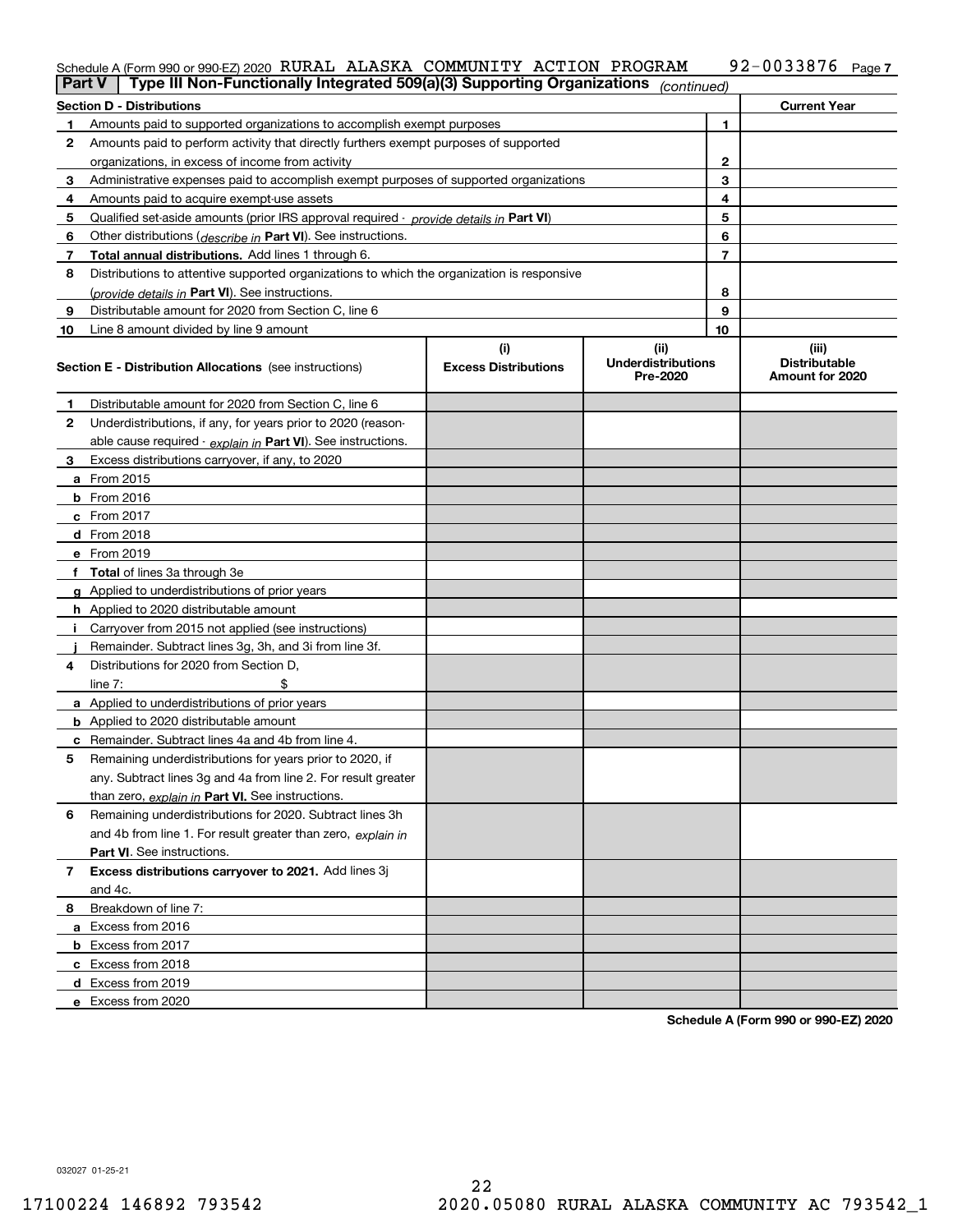| <b>Part VI</b>  | Schedule A (Form 990 or 990-EZ) 2020 RURAL ALASKA COMMUNITY ACTION PROGRAM<br>Supplemental Information. Provide the explanations required by Part II, line 10; Part II, line 17a or 17b; Part III, line 12;                                                                                                                                                                                                                                                |  |    |  | 92-0033876 Page 8                    |  |
|-----------------|------------------------------------------------------------------------------------------------------------------------------------------------------------------------------------------------------------------------------------------------------------------------------------------------------------------------------------------------------------------------------------------------------------------------------------------------------------|--|----|--|--------------------------------------|--|
|                 | Part IV, Section A, lines 1, 2, 3b, 3c, 4b, 4c, 5a, 6, 9a, 9b, 9c, 11a, 11b, and 11c; Part IV, Section B, lines 1 and 2; Part IV, Section C,<br>line 1; Part IV, Section D, lines 2 and 3; Part IV, Section E, lines 1c, 2a, 2b, 3a, and 3b; Part V, line 1; Part V, Section B, line 1e; Part V,<br>Section D, lines 5, 6, and 8; and Part V, Section E, lines 2, 5, and 6. Also complete this part for any additional information.<br>(See instructions.) |  |    |  |                                      |  |
|                 |                                                                                                                                                                                                                                                                                                                                                                                                                                                            |  |    |  |                                      |  |
|                 |                                                                                                                                                                                                                                                                                                                                                                                                                                                            |  |    |  |                                      |  |
|                 |                                                                                                                                                                                                                                                                                                                                                                                                                                                            |  |    |  |                                      |  |
|                 |                                                                                                                                                                                                                                                                                                                                                                                                                                                            |  |    |  |                                      |  |
|                 |                                                                                                                                                                                                                                                                                                                                                                                                                                                            |  |    |  |                                      |  |
|                 |                                                                                                                                                                                                                                                                                                                                                                                                                                                            |  |    |  |                                      |  |
|                 |                                                                                                                                                                                                                                                                                                                                                                                                                                                            |  |    |  |                                      |  |
|                 |                                                                                                                                                                                                                                                                                                                                                                                                                                                            |  |    |  |                                      |  |
|                 |                                                                                                                                                                                                                                                                                                                                                                                                                                                            |  |    |  |                                      |  |
|                 |                                                                                                                                                                                                                                                                                                                                                                                                                                                            |  |    |  |                                      |  |
|                 |                                                                                                                                                                                                                                                                                                                                                                                                                                                            |  |    |  |                                      |  |
|                 |                                                                                                                                                                                                                                                                                                                                                                                                                                                            |  |    |  |                                      |  |
|                 |                                                                                                                                                                                                                                                                                                                                                                                                                                                            |  |    |  |                                      |  |
|                 |                                                                                                                                                                                                                                                                                                                                                                                                                                                            |  |    |  |                                      |  |
|                 |                                                                                                                                                                                                                                                                                                                                                                                                                                                            |  |    |  |                                      |  |
|                 |                                                                                                                                                                                                                                                                                                                                                                                                                                                            |  |    |  |                                      |  |
|                 |                                                                                                                                                                                                                                                                                                                                                                                                                                                            |  |    |  |                                      |  |
|                 |                                                                                                                                                                                                                                                                                                                                                                                                                                                            |  |    |  |                                      |  |
|                 |                                                                                                                                                                                                                                                                                                                                                                                                                                                            |  |    |  |                                      |  |
|                 |                                                                                                                                                                                                                                                                                                                                                                                                                                                            |  |    |  |                                      |  |
|                 |                                                                                                                                                                                                                                                                                                                                                                                                                                                            |  |    |  |                                      |  |
|                 |                                                                                                                                                                                                                                                                                                                                                                                                                                                            |  |    |  |                                      |  |
|                 |                                                                                                                                                                                                                                                                                                                                                                                                                                                            |  |    |  |                                      |  |
|                 |                                                                                                                                                                                                                                                                                                                                                                                                                                                            |  |    |  |                                      |  |
|                 |                                                                                                                                                                                                                                                                                                                                                                                                                                                            |  |    |  |                                      |  |
|                 |                                                                                                                                                                                                                                                                                                                                                                                                                                                            |  |    |  |                                      |  |
|                 |                                                                                                                                                                                                                                                                                                                                                                                                                                                            |  |    |  |                                      |  |
|                 |                                                                                                                                                                                                                                                                                                                                                                                                                                                            |  |    |  |                                      |  |
| 032028 01-25-21 |                                                                                                                                                                                                                                                                                                                                                                                                                                                            |  | 23 |  | Schedule A (Form 990 or 990-EZ) 2020 |  |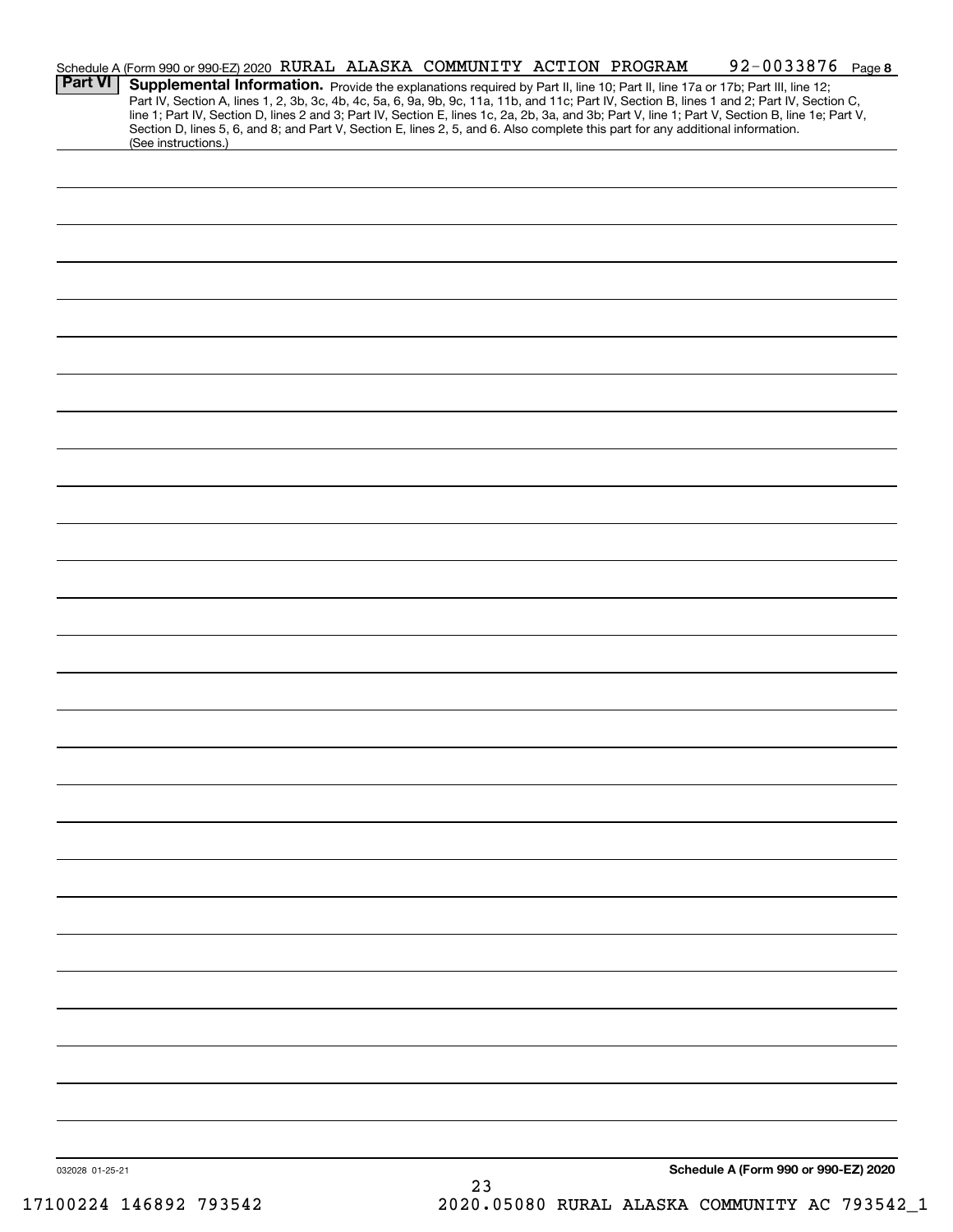Department of the Treasury Internal Revenue Service **(Form 990, 990-EZ, or 990-PF)**

Name of the organization

**Organization type** (check one):

#### \*\* PUBLIC DISCLOSURE COPY \*\*

# **Schedule B Schedule of Contributors**

**| Attach to Form 990, Form 990-EZ, or Form 990-PF. | Go to www.irs.gov/Form990 for the latest information.** OMB No. 1545-0047

**2020**

**Employer identification number**

RURAL ALASKA COMMUNITY ACTION PROGRAM | 92-0033876

| Filers of:         | Section:                                                                    |
|--------------------|-----------------------------------------------------------------------------|
| Form 990 or 990-EZ | $\lfloor x \rfloor$ 501(c)( 3) (enter number) organization                  |
|                    | $4947(a)(1)$ nonexempt charitable trust not treated as a private foundation |
|                    | 527 political organization                                                  |
| Form 990-PF        | 501(c)(3) exempt private foundation                                         |
|                    | 4947(a)(1) nonexempt charitable trust treated as a private foundation       |
|                    | 501(c)(3) taxable private foundation                                        |

Check if your organization is covered by the **General Rule** or a **Special Rule. Note:**  Only a section 501(c)(7), (8), or (10) organization can check boxes for both the General Rule and a Special Rule. See instructions.

#### **General Rule**

 $\mathcal{L}^{\text{max}}$ 

For an organization filing Form 990, 990-EZ, or 990-PF that received, during the year, contributions totaling \$5,000 or more (in money or property) from any one contributor. Complete Parts I and II. See instructions for determining a contributor's total contributions.

#### **Special Rules**

any one contributor, during the year, total contributions of the greater of  $\,$  (1) \$5,000; or **(2)** 2% of the amount on (i) Form 990, Part VIII, line 1h;  $\boxed{\textbf{X}}$  For an organization described in section 501(c)(3) filing Form 990 or 990-EZ that met the 33 1/3% support test of the regulations under sections 509(a)(1) and 170(b)(1)(A)(vi), that checked Schedule A (Form 990 or 990-EZ), Part II, line 13, 16a, or 16b, and that received from or (ii) Form 990-EZ, line 1. Complete Parts I and II.

For an organization described in section 501(c)(7), (8), or (10) filing Form 990 or 990-EZ that received from any one contributor, during the year, total contributions of more than \$1,000 exclusively for religious, charitable, scientific, literary, or educational purposes, or for the prevention of cruelty to children or animals. Complete Parts I (entering "N/A" in column (b) instead of the contributor name and address), II, and III.  $\mathcal{L}^{\text{max}}$ 

purpose. Don't complete any of the parts unless the **General Rule** applies to this organization because it received *nonexclusively* year, contributions <sub>exclusively</sub> for religious, charitable, etc., purposes, but no such contributions totaled more than \$1,000. If this box is checked, enter here the total contributions that were received during the year for an  $\;$ exclusively religious, charitable, etc., For an organization described in section 501(c)(7), (8), or (10) filing Form 990 or 990-EZ that received from any one contributor, during the religious, charitable, etc., contributions totaling \$5,000 or more during the year  $\Box$ — $\Box$   $\Box$  $\mathcal{L}^{\text{max}}$ 

**Caution:**  An organization that isn't covered by the General Rule and/or the Special Rules doesn't file Schedule B (Form 990, 990-EZ, or 990-PF),  **must** but it answer "No" on Part IV, line 2, of its Form 990; or check the box on line H of its Form 990-EZ or on its Form 990-PF, Part I, line 2, to certify that it doesn't meet the filing requirements of Schedule B (Form 990, 990-EZ, or 990-PF).

**For Paperwork Reduction Act Notice, see the instructions for Form 990, 990-EZ, or 990-PF. Schedule B (Form 990, 990-EZ, or 990-PF) (2020)** LHA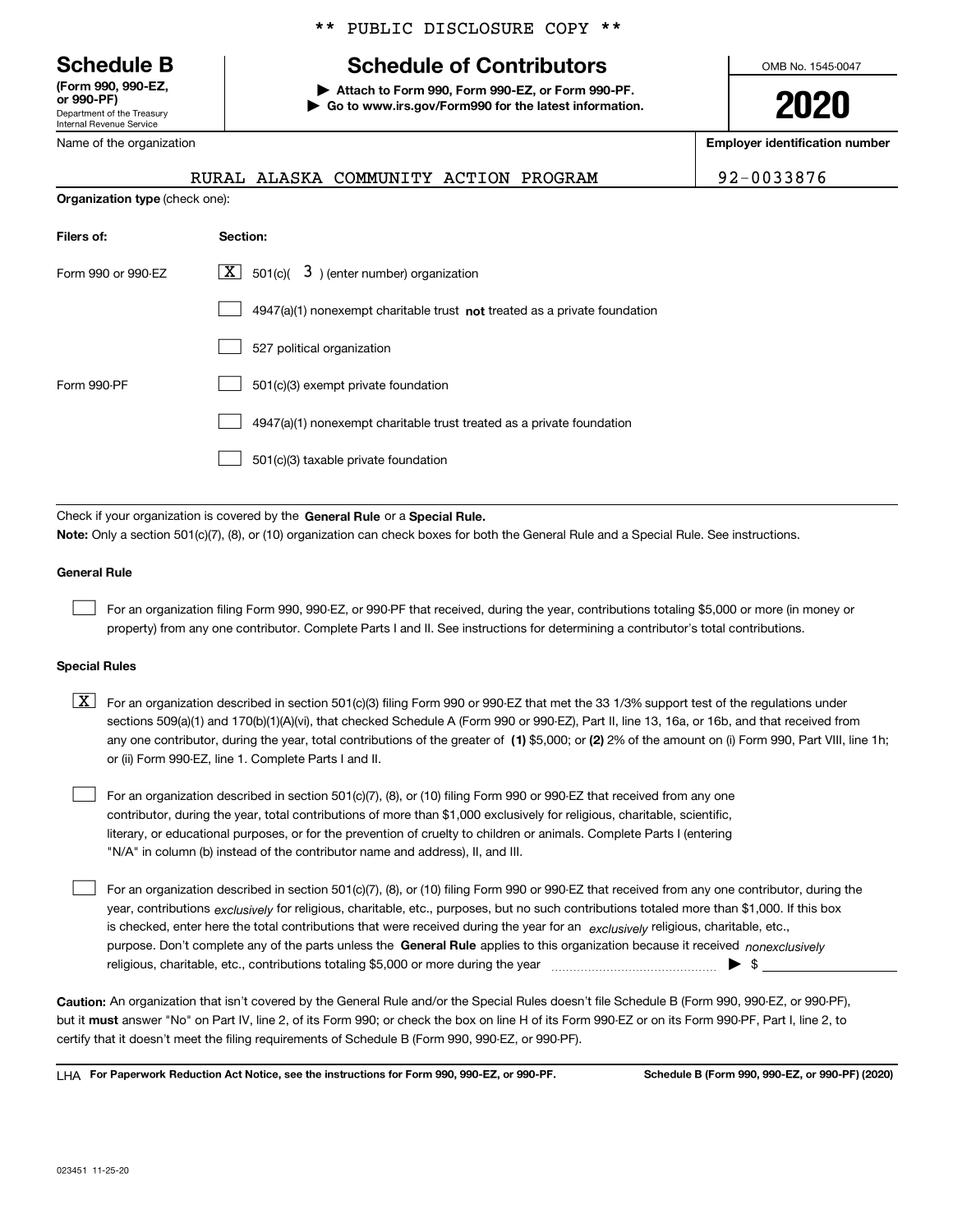**Employer identification number**

#### RURAL ALASKA COMMUNITY ACTION PROGRAM **192-0033876**

**(a)No.(b)Name, address, and ZIP + 4 (c)Total contributions (d)Type of contribution PersonPayrollNoncash (a)No.(b)Name, address, and ZIP + 4 (c)Total contributions (d)Type of contribution PersonPayrollNoncash (a)No.(b)Name, address, and ZIP + 4 (c)Total contributions (d)Type of contribution PersonPayrollNoncash (a) No.(b) Name, address, and ZIP + 4 (c) Total contributions (d) Type of contribution PersonPayrollNoncash (a) No.(b) Name, address, and ZIP + 4 (c) Total contributions (d) Type of contribution PersonPayrollNoncash (a) No.(b)Name, address, and ZIP + 4 (c) Total contributions (d)Type of contribution PersonPayrollNoncash Contributors** (see instructions). Use duplicate copies of Part I if additional space is needed. \$(Complete Part II for noncash contributions.) \$(Complete Part II for noncash contributions.) \$(Complete Part II for noncash contributions.) \$(Complete Part II for noncash contributions.) \$(Complete Part II for noncash contributions.) \$(Complete Part II for noncash contributions.) Chedule B (Form 990, 990-EZ, or 990-PF) (2020)<br>Iame of organization<br>**2Part I 2Part I Contributors** (see instructions). Use duplicate copies of Part I if additional space is needed.  $|X|$  $\mathcal{L}^{\text{max}}$  $\mathcal{L}^{\text{max}}$  $\boxed{\text{X}}$  $\mathcal{L}^{\text{max}}$  $\mathcal{L}^{\text{max}}$  $|X|$  $\mathcal{L}^{\text{max}}$  $\mathcal{L}^{\text{max}}$  $\boxed{\text{X}}$  $\mathcal{L}^{\text{max}}$  $\mathcal{L}^{\text{max}}$  $\boxed{\text{X}}$  $\mathcal{L}^{\text{max}}$  $\mathcal{L}^{\text{max}}$  $\boxed{\text{X}}$  $\mathcal{L}^{\text{max}}$  $\mathcal{L}^{\text{max}}$  $\begin{array}{c|c|c|c|c|c} 1 & \hspace{1.5cm} & \hspace{1.5cm} & \hspace{1.5cm} & \hspace{1.5cm} & \hspace{1.5cm} & \hspace{1.5cm} & \hspace{1.5cm} & \hspace{1.5cm} & \hspace{1.5cm} & \hspace{1.5cm} & \hspace{1.5cm} & \hspace{1.5cm} & \hspace{1.5cm} & \hspace{1.5cm} & \hspace{1.5cm} & \hspace{1.5cm} & \hspace{1.5cm} & \hspace{1.5cm} & \hspace{1.5cm} & \hspace{1.5cm} &$ 661,508.  $2$  | Person  $\overline{\text{X}}$ 1,615,938.  $\overline{3}$  | Person  $\overline{X}$ 1,317,135.  $4$  | Person  $\overline{\text{X}}$ 12,307,377.  $\sim$  5 | Person X 602,702.  $\sim$  6 | Person X 2,086,991.

023452 11-25-20 **Schedule B (Form 990, 990-EZ, or 990-PF) (2020)**

17100224 146892 793542 2020.05080 RURAL ALASKA COMMUNITY AC 793542\_1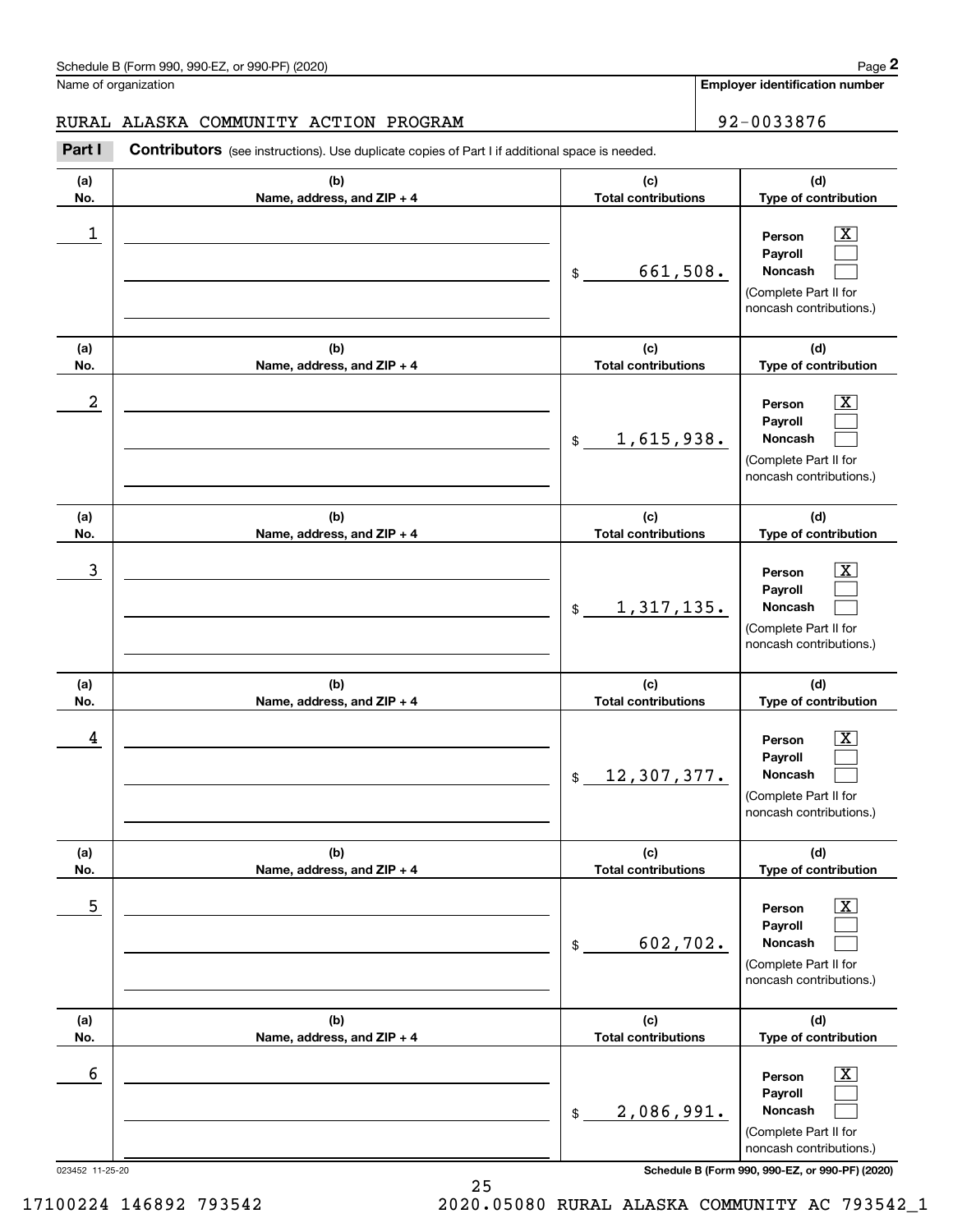### RURAL ALASKA COMMUNITY ACTION PROGRAM 92-0033876

|            | Schedule B (Form 990, 990-EZ, or 990-PF) (2020)                                                       |                                   | Page 2                                                                                                      |
|------------|-------------------------------------------------------------------------------------------------------|-----------------------------------|-------------------------------------------------------------------------------------------------------------|
|            | Name of organization                                                                                  |                                   | Employer identification number                                                                              |
|            | RURAL ALASKA COMMUNITY ACTION PROGRAM                                                                 |                                   | 92-0033876                                                                                                  |
| Part I     | <b>Contributors</b> (see instructions). Use duplicate copies of Part I if additional space is needed. |                                   |                                                                                                             |
| (a)<br>No. | (b)<br>Name, address, and ZIP + 4                                                                     | (c)<br><b>Total contributions</b> | (d)<br>Type of contribution                                                                                 |
| 7          |                                                                                                       | 1,438,009.<br>\$                  | $\mathbf{X}$<br>Person<br>Payroll<br>Noncash<br>(Complete Part II for<br>noncash contributions.)            |
| (a)<br>No. | (b)<br>Name, address, and ZIP + 4                                                                     | (c)<br><b>Total contributions</b> | (d)<br>Type of contribution                                                                                 |
| 8          |                                                                                                       | 1,012,043.<br>$$\mathbb{S}$$      | $\mathbf{X}$<br>Person<br>Payroll<br>Noncash<br>(Complete Part II for<br>noncash contributions.)            |
| (a)<br>No. | (b)<br>Name, address, and ZIP + 4                                                                     | (c)<br><b>Total contributions</b> | (d)<br>Type of contribution                                                                                 |
| 9          |                                                                                                       | 530,751.<br>\$                    | $\overline{\mathbf{X}}$<br>Person<br>Payroll<br>Noncash<br>(Complete Part II for<br>noncash contributions.) |
| (a)<br>No. | (b)<br>Name, address, and ZIP + 4                                                                     | (c)<br><b>Total contributions</b> | (d)<br>Type of contribution                                                                                 |
| 10         |                                                                                                       | 931,199.<br>\$                    | $\mathbf{X}$<br>Person<br>Payroll<br>Noncash<br>(Complete Part II for<br>noncash contributions.)            |
| (a)<br>No. | (b)<br>Name, address, and ZIP + 4                                                                     | (c)<br><b>Total contributions</b> | (d)<br>Type of contribution                                                                                 |
|            |                                                                                                       | \$                                | Person<br>Payroll<br>Noncash<br>(Complete Part II for<br>noncash contributions.)                            |
| (a)<br>No. | (b)<br>Name, address, and ZIP + 4                                                                     | (c)<br><b>Total contributions</b> | (d)<br>Type of contribution                                                                                 |
|            |                                                                                                       | \$                                | Person<br>Payroll<br>Noncash<br>(Complete Part II for<br>noncash contributions.)                            |

023452 11-25-20 **Schedule B (Form 990, 990-EZ, or 990-PF) (2020)**

17100224 146892 793542 2020.05080 RURAL ALASKA COMMUNITY AC 793542\_1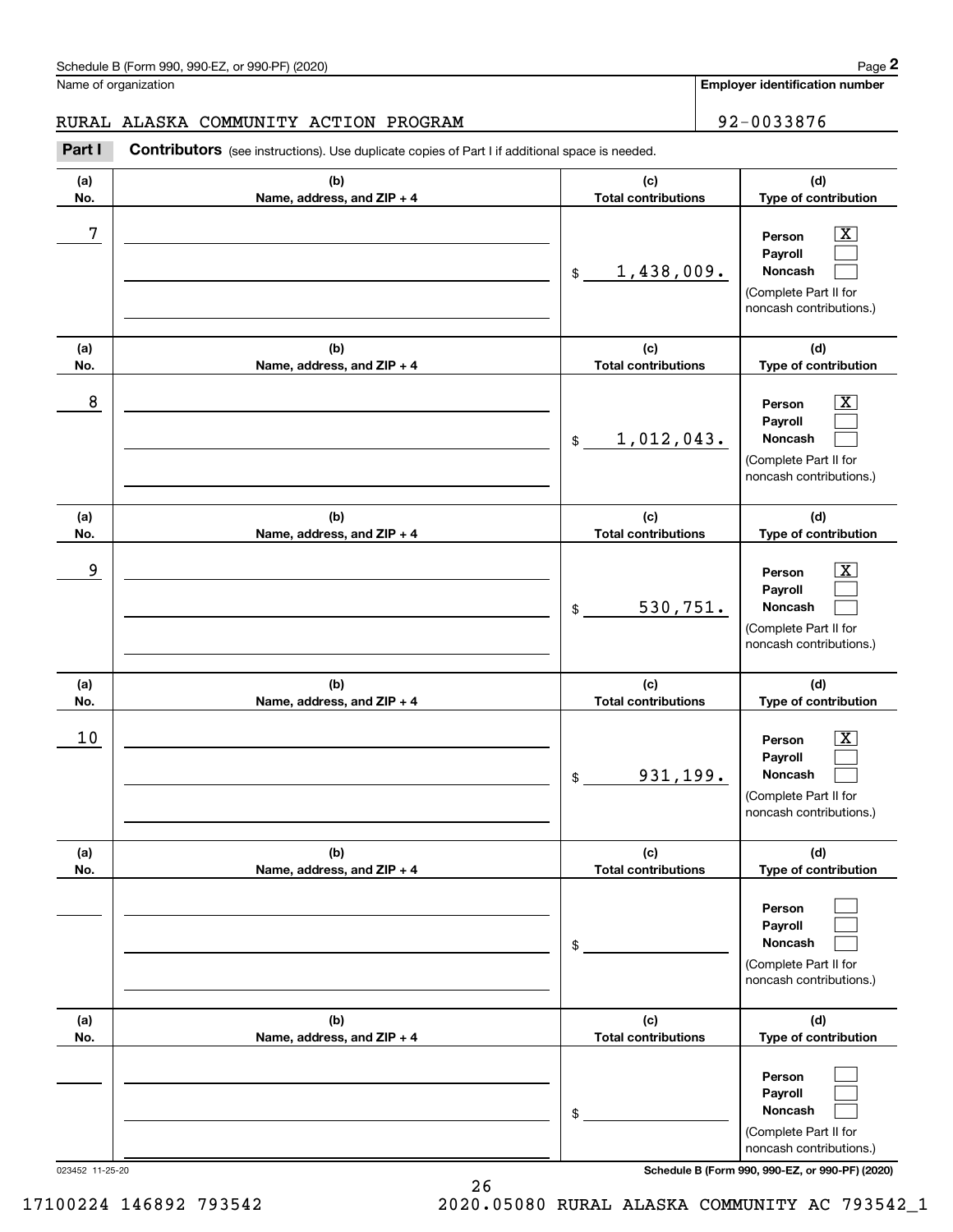**Employer identification number**

### RURAL ALASKA COMMUNITY ACTION PROGRAM | 92-0033876

Chedule B (Form 990, 990-EZ, or 990-PF) (2020)<br> **2 Alame of organization**<br> **32 - 0033876 Part II Noncash Property** (see instructions). Use duplicate copies of Part II if additional space is needed.

| (a)<br>No.<br>from<br>Part I | (b)<br>Description of noncash property given | (c)<br>FMV (or estimate)<br>(See instructions.) | (d)<br>Date received |
|------------------------------|----------------------------------------------|-------------------------------------------------|----------------------|
|                              |                                              | $\frac{1}{2}$                                   |                      |
| (a)<br>No.<br>from<br>Part I | (b)<br>Description of noncash property given | (c)<br>FMV (or estimate)<br>(See instructions.) | (d)<br>Date received |
|                              |                                              | $\frac{1}{2}$                                   |                      |
| (a)<br>No.<br>from<br>Part I | (b)<br>Description of noncash property given | (c)<br>FMV (or estimate)<br>(See instructions.) | (d)<br>Date received |
|                              |                                              | $\frac{1}{2}$                                   |                      |
| (a)<br>No.<br>from<br>Part I | (b)<br>Description of noncash property given | (c)<br>FMV (or estimate)<br>(See instructions.) | (d)<br>Date received |
|                              |                                              | \$                                              |                      |
| (a)<br>No.<br>from<br>Part I | (b)<br>Description of noncash property given | (c)<br>FMV (or estimate)<br>(See instructions.) | (d)<br>Date received |
|                              |                                              | \$                                              |                      |
| (a)<br>No.<br>from<br>Part I | (b)<br>Description of noncash property given | (c)<br>FMV (or estimate)<br>(See instructions.) | (d)<br>Date received |
|                              |                                              | \$                                              |                      |

27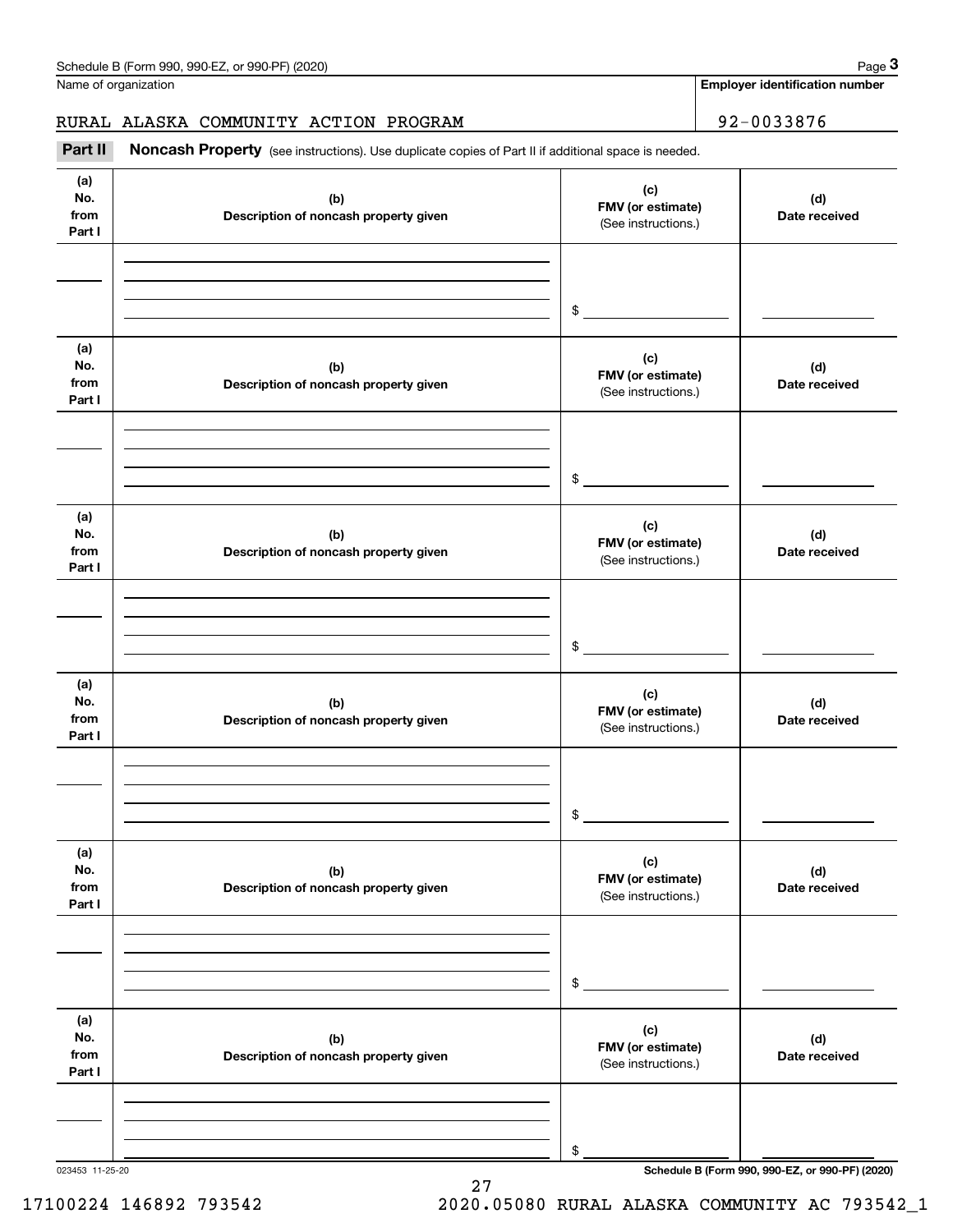|                           | Schedule B (Form 990, 990-EZ, or 990-PF) (2020)                                                                                                                                                                                                                              |                      |  | Page 4                                   |  |  |  |  |
|---------------------------|------------------------------------------------------------------------------------------------------------------------------------------------------------------------------------------------------------------------------------------------------------------------------|----------------------|--|------------------------------------------|--|--|--|--|
| Name of organization      |                                                                                                                                                                                                                                                                              |                      |  | <b>Employer identification number</b>    |  |  |  |  |
|                           | RURAL ALASKA COMMUNITY ACTION PROGRAM                                                                                                                                                                                                                                        |                      |  | 92-0033876                               |  |  |  |  |
| Part III                  | Exclusively religious, charitable, etc., contributions to organizations described in section 501(c)(7), (8), or (10) that total more than \$1,000 for the year<br>from any one contributor. Complete columns (a) through (e) and the following line entry. For organizations |                      |  |                                          |  |  |  |  |
|                           | completing Part III, enter the total of exclusively religious, charitable, etc., contributions of \$1,000 or less for the year. (Enter this info. once.) $\blacktriangleright$ \$<br>Use duplicate copies of Part III if additional space is needed.                         |                      |  |                                          |  |  |  |  |
| (a) No.<br>from           |                                                                                                                                                                                                                                                                              |                      |  |                                          |  |  |  |  |
| Part I                    | (b) Purpose of gift                                                                                                                                                                                                                                                          | (c) Use of gift      |  | (d) Description of how gift is held      |  |  |  |  |
|                           |                                                                                                                                                                                                                                                                              |                      |  |                                          |  |  |  |  |
|                           |                                                                                                                                                                                                                                                                              |                      |  |                                          |  |  |  |  |
|                           |                                                                                                                                                                                                                                                                              |                      |  |                                          |  |  |  |  |
|                           |                                                                                                                                                                                                                                                                              | (e) Transfer of gift |  |                                          |  |  |  |  |
|                           | Transferee's name, address, and ZIP + 4                                                                                                                                                                                                                                      |                      |  | Relationship of transferor to transferee |  |  |  |  |
|                           |                                                                                                                                                                                                                                                                              |                      |  |                                          |  |  |  |  |
|                           |                                                                                                                                                                                                                                                                              |                      |  |                                          |  |  |  |  |
| (a) No.                   |                                                                                                                                                                                                                                                                              |                      |  |                                          |  |  |  |  |
| from<br>Part I            | (b) Purpose of gift                                                                                                                                                                                                                                                          | (c) Use of gift      |  | (d) Description of how gift is held      |  |  |  |  |
|                           |                                                                                                                                                                                                                                                                              |                      |  |                                          |  |  |  |  |
|                           |                                                                                                                                                                                                                                                                              |                      |  |                                          |  |  |  |  |
|                           |                                                                                                                                                                                                                                                                              |                      |  |                                          |  |  |  |  |
|                           | (e) Transfer of gift                                                                                                                                                                                                                                                         |                      |  |                                          |  |  |  |  |
|                           | Transferee's name, address, and ZIP + 4                                                                                                                                                                                                                                      |                      |  | Relationship of transferor to transferee |  |  |  |  |
|                           |                                                                                                                                                                                                                                                                              |                      |  |                                          |  |  |  |  |
|                           |                                                                                                                                                                                                                                                                              |                      |  |                                          |  |  |  |  |
| (a) No.                   |                                                                                                                                                                                                                                                                              |                      |  |                                          |  |  |  |  |
| from<br>Part I            | (b) Purpose of gift                                                                                                                                                                                                                                                          | (c) Use of gift      |  | (d) Description of how gift is held      |  |  |  |  |
|                           |                                                                                                                                                                                                                                                                              |                      |  |                                          |  |  |  |  |
|                           |                                                                                                                                                                                                                                                                              |                      |  |                                          |  |  |  |  |
|                           |                                                                                                                                                                                                                                                                              |                      |  |                                          |  |  |  |  |
|                           |                                                                                                                                                                                                                                                                              | (e) Transfer of gift |  |                                          |  |  |  |  |
|                           | Transferee's name, address, and ZIP + 4                                                                                                                                                                                                                                      |                      |  | Relationship of transferor to transferee |  |  |  |  |
|                           |                                                                                                                                                                                                                                                                              |                      |  |                                          |  |  |  |  |
|                           |                                                                                                                                                                                                                                                                              |                      |  |                                          |  |  |  |  |
|                           |                                                                                                                                                                                                                                                                              |                      |  |                                          |  |  |  |  |
| (a) No.<br>from<br>Part I | (b) Purpose of gift                                                                                                                                                                                                                                                          | (c) Use of gift      |  | (d) Description of how gift is held      |  |  |  |  |
|                           |                                                                                                                                                                                                                                                                              |                      |  |                                          |  |  |  |  |
|                           |                                                                                                                                                                                                                                                                              |                      |  |                                          |  |  |  |  |
|                           |                                                                                                                                                                                                                                                                              |                      |  |                                          |  |  |  |  |
|                           |                                                                                                                                                                                                                                                                              | (e) Transfer of gift |  |                                          |  |  |  |  |
|                           | Transferee's name, address, and ZIP + 4                                                                                                                                                                                                                                      |                      |  | Relationship of transferor to transferee |  |  |  |  |
|                           |                                                                                                                                                                                                                                                                              |                      |  |                                          |  |  |  |  |
|                           |                                                                                                                                                                                                                                                                              |                      |  |                                          |  |  |  |  |
|                           |                                                                                                                                                                                                                                                                              |                      |  |                                          |  |  |  |  |

28

023454 11-25-20

**Schedule B (Form 990, 990-EZ, or 990-PF) (2020)**

17100224 146892 793542 2020.05080 RURAL ALASKA COMMUNITY AC 793542\_1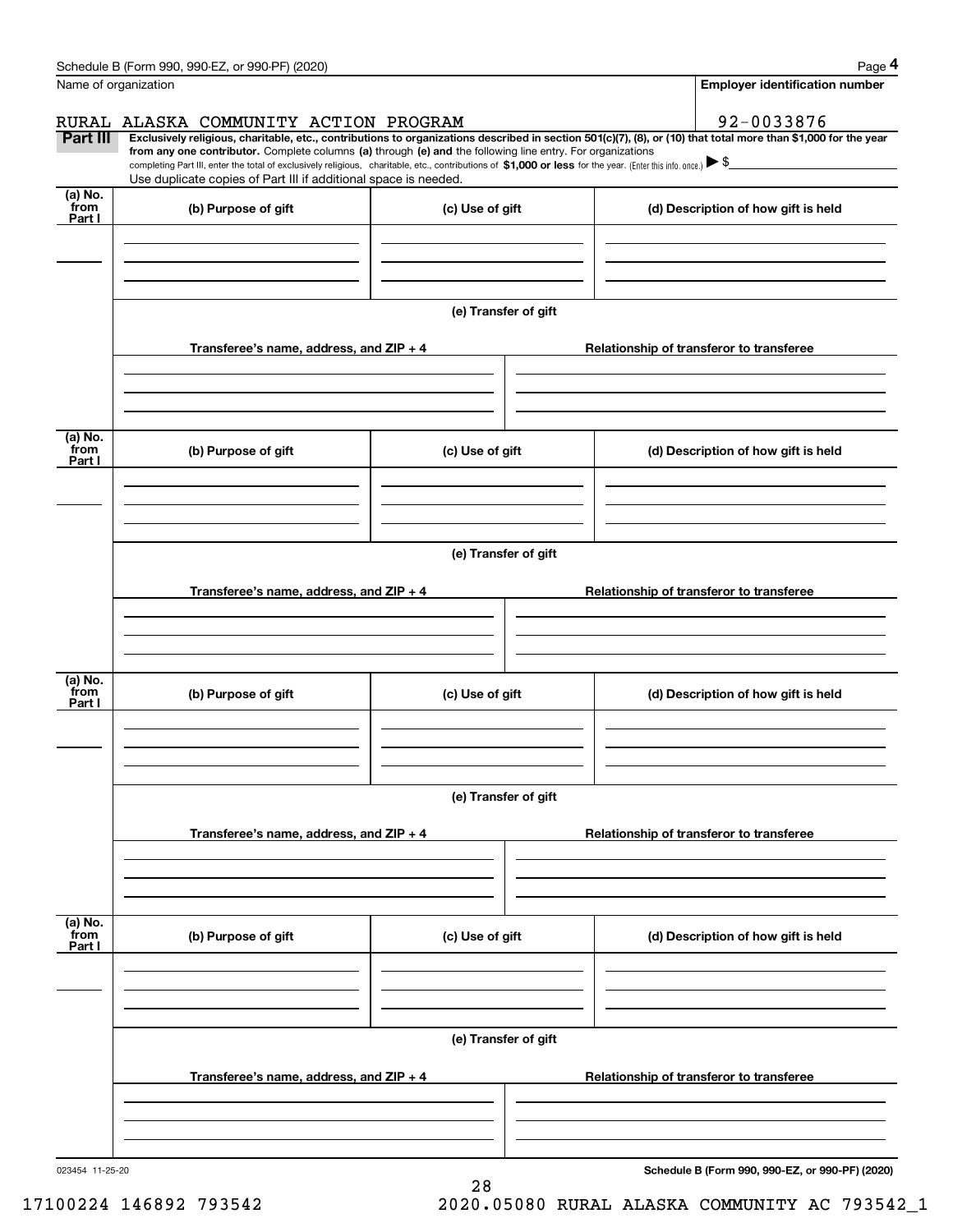| <b>SCHEDULE D</b> |  |
|-------------------|--|
|-------------------|--|

| (Form 990) |  |
|------------|--|
|------------|--|

## **SCHEDULE D Supplemental Financial Statements**

(Form 990)<br>
Pepartment of the Treasury<br>
Department of the Treasury<br>
Department of the Treasury<br>
Department of the Treasury<br> **Co to www.irs.gov/Form990 for instructions and the latest information.**<br> **Co to www.irs.gov/Form9** 



Department of the Treasury Internal Revenue Service

**Name of the organization Employer identification number**

RURAL ALASKA COMMUNITY ACTION PROGRAM 92-0033876

| Part I  | Organizations Maintaining Donor Advised Funds or Other Similar Funds or Accounts. Complete if the                                                              |                         |                                                    |
|---------|----------------------------------------------------------------------------------------------------------------------------------------------------------------|-------------------------|----------------------------------------------------|
|         | organization answered "Yes" on Form 990, Part IV, line 6.                                                                                                      |                         |                                                    |
|         |                                                                                                                                                                | (a) Donor advised funds | (b) Funds and other accounts                       |
| 1       |                                                                                                                                                                |                         |                                                    |
| 2       | Aggregate value of contributions to (during year)                                                                                                              |                         |                                                    |
| 3       |                                                                                                                                                                |                         |                                                    |
| 4       |                                                                                                                                                                |                         |                                                    |
| 5       | Did the organization inform all donors and donor advisors in writing that the assets held in donor advised funds                                               |                         |                                                    |
|         |                                                                                                                                                                |                         | Yes<br>No                                          |
| 6       | Did the organization inform all grantees, donors, and donor advisors in writing that grant funds can be used only                                              |                         |                                                    |
|         | for charitable purposes and not for the benefit of the donor or donor advisor, or for any other purpose conferring                                             |                         |                                                    |
|         | impermissible private benefit? использовании положительно положительно положительно положительно положительно                                                  |                         | Yes<br>No                                          |
| Part II | Conservation Easements. Complete if the organization answered "Yes" on Form 990, Part IV, line 7.                                                              |                         |                                                    |
| 1.      | Purpose(s) of conservation easements held by the organization (check all that apply).                                                                          |                         |                                                    |
|         | Preservation of land for public use (for example, recreation or education)                                                                                     |                         | Preservation of a historically important land area |
|         | Protection of natural habitat                                                                                                                                  |                         | Preservation of a certified historic structure     |
|         | Preservation of open space                                                                                                                                     |                         |                                                    |
| 2       | Complete lines 2a through 2d if the organization held a qualified conservation contribution in the form of a conservation easement on the last                 |                         |                                                    |
|         | day of the tax year.                                                                                                                                           |                         | Held at the End of the Tax Year                    |
| а       | Total number of conservation easements                                                                                                                         |                         | 2a                                                 |
| b       | Total acreage restricted by conservation easements                                                                                                             |                         | 2b                                                 |
|         |                                                                                                                                                                |                         | 2c                                                 |
|         | d Number of conservation easements included in (c) acquired after 7/25/06, and not on a historic structure                                                     |                         |                                                    |
|         |                                                                                                                                                                |                         | 2d                                                 |
| 3       | Number of conservation easements modified, transferred, released, extinguished, or terminated by the organization during the tax                               |                         |                                                    |
|         | year                                                                                                                                                           |                         |                                                    |
| 4       | Number of states where property subject to conservation easement is located >                                                                                  |                         |                                                    |
| 5       | Does the organization have a written policy regarding the periodic monitoring, inspection, handling of                                                         |                         |                                                    |
|         | violations, and enforcement of the conservation easements it holds?                                                                                            |                         | Yes<br>No                                          |
| 6       | Staff and volunteer hours devoted to monitoring, inspecting, handling of violations, and enforcing conservation easements during the year                      |                         |                                                    |
|         |                                                                                                                                                                |                         |                                                    |
| 7       | Amount of expenses incurred in monitoring, inspecting, handling of violations, and enforcing conservation easements during the year<br>$\blacktriangleright$ S |                         |                                                    |
| 8       | Does each conservation easement reported on line 2(d) above satisfy the requirements of section 170(h)(4)(B)(i)                                                |                         |                                                    |
|         |                                                                                                                                                                |                         | Yes<br>No                                          |
| 9       | In Part XIII, describe how the organization reports conservation easements in its revenue and expense statement and                                            |                         |                                                    |
|         | balance sheet, and include, if applicable, the text of the footnote to the organization's financial statements that describes the                              |                         |                                                    |
|         | organization's accounting for conservation easements.                                                                                                          |                         |                                                    |
|         | Organizations Maintaining Collections of Art, Historical Treasures, or Other Similar Assets.<br>Part III                                                       |                         |                                                    |
|         | Complete if the organization answered "Yes" on Form 990, Part IV, line 8.                                                                                      |                         |                                                    |
|         | 1a If the organization elected, as permitted under FASB ASC 958, not to report in its revenue statement and balance sheet works                                |                         |                                                    |
|         | of art, historical treasures, or other similar assets held for public exhibition, education, or research in furtherance of public                              |                         |                                                    |
|         | service, provide in Part XIII the text of the footnote to its financial statements that describes these items.                                                 |                         |                                                    |
|         | <b>b</b> If the organization elected, as permitted under FASB ASC 958, to report in its revenue statement and balance sheet works of                           |                         |                                                    |
|         | art, historical treasures, or other similar assets held for public exhibition, education, or research in furtherance of public service,                        |                         |                                                    |
|         | provide the following amounts relating to these items:                                                                                                         |                         |                                                    |
|         | (i)                                                                                                                                                            |                         | $\frac{1}{2}$                                      |
|         | (ii) Assets included in Form 990, Part X                                                                                                                       |                         | $\blacktriangleright$ \$                           |
| 2       | If the organization received or held works of art, historical treasures, or other similar assets for financial gain, provide                                   |                         |                                                    |
|         | the following amounts required to be reported under FASB ASC 958 relating to these items:                                                                      |                         |                                                    |
| а       |                                                                                                                                                                |                         | \$                                                 |
|         |                                                                                                                                                                |                         | $\blacktriangleright$ s                            |
|         | LHA For Paperwork Reduction Act Notice, see the Instructions for Form 990.                                                                                     |                         | Schedule D (Form 990) 2020                         |
|         | 032051 12-01-20                                                                                                                                                |                         |                                                    |

| 29 |  |                                                             |  |
|----|--|-------------------------------------------------------------|--|
| `` |  | $\mathbf{a} = \mathbf{a} \cdot \mathbf{a} \cdot \mathbf{a}$ |  |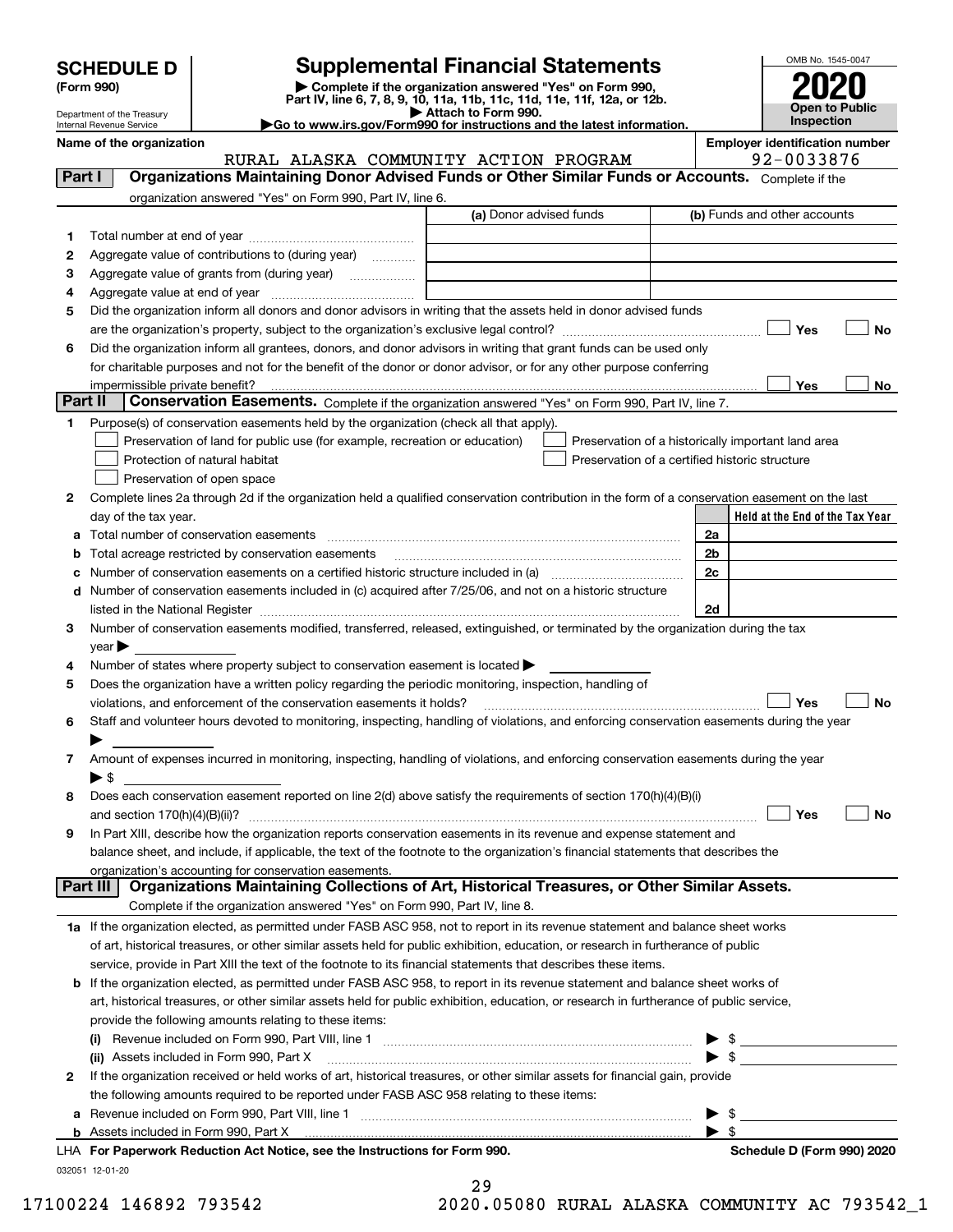|        | Schedule D (Form 990) 2020                                                                                                                                                                                                                                                                                                                           | RURAL ALASKA COMMUNITY ACTION PROGRAM   |   |                |                                                      |  |                                 |  | 92-0033876          |         | Page 2 |
|--------|------------------------------------------------------------------------------------------------------------------------------------------------------------------------------------------------------------------------------------------------------------------------------------------------------------------------------------------------------|-----------------------------------------|---|----------------|------------------------------------------------------|--|---------------------------------|--|---------------------|---------|--------|
|        | Part III<br>Organizations Maintaining Collections of Art, Historical Treasures, or Other Similar Assets (continued)                                                                                                                                                                                                                                  |                                         |   |                |                                                      |  |                                 |  |                     |         |        |
| 3      | Using the organization's acquisition, accession, and other records, check any of the following that make significant use of its                                                                                                                                                                                                                      |                                         |   |                |                                                      |  |                                 |  |                     |         |        |
|        | collection items (check all that apply):                                                                                                                                                                                                                                                                                                             |                                         |   |                |                                                      |  |                                 |  |                     |         |        |
| a      | Public exhibition                                                                                                                                                                                                                                                                                                                                    | d                                       |   |                | Loan or exchange program                             |  |                                 |  |                     |         |        |
| b      | Scholarly research                                                                                                                                                                                                                                                                                                                                   | e                                       |   |                | Other <b>Committee Committee Committee Committee</b> |  |                                 |  |                     |         |        |
| c      | Preservation for future generations                                                                                                                                                                                                                                                                                                                  |                                         |   |                |                                                      |  |                                 |  |                     |         |        |
| 4      | Provide a description of the organization's collections and explain how they further the organization's exempt purpose in Part XIII.                                                                                                                                                                                                                 |                                         |   |                |                                                      |  |                                 |  |                     |         |        |
| 5      | During the year, did the organization solicit or receive donations of art, historical treasures, or other similar assets                                                                                                                                                                                                                             |                                         |   |                |                                                      |  |                                 |  |                     |         |        |
|        | to be sold to raise funds rather than to be maintained as part of the organization's collection?                                                                                                                                                                                                                                                     |                                         |   |                |                                                      |  |                                 |  | Yes                 |         | No     |
|        | <b>Part IV</b><br>Escrow and Custodial Arrangements. Complete if the organization answered "Yes" on Form 990, Part IV, line 9, or                                                                                                                                                                                                                    |                                         |   |                |                                                      |  |                                 |  |                     |         |        |
|        | reported an amount on Form 990, Part X, line 21.                                                                                                                                                                                                                                                                                                     |                                         |   |                |                                                      |  |                                 |  |                     |         |        |
|        | 1a Is the organization an agent, trustee, custodian or other intermediary for contributions or other assets not included                                                                                                                                                                                                                             |                                         |   |                |                                                      |  |                                 |  |                     |         |        |
|        | on Form 990, Part X? [11] matter and the contract of the contract of the contract of the contract of the contract of the contract of the contract of the contract of the contract of the contract of the contract of the contr                                                                                                                       |                                         |   |                |                                                      |  |                                 |  | Yes                 |         | No     |
|        | If "Yes," explain the arrangement in Part XIII and complete the following table:                                                                                                                                                                                                                                                                     |                                         |   |                |                                                      |  |                                 |  |                     |         |        |
|        |                                                                                                                                                                                                                                                                                                                                                      |                                         |   |                |                                                      |  |                                 |  | Amount              |         |        |
| c      | Beginning balance                                                                                                                                                                                                                                                                                                                                    |                                         |   |                |                                                      |  | 1c                              |  |                     |         |        |
| d      | Additions during the year manufactured and an annual contract of the year manufactured and a set of the year manufactured and a set of the year manufactured and a set of the year manufactured and a set of the set of the se                                                                                                                       |                                         |   |                |                                                      |  | 1d                              |  |                     |         |        |
| е      | Distributions during the year measurement contains and all the state of the state of the state of the state of                                                                                                                                                                                                                                       |                                         |   |                |                                                      |  | 1e                              |  |                     |         |        |
|        | Ending balance manufactured and contact the contract of the contract of the contract of the contract of the contract of the contract of the contract of the contract of the contract of the contract of the contract of the co<br>2a Did the organization include an amount on Form 990, Part X, line 21, for escrow or custodial account liability? |                                         |   |                |                                                      |  | 1f                              |  | Yes                 |         | No     |
|        | <b>b</b> If "Yes," explain the arrangement in Part XIII. Check here if the explanation has been provided on Part XIII                                                                                                                                                                                                                                |                                         |   |                |                                                      |  |                                 |  |                     |         |        |
| Part V | Endowment Funds. Complete if the organization answered "Yes" on Form 990, Part IV, line 10.                                                                                                                                                                                                                                                          |                                         |   |                |                                                      |  |                                 |  |                     |         |        |
|        |                                                                                                                                                                                                                                                                                                                                                      | (a) Current year                        |   | (b) Prior year | (c) Two years back                                   |  | (d) Three years back            |  | (e) Four years back |         |        |
| 1a     | Beginning of year balance                                                                                                                                                                                                                                                                                                                            |                                         |   |                |                                                      |  |                                 |  |                     |         |        |
| b      |                                                                                                                                                                                                                                                                                                                                                      |                                         |   |                |                                                      |  |                                 |  |                     |         |        |
|        | Net investment earnings, gains, and losses                                                                                                                                                                                                                                                                                                           |                                         |   |                |                                                      |  |                                 |  |                     |         |        |
| a      |                                                                                                                                                                                                                                                                                                                                                      |                                         |   |                |                                                      |  |                                 |  |                     |         |        |
| е      | Other expenditures for facilities                                                                                                                                                                                                                                                                                                                    |                                         |   |                |                                                      |  |                                 |  |                     |         |        |
|        | and programs                                                                                                                                                                                                                                                                                                                                         |                                         |   |                |                                                      |  |                                 |  |                     |         |        |
| 1.     | Administrative expenses                                                                                                                                                                                                                                                                                                                              |                                         |   |                |                                                      |  |                                 |  |                     |         |        |
| g      | End of year balance                                                                                                                                                                                                                                                                                                                                  |                                         |   |                |                                                      |  |                                 |  |                     |         |        |
| 2      | Provide the estimated percentage of the current year end balance (line 1g, column (a)) held as:                                                                                                                                                                                                                                                      |                                         |   |                |                                                      |  |                                 |  |                     |         |        |
|        | Board designated or quasi-endowment > ____                                                                                                                                                                                                                                                                                                           |                                         | % |                |                                                      |  |                                 |  |                     |         |        |
| b      |                                                                                                                                                                                                                                                                                                                                                      | %                                       |   |                |                                                      |  |                                 |  |                     |         |        |
| c      | Term endowment $\blacktriangleright$                                                                                                                                                                                                                                                                                                                 | %                                       |   |                |                                                      |  |                                 |  |                     |         |        |
|        | The percentages on lines 2a, 2b, and 2c should equal 100%.                                                                                                                                                                                                                                                                                           |                                         |   |                |                                                      |  |                                 |  |                     |         |        |
|        | 3a Are there endowment funds not in the possession of the organization that are held and administered for the organization                                                                                                                                                                                                                           |                                         |   |                |                                                      |  |                                 |  |                     |         |        |
|        | by:                                                                                                                                                                                                                                                                                                                                                  |                                         |   |                |                                                      |  |                                 |  |                     | Yes     | No     |
|        | (i)                                                                                                                                                                                                                                                                                                                                                  |                                         |   |                |                                                      |  |                                 |  | 3a(i)               |         |        |
|        | 3a(ii)                                                                                                                                                                                                                                                                                                                                               |                                         |   |                |                                                      |  |                                 |  |                     |         |        |
|        |                                                                                                                                                                                                                                                                                                                                                      |                                         |   |                |                                                      |  |                                 |  | 3b                  |         |        |
|        | Describe in Part XIII the intended uses of the organization's endowment funds.<br>Land, Buildings, and Equipment.<br><b>Part VI</b>                                                                                                                                                                                                                  |                                         |   |                |                                                      |  |                                 |  |                     |         |        |
|        |                                                                                                                                                                                                                                                                                                                                                      |                                         |   |                |                                                      |  |                                 |  |                     |         |        |
|        | Complete if the organization answered "Yes" on Form 990, Part IV, line 11a. See Form 990, Part X, line 10.                                                                                                                                                                                                                                           |                                         |   |                |                                                      |  |                                 |  |                     |         |        |
|        | Description of property                                                                                                                                                                                                                                                                                                                              | (a) Cost or other<br>basis (investment) |   |                | (b) Cost or other<br>basis (other)                   |  | (c) Accumulated<br>depreciation |  | (d) Book value      |         |        |
|        |                                                                                                                                                                                                                                                                                                                                                      |                                         |   |                | 2,417,260.                                           |  |                                 |  | 2,417,260.          |         |        |
| b      |                                                                                                                                                                                                                                                                                                                                                      |                                         |   |                | 12,972,539.                                          |  | 5,531,403.                      |  | 7,441,136.          |         |        |
|        |                                                                                                                                                                                                                                                                                                                                                      |                                         |   |                |                                                      |  |                                 |  |                     |         |        |
|        |                                                                                                                                                                                                                                                                                                                                                      |                                         |   |                | 681,126.                                             |  | 641,195.                        |  |                     | 39,931. |        |
|        | e Other                                                                                                                                                                                                                                                                                                                                              |                                         |   |                | 7,995.                                               |  |                                 |  |                     | 7,995.  |        |
|        | Total. Add lines 1a through 1e. (Column (d) must equal Form 990. Part X, column (B), line 10c.)                                                                                                                                                                                                                                                      |                                         |   |                |                                                      |  |                                 |  | 9,906,322.          |         |        |

**Schedule D (Form 990) 2020**

032052 12-01-20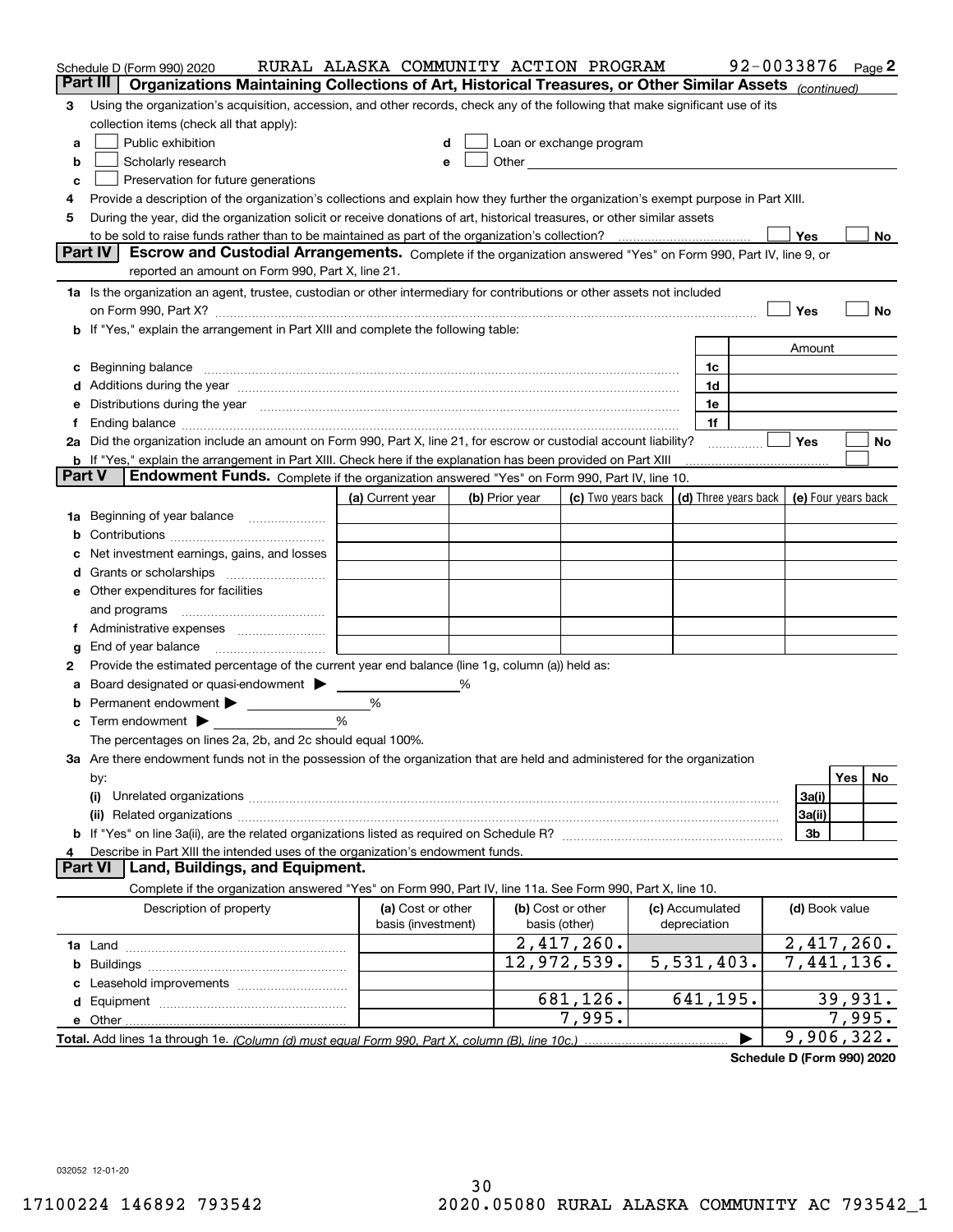| Complete if the organization answered "Yes" on Form 990, Part IV, line 11b. See Form 990, Part X, line 12.        |                 |                                                           |                         |
|-------------------------------------------------------------------------------------------------------------------|-----------------|-----------------------------------------------------------|-------------------------|
| (a) Description of security or category (including name of security)                                              | (b) Book value  | (c) Method of valuation: Cost or end-of-year market value |                         |
| (1) Financial derivatives                                                                                         |                 |                                                           |                         |
| (2) Closely held equity interests [11] [2] Closely held equity interests                                          | 16,930,632.     | <b>COST</b>                                               |                         |
| $(3)$ Other                                                                                                       |                 |                                                           |                         |
| (A)                                                                                                               |                 |                                                           |                         |
| (B)                                                                                                               |                 |                                                           |                         |
| (C)                                                                                                               |                 |                                                           |                         |
| (D)                                                                                                               |                 |                                                           |                         |
| (E)                                                                                                               |                 |                                                           |                         |
| (F)                                                                                                               |                 |                                                           |                         |
| (G)                                                                                                               |                 |                                                           |                         |
| (H)                                                                                                               |                 |                                                           |                         |
| Total. (Col. (b) must equal Form 990, Part X, col. (B) line 12.) $\blacktriangleright$                            | 16,930,632.     |                                                           |                         |
| Part VIII Investments - Program Related.                                                                          |                 |                                                           |                         |
| Complete if the organization answered "Yes" on Form 990, Part IV, line 11c. See Form 990, Part X, line 13.        |                 |                                                           |                         |
| (a) Description of investment                                                                                     | (b) Book value  | (c) Method of valuation: Cost or end-of-year market value |                         |
| (1)                                                                                                               |                 |                                                           |                         |
| (2)                                                                                                               |                 |                                                           |                         |
| (3)                                                                                                               |                 |                                                           |                         |
| (4)                                                                                                               |                 |                                                           |                         |
| (5)                                                                                                               |                 |                                                           |                         |
| (6)                                                                                                               |                 |                                                           |                         |
|                                                                                                                   |                 |                                                           |                         |
| (7)                                                                                                               |                 |                                                           |                         |
| (8)                                                                                                               |                 |                                                           |                         |
| (9)                                                                                                               |                 |                                                           |                         |
| Total. (Col. (b) must equal Form 990, Part X, col. (B) line 13.)<br><b>Other Assets.</b><br>Part $ X $            |                 |                                                           |                         |
|                                                                                                                   |                 |                                                           |                         |
| Complete if the organization answered "Yes" on Form 990, Part IV, line 11d. See Form 990, Part X, line 15.        | (a) Description |                                                           | (b) Book value          |
|                                                                                                                   |                 |                                                           |                         |
| (1) DEPOSITS                                                                                                      |                 |                                                           | 9,377.                  |
| (2) RESTRICTED CASH                                                                                               |                 |                                                           | 631, 137.               |
| (3) OTHER RECEIVABLES                                                                                             |                 |                                                           | 377,538.                |
| INTERCOMPANY RECEIVABLE<br>(4)                                                                                    |                 |                                                           | $\overline{5,523,831.}$ |
| (5)                                                                                                               |                 |                                                           |                         |
| (6)                                                                                                               |                 |                                                           |                         |
| (7)                                                                                                               |                 |                                                           |                         |
| (8)                                                                                                               |                 |                                                           |                         |
| (9)                                                                                                               |                 |                                                           |                         |
|                                                                                                                   |                 |                                                           | 6, 541, 883.            |
| <b>Other Liabilities.</b><br>Part X                                                                               |                 |                                                           |                         |
| Complete if the organization answered "Yes" on Form 990, Part IV, line 11e or 11f. See Form 990, Part X, line 25. |                 |                                                           |                         |
| (a) Description of liability<br>1.                                                                                |                 |                                                           | (b) Book value          |
| (1)<br>Federal income taxes                                                                                       |                 |                                                           |                         |
| MISCELLANEOUS LIABILITIES<br>(2)                                                                                  |                 |                                                           | 1,102,461.              |
| (3)                                                                                                               |                 |                                                           |                         |
| (4)                                                                                                               |                 |                                                           |                         |
| (5)                                                                                                               |                 |                                                           |                         |
| (6)                                                                                                               |                 |                                                           |                         |
|                                                                                                                   |                 |                                                           |                         |
| (7)                                                                                                               |                 |                                                           |                         |
| (8)                                                                                                               |                 |                                                           |                         |
|                                                                                                                   |                 |                                                           |                         |
| (9)                                                                                                               |                 |                                                           | 1,102,461.              |

organization's liability for uncertain tax positions under FASB ASC 740. Check here if the text of the footnote has been provided in Part XIII.  $\boxed{\text{X}}$ 

**Schedule D (Form 990) 2020**

032053 12-01-20

| Schedule D (Form 990) 2020                      |  | RURAL ALASKA COMMUNITY ACTION PROGRAM |  | 92-0033876 | $P$ aqe $3$ |
|-------------------------------------------------|--|---------------------------------------|--|------------|-------------|
| <b>Part VII</b> Investments - Other Securities. |  |                                       |  |            |             |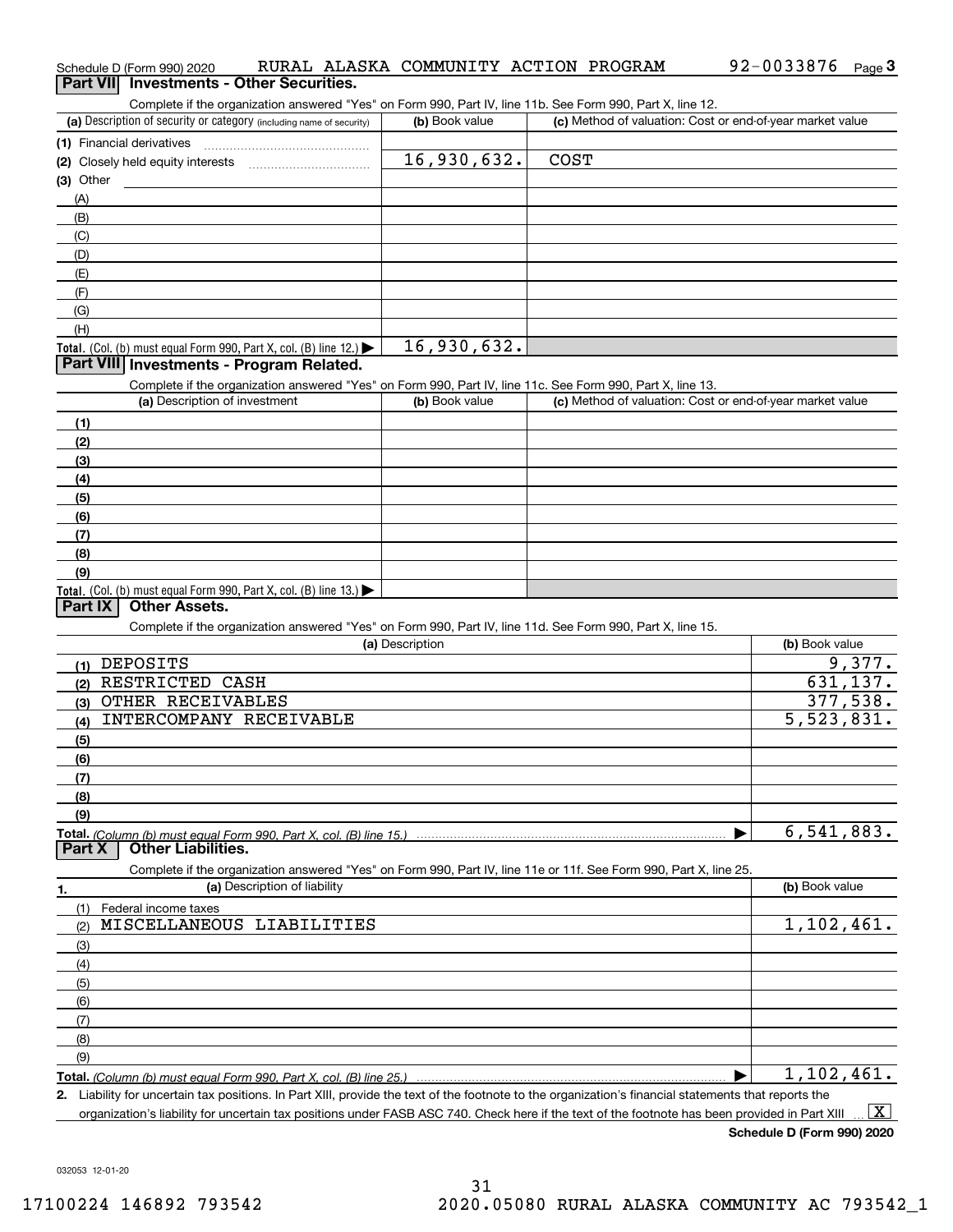|    | RURAL ALASKA COMMUNITY ACTION PROGRAM<br>Schedule D (Form 990) 2020                                                    |                | 92-0033876<br>Page 4 |  |  |  |  |  |
|----|------------------------------------------------------------------------------------------------------------------------|----------------|----------------------|--|--|--|--|--|
|    | Reconciliation of Revenue per Audited Financial Statements With Revenue per Return.<br>Part XI                         |                |                      |  |  |  |  |  |
|    | Complete if the organization answered "Yes" on Form 990, Part IV, line 12a.                                            |                |                      |  |  |  |  |  |
| 1  | Total revenue, gains, and other support per audited financial statements                                               |                | $\mathbf{1}$         |  |  |  |  |  |
| 2  | Amounts included on line 1 but not on Form 990, Part VIII, line 12:                                                    |                |                      |  |  |  |  |  |
| a  |                                                                                                                        | 2a             |                      |  |  |  |  |  |
|    |                                                                                                                        | 2 <sub>b</sub> |                      |  |  |  |  |  |
|    |                                                                                                                        | 2c             |                      |  |  |  |  |  |
| d  |                                                                                                                        | 2d             |                      |  |  |  |  |  |
| е  | Add lines 2a through 2d                                                                                                |                | <b>2e</b>            |  |  |  |  |  |
| 3  |                                                                                                                        |                | 3                    |  |  |  |  |  |
| 4  | Amounts included on Form 990, Part VIII, line 12, but not on line 1:                                                   |                |                      |  |  |  |  |  |
|    | Investment expenses not included on Form 990, Part VIII, line 7b [1000000000000000000000000000000000                   | 4a             |                      |  |  |  |  |  |
| b  |                                                                                                                        | 4 <sub>b</sub> |                      |  |  |  |  |  |
| c. | Add lines 4a and 4b                                                                                                    |                | 4с                   |  |  |  |  |  |
| 5  |                                                                                                                        |                | 5                    |  |  |  |  |  |
|    | Part XII   Reconciliation of Expenses per Audited Financial Statements With Expenses per Return.                       |                |                      |  |  |  |  |  |
|    | Complete if the organization answered "Yes" on Form 990, Part IV, line 12a.                                            |                |                      |  |  |  |  |  |
| 1  |                                                                                                                        |                | $\mathbf{1}$         |  |  |  |  |  |
| 2  | Amounts included on line 1 but not on Form 990, Part IX, line 25:                                                      |                |                      |  |  |  |  |  |
| а  |                                                                                                                        | 2a             |                      |  |  |  |  |  |
| b  |                                                                                                                        | 2 <sub>b</sub> |                      |  |  |  |  |  |
|    |                                                                                                                        | 2c             |                      |  |  |  |  |  |
|    |                                                                                                                        | 2d             |                      |  |  |  |  |  |
| е  | Add lines 2a through 2d <b>contained a contained a contained a contained a</b> contained a contained a contact the set |                | 2e                   |  |  |  |  |  |
| з  |                                                                                                                        |                | 3                    |  |  |  |  |  |
| 4  | Amounts included on Form 990, Part IX, line 25, but not on line 1:                                                     |                |                      |  |  |  |  |  |
| a  |                                                                                                                        | 4a             |                      |  |  |  |  |  |
| b  |                                                                                                                        | 4b.            |                      |  |  |  |  |  |
|    | Add lines 4a and 4b                                                                                                    |                | 4c                   |  |  |  |  |  |
| 5  |                                                                                                                        |                | 5                    |  |  |  |  |  |
|    | Part XIII Supplemental Information.                                                                                    |                |                      |  |  |  |  |  |

Provide the descriptions required for Part II, lines 3, 5, and 9; Part III, lines 1a and 4; Part IV, lines 1b and 2b; Part V, line 4; Part X, line 2; Part XI, lines 2d and 4b; and Part XII, lines 2d and 4b. Also complete this part to provide any additional information.

#### PART X, LINE 2:

| THE ORGANIZATION RECOGNIZES THE TAX BENEFIT FROM UNCERTAIN TAX POSITIONS |  |  |  |  |  |
|--------------------------------------------------------------------------|--|--|--|--|--|
| ONLY IF IT IS MORE LIKELY THAN NOT THAT THE TAX POSITIONS WILL BE        |  |  |  |  |  |
| SUSTAINED ON EXAMINATION BY THE TAX AUTHORITIES, BASED ON THE TECHNICAL  |  |  |  |  |  |
| MERITS OF THE POSITION. THE TAX BENEFIT IS MEASURED BASED ON THE LARGEST |  |  |  |  |  |
| BENEFIT THAT HAS A GREATER THAN 50% LIKELIHOOD OF BEING REALIZED UPON    |  |  |  |  |  |
| ULTIMATE SETTLEMENT. THE ORGANIZATION RECOGNIZES INTEREST AND PENALTIES  |  |  |  |  |  |
| RELATED TO INCOME TAX MATTERS, IF ANY, IN ADMINISTRATIVE SERVICES.       |  |  |  |  |  |
|                                                                          |  |  |  |  |  |

### THE ORGANIZATION HAD NO UNRECOGNIZED TAX BENEFITS AT SEPTEMBER 30, 2021

### AND 2020.

032054 12-01-20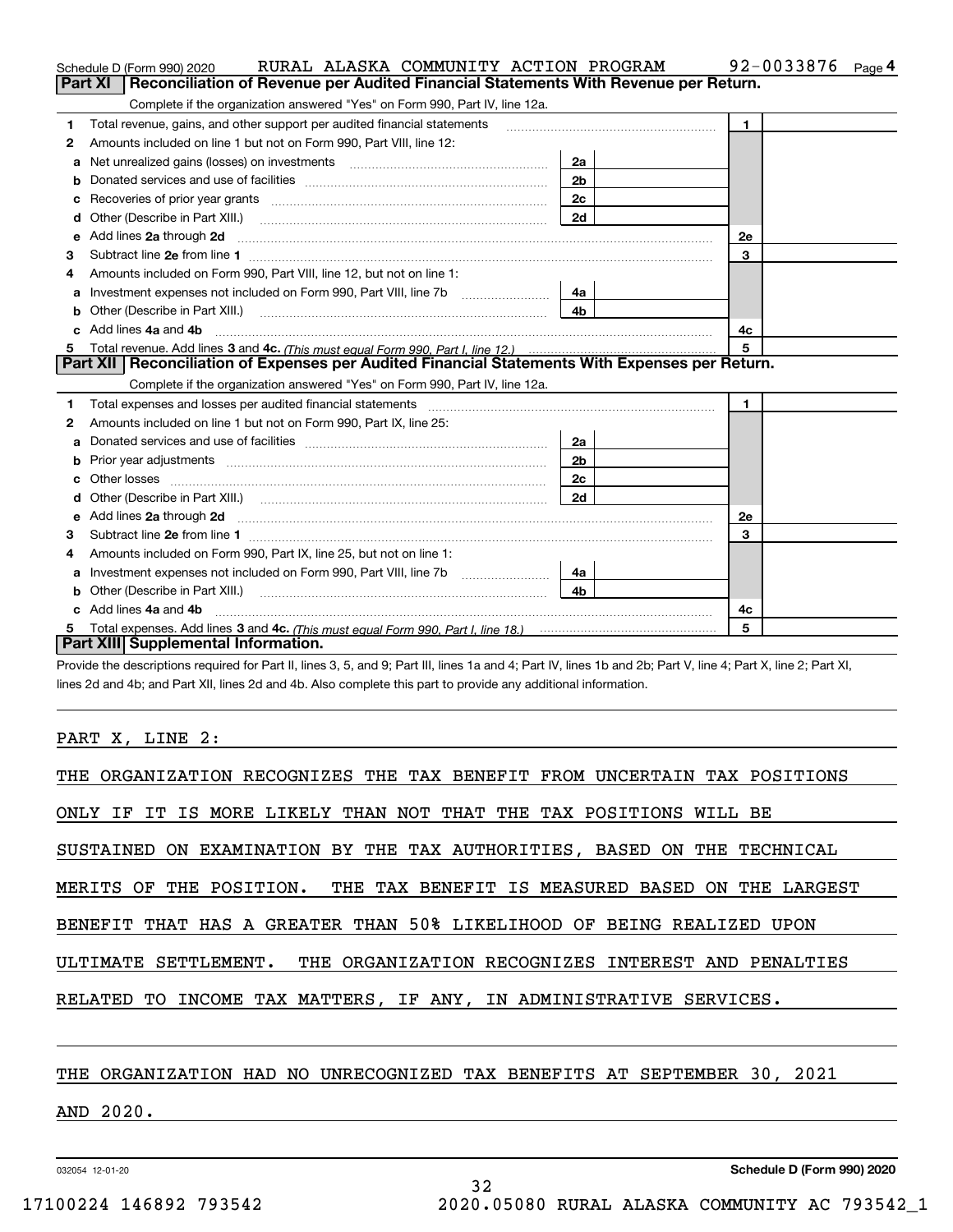| Schedule D (Form 990) 2020 RURAL ALASI<br><b>Part XIII   Supplemental Information</b> (continued)<br>Schedule D (Form 990) 2020 | RURAL ALASKA COMMUNITY ACTION PROGRAM |  | 92-0033876 Page 5 |  |
|---------------------------------------------------------------------------------------------------------------------------------|---------------------------------------|--|-------------------|--|
|                                                                                                                                 |                                       |  |                   |  |
|                                                                                                                                 |                                       |  |                   |  |
|                                                                                                                                 |                                       |  |                   |  |
|                                                                                                                                 |                                       |  |                   |  |
|                                                                                                                                 |                                       |  |                   |  |
|                                                                                                                                 |                                       |  |                   |  |
|                                                                                                                                 |                                       |  |                   |  |
|                                                                                                                                 |                                       |  |                   |  |
|                                                                                                                                 |                                       |  |                   |  |
|                                                                                                                                 |                                       |  |                   |  |
|                                                                                                                                 |                                       |  |                   |  |
|                                                                                                                                 |                                       |  |                   |  |
|                                                                                                                                 |                                       |  |                   |  |
|                                                                                                                                 |                                       |  |                   |  |
|                                                                                                                                 |                                       |  |                   |  |
|                                                                                                                                 |                                       |  |                   |  |
|                                                                                                                                 |                                       |  |                   |  |
|                                                                                                                                 |                                       |  |                   |  |
|                                                                                                                                 |                                       |  |                   |  |
|                                                                                                                                 |                                       |  |                   |  |
|                                                                                                                                 |                                       |  |                   |  |
|                                                                                                                                 |                                       |  |                   |  |
|                                                                                                                                 |                                       |  |                   |  |
|                                                                                                                                 |                                       |  |                   |  |
|                                                                                                                                 |                                       |  |                   |  |
|                                                                                                                                 |                                       |  |                   |  |
|                                                                                                                                 |                                       |  |                   |  |
|                                                                                                                                 |                                       |  |                   |  |
|                                                                                                                                 |                                       |  |                   |  |
|                                                                                                                                 |                                       |  |                   |  |
|                                                                                                                                 |                                       |  |                   |  |
|                                                                                                                                 |                                       |  |                   |  |
|                                                                                                                                 |                                       |  |                   |  |
|                                                                                                                                 |                                       |  |                   |  |
|                                                                                                                                 |                                       |  |                   |  |
|                                                                                                                                 |                                       |  |                   |  |
|                                                                                                                                 |                                       |  |                   |  |
|                                                                                                                                 |                                       |  |                   |  |
|                                                                                                                                 |                                       |  |                   |  |
|                                                                                                                                 |                                       |  |                   |  |
|                                                                                                                                 |                                       |  |                   |  |
|                                                                                                                                 |                                       |  |                   |  |
|                                                                                                                                 |                                       |  |                   |  |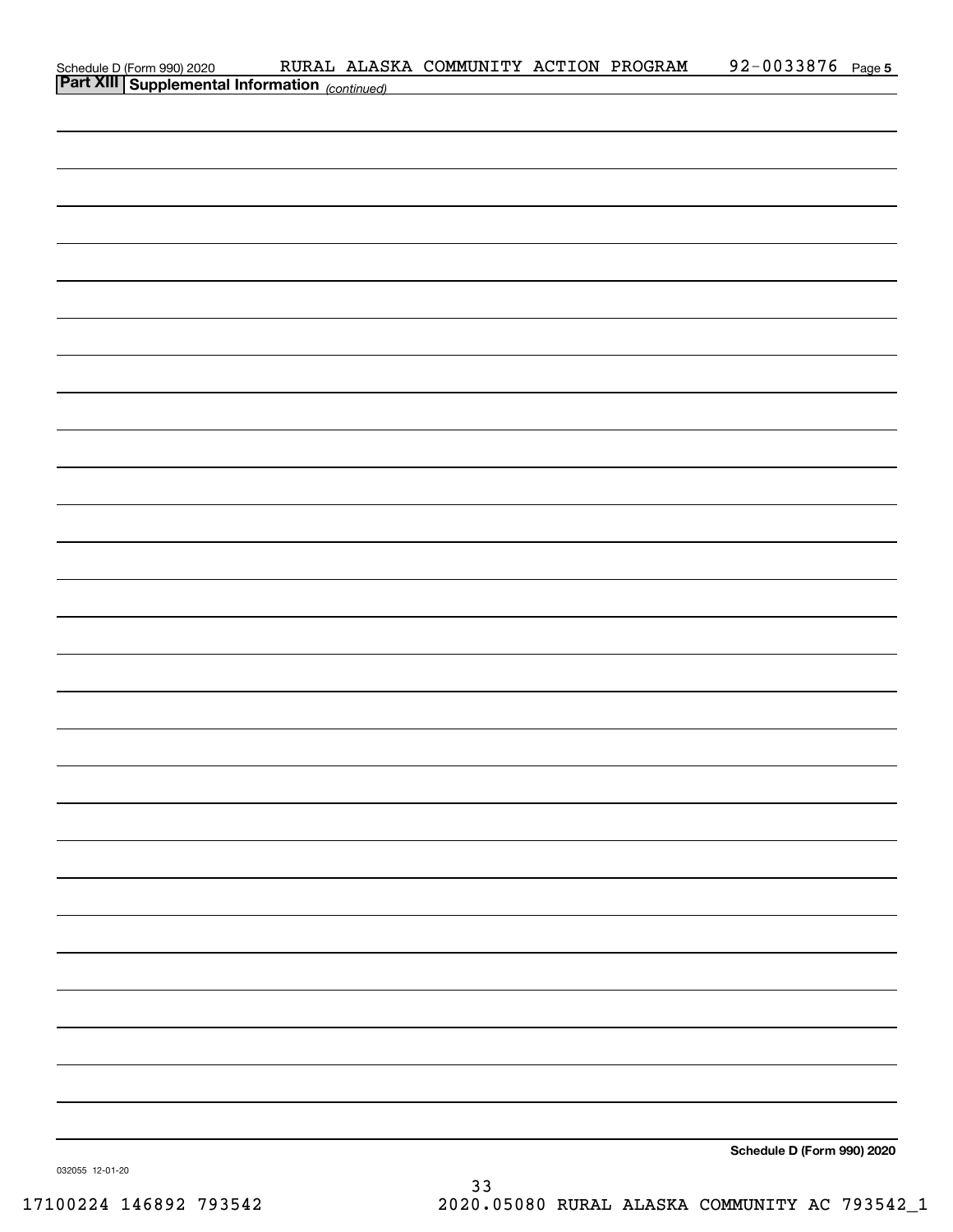| <b>SCHEDULE I</b>                                                                                                                                                                                                                                                         |                                                                                                                                       | <b>Grants and Other Assistance to Organizations,</b> |                                                       |                                         |                                                                |                                          | OMB No. 1545-0047                     |  |  |  |
|---------------------------------------------------------------------------------------------------------------------------------------------------------------------------------------------------------------------------------------------------------------------------|---------------------------------------------------------------------------------------------------------------------------------------|------------------------------------------------------|-------------------------------------------------------|-----------------------------------------|----------------------------------------------------------------|------------------------------------------|---------------------------------------|--|--|--|
| (Form 990)                                                                                                                                                                                                                                                                | Governments, and Individuals in the United States<br>Complete if the organization answered "Yes" on Form 990, Part IV, line 21 or 22. |                                                      |                                                       |                                         |                                                                |                                          |                                       |  |  |  |
| Department of the Treasury                                                                                                                                                                                                                                                | Attach to Form 990.<br><b>Open to Public</b>                                                                                          |                                                      |                                                       |                                         |                                                                |                                          |                                       |  |  |  |
| Internal Revenue Service                                                                                                                                                                                                                                                  |                                                                                                                                       |                                                      | Go to www.irs.gov/Form990 for the latest information. |                                         |                                                                |                                          | Inspection                            |  |  |  |
| Name of the organization                                                                                                                                                                                                                                                  | <b>Employer identification number</b><br>92-0033876<br>RURAL ALASKA COMMUNITY ACTION PROGRAM                                          |                                                      |                                                       |                                         |                                                                |                                          |                                       |  |  |  |
| Part I<br><b>General Information on Grants and Assistance</b>                                                                                                                                                                                                             |                                                                                                                                       |                                                      |                                                       |                                         |                                                                |                                          |                                       |  |  |  |
| Does the organization maintain records to substantiate the amount of the grants or assistance, the grantees' eligibility for the grants or assistance, and the selection<br>1.                                                                                            |                                                                                                                                       |                                                      |                                                       |                                         |                                                                |                                          | $\boxed{\text{X}}$ Yes<br>  No        |  |  |  |
| Describe in Part IV the organization's procedures for monitoring the use of grant funds in the United States.<br>$\mathbf{2}$<br>Part II                                                                                                                                  |                                                                                                                                       |                                                      |                                                       |                                         |                                                                |                                          |                                       |  |  |  |
| Grants and Other Assistance to Domestic Organizations and Domestic Governments. Complete if the organization answered "Yes" on Form 990, Part IV, line 21, for any<br>recipient that received more than \$5,000. Part II can be duplicated if additional space is needed. |                                                                                                                                       |                                                      |                                                       |                                         |                                                                |                                          |                                       |  |  |  |
| 1 (a) Name and address of organization<br>or government                                                                                                                                                                                                                   | $(b)$ EIN                                                                                                                             | (c) IRC section<br>(if applicable)                   | (d) Amount of<br>cash grant                           | (e) Amount of<br>non-cash<br>assistance | (f) Method of<br>valuation (book,<br>FMV, appraisal,<br>other) | (g) Description of<br>noncash assistance | (h) Purpose of grant<br>or assistance |  |  |  |
| HUSLIA TRIBAL COUNCIL                                                                                                                                                                                                                                                     |                                                                                                                                       |                                                      |                                                       |                                         |                                                                |                                          |                                       |  |  |  |
| P.O. BOX 70                                                                                                                                                                                                                                                               |                                                                                                                                       |                                                      |                                                       |                                         |                                                                |                                          | YOUTH DEVELOPMENT AND                 |  |  |  |
| HUSLIA, AK 99746                                                                                                                                                                                                                                                          | 91-1776426 7871                                                                                                                       |                                                      | 12,000.                                               | 0.                                      |                                                                |                                          | CULTURE                               |  |  |  |
| NATIVE VILLAGE OF SCAMMON BAY<br>P.O. BOX 126<br>SCAMMON BAY, AK 99662                                                                                                                                                                                                    | 92-0066184 7871                                                                                                                       |                                                      | 8,000                                                 | $\mathbf{0}$ .                          |                                                                |                                          | YOUTH DEVELOPMENT AND<br>CULTURE      |  |  |  |
| NATIVE VILLAGE OF TETLIN<br>P.O. BOX 797<br>TETLIN, AK 99780                                                                                                                                                                                                              | 92-0094660 7871                                                                                                                       |                                                      | 8,000                                                 | 0.                                      |                                                                |                                          | YOUTH DEVELOPMENT AND<br>CULTURE      |  |  |  |
| NATIVE VILLAGE OF UNALAKLEET<br>P.O. BOX 270<br>UNALAKLEET, AK 99684                                                                                                                                                                                                      | 92-0039457 7871                                                                                                                       |                                                      | 5,905                                                 | $\mathbf{0}$ .                          |                                                                |                                          | YOUTH DEVELOPMENT AND<br>CULTURE      |  |  |  |
| NULATO TRIBAL COUNCIL<br>P.O. BOX 65049<br>NULATO, AK 99765                                                                                                                                                                                                               | 92-0064349 7871                                                                                                                       |                                                      | 5,649                                                 | $\mathbf{0}$ .                          |                                                                |                                          | YOUTH DEVELOPMENT AND<br>CULTURE      |  |  |  |
| OPT-IN KIANA<br>P.O. BOX 136<br>KIANA, AK 99749                                                                                                                                                                                                                           | $82 - 4711825$ 501(C)(3)                                                                                                              |                                                      | 6,000.                                                | $\mathbf{0}$ .                          |                                                                |                                          | YOUTH DEVELOPMENT AND<br>CULTURE      |  |  |  |
| 7.<br>$\mathbf{2}$<br>$0$ .<br>3 Enter total number of other organizations listed in the line 1 table                                                                                                                                                                     |                                                                                                                                       |                                                      |                                                       |                                         |                                                                |                                          |                                       |  |  |  |

**For Paperwork Reduction Act Notice, see the Instructions for Form 990. Schedule I (Form 990) 2020** LHA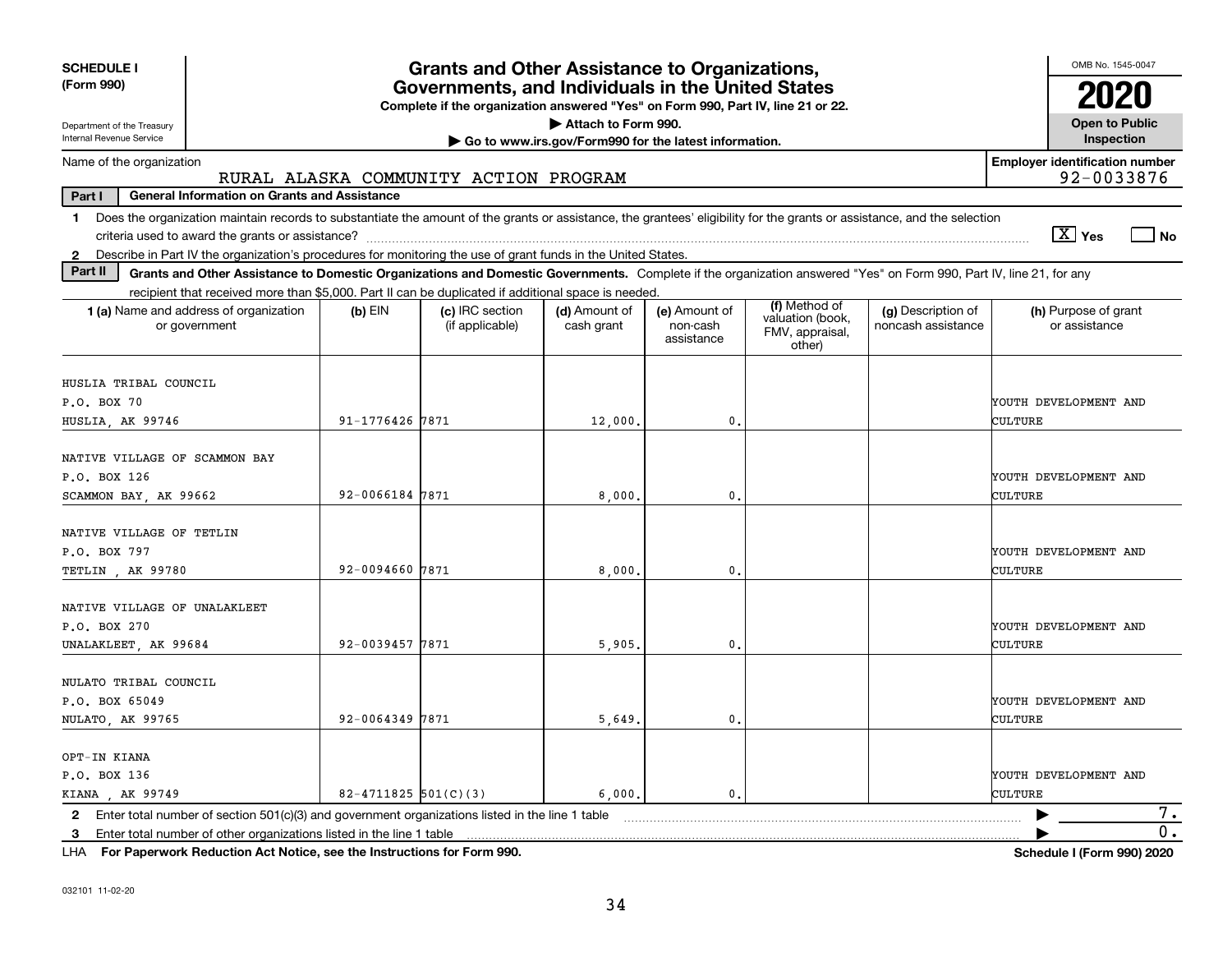# **Part II Continuation of Grants and Other Assistance to Domestic Organizations and Domestic Governments**  (Schedule I (Form 990), Part II.) **(a) (b) (c) (d) (e) (f) (g) (h)** Name and address of organization or government  $(b)$  EIN  $(c)$  IRC section if applicable (d) Amount of cash grant (e) Amount of non-cash assistance(f) Method of valuation (book, FMV, appraisal, other) (g) Description of non-cash assistance (h) Purpose of grant or assistance SEALASKA HERITAGE INSTITUTE 105 S SEWARD ST. SUITE 201 YOUTH DEVELOPMENT AND JUNEAU , AK 99801  $\begin{vmatrix} 92-0081844 & 501(C)(3) & 10,600 \end{vmatrix}$  0.

Schedule I (Form 990) Page 1 RURAL ALASKA COMMUNITY ACTION PROGRAM

**Schedule I (Form 990)**

92-0033876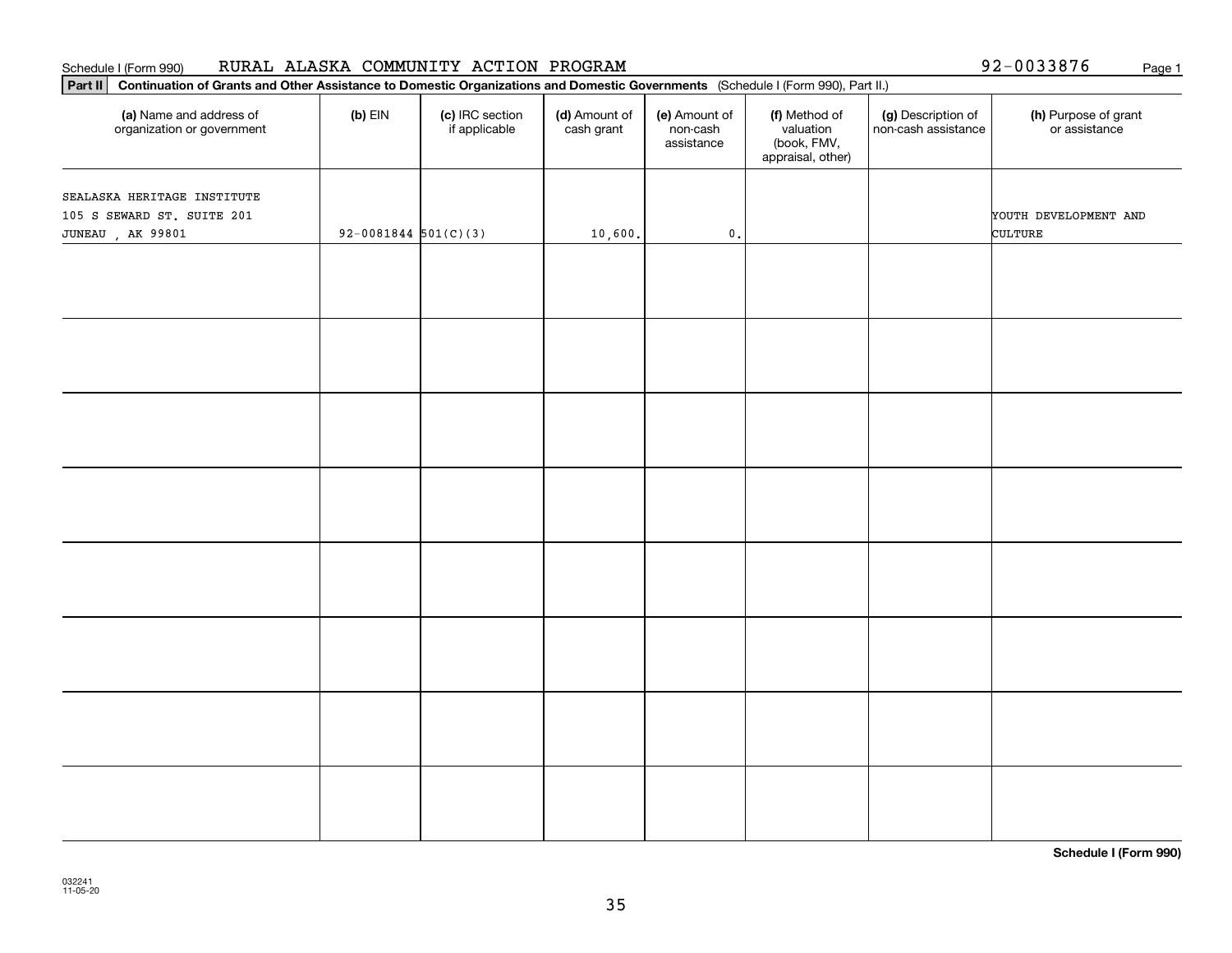#### Schedule I (Form 990) 2020 RURAL ALASKA COMMUNITY ACTION PROGRAM 9 2-0 0 3 3 8 7 6 Page

**2**

**Part III | Grants and Other Assistance to Domestic Individuals. Complete if the organization answered "Yes" on Form 990, Part IV, line 22.** Part III can be duplicated if additional space is needed.

| (a) Type of grant or assistance | (b) Number of<br>recipients | (c) Amount of<br>cash grant | (d) Amount of non-<br>cash assistance | (e) Method of valuation<br>(book, FMV, appraisal, other) | (f) Description of noncash assistance |
|---------------------------------|-----------------------------|-----------------------------|---------------------------------------|----------------------------------------------------------|---------------------------------------|
|                                 |                             |                             |                                       |                                                          |                                       |
|                                 |                             |                             |                                       |                                                          |                                       |
|                                 |                             |                             |                                       |                                                          |                                       |
|                                 |                             |                             |                                       |                                                          |                                       |
|                                 |                             |                             |                                       |                                                          |                                       |
|                                 |                             |                             |                                       |                                                          |                                       |
|                                 |                             |                             |                                       |                                                          |                                       |
|                                 |                             |                             |                                       |                                                          |                                       |
|                                 |                             |                             |                                       |                                                          |                                       |
|                                 |                             |                             |                                       |                                                          |                                       |

Part IV | Supplemental Information. Provide the information required in Part I, line 2; Part III, column (b); and any other additional information.

PART I, LINE 2:

GRANTEES ARE REQUIRED TO SUBMIT DETAILED GRANT APPLICATIONS INCLUDING

SUPPORT TO DOCUMENT THEIR ELIGIBILITY FOR THE PROGRAM. THESE ARE REVIEWED

BY PROGRAM STAFF TO ENSURE THAT ALL THE REQUIREMENTS ARE MET. PERIODIC

REPORTING IS REQUIRED SUBSEQUENT TO AN AWARD. PROGRAM STAFF MONITOR THE

REPORTS FOR COMPLIANCE WITH THE PROGRAM.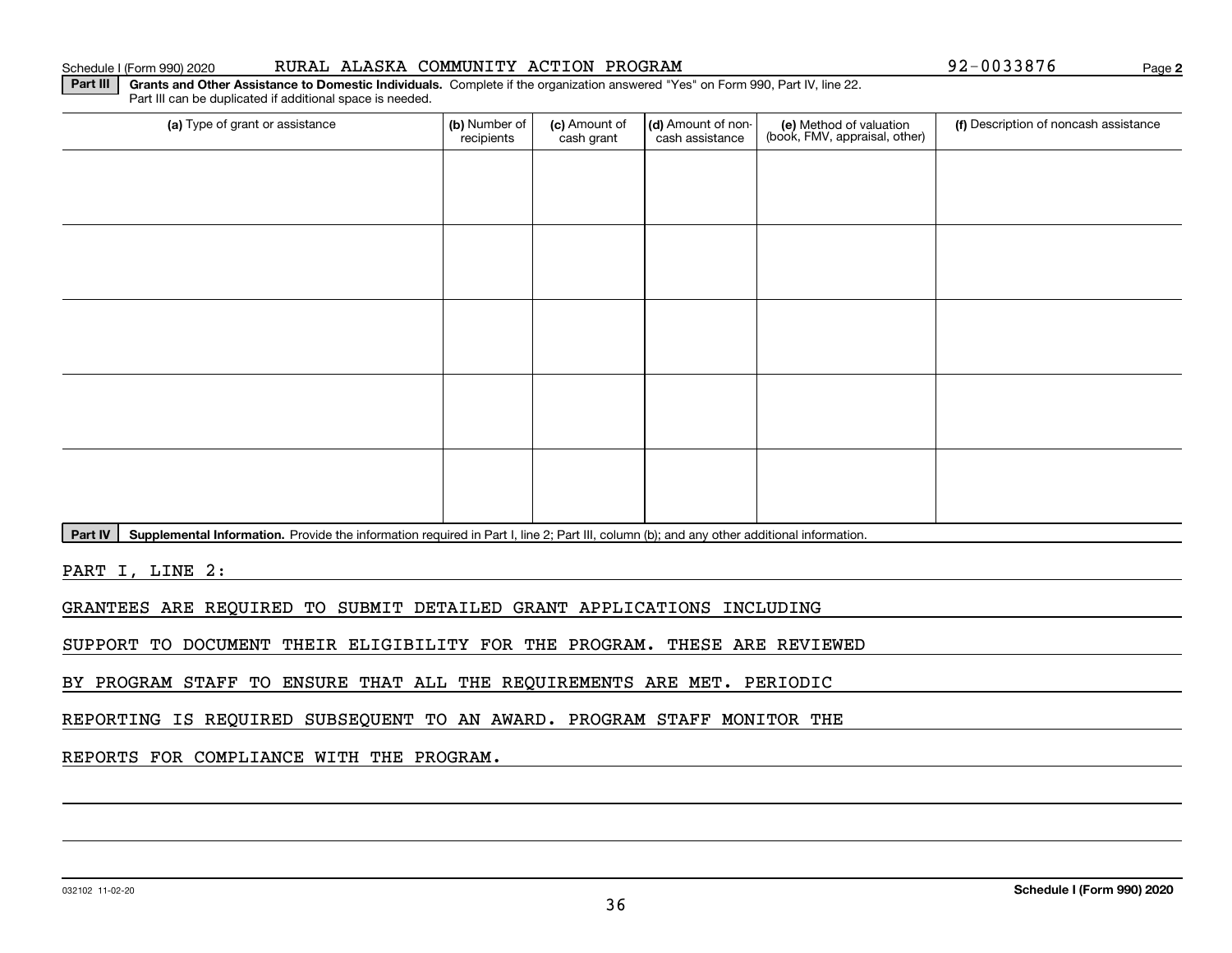|    | <b>Compensation Information</b><br><b>SCHEDULE J</b>                                                                                                    |                          | OMB No. 1545-0047     |                                       |                         |  |  |
|----|---------------------------------------------------------------------------------------------------------------------------------------------------------|--------------------------|-----------------------|---------------------------------------|-------------------------|--|--|
|    | (Form 990)<br>For certain Officers, Directors, Trustees, Key Employees, and Highest                                                                     |                          |                       |                                       |                         |  |  |
|    | <b>Compensated Employees</b>                                                                                                                            |                          | 2020                  |                                       |                         |  |  |
|    | Complete if the organization answered "Yes" on Form 990, Part IV, line 23.                                                                              |                          | <b>Open to Public</b> |                                       |                         |  |  |
|    | Attach to Form 990.<br>Department of the Treasury<br>Go to www.irs.gov/Form990 for instructions and the latest information.<br>Internal Revenue Service |                          |                       | <b>Inspection</b>                     |                         |  |  |
|    | Name of the organization                                                                                                                                |                          |                       | <b>Employer identification number</b> |                         |  |  |
|    | RURAL ALASKA COMMUNITY ACTION PROGRAM                                                                                                                   | 92-0033876               |                       |                                       |                         |  |  |
|    | <b>Questions Regarding Compensation</b><br>Part I                                                                                                       |                          |                       |                                       |                         |  |  |
|    |                                                                                                                                                         |                          |                       | Yes                                   | No                      |  |  |
|    | <b>1a</b> Check the appropriate box(es) if the organization provided any of the following to or for a person listed on Form 990,                        |                          |                       |                                       |                         |  |  |
|    | Part VII, Section A, line 1a. Complete Part III to provide any relevant information regarding these items.                                              |                          |                       |                                       |                         |  |  |
|    | First-class or charter travel<br>Housing allowance or residence for personal use                                                                        |                          |                       |                                       |                         |  |  |
|    | Payments for business use of personal residence<br>Travel for companions                                                                                |                          |                       |                                       |                         |  |  |
|    | Tax indemnification and gross-up payments<br>Health or social club dues or initiation fees                                                              |                          |                       |                                       |                         |  |  |
|    | Discretionary spending account<br>Personal services (such as maid, chauffeur, chef)                                                                     |                          |                       |                                       |                         |  |  |
|    |                                                                                                                                                         |                          |                       |                                       |                         |  |  |
|    |                                                                                                                                                         |                          |                       |                                       |                         |  |  |
|    | <b>b</b> If any of the boxes on line 1a are checked, did the organization follow a written policy regarding payment or                                  |                          |                       |                                       |                         |  |  |
|    | reimbursement or provision of all of the expenses described above? If "No," complete Part III to explain                                                |                          | 1b                    |                                       |                         |  |  |
| 2  | Did the organization require substantiation prior to reimbursing or allowing expenses incurred by all directors,                                        |                          |                       |                                       |                         |  |  |
|    | trustees, and officers, including the CEO/Executive Director, regarding the items checked on line 1a?                                                   |                          | $\mathbf{2}$          |                                       |                         |  |  |
|    |                                                                                                                                                         |                          |                       |                                       |                         |  |  |
| З  | Indicate which, if any, of the following the organization used to establish the compensation of the organization's                                      |                          |                       |                                       |                         |  |  |
|    | CEO/Executive Director. Check all that apply. Do not check any boxes for methods used by a related organization to                                      |                          |                       |                                       |                         |  |  |
|    | establish compensation of the CEO/Executive Director, but explain in Part III.                                                                          |                          |                       |                                       |                         |  |  |
|    | Compensation committee<br>Written employment contract                                                                                                   |                          |                       |                                       |                         |  |  |
|    | Compensation survey or study<br>Independent compensation consultant                                                                                     |                          |                       |                                       |                         |  |  |
|    | $\overline{\textbf{X}}$ Approval by the board or compensation committee<br>Form 990 of other organizations                                              |                          |                       |                                       |                         |  |  |
|    |                                                                                                                                                         |                          |                       |                                       |                         |  |  |
|    | During the year, did any person listed on Form 990, Part VII, Section A, line 1a, with respect to the filing                                            |                          |                       |                                       |                         |  |  |
|    | organization or a related organization:                                                                                                                 |                          |                       |                                       |                         |  |  |
| а  | Receive a severance payment or change-of-control payment?                                                                                               |                          | 4a                    |                                       | х                       |  |  |
| b  | Participate in or receive payment from a supplemental nonqualified retirement plan?                                                                     |                          | 4b                    |                                       | $\overline{\texttt{x}}$ |  |  |
| с  | Participate in or receive payment from an equity-based compensation arrangement?                                                                        |                          | 4c                    |                                       | $\overline{\text{x}}$   |  |  |
|    | If "Yes" to any of lines 4a-c, list the persons and provide the applicable amounts for each item in Part III.                                           |                          |                       |                                       |                         |  |  |
|    |                                                                                                                                                         |                          |                       |                                       |                         |  |  |
|    | Only section 501(c)(3), 501(c)(4), and 501(c)(29) organizations must complete lines 5-9.                                                                |                          |                       |                                       |                         |  |  |
|    | For persons listed on Form 990, Part VII, Section A, line 1a, did the organization pay or accrue any compensation                                       |                          |                       |                                       |                         |  |  |
|    | contingent on the revenues of:                                                                                                                          |                          |                       |                                       |                         |  |  |
| a  |                                                                                                                                                         |                          | 5а                    |                                       | x                       |  |  |
|    |                                                                                                                                                         |                          | <b>5b</b>             |                                       | $\overline{\text{x}}$   |  |  |
|    | If "Yes" on line 5a or 5b, describe in Part III.                                                                                                        |                          |                       |                                       |                         |  |  |
| 6. | For persons listed on Form 990, Part VII, Section A, line 1a, did the organization pay or accrue any compensation                                       |                          |                       |                                       |                         |  |  |
|    | contingent on the net earnings of:                                                                                                                      |                          |                       |                                       |                         |  |  |
| a  |                                                                                                                                                         |                          | 6a                    |                                       | x                       |  |  |
|    |                                                                                                                                                         |                          | 6b                    |                                       | $\overline{\text{x}}$   |  |  |
|    | If "Yes" on line 6a or 6b, describe in Part III.                                                                                                        |                          |                       |                                       |                         |  |  |
|    | 7 For persons listed on Form 990, Part VII, Section A, line 1a, did the organization provide any nonfixed payments                                      |                          |                       |                                       |                         |  |  |
|    |                                                                                                                                                         |                          | 7                     |                                       | х                       |  |  |
| 8  | Were any amounts reported on Form 990, Part VII, paid or accrued pursuant to a contract that was subject to the                                         |                          |                       |                                       |                         |  |  |
|    | initial contract exception described in Regulations section 53.4958-4(a)(3)? If "Yes," describe in Part III                                             |                          | 8                     |                                       | x                       |  |  |
| 9  | If "Yes" on line 8, did the organization also follow the rebuttable presumption procedure described in                                                  |                          |                       |                                       |                         |  |  |
|    |                                                                                                                                                         |                          | 9                     |                                       |                         |  |  |
|    | sucely Deduction Act Nation, one the Instructions for Form 000                                                                                          | <b>Cohodule I</b> (Found |                       |                                       |                         |  |  |

LHA For Paperwork Reduction Act Notice, see the Instructions for Form 990. Schedule J (Form 990) 2020

032111 12-07-20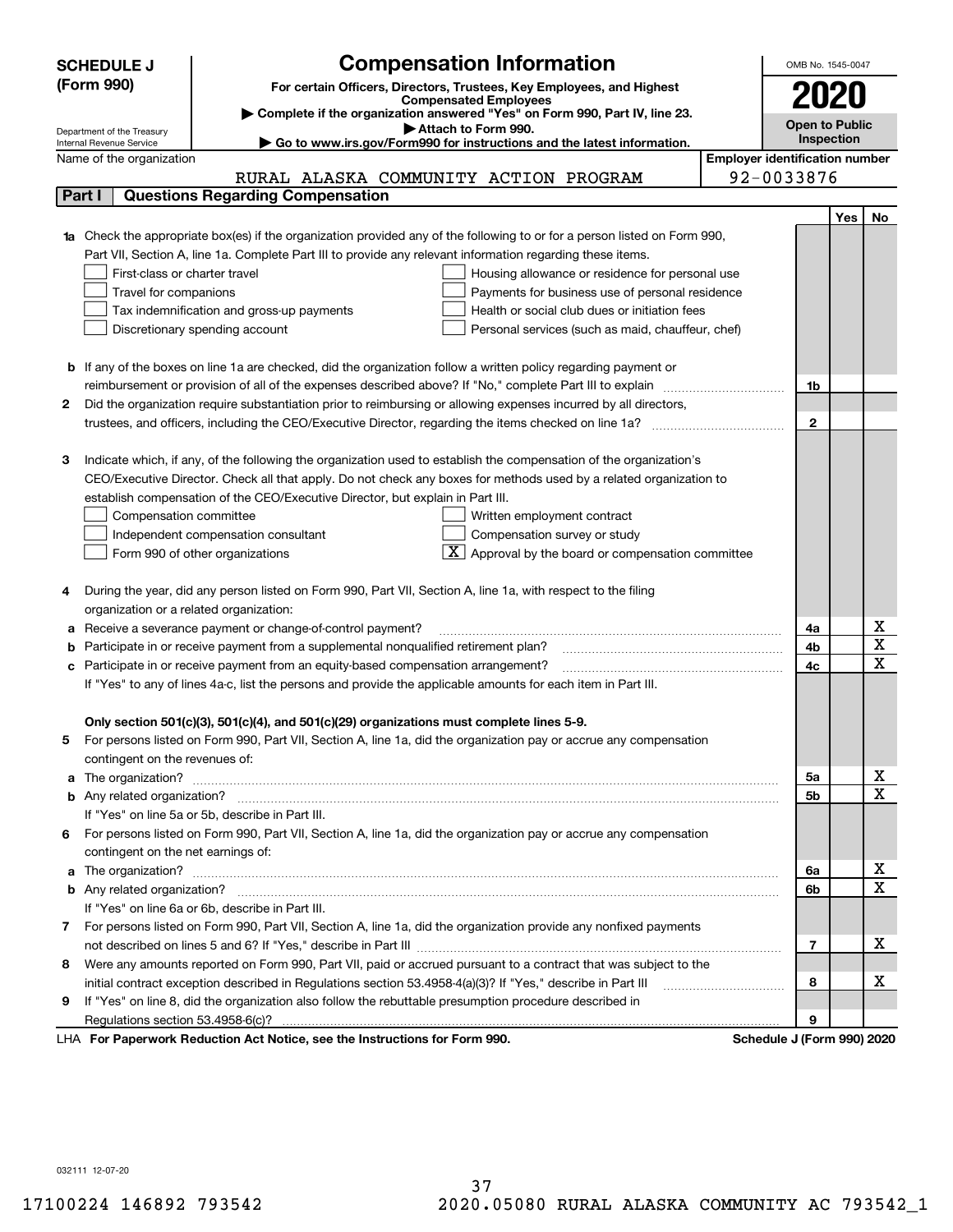92-0033876

# **Part II Officers, Directors, Trustees, Key Employees, and Highest Compensated Employees.**  Schedule J (Form 990) 2020 Page Use duplicate copies if additional space is needed.

For each individual whose compensation must be reported on Schedule J, report compensation from the organization on row (i) and from related organizations, described in the instructions, on row (ii). Do not list any individuals that aren't listed on Form 990, Part VII.

**Note:**  The sum of columns (B)(i)-(iii) for each listed individual must equal the total amount of Form 990, Part VII, Section A, line 1a, applicable column (D) and (E) amounts for that individual.

| (A) Name and Title                     |      |                          | (B) Breakdown of W-2 and/or 1099-MISC compensation |                                           | (C) Retirement and<br>other deferred | (D) Nontaxable<br>benefits | (E) Total of columns | (F) Compensation<br>in column (B)         |  |  |
|----------------------------------------|------|--------------------------|----------------------------------------------------|-------------------------------------------|--------------------------------------|----------------------------|----------------------|-------------------------------------------|--|--|
|                                        |      | (i) Base<br>compensation | (ii) Bonus &<br>incentive<br>compensation          | (iii) Other<br>reportable<br>compensation | compensation                         |                            | $(B)(i)-(D)$         | reported as deferred<br>on prior Form 990 |  |  |
| NANCY BURKE (THRU 2/1/21)<br>(1)       | (i)  | 0.                       | 0.                                                 | 0.                                        | 0.                                   | 0.                         | 0.                   | 0.                                        |  |  |
| FORMER PRESIDENT                       | (ii) | 0.                       | 0.                                                 | 0.                                        | 0.                                   | $\mathbf 0$ .              | 0.                   | $\mathbf 0$ .                             |  |  |
| MATTHEW ANDERSON (THRU 5/13/21)<br>(2) | (i)  | 0.                       | 0.                                                 | 0.                                        | 0.                                   | $\mathbf{0}$ .             | 0.                   | 0.                                        |  |  |
| FORMER VICE PRESIDENT                  | (ii) | $\overline{0}$ .         | $\overline{0}$ .                                   | $\overline{0}$ .                          | $\overline{0}$ .                     | $\overline{0}$ .           | $\overline{0}$ .     | $\overline{0}$ .                          |  |  |
| $(3)$ MARY DAVID (THRU $2/1/21$ )      | (i)  | $\overline{0}$ .         | $\overline{0}$ .                                   | $\overline{0}$ .                          | 0.                                   | $\overline{0}$ .           | $\overline{0}$ .     | $\overline{0}$ .                          |  |  |
| FORMER BOARD MEMBER                    | (ii) | 0.                       | 0.                                                 | 0.                                        | 0.                                   | $\mathbf 0$ .              | 0.                   | $\overline{0}$ .                          |  |  |
| (4) NIKI TSHIBAKA (THRU 7/15/21)       | (i)  | 0.                       | 0.                                                 | 0.                                        | 0.                                   | $\mathbf 0$ .              | 0.                   | $\overline{0}$ .                          |  |  |
| FORMER BOARD MEMBER                    | (ii) | 0.                       | 0.                                                 | 0.                                        | 0.                                   | 0.                         | 0.                   | $\overline{0}$ .                          |  |  |
| PATRICK ANDERSON (THRU 9/14/21)<br>(5) | (i)  | 270,510.                 | 0.                                                 | 0.                                        | 0.                                   | 10,437.                    | 280, 947.            | 0.                                        |  |  |
| FORMER CHIEF EXECUIVE OFFICER          | (ii) | $0$ .                    | 0.                                                 | 0.                                        | $\mathbf 0$ .                        | 0.                         | $\mathbf 0$ .        | 0.                                        |  |  |
| (6) L. TIEL SMITH                      | (i)  | 154,736.                 | $\overline{0}$ .                                   | $\overline{0}$ .                          | 0.                                   | $\mathbf{0}$ .             | 154,736.             | $\overline{0}$ .                          |  |  |
| CHIEF EXECUIVE OFFICER                 | (ii) | 0.                       | $\overline{0}$ .                                   | 0.                                        | 0.                                   | $\mathbf{0}$ .             | 0.                   | $\overline{0}$ .                          |  |  |
| KRISTIN RAMSTAD (THRU 12/31/21)<br>(7) | (i)  | 117,949.                 | 0.                                                 | 0.                                        | 11,428.                              | 16, 562.                   | 145,939.             | $\overline{0}$ .                          |  |  |
| DIVISION DIRECTOR                      | (ii) | 0.                       | 0.                                                 | 0.                                        | 0.                                   | 0.                         | 0.                   | $\overline{0}$ .                          |  |  |
|                                        | (i)  |                          |                                                    |                                           |                                      |                            |                      |                                           |  |  |
|                                        | (ii) |                          |                                                    |                                           |                                      |                            |                      |                                           |  |  |
|                                        | (i)  |                          |                                                    |                                           |                                      |                            |                      |                                           |  |  |
|                                        | (ii) |                          |                                                    |                                           |                                      |                            |                      |                                           |  |  |
|                                        | (i)  |                          |                                                    |                                           |                                      |                            |                      |                                           |  |  |
|                                        | (ii) |                          |                                                    |                                           |                                      |                            |                      |                                           |  |  |
|                                        | (i)  |                          |                                                    |                                           |                                      |                            |                      |                                           |  |  |
|                                        | (ii) |                          |                                                    |                                           |                                      |                            |                      |                                           |  |  |
|                                        | (i)  |                          |                                                    |                                           |                                      |                            |                      |                                           |  |  |
|                                        | (ii) |                          |                                                    |                                           |                                      |                            |                      |                                           |  |  |
|                                        | (i)  |                          |                                                    |                                           |                                      |                            |                      |                                           |  |  |
|                                        | (ii) |                          |                                                    |                                           |                                      |                            |                      |                                           |  |  |
|                                        | (i)  |                          |                                                    |                                           |                                      |                            |                      |                                           |  |  |
|                                        | (ii) |                          |                                                    |                                           |                                      |                            |                      |                                           |  |  |
|                                        | (i)  |                          |                                                    |                                           |                                      |                            |                      |                                           |  |  |
|                                        | (ii) |                          |                                                    |                                           |                                      |                            |                      |                                           |  |  |
|                                        | (i)  |                          |                                                    |                                           |                                      |                            |                      |                                           |  |  |
|                                        | (ii) |                          |                                                    |                                           |                                      |                            |                      |                                           |  |  |

**Schedule J (Form 990) 2020**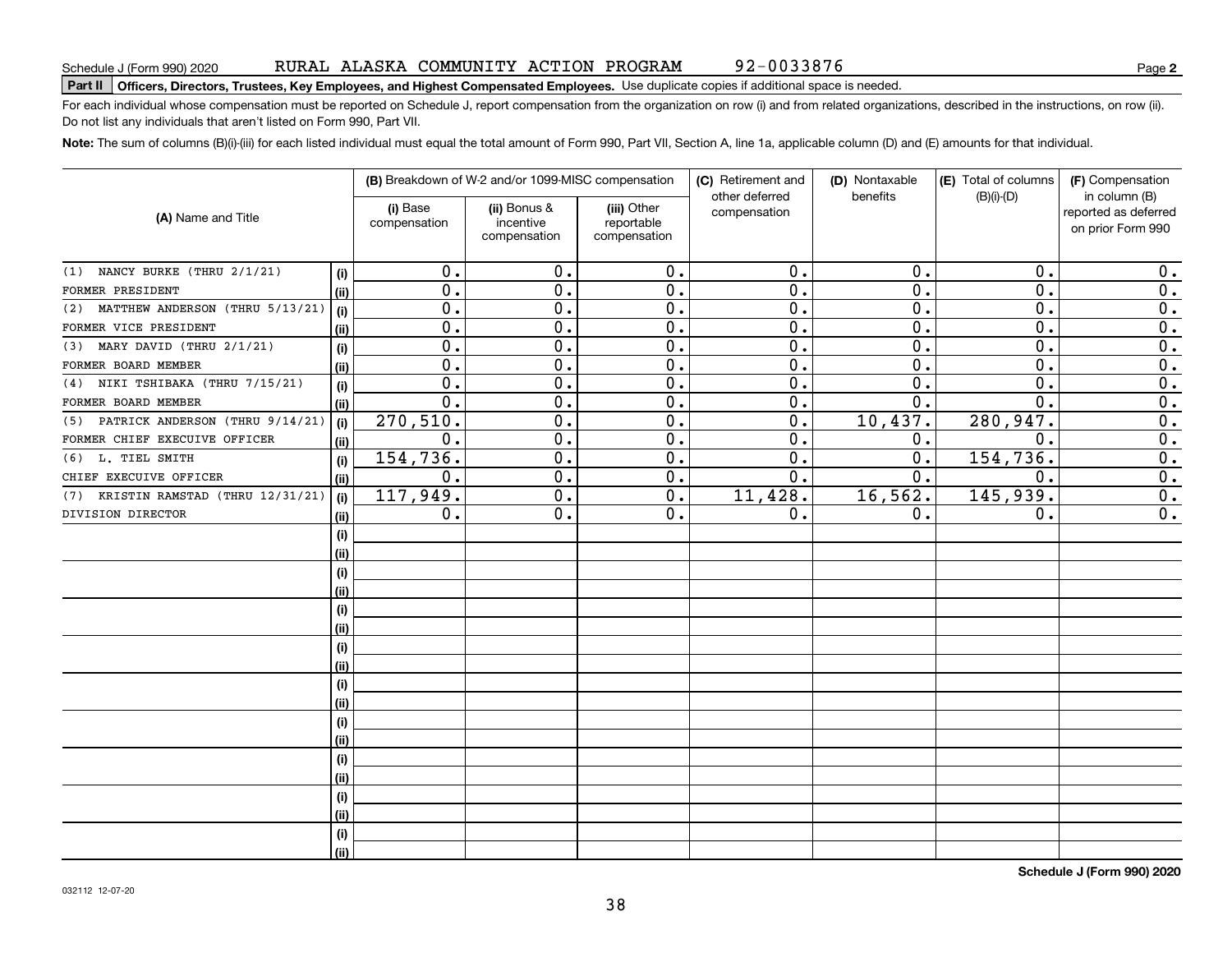### RURAL ALASKA COMMUNITY ACTION PROGRAM

Schedule J (Form 990) 2020 RURAL ALASKA COMMUNITY ACTION PROGRAM<br>Part III Supplemental Information<br>Provide the information, explanation, or descriptions required for Part I, lines 1a, 1b, 3, 4a, 4b, 4c, 5a, 5b, 6a, 6b, 7,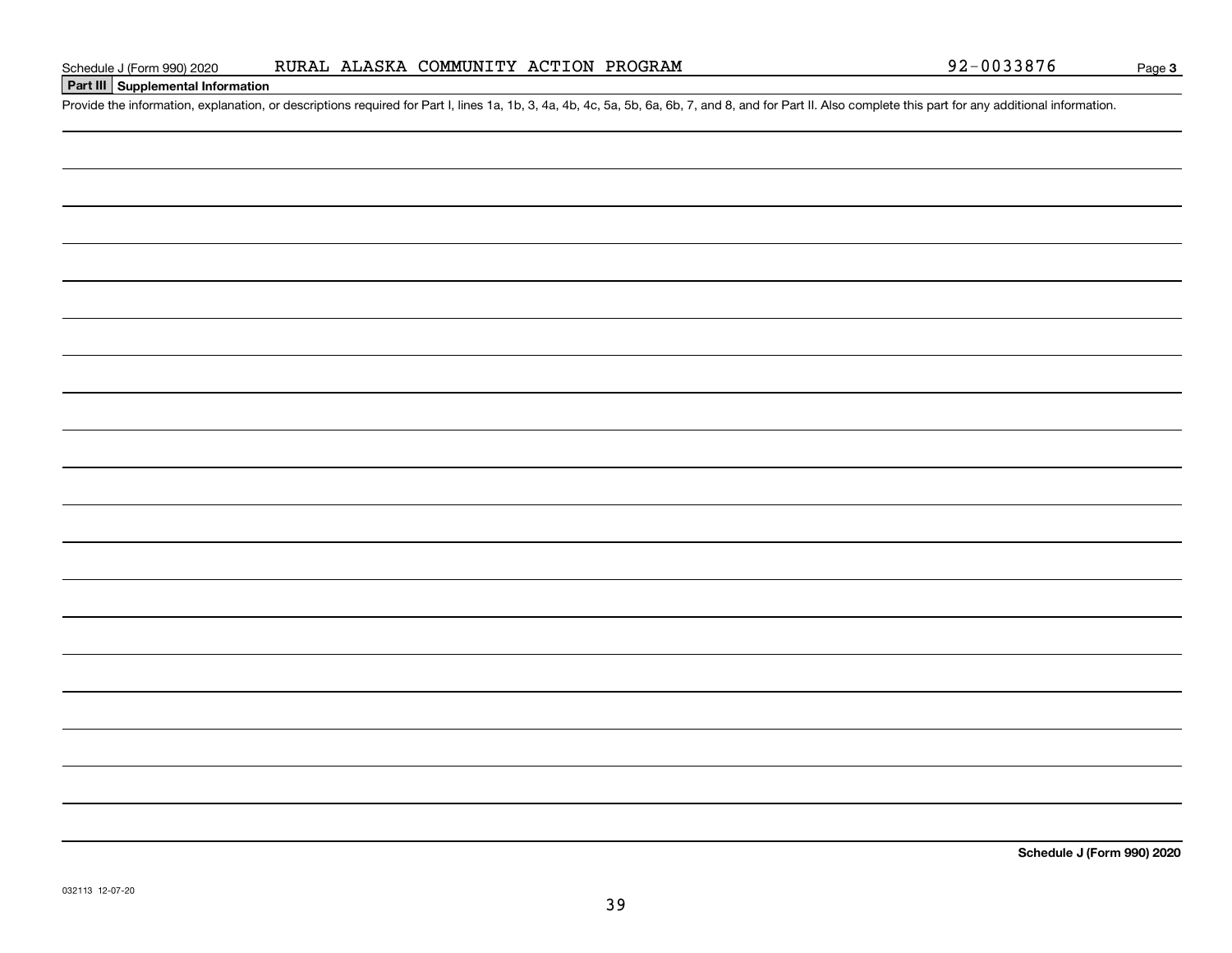**(Form 990 or 990-EZ)**

Department of the Treasury Internal Revenue Service Name of the organization

# **SCHEDULE O Supplemental Information to Form 990 or 990-EZ**

**Complete to provide information for responses to specific questions on Form 990 or 990-EZ or to provide any additional information. | Attach to Form 990 or 990-EZ. | Go to www.irs.gov/Form990 for the latest information.**



**Employer identification number** RURAL ALASKA COMMUNITY ACTION PROGRAM | 92-0033876

FORM 990, PART I, LINE 1, DESCRIPTION OF ORGANIZATION MISSION:

HOMELESS PERSONS IN EXTREME POVERTY, WEATHERIZATION & PLANNING

SERVICES.

FORM 990, PART III, LINE 4C, PROGRAM SERVICE ACCOMPLISHMENTS:

SENIORS AND ADDITIONAL 24 HOMES RECEIVED ACCESSIBILITY IMPROVEMENT FOR

CLIENTS WITH DISABILITIES AND ADDITIONAL 24 HOMES RECEIVED MOBILE HOME

REPAIR.

FORM 990, PART III, LINE 4D, OTHER PROGRAM SERVICES:

COMMUNITY DEVELOPMENT TEAM PROGRAMS SERVED INDIVIDUALS FROM MORE THAN

100 COMMUNITIES IN FY21 THROUGH A VARIETY OF CAPACITY BUILDING AND

WELLNESS ACTIVITIES. THESE INCLUDE AMERICORPS, VISTA AND ELDER MENTOR

PROGRAMS, IN ADDITION TO SEVERAL TRAINING AND TECHNICAL ASSISTANCE

INITIATIVES. TOPIC AREAS INCLUDE SUBSTANCE USE PREVENTION, TOBACCO

PREVENTION, YOUTH ENGAGEMENT, LEADERSHIP AND BEST PRACTICES FOR WORKING

WITH TRIBAL YOUTH, NUTRITION EDUCATION AND HYDROPONIC GARDENING, TRIBAL

JUSTICE AND TRIBAL COURT DEVELOPMENT, AND STATE AND FEDERAL GRANT

MANAGEMENT. IN PARTNERSHIP WITH THE NATIVE VILLAGE OF HOOPER BAY,

COMMUNITY DEVELOPMENT ALSO SUPPORTS A DOMESTIC VIOLENCE SHELTER IN

HOOPER BAY.

EXPENSES \$ 3,263,759. INCLUDING GRANTS OF \$ 60,103. REVENUE \$ 68,794.

40

OTHER PROGRAMS

EXPENSES \$ 749,819. INCLUDING GRANTS OF \$ 0. REVENUE \$ 0.

032211 11-20-20 LHA For Paperwork Reduction Act Notice, see the Instructions for Form 990 or 990-EZ. Schedule O (Form 990 or 990-EZ) 2020

17100224 146892 793542 2020.05080 RURAL ALASKA COMMUNITY AC 793542\_1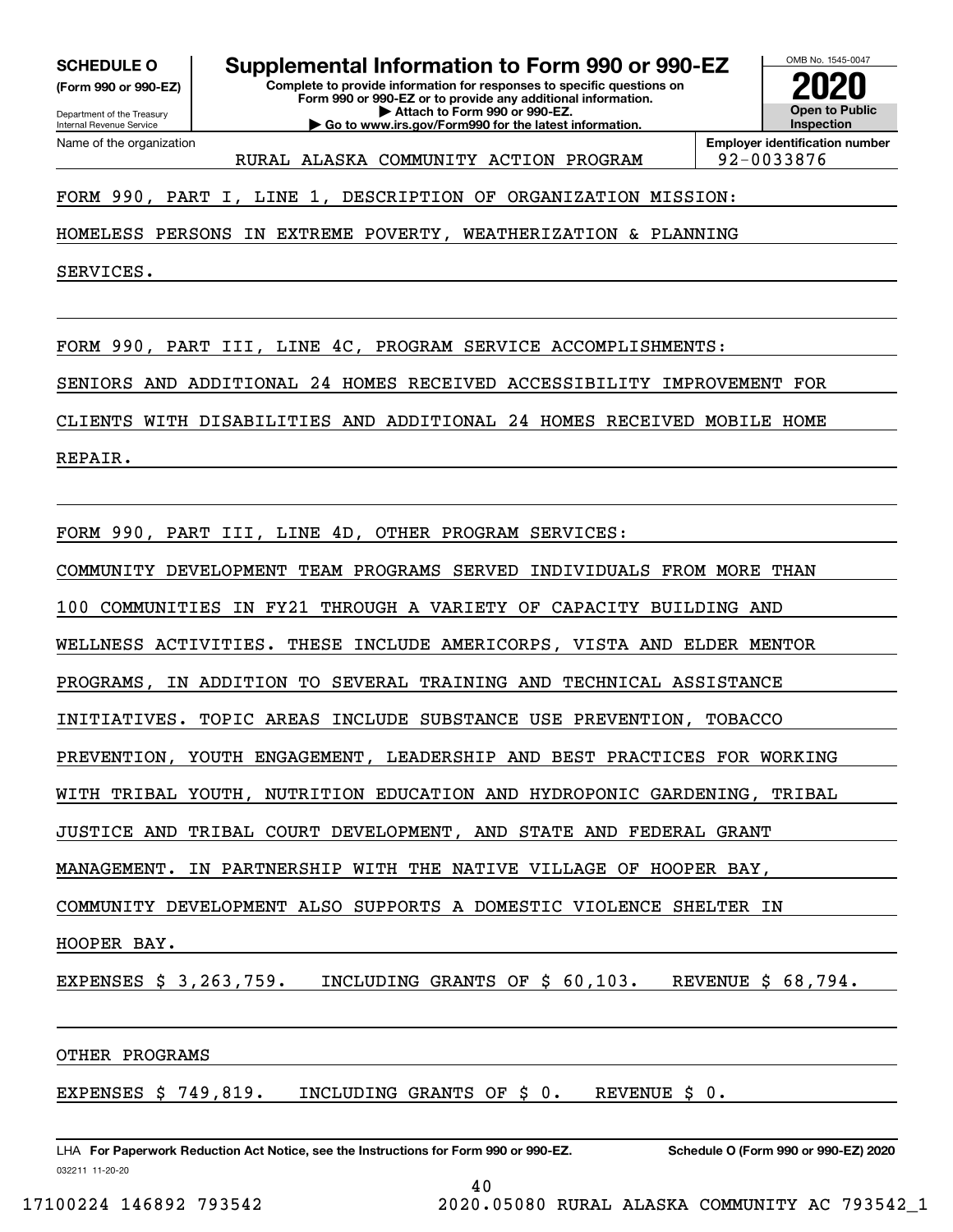| Schedule O (Form 990 or 990-EZ) 2020                                                              | Page 2                                              |
|---------------------------------------------------------------------------------------------------|-----------------------------------------------------|
| Name of the organization<br>RURAL ALASKA COMMUNITY ACTION<br>PROGRAM                              | <b>Employer identification number</b><br>92-0033876 |
| FORM 990, PART VI, SECTION B, LINE 11B:                                                           |                                                     |
| 990<br>FORM<br>IS<br>REVIEWED BY THE CHIEF FINANCIAL OFFICER<br>COMPLETED<br>THE                  | (CFO)<br>FOR                                        |
| COMMITTEE.<br>ACCURACY AND<br>THEN<br>PRESENTED<br>TO.<br>THE FINANCE<br>THE                      | <b>FINANCE</b><br>COMMITTEE                         |
| COMPLETED<br>FORM AND<br>IS ABLE TO<br>ASK QUESTIONS<br><b>REVIEWS</b><br>THE<br>OF               | THE                                                 |
| THE<br><b>INFORMATION</b><br>CFO/EXECUTIVE<br><b>TEAM REGARDING</b><br>PRESENTED.<br>ONCE         | SATISFIED<br>THE                                    |
| 990<br>BOARD<br>ACCEPTS<br>RECOMMENDS<br>THAT<br>THE<br>THE<br>FINANCE<br>COMMITTEE               | AS<br>PRESENTED.                                    |
| FORM<br>PRESENTED<br>BOARD<br>AND<br>THEY<br><b>HAVE</b><br>ΙS<br>THEN<br>TO.<br>THE<br>AN<br>THE | OPPORTUNITY<br>TO.<br>ASK                           |
| ACCEPT<br>THE<br>OUESTIONS<br><b>BEFORE</b><br>VOTING<br>TO.<br>COMPLETED<br>FORM.                |                                                     |

FORM 990, PART VI, SECTION B, LINE 12C:

THE CONFLICT OF INTEREST POLICY COVERS MEMBERS OF THE RURAL CAP BOARD OF DIRECTORS AND MEMBERS OF COMMITTEES WITH BOARD-DELEGATED POWERS.

EACH COVERED PERSON SHALL ANNUALLY SIGN A STATEMENT WHICH AFFIRMS SUCH PERSON HAS RECEIVED A COPY OF THE CONFLICTS OF INTEREST POLICY, HAS READ AND UNDERSTANDS THE POLICY, HAS AGREED TO COMPLY WITH THE POLICY, AND UNDERSTANDS THAT IN ORDER TO MAINTAIN ITS FEDERAL TAX EXEMPTION RURAL CAP MUST ENGAGE PRIMARILY IN ACTIVITIES WHICH ACCOMPLISH ONE OR MORE OF ITS TAX-EXEMPT PURPOSES.

THE PROCEDURE FOR ADDRESSING ANY POTENTIAL CONFLICT OF INTEREST INCLUDES: 1) AN INTERESTED PERSON MAY MAKE A PRESENTATION TO THE BOARD, AFTER WHICH THE INTERESTED PERSON SHALL LEAVE THE MEETING DURING THE DISCUSSION OF, AND THE VOTE ON, THE TRANSACTION OR ARRANGEMENT INVOLVING THE POSSIBLE CONFLICT OF INTEREST;

2) THE CHAIR OF THE BOARD SHALL APPOINT A DISINTERESTED PERSON OR COMMITTEE TO INVESTIGATE ALTERNATIVES TO THE PROPOSED TRANSACTION;

032212 11-20-20 **Schedule O (Form 990 or 990-EZ) 2020** 3) THE BOARD SHALL DETERMINE WHETHER RURAL CAP CAN OBTAIN WITH REASONABLE 41 17100224 146892 793542 2020.05080 RURAL ALASKA COMMUNITY AC 793542\_1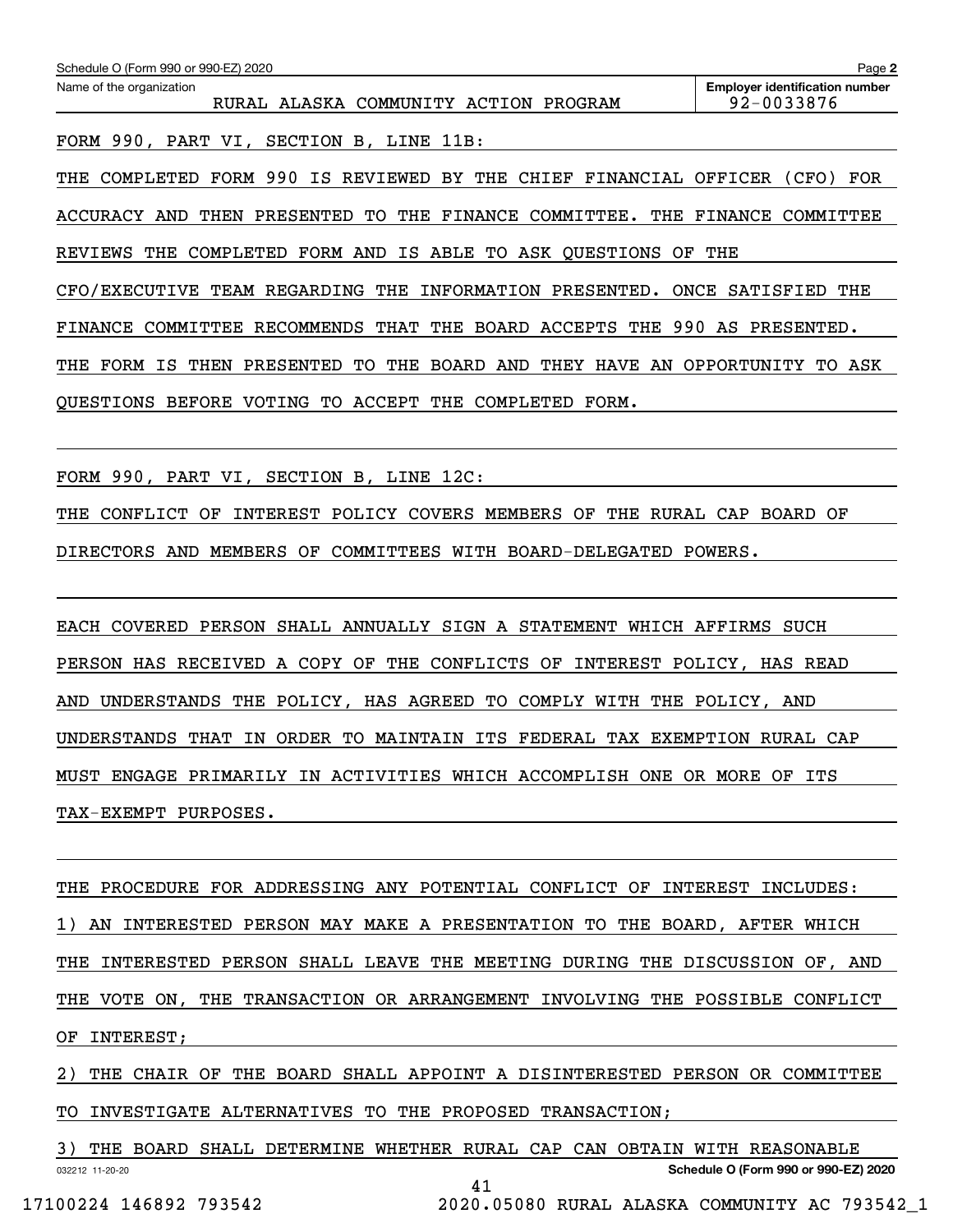| Schedule O (Form 990 or 990-EZ) 2020                                       | Page 2                                              |
|----------------------------------------------------------------------------|-----------------------------------------------------|
| Name of the organization<br>RURAL ALASKA COMMUNITY ACTION PROGRAM          | <b>Employer identification number</b><br>92-0033876 |
| EFFORTS A MORE ADVANTAGEOUS TRANSACTION OR ARRANGEMENT FROM A PERSON THAT  |                                                     |
| WOULD NOT GIVE RISE TO A CONFLICT OF INTEREST; AND                         |                                                     |
| 4) IF A MORE ADVANTAGEOUS TRANSACTION OR ARRANGEMENT IS NOT REASONABLE     |                                                     |
| POSSIBLE THE BOARD SHALL DETERMINE BY MAJORITY VOTE OF THE DISINTERESTED   |                                                     |
| DIRECTORS WHETHER THE TRANSACTION OR ARRANGEMENT IS IN RURAL CAP'S BEST    |                                                     |
| INTEREST, FOR ITS OWN BENEFIT, AND WHETHER IT IS FAIR AND REASONABLE.      |                                                     |
|                                                                            |                                                     |
| FORM 990, PART VI, SECTION B, LINE 15A:                                    |                                                     |
| CEO IS PAID UNDER THE TERMS OF A CONTRACT NEGOTIATED WITH THE BOARD HIRING |                                                     |
| COMMITTEE PRIOR TO BEING HIRED.                                            |                                                     |
|                                                                            |                                                     |
| FORM 990, PART VI, SECTION C, LINE 19:                                     |                                                     |
| WILL PROVIDE COPIES UPON REQUEST.                                          |                                                     |
|                                                                            |                                                     |
| FORM 990, PART IX, LINE 11G, OTHER FEES:                                   |                                                     |
| CONTRACTUAL & PROFESSIONAL FEES:                                           |                                                     |
| PROGRAM SERVICE EXPENSES                                                   | 3,417,350.                                          |
| MANAGEMENT AND GENERAL EXPENSES                                            | 59,023.                                             |
| FUNDRAISING EXPENSES                                                       | 0.                                                  |
| TOTAL EXPENSES                                                             | 3,476,373.                                          |
| TOTAL OTHER FEES ON FORM 990, PART IX, LINE 11G, COL A 3,476,373.          |                                                     |
|                                                                            |                                                     |
| FORM 990, PART XI, LINE 9, CHANGES IN NET ASSETS:                          |                                                     |
| EXCLUSION OF REE INVESTMENT                                                | 1,988,021.                                          |
| DIVIDEND RECEIVED                                                          | $-600,000$ .                                        |
| TOTAL TO FORM 990, PART XI, LINE 9                                         | 1,388,021.                                          |
|                                                                            |                                                     |
| FORM 990. PART XII, LINE 2C                                                |                                                     |
| 032212 11-20-20                                                            | Schedule O (Form 990 or 990-EZ) 2020                |

42 17100224 146892 793542 2020.05080 RURAL ALASKA COMMUNITY AC 793542\_1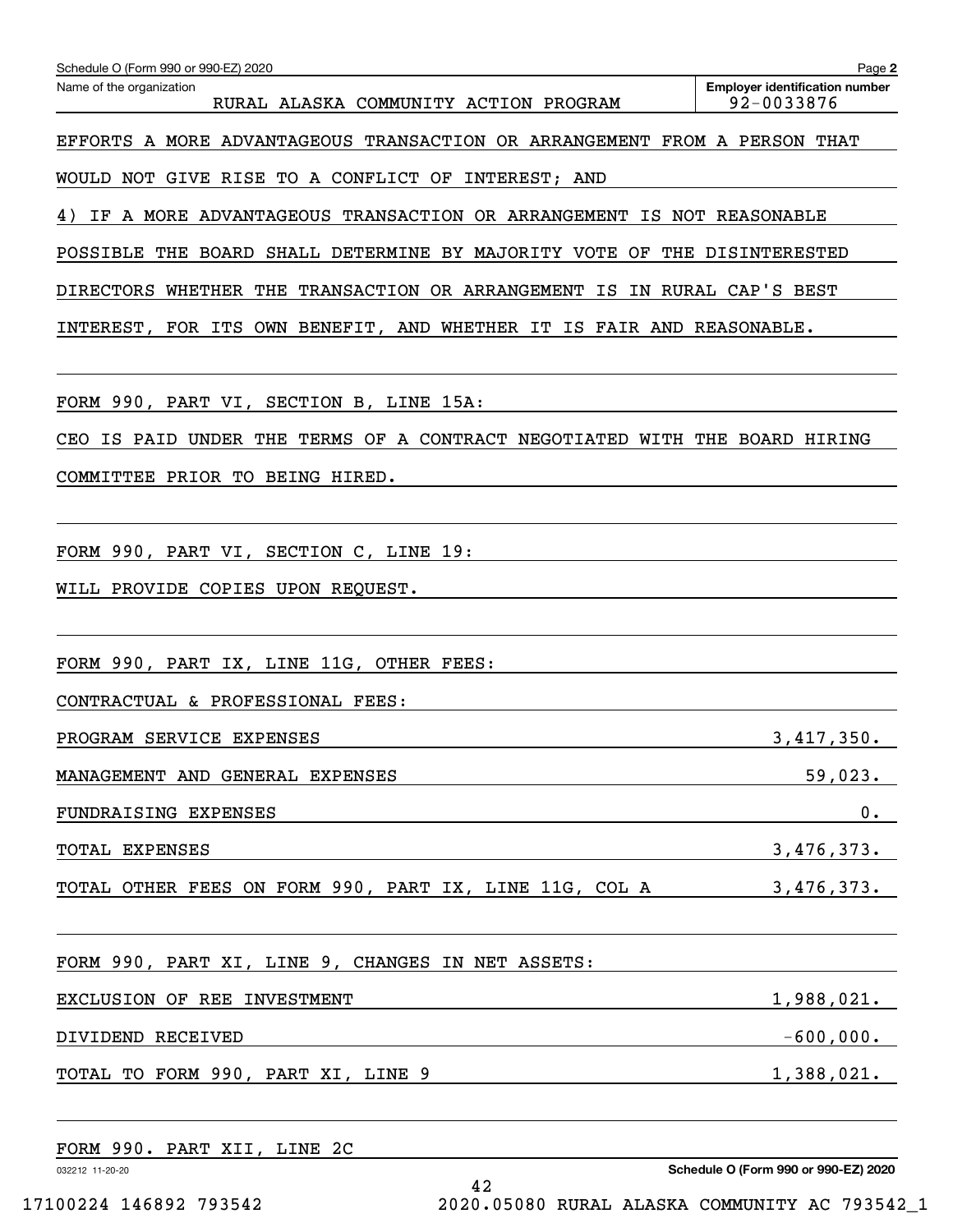| <b>Employer identification number</b><br>Name of the organization<br>$92 - 0033876$<br>RURAL ALASKA COMMUNITY ACTION PROGRAM<br>THE PROCESS HAS NOT CHANGED FROM THE PRIOR YEAR. |  |
|----------------------------------------------------------------------------------------------------------------------------------------------------------------------------------|--|
|                                                                                                                                                                                  |  |
|                                                                                                                                                                                  |  |
|                                                                                                                                                                                  |  |
|                                                                                                                                                                                  |  |
|                                                                                                                                                                                  |  |
|                                                                                                                                                                                  |  |
|                                                                                                                                                                                  |  |
|                                                                                                                                                                                  |  |
|                                                                                                                                                                                  |  |
|                                                                                                                                                                                  |  |
|                                                                                                                                                                                  |  |
|                                                                                                                                                                                  |  |
|                                                                                                                                                                                  |  |
|                                                                                                                                                                                  |  |
|                                                                                                                                                                                  |  |
|                                                                                                                                                                                  |  |
|                                                                                                                                                                                  |  |
|                                                                                                                                                                                  |  |
|                                                                                                                                                                                  |  |
|                                                                                                                                                                                  |  |
|                                                                                                                                                                                  |  |
|                                                                                                                                                                                  |  |
|                                                                                                                                                                                  |  |
|                                                                                                                                                                                  |  |
|                                                                                                                                                                                  |  |
|                                                                                                                                                                                  |  |
|                                                                                                                                                                                  |  |
|                                                                                                                                                                                  |  |
|                                                                                                                                                                                  |  |
|                                                                                                                                                                                  |  |
|                                                                                                                                                                                  |  |
|                                                                                                                                                                                  |  |
|                                                                                                                                                                                  |  |
|                                                                                                                                                                                  |  |
|                                                                                                                                                                                  |  |
|                                                                                                                                                                                  |  |
|                                                                                                                                                                                  |  |
|                                                                                                                                                                                  |  |
|                                                                                                                                                                                  |  |
|                                                                                                                                                                                  |  |
|                                                                                                                                                                                  |  |
| Schedule O (Form 990 or 990-EZ) 2020<br>032212 11-20-20<br>43                                                                                                                    |  |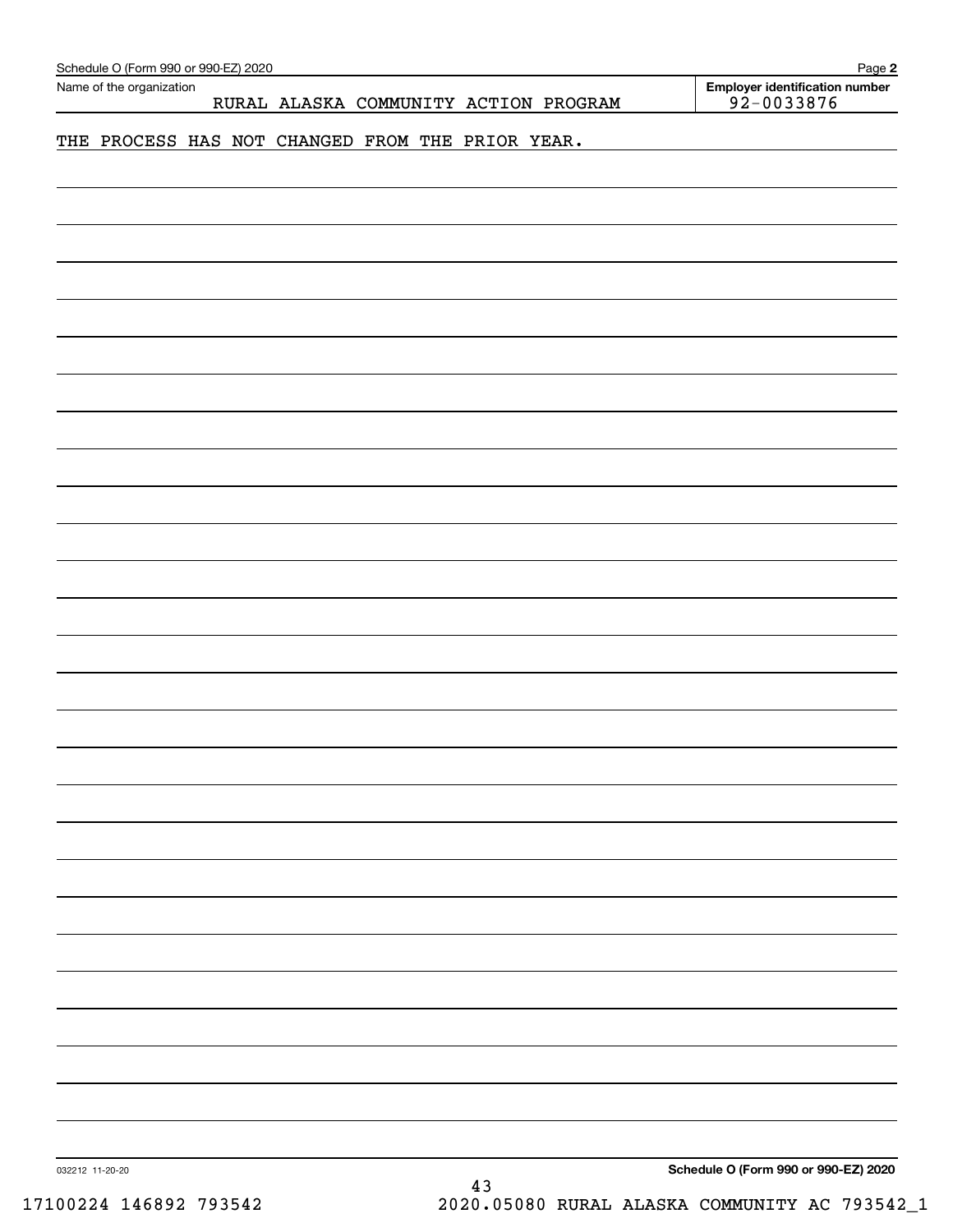| <b>SCHEDULE R</b>          |  |
|----------------------------|--|
| $(T - m \cdot \mathbf{A})$ |  |

**(Form 990)**

### **Related Organizations and Unrelated Partnerships**

**Complete if the organization answered "Yes" on Form 990, Part IV, line 33, 34, 35b, 36, or 37.** |

**Attach to Form 990.**  |

OMB No. 1545-0047

**Open to Public 2020**

**Employer identification number**

92-0033876

Department of the Treasury Internal Revenue Service

## **| Go to www.irs.gov/Form990 for instructions and the latest information. Inspection**

#### Name of the organization

#### RURAL ALASKA COMMUNITY ACTION PROGRAM

**Part I Identification of Disregarded Entities.**  Complete if the organization answered "Yes" on Form 990, Part IV, line 33.

| (a)<br>Name, address, and EIN (if applicable)<br>of disregarded entity | (b)<br>Primary activity | (c)<br>Legal domicile (state or<br>foreign country) | (d)<br>Total income | (e)<br>End-of-year assets | (f)<br>Direct controlling<br>entity |
|------------------------------------------------------------------------|-------------------------|-----------------------------------------------------|---------------------|---------------------------|-------------------------------------|
| RC 325 THIRD, LLC - 47-5011376                                         |                         |                                                     |                     |                           |                                     |
| 325 EAST THIRD AVENUE                                                  |                         |                                                     |                     |                           |                                     |
| ANCHORAGE, AK 99501                                                    | INVESTMENTS             | ALASKA                                              | 277,939.            | 3,605,289. RURAL CAP      |                                     |
| RC MULDOON ROAD, LLC - 81-3377379                                      |                         |                                                     |                     |                           |                                     |
| 731 E 8TH AVENUE                                                       |                         |                                                     |                     |                           |                                     |
| ANCHORAGE, AK 99501                                                    | INVESTMENTS             | ALASKA                                              | 276,715.            |                           | 0. RURAL CAP                        |
|                                                                        |                         |                                                     |                     |                           |                                     |
|                                                                        |                         |                                                     |                     |                           |                                     |

**Identification of Related Tax-Exempt Organizations.** Complete if the organization answered "Yes" on Form 990, Part IV, line 34, because it had one or more related tax-exempt **Part II** organizations during the tax year.

| (a)<br>Name, address, and EIN<br>of related organization | (b)<br>Primary activity | (c)<br>Legal domicile (state or<br>foreign country) | (d)<br><b>Exempt Code</b><br>section | (e)<br>Public charity<br>status (if section | (f)<br>Direct controlling<br>entity | $(g)$<br>Section 512(b)(13) | controlled<br>entity? |
|----------------------------------------------------------|-------------------------|-----------------------------------------------------|--------------------------------------|---------------------------------------------|-------------------------------------|-----------------------------|-----------------------|
|                                                          |                         |                                                     |                                      | 501(c)(3)                                   |                                     | Yes                         | No                    |
|                                                          |                         |                                                     |                                      |                                             |                                     |                             |                       |
|                                                          |                         |                                                     |                                      |                                             |                                     |                             |                       |
|                                                          |                         |                                                     |                                      |                                             |                                     |                             |                       |

**For Paperwork Reduction Act Notice, see the Instructions for Form 990. Schedule R (Form 990) 2020**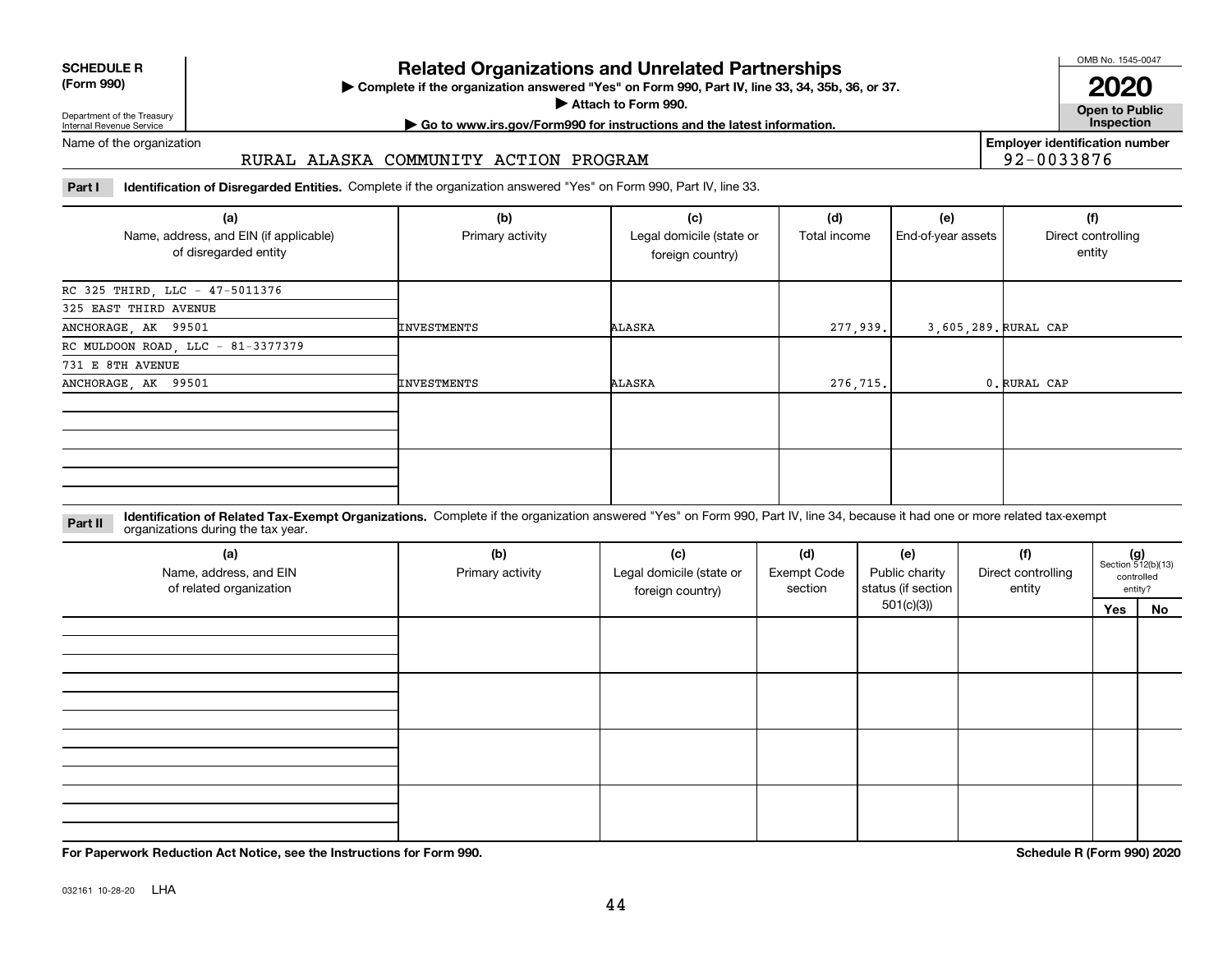#### Schedule R (Form 990) 2020 RURAL ALASKA COMMUNITY ACTION PROGRAM 92-0033876 <sub>Page</sub>

**2**

**Identification of Related Organizations Taxable as a Partnership.** Complete if the organization answered "Yes" on Form 990, Part IV, line 34, because it had one or more related **Part III** organizations treated as a partnership during the tax year.

| (a)                           | (b)              | (c)                  | (d)                | (e)                                          | (f)            | (g)                   |         | (h)              | (i)                         | (i)              | (k)                   |
|-------------------------------|------------------|----------------------|--------------------|----------------------------------------------|----------------|-----------------------|---------|------------------|-----------------------------|------------------|-----------------------|
| Name, address, and EIN        | Primary activity | Legal<br>domicile    | Direct controlling | Predominant income<br>(related, unrelated,   | Share of total | Share of              |         | Disproportionate | Code V-UBI<br>amount in box | managing $\vert$ | General or Percentage |
| of related organization       |                  | (state or<br>foreign | entity             | excluded from tax under<br>sections 512-514) | income         | end-of-year<br>assets |         | allocations?     | 20 of Schedule              | partner?         | ownership             |
|                               |                  | country)             |                    |                                              |                |                       | Yes $ $ | No               | K-1 (Form 1065) Yes No      |                  |                       |
|                               |                  |                      |                    |                                              |                |                       |         |                  |                             |                  |                       |
| 325 E 3RD LIMITED PARTNERSHIP |                  |                      |                    |                                              |                |                       |         |                  |                             |                  |                       |
| PO BOX 200908                 |                  |                      |                    |                                              |                |                       |         |                  |                             |                  |                       |
| ANCHORAGE, AK 99501           | REAL ESTATE      | АK                   | RURAL CAP          | RELATED                                      | $-17.$         | 3,603,407.            |         | x                | N/A                         | X                | .01%                  |
|                               |                  |                      |                    |                                              |                |                       |         |                  |                             |                  |                       |
| MULDOON GARDEN LIMITED        |                  |                      |                    |                                              |                |                       |         |                  |                             |                  |                       |
| PARTNERSHIP, 731 E 8TH        |                  |                      |                    |                                              |                |                       |         |                  |                             |                  |                       |
| AVENUE, ANCHORAGE, AK 99501   | REAL ESTATE      | AK                   | RURAL CAP          | RELATED                                      | $-27.$         | $\mathbf{0}$ .        |         | x                | N/A                         | X                | .01%                  |
|                               |                  |                      |                    |                                              |                |                       |         |                  |                             |                  |                       |
|                               |                  |                      |                    |                                              |                |                       |         |                  |                             |                  |                       |
|                               |                  |                      |                    |                                              |                |                       |         |                  |                             |                  |                       |
|                               |                  |                      |                    |                                              |                |                       |         |                  |                             |                  |                       |
|                               |                  |                      |                    |                                              |                |                       |         |                  |                             |                  |                       |
|                               |                  |                      |                    |                                              |                |                       |         |                  |                             |                  |                       |
|                               |                  |                      |                    |                                              |                |                       |         |                  |                             |                  |                       |
|                               |                  |                      |                    |                                              |                |                       |         |                  |                             |                  |                       |
|                               |                  |                      |                    |                                              |                |                       |         |                  |                             |                  |                       |

**Identification of Related Organizations Taxable as a Corporation or Trust.** Complete if the organization answered "Yes" on Form 990, Part IV, line 34, because it had one or more related **Part IV** organizations treated as a corporation or trust during the tax year.

| (a)<br>Name, address, and EIN<br>of related organization | (b)<br>Primary activity | (c)<br>Legal domicile<br>(state or<br>foreign | (d)<br>Direct controlling<br>entity | (e)<br>Type of entity<br>(C corp, S corp,<br>or trust) | (f)<br>Share of total<br>income | (g)<br>Share of<br>end-of-year<br>assets | (h)<br> Percentage <br>ownership |     | (i)<br>Section<br>512(b)(13)<br>controlled<br>entity? |
|----------------------------------------------------------|-------------------------|-----------------------------------------------|-------------------------------------|--------------------------------------------------------|---------------------------------|------------------------------------------|----------------------------------|-----|-------------------------------------------------------|
|                                                          |                         | country)                                      |                                     |                                                        |                                 |                                          |                                  | Yes | No                                                    |
| RURAL ENERGY ENTERPRISES<br>$-92-0130133$                |                         |                                               |                                     |                                                        |                                 |                                          |                                  |     |                                                       |
| 6637 ARCTIC SPUR ROAD                                    |                         |                                               |                                     |                                                        |                                 |                                          |                                  |     |                                                       |
| ANCHORAGE, AK 99518                                      | RETAIL SALES            | AK                                            | RURAL CAP                           | C CORP                                                 | 14,921,981.                     | 13,325,342.                              | $100$ <sup>8</sup>               | X   |                                                       |
|                                                          |                         |                                               |                                     |                                                        |                                 |                                          |                                  |     |                                                       |
|                                                          |                         |                                               |                                     |                                                        |                                 |                                          |                                  |     |                                                       |
|                                                          |                         |                                               |                                     |                                                        |                                 |                                          |                                  |     |                                                       |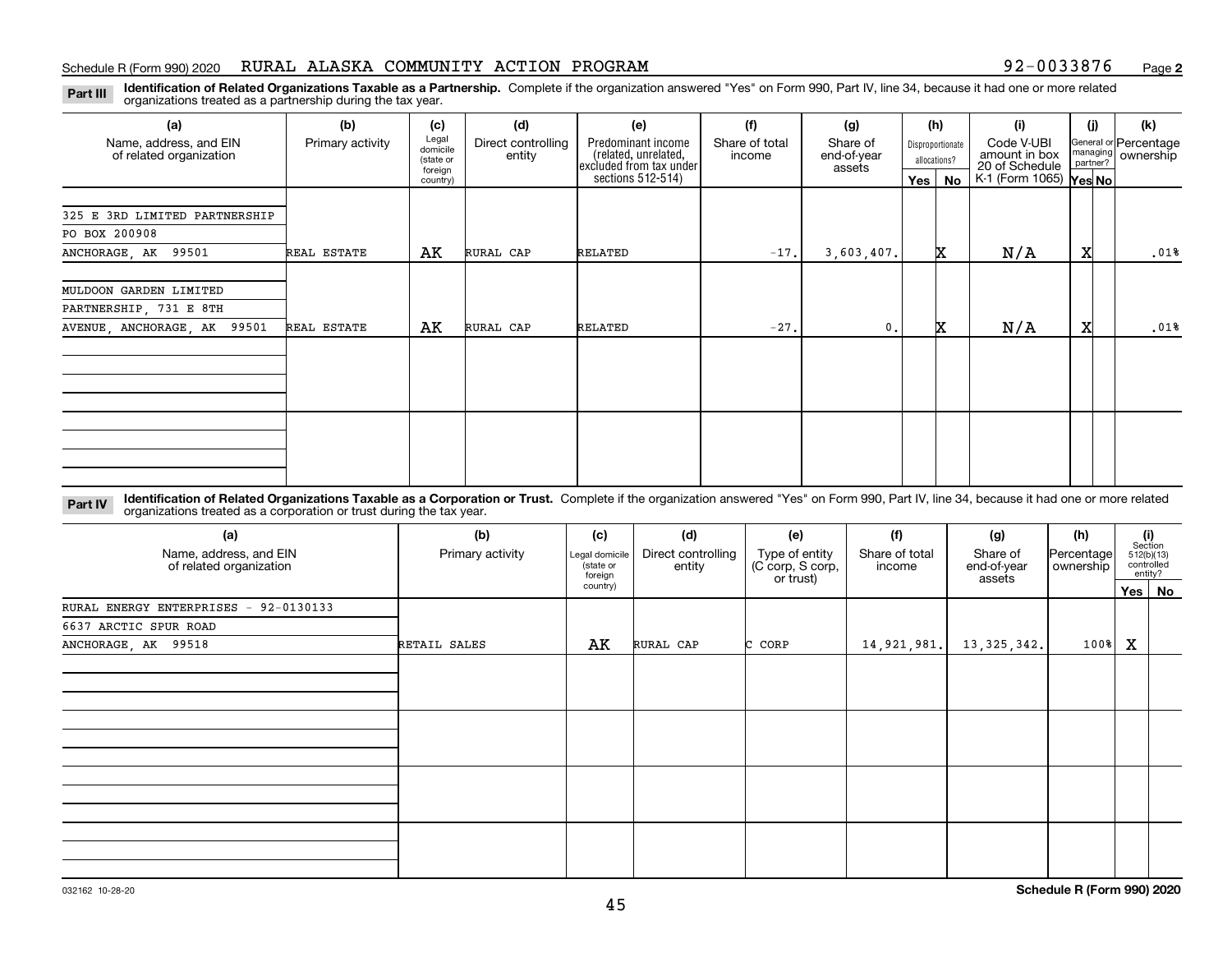#### Schedule R (Form 990) 2020 RURAL ALASKA COMMUNITY ACTION PROGRAM 92-0033876 <sub>Page</sub>

**Part V** T**ransactions With Related Organizations.** Complete if the organization answered "Yes" on Form 990, Part IV, line 34, 35b, or 36.

| Note: Complete line 1 if any entity is listed in Parts II, III, or IV of this schedule. |                                                                                                                                                                                                                                |                |   |             |  |
|-----------------------------------------------------------------------------------------|--------------------------------------------------------------------------------------------------------------------------------------------------------------------------------------------------------------------------------|----------------|---|-------------|--|
|                                                                                         | 1 During the tax year, did the organization engage in any of the following transactions with one or more related organizations listed in Parts II-IV?                                                                          |                |   |             |  |
|                                                                                         |                                                                                                                                                                                                                                |                |   | $\mathbf X$ |  |
|                                                                                         | b Gift, grant, or capital contribution to related organization(s) material contracts and contribution to related organization(s)                                                                                               | 1b             |   | $\mathbf X$ |  |
|                                                                                         | c Gift, grant, or capital contribution from related organization(s) material contents and contribution from related organization(s) material contents and content of the content of the content of content of content of the c | 1c             |   | $\mathbf X$ |  |
|                                                                                         | d Loans or loan guarantees to or for related organization(s) committion contracts are constructed as a control or contract or contract or contract or contract or contract or contract or contract or contract or contract or  | 1 <sub>d</sub> | х |             |  |
|                                                                                         |                                                                                                                                                                                                                                | 1e             |   | $\mathbf X$ |  |
|                                                                                         |                                                                                                                                                                                                                                |                |   |             |  |
|                                                                                         | f Dividends from related organization(s) manufactured and contract and contract of the contract of the contract of the contract of the contract of the contract of the contract of the contract of the contract of the contrac | 1f             | х |             |  |
|                                                                                         | g Sale of assets to related organization(s) www.assettion.com/www.assettion.com/www.assettion.com/www.assettion.com/www.assettion.com/www.assettion.com/www.assettion.com/www.assettion.com/www.assettion.com/www.assettion.co | 1g             |   | х           |  |
|                                                                                         | h Purchase of assets from related organization(s) www.assettion.com/www.assettion.com/www.assettion.com/www.assettion.com/www.assettion.com/www.assettion.com/www.assettion.com/www.assettion.com/www.assettion.com/www.assett | 1 <sub>h</sub> |   | X           |  |
|                                                                                         | Exchange of assets with related organization(s) www.array.com/www.array.com/www.array.com/www.array.com/www.array.com/www.array.com/www.array.com/www.array.com/www.array.com/www.array.com/www.array.com/www.array.com/www.ar | 1i.            |   | X           |  |
|                                                                                         |                                                                                                                                                                                                                                | 11             |   | х           |  |
|                                                                                         |                                                                                                                                                                                                                                |                |   |             |  |
|                                                                                         |                                                                                                                                                                                                                                | 1k             |   | х           |  |
|                                                                                         |                                                                                                                                                                                                                                | 11             | X |             |  |
|                                                                                         | m Performance of services or membership or fundraising solicitations by related organization(s)                                                                                                                                | 1m             |   | х           |  |
|                                                                                         |                                                                                                                                                                                                                                | 1n             |   | X           |  |
|                                                                                         | <b>o</b> Sharing of paid employees with related organization(s)                                                                                                                                                                | 10             |   | X           |  |
|                                                                                         |                                                                                                                                                                                                                                |                |   |             |  |
|                                                                                         | p Reimbursement paid to related organization(s) for expenses [11111] [12] manufacture manufacture manufacture manufacture manufacture manufacture manufacture manufacture manufacture manufacture manufacture manufacture manu | 1p.            |   | х           |  |
|                                                                                         |                                                                                                                                                                                                                                | 1q             |   | $\mathbf x$ |  |
|                                                                                         |                                                                                                                                                                                                                                |                |   |             |  |
|                                                                                         | r Other transfer of cash or property to related organization(s)                                                                                                                                                                | 1r             |   | х           |  |
|                                                                                         |                                                                                                                                                                                                                                | 1s             |   | X           |  |
|                                                                                         | 2 If the answer to any of the above is "Yes," see the instructions for information on who must complete this line, including covered relationships and transaction thresholds.                                                 |                |   |             |  |

| (a)<br>Name of related organization | (b)<br>Transaction<br>type (a-s) | (c)<br>Amount involved | (d)<br>Method of determining amount involved |
|-------------------------------------|----------------------------------|------------------------|----------------------------------------------|
| (1) RURAL ENERGY ENTERPRISES        | D                                | $3,000,000.$ CASH      |                                              |
| (2) RURAL ENERGY ENTERPRISES        | F                                | $600,000.$ CASH        |                                              |
| (3) 325 E 3RD LIMITED PARTNERSHIP   | M                                | $12,925.$ CASH         |                                              |
| (4) RC MULDOON ROAD, LLC            | М                                | $6,424.$ CASH          |                                              |
| (5)                                 |                                  |                        |                                              |
| (6)                                 |                                  |                        |                                              |

 $\overline{\phantom{a}}$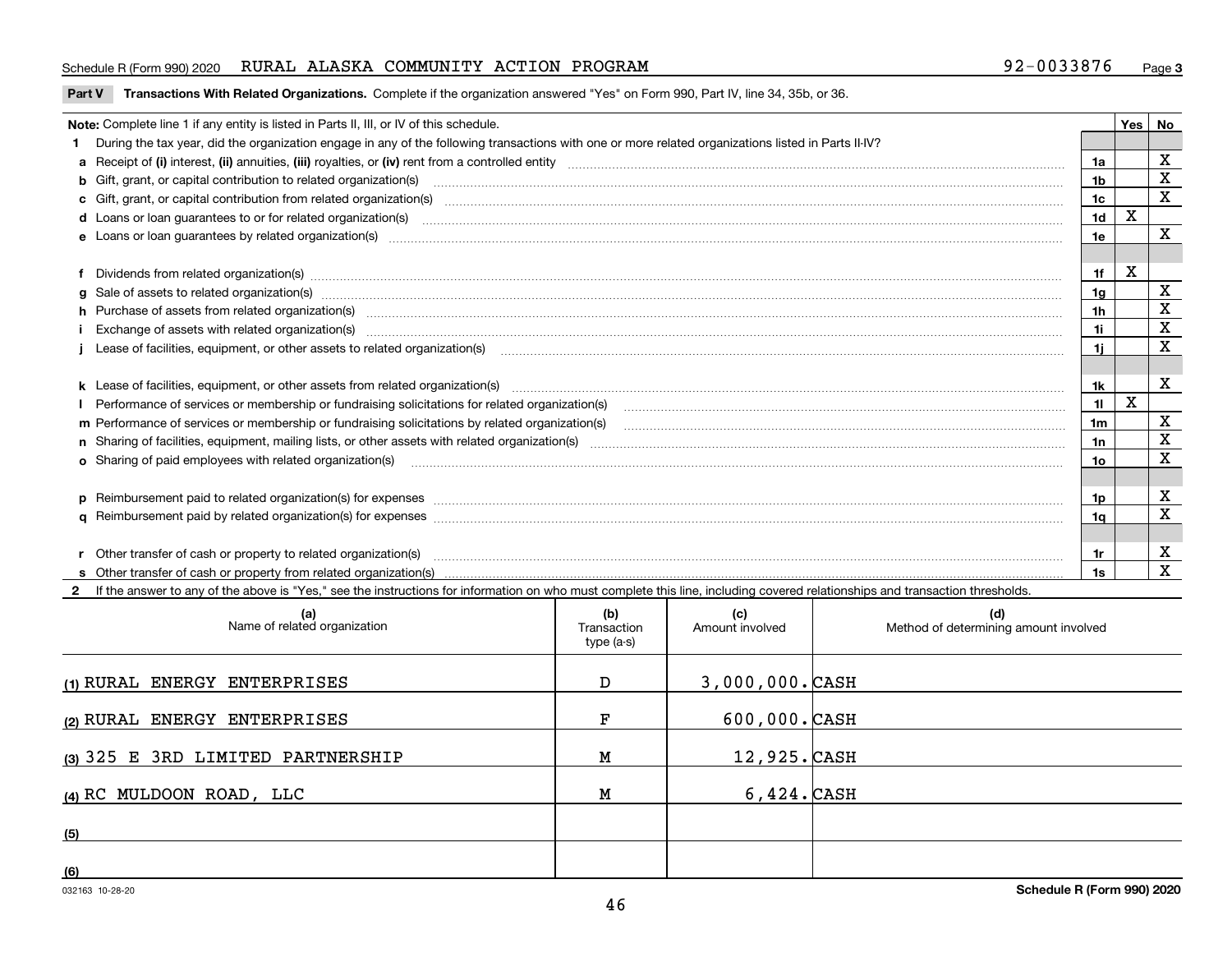#### Schedule R (Form 990) 2020 RURAL ALASKA COMMUNITY ACTION PROGRAM 92-0033876 <sub>Page</sub>

#### **4**

#### **Part VI Unrelated Organizations Taxable as a Partnership. Complete if the organization answered "Yes" on Form 990, Part IV, line 37.**

Provide the following information for each entity taxed as a partnership through which the organization conducted more than five percent of its activities (measured by total assets or gross revenue) that was not a related organization. See instructions regarding exclusion for certain investment partnerships.

| (a)<br>Name, address, and EIN<br>of entity | (b)<br>Primary activity | (c)<br>Legal domicile<br>(state or foreign<br>country) | (d)<br>Predominant income<br>(related, unrelated,<br>excluded from tax under<br>sections 512-514) | $(e)$<br>Are all<br>partners sec.<br>$501(c)(3)$<br>orgs.?<br>$\sqrt{\mathsf{Yes}}$ No | (f)<br>Share of<br>total<br>income | (g)<br>Share of<br>end-of-year<br>assets | (h)<br>tionate<br>allocations?<br>$\sqrt{\mathsf{Yes}}$ No | Dispropor- | (i)<br>Code V-UBI<br>amount in box 20 managing<br>of Schedule K-1<br>(Form 1065)<br>$\overline{Yes}$ No | (i)<br>Yes No | (k) |
|--------------------------------------------|-------------------------|--------------------------------------------------------|---------------------------------------------------------------------------------------------------|----------------------------------------------------------------------------------------|------------------------------------|------------------------------------------|------------------------------------------------------------|------------|---------------------------------------------------------------------------------------------------------|---------------|-----|
|                                            |                         |                                                        |                                                                                                   |                                                                                        |                                    |                                          |                                                            |            |                                                                                                         |               |     |
|                                            |                         |                                                        |                                                                                                   |                                                                                        |                                    |                                          |                                                            |            |                                                                                                         |               |     |
|                                            |                         |                                                        |                                                                                                   |                                                                                        |                                    |                                          |                                                            |            |                                                                                                         |               |     |
|                                            |                         |                                                        |                                                                                                   |                                                                                        |                                    |                                          |                                                            |            |                                                                                                         |               |     |
|                                            |                         |                                                        |                                                                                                   |                                                                                        |                                    |                                          |                                                            |            |                                                                                                         |               |     |
|                                            |                         |                                                        |                                                                                                   |                                                                                        |                                    |                                          |                                                            |            |                                                                                                         |               |     |
|                                            |                         |                                                        |                                                                                                   |                                                                                        |                                    |                                          |                                                            |            |                                                                                                         |               |     |
|                                            |                         |                                                        |                                                                                                   |                                                                                        |                                    |                                          |                                                            |            |                                                                                                         |               |     |

**Schedule R (Form 990) 2020**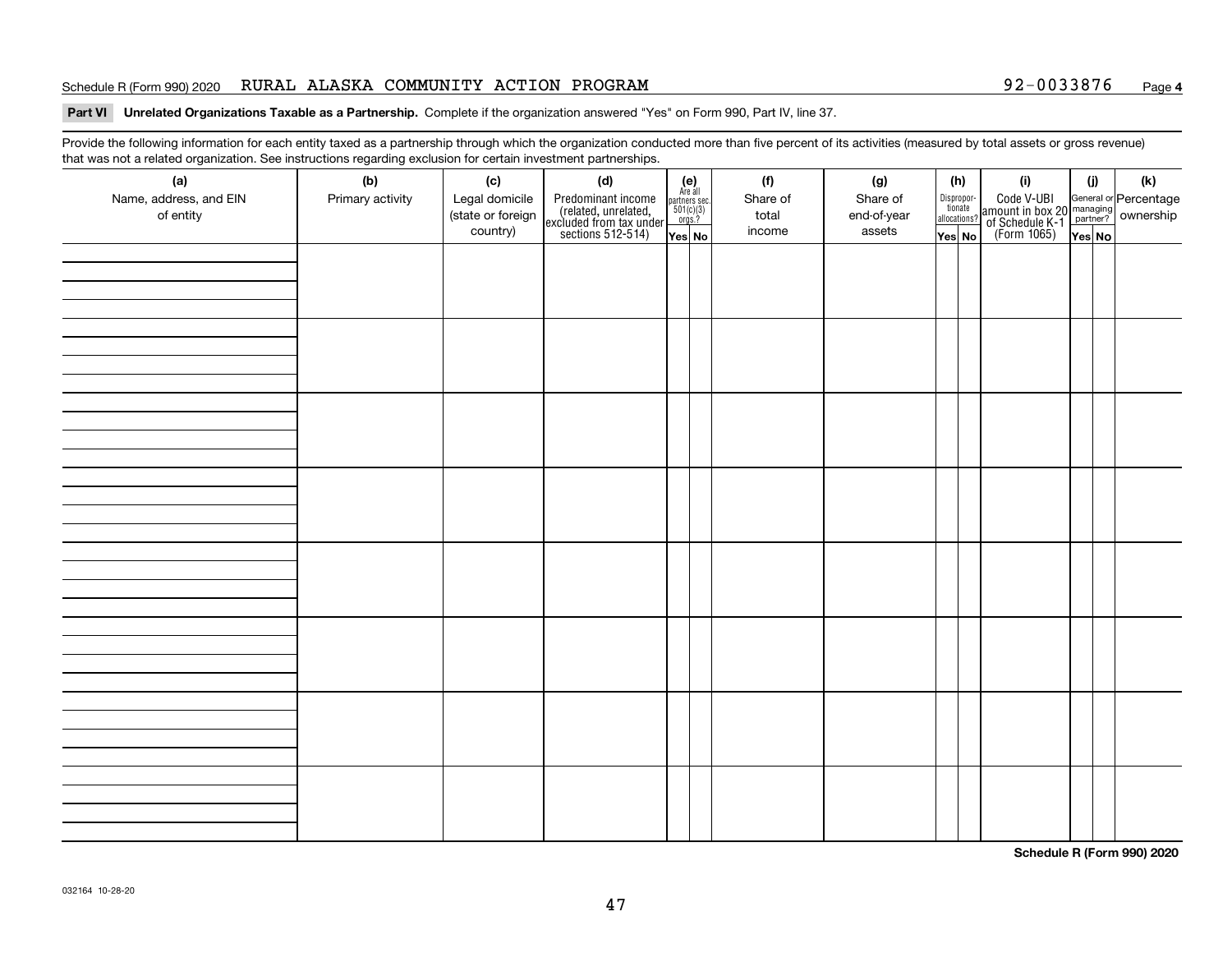| Schedule R (Form 990) 2020 |  |
|----------------------------|--|
|                            |  |

### **Part VII Supplemental Information**

Provide additional information for responses to questions on Schedule R. See instructions.

**Schedule R (Form 990) 2020**

032165 10-28-20